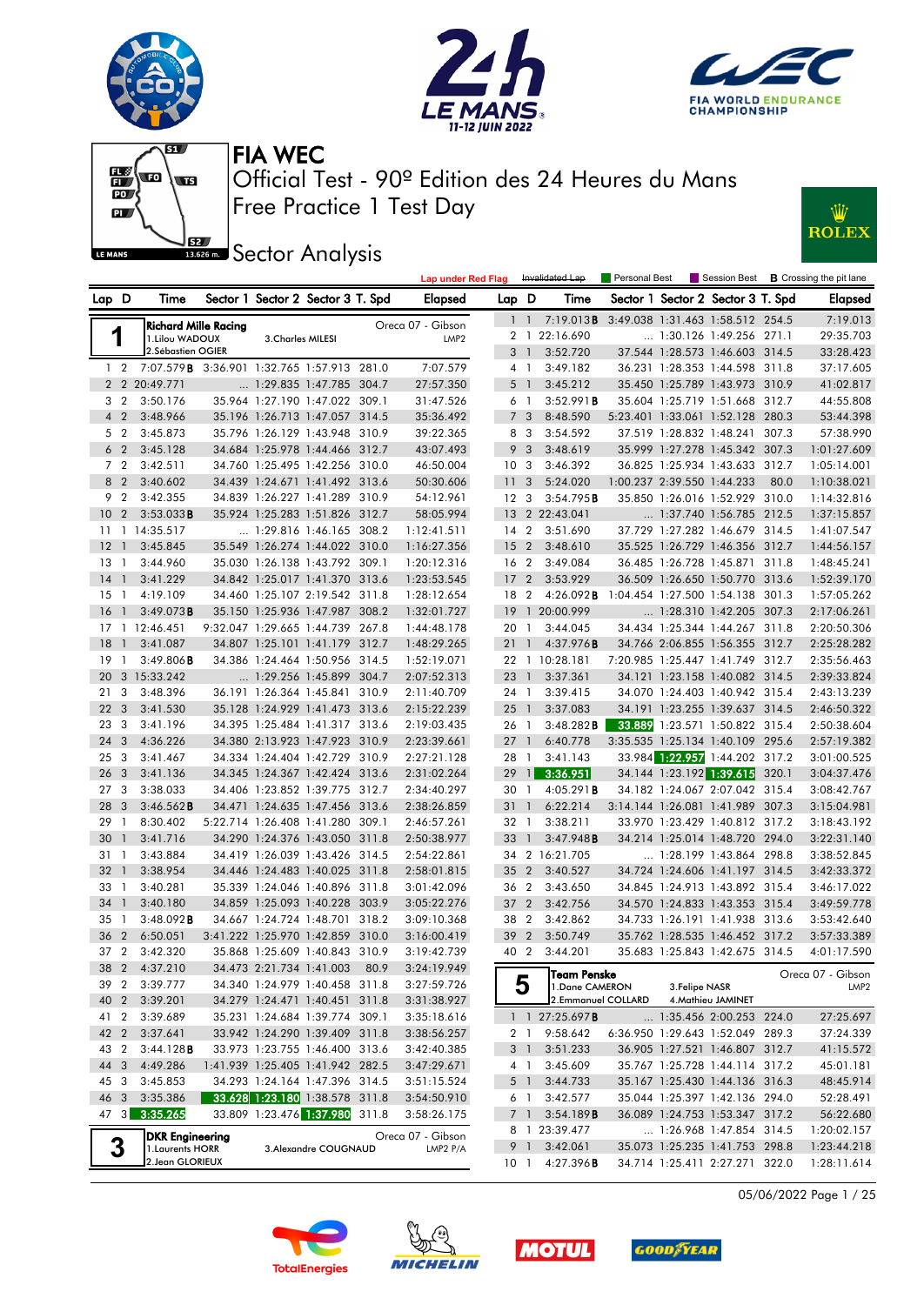







**IBER Sector Analysis** 



| Sector 1 Sector 2 Sector 3 T. Spd<br>Lap D<br>Time<br>Sector 1 Sector 2 Sector 3 T. Spd<br><b>Elapsed</b><br>Lap D<br>Time<br><b>Elapsed</b><br>11 1 13:36.224<br>3:34.780<br>1:25.834 1:42.914 313.6<br>1:41:47.838<br>25 <sub>2</sub><br>35.063 1:21.732 1:37.985 328.8<br>2:15:16.053<br>26 2<br>3:39.992<br>35.427 1:24.582 1:39.983 315.4<br>1:45:27.830<br>3:34.339<br>34.280 1:21.698 1:38.361 326.8<br>2:18:50.392<br>12<br>$\mathbf{1}$<br>4:28.538<br>13<br>3:39.412<br>34.235 1:23.665 1:41.512 317.2<br>1:49:07.242<br>27 <sub>2</sub><br>33.886 2:07.566 1:47.086 327.8<br>2:23:18.930<br>$\overline{1}$<br>$\overline{2}$<br>33.690 1:28.285 1:48.861<br>3:49.545B<br>35.043 1:23.859 1:50.643 316.3<br>1:52:56.787<br>28<br>$3:50.836$ B<br>326.8<br>2:27:09.766<br>14<br>$\mathbf{1}$<br>7:56.923 1:22.699 1:46.783 325.8<br>15<br>2 14:38.870<br>1:26.471 1:43.814 314.5<br>2:07:35.657<br>29<br>2 11:06.405<br>2:38:16.171<br>$\overline{2}$<br>33.666 1:21.601 1:39.434 328.8<br>2<br>3:44.223<br>36.794 1:25.764 1:41.665 316.3<br>2:11:19.880<br>30<br>3:34.701<br>2:41:50.872<br>16<br>$\overline{2}$<br>$\overline{2}$<br>3:33.849<br>17<br>3:40.522<br>35.077 1:24.914 1:40.531 319.1<br>2:15:00.402<br>31<br>33.830 1:21.837 1:38.182 326.8<br>2:45:24.721<br>18<br>$\overline{2}$<br>34.379 1:23.621 1:42.361 319.1<br>2:18:40.763<br>32 2<br>3:32.388<br>33.600 1:21.117 1:37.671<br>2:48:57.109<br>3:40.361<br>329.8<br>19<br>3:37.209<br>$\overline{2}$<br>4:47.448B<br>35.187 2:13.042 1:59.219 315.4<br>2:23:28.211<br>33<br>$\overline{2}$<br>33.914 1:21.645 1:41.650 330.8<br>2:52:34.318<br>5 14:28.216<br>$\ldots$ 1:28.339 1:47.842 301.3<br>34 2<br>34.005 1:24.299 1:45.866 320.1<br>20<br>2:37:56.427<br>3:44.170B<br>2:56:18.488<br>$\overline{5}$<br>35.214 1:27.537 1:45.768 277.4<br>5:26.110<br>2:23.522 1:23.212 1:39.376 331.8<br>21<br>3:48.519<br>2:41:44.946<br>35<br>3<br>3:01:44.598<br>5<br>3:40.927<br>34.783 1:24.600 1:41.544 312.7<br>2:45:25.873<br>3:32.436<br>33.555 1:21.922 1:36.959<br>294.8<br>3:05:17.034<br>22<br>36<br>- 3<br>23<br>34.370 1:24.226 1:41.495 313.6<br>3:32.034<br>33.460 1:21.257 1:37.317 331.8<br>5<br>3:40.091<br>2:49:05.964<br>37<br>3<br>3:08:49.068<br>5<br>3:49.147B<br>34.348 1:24.114 1:50.685 314.5<br>3:36.398<br>33.727 1:21.093 1:41.578 328.8<br>3:12:25.466<br>24<br>2:52:55.111<br>38<br>3<br>3 11:03.389<br>7:53.118 1:26.634 1:43.637 289.3<br>39<br>3<br>3:33.743<br>34.253 1:21.194 1:38.296 330.8<br>3:15:59.209<br>25<br>3:03:58.500<br>3<br>3:39.560B<br>33.170 1:21.888 1:44.502 324.9<br>3:19:38.769<br>3:40.011<br>34.722 1:24.768 1:40.521 316.3<br>3:07:38.511<br>40<br>$\overline{\mathbf{3}}$<br>26<br>8:51.978<br>27<br>3<br>3:38.457<br>34.522 1:24.106 1:39.829 318.2<br>3:11:16.968<br>41<br>3<br>5:50.282 1:22.866 1:38.830 325.8<br>3:28:30.747<br>34.370 1:25.930 1:49.384 315.4<br>3:32.334<br>33.467 1:21.069 1:37.798 326.8<br>28<br>3<br>3:49.684B<br>3:15:06.652<br>42 3<br>3:32:03.081<br>3 11:57.297<br>8:47.893 1:25.472 1:43.932 312.7<br>3:32.959<br>34.289 1:21.159 1:37.511<br>331.8<br>29<br>3:27:03.949<br>43<br>$\mathbf{3}$<br>3:35:36.040<br>3<br>34.100 1:23.689 1:58.550 319.1<br>3<br>3:31.843<br>33.589 1:20.770 1:37.484<br>328.8<br>30<br>3:56.339B<br>3:31:00.288<br>44<br>3:39:07.883<br>8:11.171 1:25.054 1:42.355 311.8<br> 3 <br>3:31.626<br>33.350 1:21.090 1:37.186 329.8<br>31<br>3 11:18.580<br>3:42:18.868<br>45<br>3:42:39.509<br>3<br>3:35.954<br>33.588 1:23.142 1:39.224 315.4<br>3<br>32<br>3:45:54.822<br>46<br>$3:40.662$ <b>B</b><br>33.621 1:21.580 1:45.461<br>329.8<br>3:46:20.171<br>3<br>34.212 1:24.948 1:42.133 302.2<br>4:44.844<br>33<br>3:41.293<br>3:49:36.115<br>47<br>$\overline{1}$<br>1:43.425 1:23.007 1:38.412 299.7<br>3:51:05.015<br>34<br>$\overline{\mathbf{3}}$<br>3:37.827<br>33.980 1:24.030 1:39.817 317.2<br>3:53:13.942<br>48<br>$\overline{1}$<br>3:32.565<br>33.329 1:21.495 1:37.741 323.9<br>3:54:37.580<br>3<br>3:34.567<br>33.652 1:22.899 1:38.016<br>33.796 1:22.168 1:39.722 322.9<br>35<br>316.3<br>49<br>$\overline{1}$<br>3:35.686<br>3:58:13.266<br>3:56:48.509<br>36 3<br>3:41.766<br>33.769 1:23.167 1:44.830 316.3<br>4:00:30.275<br>50 1<br>$3:41.826$ B<br>34.516 1:21.851 1:45.459 328.8<br>4:01:55.092<br>Toyota GR010 HYBRID<br>Toyota GR010 HYBRID<br>Toyota Gazoo Racing<br>Toyota Gazoo Racing<br>8<br>1. Mike CONWAY<br>3. Jose Maria LOPEZ<br>1. Sébastien BUEMI<br>3. Ryo HIRAKAWA<br><b>HYPERCAR H</b><br><b>HYPERCAR H</b><br>2. Kamui KOBAYASHI<br>4. Ryo HIRAKAWA<br>2. Brendon HARTLEY<br>4. Mike CONWAY<br>4:19.170B<br>4:19.170<br>1 <sub>3</sub><br>4:18.101B<br>50.143 1:31.655 1:56.303 223.5<br>4:18.101<br>$1\quad1$<br>53.496 1:29.453 1:56.221 271.1<br>2 1 23:10.420<br>1:30.296 1:43.925 293.2<br>27:29.590<br>2 3<br>23:16.788 <b>B</b><br>1:30.689 1:50.222<br>294.8<br>27:34.889<br>3:46.531B<br>34.284 1:23.016 1:49.231 327.8<br>31:16.121<br>$\overline{\mathbf{3}}$<br>5:15.524B<br>2:00.892 1:27.318 1:47.314 292.4<br>32:50.413<br>3 1<br>3<br>9:05.882<br>41:56.295<br>4:47.403<br>1:41.458 1:26.373 1:39.572 301.3<br>36:03.524<br>$4 \quad 3$<br>5:54.380 1:30.665 1:40.837 301.3<br>4 1<br>3:42.629B<br>34.032 1:22.343 1:45.692 329.8<br>45:38.362<br>5 <sub>1</sub><br>33.757 1:22.198 1:46.674 327.8<br>5 <sub>3</sub><br>3:42.067B<br>39:46.153<br>1:32.297 1:31.039 1:42.664<br>50:24.362<br>4:39.439<br>1:34.381 1:26.631 1:38.427 301.3<br>44:25.592<br>- 3<br>4:46.000<br>199.2<br>6 1<br>6<br>34.114 1:23.223 1:45.756 327.8<br>3:39.390B<br>33.555 1:22.207 1:43.628 326.8<br>48:04.982<br>$\overline{7}$<br>3<br>3:43.093B<br>54:07.455<br>7 1<br>1:51.892 1:26.104 1:38.205 302.2<br>1:50.643 1:26.995 1:39.068 301.3<br>8 1<br>4:56.201<br>53:01.183<br>8<br>- 3<br>4:56.706<br>59:04.161<br>308.2<br>9<br>9 1<br>3:40.728B<br>33.907 1:22.430 1:44.391<br>3<br>3:42.927B<br>34.199 1:22.537 1:46.191<br>302.2<br>1:02:47.088<br>56:41.911<br>1:29.939 1:26.355 1:37.941<br>6:22.599<br>1:58.355 2:43.216 1:41.028<br>80.4<br>1:09:09.687<br>10<br>4:34.235<br>301.3<br>10<br>3<br>-1<br>1:01:16.146<br>36.953 1:22.852 1:44.081 327.8<br>34.166 1:22.859 1:47.917 294.0<br>11<br>3:43.886B<br>1:05:00.032<br>11<br>-3<br>3:44.942B<br>1:12:54.629<br>$\overline{1}$<br>2:08.152 2:08.276 1:38.391 265.1<br>1:10:54.851<br>1:17:48.605<br>5:54.819<br>12 3<br>4:53.976<br>1:43.380 1:29.805 1:40.791 301.3<br>12 1<br>34.647 1:22.503 1:45.549 326.8<br>3:42.240B<br>34.184 1:22.047 1:46.009 324.9<br>13 1<br>3:42.699B<br>1:14:37.550<br>1:21:30.845<br>13 3<br>4:44.827<br>1:38.858 1:26.872 1:39.097 302.2<br>1:19:22.377<br>5:49.490B 1:58.955 1:27.738 2:22.797 301.3<br>1:27:20.335<br>14 1<br>14 3<br>3:42.666B<br>35.277 1:22.171 1:45.218 327.8<br>1:44.619 1:28.026 1:45.307 302.2<br>15 <sub>1</sub><br>1:23:05.043<br>4:57.952B<br>1:32:18.287<br>15 3<br>5:01.411<br>1:54.427 1:25.887 1:41.097 271.8<br>5:28.637B 1:42.066 1:26.019 2:20.552 301.3<br>1:28:33.680<br>16 <sub>2</sub><br>1:37:19.698<br>16 1<br>17 1 15:45.978<br>1:23.487 1:41.365 316.3<br>1:44:19.658<br>3:37.198<br>34.685 1:23.040 1:39.473 326.8<br>17 2<br>1:40:56.896<br>3:33.886<br>33.585 1:21.800 1:38.501 325.8<br>3:40.238<br>37.181 1:23.474 1:39.583 329.8<br>1:44:37.134<br>18 1<br>1:47:53.544<br>18 2<br>19 <sup>1</sup><br>3:34.694<br>33.628 1:22.258 1:38.808 328.8<br>3:34.844<br>34.507 1:22.332 1:38.005 326.8<br>1:48:11.978<br>1:51:28.238<br>19 <sub>2</sub><br>3:36.139<br>34.860 1:21.387 1:39.892 326.8<br>1:55:04.377<br>33.926 1:21.825 1:37.890 327.8<br>20 1<br>20 2 3:33.641<br>1:51:45.619<br>211<br>4:04.367<br>1:03.309 1:21.472 1:39.586 327.8<br>1:59:08.744<br>3:36.882<br>35.430 1:21.801 1:39.651 324.9<br>1:55:22.501<br>21 2<br>3:39.954B<br>33.490 1:22.173 1:44.291 328.8<br>2:02:48.698<br>22 2 4:00.718<br>1:00.134 1:22.263 1:38.321 328.8<br>1:59:23.219<br>22 1 |  |  |  | <b>Lap under Red Flag</b> |  | Invalidated Lap | Personal Best | Session Best | <b>B</b> Crossing the pit lane |
|---------------------------------------------------------------------------------------------------------------------------------------------------------------------------------------------------------------------------------------------------------------------------------------------------------------------------------------------------------------------------------------------------------------------------------------------------------------------------------------------------------------------------------------------------------------------------------------------------------------------------------------------------------------------------------------------------------------------------------------------------------------------------------------------------------------------------------------------------------------------------------------------------------------------------------------------------------------------------------------------------------------------------------------------------------------------------------------------------------------------------------------------------------------------------------------------------------------------------------------------------------------------------------------------------------------------------------------------------------------------------------------------------------------------------------------------------------------------------------------------------------------------------------------------------------------------------------------------------------------------------------------------------------------------------------------------------------------------------------------------------------------------------------------------------------------------------------------------------------------------------------------------------------------------------------------------------------------------------------------------------------------------------------------------------------------------------------------------------------------------------------------------------------------------------------------------------------------------------------------------------------------------------------------------------------------------------------------------------------------------------------------------------------------------------------------------------------------------------------------------------------------------------------------------------------------------------------------------------------------------------------------------------------------------------------------------------------------------------------------------------------------------------------------------------------------------------------------------------------------------------------------------------------------------------------------------------------------------------------------------------------------------------------------------------------------------------------------------------------------------------------------------------------------------------------------------------------------------------------------------------------------------------------------------------------------------------------------------------------------------------------------------------------------------------------------------------------------------------------------------------------------------------------------------------------------------------------------------------------------------------------------------------------------------------------------------------------------------------------------------------------------------------------------------------------------------------------------------------------------------------------------------------------------------------------------------------------------------------------------------------------------------------------------------------------------------------------------------------------------------------------------------------------------------------------------------------------------------------------------------------------------------------------------------------------------------------------------------------------------------------------------------------------------------------------------------------------------------------------------------------------------------------------------------------------------------------------------------------------------------------------------------------------------------------------------------------------------------------------------------------------------------------------------------------------------------------------------------------------------------------------------------------------------------------------------------------------------------------------------------------------------------------------------------------------------------------------------------------------------------------------------------------------------------------------------------------------------------------------------------------------------------------------------------------------------------------------------------------------------------------------------------------------------------------------------------------------------------------------------------------------------------------------------------------------------------------------------------------------------------------------------------------------------------------------------------------------------------------------------------------------------------------------------------------------------------------------------------------------------------------------------------------------------------------------------------------------------------------------------------------------------------------------------------------------------------------------------------------------------------------------------------------------------------------------------------------------------------------------------------------------------------------------------------------------------------------------------------------------------------------------------------------------------------------------------------------------------------------------------------------------------------------------------------------------------------------------------------------------------------------------------------------------------------------------------------------------------------------------------------------------------------------------------------------------------------------------------------------------------------------------------------------------------------------------------------------------------------------------------------------------------------------------------------------------------------------------------------------------------------------------------------------------------------------------------------------------------------------------------------------------------------------------------------------------------------------------------------------------------------------------------------------------------------------------------------------------------------------------------------------------------------------------------------------------------------------------------------------------------------------------------------------------------------------------------------------------------------------------------------------------------------------------------------------------------------------------------------------------------------------------------------------------------------------------------------------------------------|--|--|--|---------------------------|--|-----------------|---------------|--------------|--------------------------------|
|                                                                                                                                                                                                                                                                                                                                                                                                                                                                                                                                                                                                                                                                                                                                                                                                                                                                                                                                                                                                                                                                                                                                                                                                                                                                                                                                                                                                                                                                                                                                                                                                                                                                                                                                                                                                                                                                                                                                                                                                                                                                                                                                                                                                                                                                                                                                                                                                                                                                                                                                                                                                                                                                                                                                                                                                                                                                                                                                                                                                                                                                                                                                                                                                                                                                                                                                                                                                                                                                                                                                                                                                                                                                                                                                                                                                                                                                                                                                                                                                                                                                                                                                                                                                                                                                                                                                                                                                                                                                                                                                                                                                                                                                                                                                                                                                                                                                                                                                                                                                                                                                                                                                                                                                                                                                                                                                                                                                                                                                                                                                                                                                                                                                                                                                                                                                                                                                                                                                                                                                                                                                                                                                                                                                                                                                                                                                                                                                                                                                                                                                                                                                                                                                                                                                                                                                                                                                                                                                                                                                                                                                                                                                                                                                                                                                                                                                                                                                                                                                                                                                                                                                                                                                                                                                                                                                                                                                                                                                                                     |  |  |  |                           |  |                 |               |              |                                |
|                                                                                                                                                                                                                                                                                                                                                                                                                                                                                                                                                                                                                                                                                                                                                                                                                                                                                                                                                                                                                                                                                                                                                                                                                                                                                                                                                                                                                                                                                                                                                                                                                                                                                                                                                                                                                                                                                                                                                                                                                                                                                                                                                                                                                                                                                                                                                                                                                                                                                                                                                                                                                                                                                                                                                                                                                                                                                                                                                                                                                                                                                                                                                                                                                                                                                                                                                                                                                                                                                                                                                                                                                                                                                                                                                                                                                                                                                                                                                                                                                                                                                                                                                                                                                                                                                                                                                                                                                                                                                                                                                                                                                                                                                                                                                                                                                                                                                                                                                                                                                                                                                                                                                                                                                                                                                                                                                                                                                                                                                                                                                                                                                                                                                                                                                                                                                                                                                                                                                                                                                                                                                                                                                                                                                                                                                                                                                                                                                                                                                                                                                                                                                                                                                                                                                                                                                                                                                                                                                                                                                                                                                                                                                                                                                                                                                                                                                                                                                                                                                                                                                                                                                                                                                                                                                                                                                                                                                                                                                                     |  |  |  |                           |  |                 |               |              |                                |
|                                                                                                                                                                                                                                                                                                                                                                                                                                                                                                                                                                                                                                                                                                                                                                                                                                                                                                                                                                                                                                                                                                                                                                                                                                                                                                                                                                                                                                                                                                                                                                                                                                                                                                                                                                                                                                                                                                                                                                                                                                                                                                                                                                                                                                                                                                                                                                                                                                                                                                                                                                                                                                                                                                                                                                                                                                                                                                                                                                                                                                                                                                                                                                                                                                                                                                                                                                                                                                                                                                                                                                                                                                                                                                                                                                                                                                                                                                                                                                                                                                                                                                                                                                                                                                                                                                                                                                                                                                                                                                                                                                                                                                                                                                                                                                                                                                                                                                                                                                                                                                                                                                                                                                                                                                                                                                                                                                                                                                                                                                                                                                                                                                                                                                                                                                                                                                                                                                                                                                                                                                                                                                                                                                                                                                                                                                                                                                                                                                                                                                                                                                                                                                                                                                                                                                                                                                                                                                                                                                                                                                                                                                                                                                                                                                                                                                                                                                                                                                                                                                                                                                                                                                                                                                                                                                                                                                                                                                                                                                     |  |  |  |                           |  |                 |               |              |                                |
|                                                                                                                                                                                                                                                                                                                                                                                                                                                                                                                                                                                                                                                                                                                                                                                                                                                                                                                                                                                                                                                                                                                                                                                                                                                                                                                                                                                                                                                                                                                                                                                                                                                                                                                                                                                                                                                                                                                                                                                                                                                                                                                                                                                                                                                                                                                                                                                                                                                                                                                                                                                                                                                                                                                                                                                                                                                                                                                                                                                                                                                                                                                                                                                                                                                                                                                                                                                                                                                                                                                                                                                                                                                                                                                                                                                                                                                                                                                                                                                                                                                                                                                                                                                                                                                                                                                                                                                                                                                                                                                                                                                                                                                                                                                                                                                                                                                                                                                                                                                                                                                                                                                                                                                                                                                                                                                                                                                                                                                                                                                                                                                                                                                                                                                                                                                                                                                                                                                                                                                                                                                                                                                                                                                                                                                                                                                                                                                                                                                                                                                                                                                                                                                                                                                                                                                                                                                                                                                                                                                                                                                                                                                                                                                                                                                                                                                                                                                                                                                                                                                                                                                                                                                                                                                                                                                                                                                                                                                                                                     |  |  |  |                           |  |                 |               |              |                                |
|                                                                                                                                                                                                                                                                                                                                                                                                                                                                                                                                                                                                                                                                                                                                                                                                                                                                                                                                                                                                                                                                                                                                                                                                                                                                                                                                                                                                                                                                                                                                                                                                                                                                                                                                                                                                                                                                                                                                                                                                                                                                                                                                                                                                                                                                                                                                                                                                                                                                                                                                                                                                                                                                                                                                                                                                                                                                                                                                                                                                                                                                                                                                                                                                                                                                                                                                                                                                                                                                                                                                                                                                                                                                                                                                                                                                                                                                                                                                                                                                                                                                                                                                                                                                                                                                                                                                                                                                                                                                                                                                                                                                                                                                                                                                                                                                                                                                                                                                                                                                                                                                                                                                                                                                                                                                                                                                                                                                                                                                                                                                                                                                                                                                                                                                                                                                                                                                                                                                                                                                                                                                                                                                                                                                                                                                                                                                                                                                                                                                                                                                                                                                                                                                                                                                                                                                                                                                                                                                                                                                                                                                                                                                                                                                                                                                                                                                                                                                                                                                                                                                                                                                                                                                                                                                                                                                                                                                                                                                                                     |  |  |  |                           |  |                 |               |              |                                |
|                                                                                                                                                                                                                                                                                                                                                                                                                                                                                                                                                                                                                                                                                                                                                                                                                                                                                                                                                                                                                                                                                                                                                                                                                                                                                                                                                                                                                                                                                                                                                                                                                                                                                                                                                                                                                                                                                                                                                                                                                                                                                                                                                                                                                                                                                                                                                                                                                                                                                                                                                                                                                                                                                                                                                                                                                                                                                                                                                                                                                                                                                                                                                                                                                                                                                                                                                                                                                                                                                                                                                                                                                                                                                                                                                                                                                                                                                                                                                                                                                                                                                                                                                                                                                                                                                                                                                                                                                                                                                                                                                                                                                                                                                                                                                                                                                                                                                                                                                                                                                                                                                                                                                                                                                                                                                                                                                                                                                                                                                                                                                                                                                                                                                                                                                                                                                                                                                                                                                                                                                                                                                                                                                                                                                                                                                                                                                                                                                                                                                                                                                                                                                                                                                                                                                                                                                                                                                                                                                                                                                                                                                                                                                                                                                                                                                                                                                                                                                                                                                                                                                                                                                                                                                                                                                                                                                                                                                                                                                                     |  |  |  |                           |  |                 |               |              |                                |
|                                                                                                                                                                                                                                                                                                                                                                                                                                                                                                                                                                                                                                                                                                                                                                                                                                                                                                                                                                                                                                                                                                                                                                                                                                                                                                                                                                                                                                                                                                                                                                                                                                                                                                                                                                                                                                                                                                                                                                                                                                                                                                                                                                                                                                                                                                                                                                                                                                                                                                                                                                                                                                                                                                                                                                                                                                                                                                                                                                                                                                                                                                                                                                                                                                                                                                                                                                                                                                                                                                                                                                                                                                                                                                                                                                                                                                                                                                                                                                                                                                                                                                                                                                                                                                                                                                                                                                                                                                                                                                                                                                                                                                                                                                                                                                                                                                                                                                                                                                                                                                                                                                                                                                                                                                                                                                                                                                                                                                                                                                                                                                                                                                                                                                                                                                                                                                                                                                                                                                                                                                                                                                                                                                                                                                                                                                                                                                                                                                                                                                                                                                                                                                                                                                                                                                                                                                                                                                                                                                                                                                                                                                                                                                                                                                                                                                                                                                                                                                                                                                                                                                                                                                                                                                                                                                                                                                                                                                                                                                     |  |  |  |                           |  |                 |               |              |                                |
|                                                                                                                                                                                                                                                                                                                                                                                                                                                                                                                                                                                                                                                                                                                                                                                                                                                                                                                                                                                                                                                                                                                                                                                                                                                                                                                                                                                                                                                                                                                                                                                                                                                                                                                                                                                                                                                                                                                                                                                                                                                                                                                                                                                                                                                                                                                                                                                                                                                                                                                                                                                                                                                                                                                                                                                                                                                                                                                                                                                                                                                                                                                                                                                                                                                                                                                                                                                                                                                                                                                                                                                                                                                                                                                                                                                                                                                                                                                                                                                                                                                                                                                                                                                                                                                                                                                                                                                                                                                                                                                                                                                                                                                                                                                                                                                                                                                                                                                                                                                                                                                                                                                                                                                                                                                                                                                                                                                                                                                                                                                                                                                                                                                                                                                                                                                                                                                                                                                                                                                                                                                                                                                                                                                                                                                                                                                                                                                                                                                                                                                                                                                                                                                                                                                                                                                                                                                                                                                                                                                                                                                                                                                                                                                                                                                                                                                                                                                                                                                                                                                                                                                                                                                                                                                                                                                                                                                                                                                                                                     |  |  |  |                           |  |                 |               |              |                                |
|                                                                                                                                                                                                                                                                                                                                                                                                                                                                                                                                                                                                                                                                                                                                                                                                                                                                                                                                                                                                                                                                                                                                                                                                                                                                                                                                                                                                                                                                                                                                                                                                                                                                                                                                                                                                                                                                                                                                                                                                                                                                                                                                                                                                                                                                                                                                                                                                                                                                                                                                                                                                                                                                                                                                                                                                                                                                                                                                                                                                                                                                                                                                                                                                                                                                                                                                                                                                                                                                                                                                                                                                                                                                                                                                                                                                                                                                                                                                                                                                                                                                                                                                                                                                                                                                                                                                                                                                                                                                                                                                                                                                                                                                                                                                                                                                                                                                                                                                                                                                                                                                                                                                                                                                                                                                                                                                                                                                                                                                                                                                                                                                                                                                                                                                                                                                                                                                                                                                                                                                                                                                                                                                                                                                                                                                                                                                                                                                                                                                                                                                                                                                                                                                                                                                                                                                                                                                                                                                                                                                                                                                                                                                                                                                                                                                                                                                                                                                                                                                                                                                                                                                                                                                                                                                                                                                                                                                                                                                                                     |  |  |  |                           |  |                 |               |              |                                |
|                                                                                                                                                                                                                                                                                                                                                                                                                                                                                                                                                                                                                                                                                                                                                                                                                                                                                                                                                                                                                                                                                                                                                                                                                                                                                                                                                                                                                                                                                                                                                                                                                                                                                                                                                                                                                                                                                                                                                                                                                                                                                                                                                                                                                                                                                                                                                                                                                                                                                                                                                                                                                                                                                                                                                                                                                                                                                                                                                                                                                                                                                                                                                                                                                                                                                                                                                                                                                                                                                                                                                                                                                                                                                                                                                                                                                                                                                                                                                                                                                                                                                                                                                                                                                                                                                                                                                                                                                                                                                                                                                                                                                                                                                                                                                                                                                                                                                                                                                                                                                                                                                                                                                                                                                                                                                                                                                                                                                                                                                                                                                                                                                                                                                                                                                                                                                                                                                                                                                                                                                                                                                                                                                                                                                                                                                                                                                                                                                                                                                                                                                                                                                                                                                                                                                                                                                                                                                                                                                                                                                                                                                                                                                                                                                                                                                                                                                                                                                                                                                                                                                                                                                                                                                                                                                                                                                                                                                                                                                                     |  |  |  |                           |  |                 |               |              |                                |
|                                                                                                                                                                                                                                                                                                                                                                                                                                                                                                                                                                                                                                                                                                                                                                                                                                                                                                                                                                                                                                                                                                                                                                                                                                                                                                                                                                                                                                                                                                                                                                                                                                                                                                                                                                                                                                                                                                                                                                                                                                                                                                                                                                                                                                                                                                                                                                                                                                                                                                                                                                                                                                                                                                                                                                                                                                                                                                                                                                                                                                                                                                                                                                                                                                                                                                                                                                                                                                                                                                                                                                                                                                                                                                                                                                                                                                                                                                                                                                                                                                                                                                                                                                                                                                                                                                                                                                                                                                                                                                                                                                                                                                                                                                                                                                                                                                                                                                                                                                                                                                                                                                                                                                                                                                                                                                                                                                                                                                                                                                                                                                                                                                                                                                                                                                                                                                                                                                                                                                                                                                                                                                                                                                                                                                                                                                                                                                                                                                                                                                                                                                                                                                                                                                                                                                                                                                                                                                                                                                                                                                                                                                                                                                                                                                                                                                                                                                                                                                                                                                                                                                                                                                                                                                                                                                                                                                                                                                                                                                     |  |  |  |                           |  |                 |               |              |                                |
|                                                                                                                                                                                                                                                                                                                                                                                                                                                                                                                                                                                                                                                                                                                                                                                                                                                                                                                                                                                                                                                                                                                                                                                                                                                                                                                                                                                                                                                                                                                                                                                                                                                                                                                                                                                                                                                                                                                                                                                                                                                                                                                                                                                                                                                                                                                                                                                                                                                                                                                                                                                                                                                                                                                                                                                                                                                                                                                                                                                                                                                                                                                                                                                                                                                                                                                                                                                                                                                                                                                                                                                                                                                                                                                                                                                                                                                                                                                                                                                                                                                                                                                                                                                                                                                                                                                                                                                                                                                                                                                                                                                                                                                                                                                                                                                                                                                                                                                                                                                                                                                                                                                                                                                                                                                                                                                                                                                                                                                                                                                                                                                                                                                                                                                                                                                                                                                                                                                                                                                                                                                                                                                                                                                                                                                                                                                                                                                                                                                                                                                                                                                                                                                                                                                                                                                                                                                                                                                                                                                                                                                                                                                                                                                                                                                                                                                                                                                                                                                                                                                                                                                                                                                                                                                                                                                                                                                                                                                                                                     |  |  |  |                           |  |                 |               |              |                                |
|                                                                                                                                                                                                                                                                                                                                                                                                                                                                                                                                                                                                                                                                                                                                                                                                                                                                                                                                                                                                                                                                                                                                                                                                                                                                                                                                                                                                                                                                                                                                                                                                                                                                                                                                                                                                                                                                                                                                                                                                                                                                                                                                                                                                                                                                                                                                                                                                                                                                                                                                                                                                                                                                                                                                                                                                                                                                                                                                                                                                                                                                                                                                                                                                                                                                                                                                                                                                                                                                                                                                                                                                                                                                                                                                                                                                                                                                                                                                                                                                                                                                                                                                                                                                                                                                                                                                                                                                                                                                                                                                                                                                                                                                                                                                                                                                                                                                                                                                                                                                                                                                                                                                                                                                                                                                                                                                                                                                                                                                                                                                                                                                                                                                                                                                                                                                                                                                                                                                                                                                                                                                                                                                                                                                                                                                                                                                                                                                                                                                                                                                                                                                                                                                                                                                                                                                                                                                                                                                                                                                                                                                                                                                                                                                                                                                                                                                                                                                                                                                                                                                                                                                                                                                                                                                                                                                                                                                                                                                                                     |  |  |  |                           |  |                 |               |              |                                |
|                                                                                                                                                                                                                                                                                                                                                                                                                                                                                                                                                                                                                                                                                                                                                                                                                                                                                                                                                                                                                                                                                                                                                                                                                                                                                                                                                                                                                                                                                                                                                                                                                                                                                                                                                                                                                                                                                                                                                                                                                                                                                                                                                                                                                                                                                                                                                                                                                                                                                                                                                                                                                                                                                                                                                                                                                                                                                                                                                                                                                                                                                                                                                                                                                                                                                                                                                                                                                                                                                                                                                                                                                                                                                                                                                                                                                                                                                                                                                                                                                                                                                                                                                                                                                                                                                                                                                                                                                                                                                                                                                                                                                                                                                                                                                                                                                                                                                                                                                                                                                                                                                                                                                                                                                                                                                                                                                                                                                                                                                                                                                                                                                                                                                                                                                                                                                                                                                                                                                                                                                                                                                                                                                                                                                                                                                                                                                                                                                                                                                                                                                                                                                                                                                                                                                                                                                                                                                                                                                                                                                                                                                                                                                                                                                                                                                                                                                                                                                                                                                                                                                                                                                                                                                                                                                                                                                                                                                                                                                                     |  |  |  |                           |  |                 |               |              |                                |
|                                                                                                                                                                                                                                                                                                                                                                                                                                                                                                                                                                                                                                                                                                                                                                                                                                                                                                                                                                                                                                                                                                                                                                                                                                                                                                                                                                                                                                                                                                                                                                                                                                                                                                                                                                                                                                                                                                                                                                                                                                                                                                                                                                                                                                                                                                                                                                                                                                                                                                                                                                                                                                                                                                                                                                                                                                                                                                                                                                                                                                                                                                                                                                                                                                                                                                                                                                                                                                                                                                                                                                                                                                                                                                                                                                                                                                                                                                                                                                                                                                                                                                                                                                                                                                                                                                                                                                                                                                                                                                                                                                                                                                                                                                                                                                                                                                                                                                                                                                                                                                                                                                                                                                                                                                                                                                                                                                                                                                                                                                                                                                                                                                                                                                                                                                                                                                                                                                                                                                                                                                                                                                                                                                                                                                                                                                                                                                                                                                                                                                                                                                                                                                                                                                                                                                                                                                                                                                                                                                                                                                                                                                                                                                                                                                                                                                                                                                                                                                                                                                                                                                                                                                                                                                                                                                                                                                                                                                                                                                     |  |  |  |                           |  |                 |               |              |                                |
|                                                                                                                                                                                                                                                                                                                                                                                                                                                                                                                                                                                                                                                                                                                                                                                                                                                                                                                                                                                                                                                                                                                                                                                                                                                                                                                                                                                                                                                                                                                                                                                                                                                                                                                                                                                                                                                                                                                                                                                                                                                                                                                                                                                                                                                                                                                                                                                                                                                                                                                                                                                                                                                                                                                                                                                                                                                                                                                                                                                                                                                                                                                                                                                                                                                                                                                                                                                                                                                                                                                                                                                                                                                                                                                                                                                                                                                                                                                                                                                                                                                                                                                                                                                                                                                                                                                                                                                                                                                                                                                                                                                                                                                                                                                                                                                                                                                                                                                                                                                                                                                                                                                                                                                                                                                                                                                                                                                                                                                                                                                                                                                                                                                                                                                                                                                                                                                                                                                                                                                                                                                                                                                                                                                                                                                                                                                                                                                                                                                                                                                                                                                                                                                                                                                                                                                                                                                                                                                                                                                                                                                                                                                                                                                                                                                                                                                                                                                                                                                                                                                                                                                                                                                                                                                                                                                                                                                                                                                                                                     |  |  |  |                           |  |                 |               |              |                                |
|                                                                                                                                                                                                                                                                                                                                                                                                                                                                                                                                                                                                                                                                                                                                                                                                                                                                                                                                                                                                                                                                                                                                                                                                                                                                                                                                                                                                                                                                                                                                                                                                                                                                                                                                                                                                                                                                                                                                                                                                                                                                                                                                                                                                                                                                                                                                                                                                                                                                                                                                                                                                                                                                                                                                                                                                                                                                                                                                                                                                                                                                                                                                                                                                                                                                                                                                                                                                                                                                                                                                                                                                                                                                                                                                                                                                                                                                                                                                                                                                                                                                                                                                                                                                                                                                                                                                                                                                                                                                                                                                                                                                                                                                                                                                                                                                                                                                                                                                                                                                                                                                                                                                                                                                                                                                                                                                                                                                                                                                                                                                                                                                                                                                                                                                                                                                                                                                                                                                                                                                                                                                                                                                                                                                                                                                                                                                                                                                                                                                                                                                                                                                                                                                                                                                                                                                                                                                                                                                                                                                                                                                                                                                                                                                                                                                                                                                                                                                                                                                                                                                                                                                                                                                                                                                                                                                                                                                                                                                                                     |  |  |  |                           |  |                 |               |              |                                |
|                                                                                                                                                                                                                                                                                                                                                                                                                                                                                                                                                                                                                                                                                                                                                                                                                                                                                                                                                                                                                                                                                                                                                                                                                                                                                                                                                                                                                                                                                                                                                                                                                                                                                                                                                                                                                                                                                                                                                                                                                                                                                                                                                                                                                                                                                                                                                                                                                                                                                                                                                                                                                                                                                                                                                                                                                                                                                                                                                                                                                                                                                                                                                                                                                                                                                                                                                                                                                                                                                                                                                                                                                                                                                                                                                                                                                                                                                                                                                                                                                                                                                                                                                                                                                                                                                                                                                                                                                                                                                                                                                                                                                                                                                                                                                                                                                                                                                                                                                                                                                                                                                                                                                                                                                                                                                                                                                                                                                                                                                                                                                                                                                                                                                                                                                                                                                                                                                                                                                                                                                                                                                                                                                                                                                                                                                                                                                                                                                                                                                                                                                                                                                                                                                                                                                                                                                                                                                                                                                                                                                                                                                                                                                                                                                                                                                                                                                                                                                                                                                                                                                                                                                                                                                                                                                                                                                                                                                                                                                                     |  |  |  |                           |  |                 |               |              |                                |
|                                                                                                                                                                                                                                                                                                                                                                                                                                                                                                                                                                                                                                                                                                                                                                                                                                                                                                                                                                                                                                                                                                                                                                                                                                                                                                                                                                                                                                                                                                                                                                                                                                                                                                                                                                                                                                                                                                                                                                                                                                                                                                                                                                                                                                                                                                                                                                                                                                                                                                                                                                                                                                                                                                                                                                                                                                                                                                                                                                                                                                                                                                                                                                                                                                                                                                                                                                                                                                                                                                                                                                                                                                                                                                                                                                                                                                                                                                                                                                                                                                                                                                                                                                                                                                                                                                                                                                                                                                                                                                                                                                                                                                                                                                                                                                                                                                                                                                                                                                                                                                                                                                                                                                                                                                                                                                                                                                                                                                                                                                                                                                                                                                                                                                                                                                                                                                                                                                                                                                                                                                                                                                                                                                                                                                                                                                                                                                                                                                                                                                                                                                                                                                                                                                                                                                                                                                                                                                                                                                                                                                                                                                                                                                                                                                                                                                                                                                                                                                                                                                                                                                                                                                                                                                                                                                                                                                                                                                                                                                     |  |  |  |                           |  |                 |               |              |                                |
|                                                                                                                                                                                                                                                                                                                                                                                                                                                                                                                                                                                                                                                                                                                                                                                                                                                                                                                                                                                                                                                                                                                                                                                                                                                                                                                                                                                                                                                                                                                                                                                                                                                                                                                                                                                                                                                                                                                                                                                                                                                                                                                                                                                                                                                                                                                                                                                                                                                                                                                                                                                                                                                                                                                                                                                                                                                                                                                                                                                                                                                                                                                                                                                                                                                                                                                                                                                                                                                                                                                                                                                                                                                                                                                                                                                                                                                                                                                                                                                                                                                                                                                                                                                                                                                                                                                                                                                                                                                                                                                                                                                                                                                                                                                                                                                                                                                                                                                                                                                                                                                                                                                                                                                                                                                                                                                                                                                                                                                                                                                                                                                                                                                                                                                                                                                                                                                                                                                                                                                                                                                                                                                                                                                                                                                                                                                                                                                                                                                                                                                                                                                                                                                                                                                                                                                                                                                                                                                                                                                                                                                                                                                                                                                                                                                                                                                                                                                                                                                                                                                                                                                                                                                                                                                                                                                                                                                                                                                                                                     |  |  |  |                           |  |                 |               |              |                                |
|                                                                                                                                                                                                                                                                                                                                                                                                                                                                                                                                                                                                                                                                                                                                                                                                                                                                                                                                                                                                                                                                                                                                                                                                                                                                                                                                                                                                                                                                                                                                                                                                                                                                                                                                                                                                                                                                                                                                                                                                                                                                                                                                                                                                                                                                                                                                                                                                                                                                                                                                                                                                                                                                                                                                                                                                                                                                                                                                                                                                                                                                                                                                                                                                                                                                                                                                                                                                                                                                                                                                                                                                                                                                                                                                                                                                                                                                                                                                                                                                                                                                                                                                                                                                                                                                                                                                                                                                                                                                                                                                                                                                                                                                                                                                                                                                                                                                                                                                                                                                                                                                                                                                                                                                                                                                                                                                                                                                                                                                                                                                                                                                                                                                                                                                                                                                                                                                                                                                                                                                                                                                                                                                                                                                                                                                                                                                                                                                                                                                                                                                                                                                                                                                                                                                                                                                                                                                                                                                                                                                                                                                                                                                                                                                                                                                                                                                                                                                                                                                                                                                                                                                                                                                                                                                                                                                                                                                                                                                                                     |  |  |  |                           |  |                 |               |              |                                |
|                                                                                                                                                                                                                                                                                                                                                                                                                                                                                                                                                                                                                                                                                                                                                                                                                                                                                                                                                                                                                                                                                                                                                                                                                                                                                                                                                                                                                                                                                                                                                                                                                                                                                                                                                                                                                                                                                                                                                                                                                                                                                                                                                                                                                                                                                                                                                                                                                                                                                                                                                                                                                                                                                                                                                                                                                                                                                                                                                                                                                                                                                                                                                                                                                                                                                                                                                                                                                                                                                                                                                                                                                                                                                                                                                                                                                                                                                                                                                                                                                                                                                                                                                                                                                                                                                                                                                                                                                                                                                                                                                                                                                                                                                                                                                                                                                                                                                                                                                                                                                                                                                                                                                                                                                                                                                                                                                                                                                                                                                                                                                                                                                                                                                                                                                                                                                                                                                                                                                                                                                                                                                                                                                                                                                                                                                                                                                                                                                                                                                                                                                                                                                                                                                                                                                                                                                                                                                                                                                                                                                                                                                                                                                                                                                                                                                                                                                                                                                                                                                                                                                                                                                                                                                                                                                                                                                                                                                                                                                                     |  |  |  |                           |  |                 |               |              |                                |
|                                                                                                                                                                                                                                                                                                                                                                                                                                                                                                                                                                                                                                                                                                                                                                                                                                                                                                                                                                                                                                                                                                                                                                                                                                                                                                                                                                                                                                                                                                                                                                                                                                                                                                                                                                                                                                                                                                                                                                                                                                                                                                                                                                                                                                                                                                                                                                                                                                                                                                                                                                                                                                                                                                                                                                                                                                                                                                                                                                                                                                                                                                                                                                                                                                                                                                                                                                                                                                                                                                                                                                                                                                                                                                                                                                                                                                                                                                                                                                                                                                                                                                                                                                                                                                                                                                                                                                                                                                                                                                                                                                                                                                                                                                                                                                                                                                                                                                                                                                                                                                                                                                                                                                                                                                                                                                                                                                                                                                                                                                                                                                                                                                                                                                                                                                                                                                                                                                                                                                                                                                                                                                                                                                                                                                                                                                                                                                                                                                                                                                                                                                                                                                                                                                                                                                                                                                                                                                                                                                                                                                                                                                                                                                                                                                                                                                                                                                                                                                                                                                                                                                                                                                                                                                                                                                                                                                                                                                                                                                     |  |  |  |                           |  |                 |               |              |                                |
|                                                                                                                                                                                                                                                                                                                                                                                                                                                                                                                                                                                                                                                                                                                                                                                                                                                                                                                                                                                                                                                                                                                                                                                                                                                                                                                                                                                                                                                                                                                                                                                                                                                                                                                                                                                                                                                                                                                                                                                                                                                                                                                                                                                                                                                                                                                                                                                                                                                                                                                                                                                                                                                                                                                                                                                                                                                                                                                                                                                                                                                                                                                                                                                                                                                                                                                                                                                                                                                                                                                                                                                                                                                                                                                                                                                                                                                                                                                                                                                                                                                                                                                                                                                                                                                                                                                                                                                                                                                                                                                                                                                                                                                                                                                                                                                                                                                                                                                                                                                                                                                                                                                                                                                                                                                                                                                                                                                                                                                                                                                                                                                                                                                                                                                                                                                                                                                                                                                                                                                                                                                                                                                                                                                                                                                                                                                                                                                                                                                                                                                                                                                                                                                                                                                                                                                                                                                                                                                                                                                                                                                                                                                                                                                                                                                                                                                                                                                                                                                                                                                                                                                                                                                                                                                                                                                                                                                                                                                                                                     |  |  |  |                           |  |                 |               |              |                                |
|                                                                                                                                                                                                                                                                                                                                                                                                                                                                                                                                                                                                                                                                                                                                                                                                                                                                                                                                                                                                                                                                                                                                                                                                                                                                                                                                                                                                                                                                                                                                                                                                                                                                                                                                                                                                                                                                                                                                                                                                                                                                                                                                                                                                                                                                                                                                                                                                                                                                                                                                                                                                                                                                                                                                                                                                                                                                                                                                                                                                                                                                                                                                                                                                                                                                                                                                                                                                                                                                                                                                                                                                                                                                                                                                                                                                                                                                                                                                                                                                                                                                                                                                                                                                                                                                                                                                                                                                                                                                                                                                                                                                                                                                                                                                                                                                                                                                                                                                                                                                                                                                                                                                                                                                                                                                                                                                                                                                                                                                                                                                                                                                                                                                                                                                                                                                                                                                                                                                                                                                                                                                                                                                                                                                                                                                                                                                                                                                                                                                                                                                                                                                                                                                                                                                                                                                                                                                                                                                                                                                                                                                                                                                                                                                                                                                                                                                                                                                                                                                                                                                                                                                                                                                                                                                                                                                                                                                                                                                                                     |  |  |  |                           |  |                 |               |              |                                |
|                                                                                                                                                                                                                                                                                                                                                                                                                                                                                                                                                                                                                                                                                                                                                                                                                                                                                                                                                                                                                                                                                                                                                                                                                                                                                                                                                                                                                                                                                                                                                                                                                                                                                                                                                                                                                                                                                                                                                                                                                                                                                                                                                                                                                                                                                                                                                                                                                                                                                                                                                                                                                                                                                                                                                                                                                                                                                                                                                                                                                                                                                                                                                                                                                                                                                                                                                                                                                                                                                                                                                                                                                                                                                                                                                                                                                                                                                                                                                                                                                                                                                                                                                                                                                                                                                                                                                                                                                                                                                                                                                                                                                                                                                                                                                                                                                                                                                                                                                                                                                                                                                                                                                                                                                                                                                                                                                                                                                                                                                                                                                                                                                                                                                                                                                                                                                                                                                                                                                                                                                                                                                                                                                                                                                                                                                                                                                                                                                                                                                                                                                                                                                                                                                                                                                                                                                                                                                                                                                                                                                                                                                                                                                                                                                                                                                                                                                                                                                                                                                                                                                                                                                                                                                                                                                                                                                                                                                                                                                                     |  |  |  |                           |  |                 |               |              |                                |
|                                                                                                                                                                                                                                                                                                                                                                                                                                                                                                                                                                                                                                                                                                                                                                                                                                                                                                                                                                                                                                                                                                                                                                                                                                                                                                                                                                                                                                                                                                                                                                                                                                                                                                                                                                                                                                                                                                                                                                                                                                                                                                                                                                                                                                                                                                                                                                                                                                                                                                                                                                                                                                                                                                                                                                                                                                                                                                                                                                                                                                                                                                                                                                                                                                                                                                                                                                                                                                                                                                                                                                                                                                                                                                                                                                                                                                                                                                                                                                                                                                                                                                                                                                                                                                                                                                                                                                                                                                                                                                                                                                                                                                                                                                                                                                                                                                                                                                                                                                                                                                                                                                                                                                                                                                                                                                                                                                                                                                                                                                                                                                                                                                                                                                                                                                                                                                                                                                                                                                                                                                                                                                                                                                                                                                                                                                                                                                                                                                                                                                                                                                                                                                                                                                                                                                                                                                                                                                                                                                                                                                                                                                                                                                                                                                                                                                                                                                                                                                                                                                                                                                                                                                                                                                                                                                                                                                                                                                                                                                     |  |  |  |                           |  |                 |               |              |                                |
|                                                                                                                                                                                                                                                                                                                                                                                                                                                                                                                                                                                                                                                                                                                                                                                                                                                                                                                                                                                                                                                                                                                                                                                                                                                                                                                                                                                                                                                                                                                                                                                                                                                                                                                                                                                                                                                                                                                                                                                                                                                                                                                                                                                                                                                                                                                                                                                                                                                                                                                                                                                                                                                                                                                                                                                                                                                                                                                                                                                                                                                                                                                                                                                                                                                                                                                                                                                                                                                                                                                                                                                                                                                                                                                                                                                                                                                                                                                                                                                                                                                                                                                                                                                                                                                                                                                                                                                                                                                                                                                                                                                                                                                                                                                                                                                                                                                                                                                                                                                                                                                                                                                                                                                                                                                                                                                                                                                                                                                                                                                                                                                                                                                                                                                                                                                                                                                                                                                                                                                                                                                                                                                                                                                                                                                                                                                                                                                                                                                                                                                                                                                                                                                                                                                                                                                                                                                                                                                                                                                                                                                                                                                                                                                                                                                                                                                                                                                                                                                                                                                                                                                                                                                                                                                                                                                                                                                                                                                                                                     |  |  |  |                           |  |                 |               |              |                                |
|                                                                                                                                                                                                                                                                                                                                                                                                                                                                                                                                                                                                                                                                                                                                                                                                                                                                                                                                                                                                                                                                                                                                                                                                                                                                                                                                                                                                                                                                                                                                                                                                                                                                                                                                                                                                                                                                                                                                                                                                                                                                                                                                                                                                                                                                                                                                                                                                                                                                                                                                                                                                                                                                                                                                                                                                                                                                                                                                                                                                                                                                                                                                                                                                                                                                                                                                                                                                                                                                                                                                                                                                                                                                                                                                                                                                                                                                                                                                                                                                                                                                                                                                                                                                                                                                                                                                                                                                                                                                                                                                                                                                                                                                                                                                                                                                                                                                                                                                                                                                                                                                                                                                                                                                                                                                                                                                                                                                                                                                                                                                                                                                                                                                                                                                                                                                                                                                                                                                                                                                                                                                                                                                                                                                                                                                                                                                                                                                                                                                                                                                                                                                                                                                                                                                                                                                                                                                                                                                                                                                                                                                                                                                                                                                                                                                                                                                                                                                                                                                                                                                                                                                                                                                                                                                                                                                                                                                                                                                                                     |  |  |  |                           |  |                 |               |              |                                |
|                                                                                                                                                                                                                                                                                                                                                                                                                                                                                                                                                                                                                                                                                                                                                                                                                                                                                                                                                                                                                                                                                                                                                                                                                                                                                                                                                                                                                                                                                                                                                                                                                                                                                                                                                                                                                                                                                                                                                                                                                                                                                                                                                                                                                                                                                                                                                                                                                                                                                                                                                                                                                                                                                                                                                                                                                                                                                                                                                                                                                                                                                                                                                                                                                                                                                                                                                                                                                                                                                                                                                                                                                                                                                                                                                                                                                                                                                                                                                                                                                                                                                                                                                                                                                                                                                                                                                                                                                                                                                                                                                                                                                                                                                                                                                                                                                                                                                                                                                                                                                                                                                                                                                                                                                                                                                                                                                                                                                                                                                                                                                                                                                                                                                                                                                                                                                                                                                                                                                                                                                                                                                                                                                                                                                                                                                                                                                                                                                                                                                                                                                                                                                                                                                                                                                                                                                                                                                                                                                                                                                                                                                                                                                                                                                                                                                                                                                                                                                                                                                                                                                                                                                                                                                                                                                                                                                                                                                                                                                                     |  |  |  |                           |  |                 |               |              |                                |
|                                                                                                                                                                                                                                                                                                                                                                                                                                                                                                                                                                                                                                                                                                                                                                                                                                                                                                                                                                                                                                                                                                                                                                                                                                                                                                                                                                                                                                                                                                                                                                                                                                                                                                                                                                                                                                                                                                                                                                                                                                                                                                                                                                                                                                                                                                                                                                                                                                                                                                                                                                                                                                                                                                                                                                                                                                                                                                                                                                                                                                                                                                                                                                                                                                                                                                                                                                                                                                                                                                                                                                                                                                                                                                                                                                                                                                                                                                                                                                                                                                                                                                                                                                                                                                                                                                                                                                                                                                                                                                                                                                                                                                                                                                                                                                                                                                                                                                                                                                                                                                                                                                                                                                                                                                                                                                                                                                                                                                                                                                                                                                                                                                                                                                                                                                                                                                                                                                                                                                                                                                                                                                                                                                                                                                                                                                                                                                                                                                                                                                                                                                                                                                                                                                                                                                                                                                                                                                                                                                                                                                                                                                                                                                                                                                                                                                                                                                                                                                                                                                                                                                                                                                                                                                                                                                                                                                                                                                                                                                     |  |  |  |                           |  |                 |               |              |                                |
|                                                                                                                                                                                                                                                                                                                                                                                                                                                                                                                                                                                                                                                                                                                                                                                                                                                                                                                                                                                                                                                                                                                                                                                                                                                                                                                                                                                                                                                                                                                                                                                                                                                                                                                                                                                                                                                                                                                                                                                                                                                                                                                                                                                                                                                                                                                                                                                                                                                                                                                                                                                                                                                                                                                                                                                                                                                                                                                                                                                                                                                                                                                                                                                                                                                                                                                                                                                                                                                                                                                                                                                                                                                                                                                                                                                                                                                                                                                                                                                                                                                                                                                                                                                                                                                                                                                                                                                                                                                                                                                                                                                                                                                                                                                                                                                                                                                                                                                                                                                                                                                                                                                                                                                                                                                                                                                                                                                                                                                                                                                                                                                                                                                                                                                                                                                                                                                                                                                                                                                                                                                                                                                                                                                                                                                                                                                                                                                                                                                                                                                                                                                                                                                                                                                                                                                                                                                                                                                                                                                                                                                                                                                                                                                                                                                                                                                                                                                                                                                                                                                                                                                                                                                                                                                                                                                                                                                                                                                                                                     |  |  |  |                           |  |                 |               |              |                                |
|                                                                                                                                                                                                                                                                                                                                                                                                                                                                                                                                                                                                                                                                                                                                                                                                                                                                                                                                                                                                                                                                                                                                                                                                                                                                                                                                                                                                                                                                                                                                                                                                                                                                                                                                                                                                                                                                                                                                                                                                                                                                                                                                                                                                                                                                                                                                                                                                                                                                                                                                                                                                                                                                                                                                                                                                                                                                                                                                                                                                                                                                                                                                                                                                                                                                                                                                                                                                                                                                                                                                                                                                                                                                                                                                                                                                                                                                                                                                                                                                                                                                                                                                                                                                                                                                                                                                                                                                                                                                                                                                                                                                                                                                                                                                                                                                                                                                                                                                                                                                                                                                                                                                                                                                                                                                                                                                                                                                                                                                                                                                                                                                                                                                                                                                                                                                                                                                                                                                                                                                                                                                                                                                                                                                                                                                                                                                                                                                                                                                                                                                                                                                                                                                                                                                                                                                                                                                                                                                                                                                                                                                                                                                                                                                                                                                                                                                                                                                                                                                                                                                                                                                                                                                                                                                                                                                                                                                                                                                                                     |  |  |  |                           |  |                 |               |              |                                |
|                                                                                                                                                                                                                                                                                                                                                                                                                                                                                                                                                                                                                                                                                                                                                                                                                                                                                                                                                                                                                                                                                                                                                                                                                                                                                                                                                                                                                                                                                                                                                                                                                                                                                                                                                                                                                                                                                                                                                                                                                                                                                                                                                                                                                                                                                                                                                                                                                                                                                                                                                                                                                                                                                                                                                                                                                                                                                                                                                                                                                                                                                                                                                                                                                                                                                                                                                                                                                                                                                                                                                                                                                                                                                                                                                                                                                                                                                                                                                                                                                                                                                                                                                                                                                                                                                                                                                                                                                                                                                                                                                                                                                                                                                                                                                                                                                                                                                                                                                                                                                                                                                                                                                                                                                                                                                                                                                                                                                                                                                                                                                                                                                                                                                                                                                                                                                                                                                                                                                                                                                                                                                                                                                                                                                                                                                                                                                                                                                                                                                                                                                                                                                                                                                                                                                                                                                                                                                                                                                                                                                                                                                                                                                                                                                                                                                                                                                                                                                                                                                                                                                                                                                                                                                                                                                                                                                                                                                                                                                                     |  |  |  |                           |  |                 |               |              |                                |
|                                                                                                                                                                                                                                                                                                                                                                                                                                                                                                                                                                                                                                                                                                                                                                                                                                                                                                                                                                                                                                                                                                                                                                                                                                                                                                                                                                                                                                                                                                                                                                                                                                                                                                                                                                                                                                                                                                                                                                                                                                                                                                                                                                                                                                                                                                                                                                                                                                                                                                                                                                                                                                                                                                                                                                                                                                                                                                                                                                                                                                                                                                                                                                                                                                                                                                                                                                                                                                                                                                                                                                                                                                                                                                                                                                                                                                                                                                                                                                                                                                                                                                                                                                                                                                                                                                                                                                                                                                                                                                                                                                                                                                                                                                                                                                                                                                                                                                                                                                                                                                                                                                                                                                                                                                                                                                                                                                                                                                                                                                                                                                                                                                                                                                                                                                                                                                                                                                                                                                                                                                                                                                                                                                                                                                                                                                                                                                                                                                                                                                                                                                                                                                                                                                                                                                                                                                                                                                                                                                                                                                                                                                                                                                                                                                                                                                                                                                                                                                                                                                                                                                                                                                                                                                                                                                                                                                                                                                                                                                     |  |  |  |                           |  |                 |               |              |                                |
|                                                                                                                                                                                                                                                                                                                                                                                                                                                                                                                                                                                                                                                                                                                                                                                                                                                                                                                                                                                                                                                                                                                                                                                                                                                                                                                                                                                                                                                                                                                                                                                                                                                                                                                                                                                                                                                                                                                                                                                                                                                                                                                                                                                                                                                                                                                                                                                                                                                                                                                                                                                                                                                                                                                                                                                                                                                                                                                                                                                                                                                                                                                                                                                                                                                                                                                                                                                                                                                                                                                                                                                                                                                                                                                                                                                                                                                                                                                                                                                                                                                                                                                                                                                                                                                                                                                                                                                                                                                                                                                                                                                                                                                                                                                                                                                                                                                                                                                                                                                                                                                                                                                                                                                                                                                                                                                                                                                                                                                                                                                                                                                                                                                                                                                                                                                                                                                                                                                                                                                                                                                                                                                                                                                                                                                                                                                                                                                                                                                                                                                                                                                                                                                                                                                                                                                                                                                                                                                                                                                                                                                                                                                                                                                                                                                                                                                                                                                                                                                                                                                                                                                                                                                                                                                                                                                                                                                                                                                                                                     |  |  |  |                           |  |                 |               |              |                                |
|                                                                                                                                                                                                                                                                                                                                                                                                                                                                                                                                                                                                                                                                                                                                                                                                                                                                                                                                                                                                                                                                                                                                                                                                                                                                                                                                                                                                                                                                                                                                                                                                                                                                                                                                                                                                                                                                                                                                                                                                                                                                                                                                                                                                                                                                                                                                                                                                                                                                                                                                                                                                                                                                                                                                                                                                                                                                                                                                                                                                                                                                                                                                                                                                                                                                                                                                                                                                                                                                                                                                                                                                                                                                                                                                                                                                                                                                                                                                                                                                                                                                                                                                                                                                                                                                                                                                                                                                                                                                                                                                                                                                                                                                                                                                                                                                                                                                                                                                                                                                                                                                                                                                                                                                                                                                                                                                                                                                                                                                                                                                                                                                                                                                                                                                                                                                                                                                                                                                                                                                                                                                                                                                                                                                                                                                                                                                                                                                                                                                                                                                                                                                                                                                                                                                                                                                                                                                                                                                                                                                                                                                                                                                                                                                                                                                                                                                                                                                                                                                                                                                                                                                                                                                                                                                                                                                                                                                                                                                                                     |  |  |  |                           |  |                 |               |              |                                |
|                                                                                                                                                                                                                                                                                                                                                                                                                                                                                                                                                                                                                                                                                                                                                                                                                                                                                                                                                                                                                                                                                                                                                                                                                                                                                                                                                                                                                                                                                                                                                                                                                                                                                                                                                                                                                                                                                                                                                                                                                                                                                                                                                                                                                                                                                                                                                                                                                                                                                                                                                                                                                                                                                                                                                                                                                                                                                                                                                                                                                                                                                                                                                                                                                                                                                                                                                                                                                                                                                                                                                                                                                                                                                                                                                                                                                                                                                                                                                                                                                                                                                                                                                                                                                                                                                                                                                                                                                                                                                                                                                                                                                                                                                                                                                                                                                                                                                                                                                                                                                                                                                                                                                                                                                                                                                                                                                                                                                                                                                                                                                                                                                                                                                                                                                                                                                                                                                                                                                                                                                                                                                                                                                                                                                                                                                                                                                                                                                                                                                                                                                                                                                                                                                                                                                                                                                                                                                                                                                                                                                                                                                                                                                                                                                                                                                                                                                                                                                                                                                                                                                                                                                                                                                                                                                                                                                                                                                                                                                                     |  |  |  |                           |  |                 |               |              |                                |
|                                                                                                                                                                                                                                                                                                                                                                                                                                                                                                                                                                                                                                                                                                                                                                                                                                                                                                                                                                                                                                                                                                                                                                                                                                                                                                                                                                                                                                                                                                                                                                                                                                                                                                                                                                                                                                                                                                                                                                                                                                                                                                                                                                                                                                                                                                                                                                                                                                                                                                                                                                                                                                                                                                                                                                                                                                                                                                                                                                                                                                                                                                                                                                                                                                                                                                                                                                                                                                                                                                                                                                                                                                                                                                                                                                                                                                                                                                                                                                                                                                                                                                                                                                                                                                                                                                                                                                                                                                                                                                                                                                                                                                                                                                                                                                                                                                                                                                                                                                                                                                                                                                                                                                                                                                                                                                                                                                                                                                                                                                                                                                                                                                                                                                                                                                                                                                                                                                                                                                                                                                                                                                                                                                                                                                                                                                                                                                                                                                                                                                                                                                                                                                                                                                                                                                                                                                                                                                                                                                                                                                                                                                                                                                                                                                                                                                                                                                                                                                                                                                                                                                                                                                                                                                                                                                                                                                                                                                                                                                     |  |  |  |                           |  |                 |               |              |                                |
|                                                                                                                                                                                                                                                                                                                                                                                                                                                                                                                                                                                                                                                                                                                                                                                                                                                                                                                                                                                                                                                                                                                                                                                                                                                                                                                                                                                                                                                                                                                                                                                                                                                                                                                                                                                                                                                                                                                                                                                                                                                                                                                                                                                                                                                                                                                                                                                                                                                                                                                                                                                                                                                                                                                                                                                                                                                                                                                                                                                                                                                                                                                                                                                                                                                                                                                                                                                                                                                                                                                                                                                                                                                                                                                                                                                                                                                                                                                                                                                                                                                                                                                                                                                                                                                                                                                                                                                                                                                                                                                                                                                                                                                                                                                                                                                                                                                                                                                                                                                                                                                                                                                                                                                                                                                                                                                                                                                                                                                                                                                                                                                                                                                                                                                                                                                                                                                                                                                                                                                                                                                                                                                                                                                                                                                                                                                                                                                                                                                                                                                                                                                                                                                                                                                                                                                                                                                                                                                                                                                                                                                                                                                                                                                                                                                                                                                                                                                                                                                                                                                                                                                                                                                                                                                                                                                                                                                                                                                                                                     |  |  |  |                           |  |                 |               |              |                                |
|                                                                                                                                                                                                                                                                                                                                                                                                                                                                                                                                                                                                                                                                                                                                                                                                                                                                                                                                                                                                                                                                                                                                                                                                                                                                                                                                                                                                                                                                                                                                                                                                                                                                                                                                                                                                                                                                                                                                                                                                                                                                                                                                                                                                                                                                                                                                                                                                                                                                                                                                                                                                                                                                                                                                                                                                                                                                                                                                                                                                                                                                                                                                                                                                                                                                                                                                                                                                                                                                                                                                                                                                                                                                                                                                                                                                                                                                                                                                                                                                                                                                                                                                                                                                                                                                                                                                                                                                                                                                                                                                                                                                                                                                                                                                                                                                                                                                                                                                                                                                                                                                                                                                                                                                                                                                                                                                                                                                                                                                                                                                                                                                                                                                                                                                                                                                                                                                                                                                                                                                                                                                                                                                                                                                                                                                                                                                                                                                                                                                                                                                                                                                                                                                                                                                                                                                                                                                                                                                                                                                                                                                                                                                                                                                                                                                                                                                                                                                                                                                                                                                                                                                                                                                                                                                                                                                                                                                                                                                                                     |  |  |  |                           |  |                 |               |              |                                |
|                                                                                                                                                                                                                                                                                                                                                                                                                                                                                                                                                                                                                                                                                                                                                                                                                                                                                                                                                                                                                                                                                                                                                                                                                                                                                                                                                                                                                                                                                                                                                                                                                                                                                                                                                                                                                                                                                                                                                                                                                                                                                                                                                                                                                                                                                                                                                                                                                                                                                                                                                                                                                                                                                                                                                                                                                                                                                                                                                                                                                                                                                                                                                                                                                                                                                                                                                                                                                                                                                                                                                                                                                                                                                                                                                                                                                                                                                                                                                                                                                                                                                                                                                                                                                                                                                                                                                                                                                                                                                                                                                                                                                                                                                                                                                                                                                                                                                                                                                                                                                                                                                                                                                                                                                                                                                                                                                                                                                                                                                                                                                                                                                                                                                                                                                                                                                                                                                                                                                                                                                                                                                                                                                                                                                                                                                                                                                                                                                                                                                                                                                                                                                                                                                                                                                                                                                                                                                                                                                                                                                                                                                                                                                                                                                                                                                                                                                                                                                                                                                                                                                                                                                                                                                                                                                                                                                                                                                                                                                                     |  |  |  |                           |  |                 |               |              |                                |
|                                                                                                                                                                                                                                                                                                                                                                                                                                                                                                                                                                                                                                                                                                                                                                                                                                                                                                                                                                                                                                                                                                                                                                                                                                                                                                                                                                                                                                                                                                                                                                                                                                                                                                                                                                                                                                                                                                                                                                                                                                                                                                                                                                                                                                                                                                                                                                                                                                                                                                                                                                                                                                                                                                                                                                                                                                                                                                                                                                                                                                                                                                                                                                                                                                                                                                                                                                                                                                                                                                                                                                                                                                                                                                                                                                                                                                                                                                                                                                                                                                                                                                                                                                                                                                                                                                                                                                                                                                                                                                                                                                                                                                                                                                                                                                                                                                                                                                                                                                                                                                                                                                                                                                                                                                                                                                                                                                                                                                                                                                                                                                                                                                                                                                                                                                                                                                                                                                                                                                                                                                                                                                                                                                                                                                                                                                                                                                                                                                                                                                                                                                                                                                                                                                                                                                                                                                                                                                                                                                                                                                                                                                                                                                                                                                                                                                                                                                                                                                                                                                                                                                                                                                                                                                                                                                                                                                                                                                                                                                     |  |  |  |                           |  |                 |               |              |                                |
|                                                                                                                                                                                                                                                                                                                                                                                                                                                                                                                                                                                                                                                                                                                                                                                                                                                                                                                                                                                                                                                                                                                                                                                                                                                                                                                                                                                                                                                                                                                                                                                                                                                                                                                                                                                                                                                                                                                                                                                                                                                                                                                                                                                                                                                                                                                                                                                                                                                                                                                                                                                                                                                                                                                                                                                                                                                                                                                                                                                                                                                                                                                                                                                                                                                                                                                                                                                                                                                                                                                                                                                                                                                                                                                                                                                                                                                                                                                                                                                                                                                                                                                                                                                                                                                                                                                                                                                                                                                                                                                                                                                                                                                                                                                                                                                                                                                                                                                                                                                                                                                                                                                                                                                                                                                                                                                                                                                                                                                                                                                                                                                                                                                                                                                                                                                                                                                                                                                                                                                                                                                                                                                                                                                                                                                                                                                                                                                                                                                                                                                                                                                                                                                                                                                                                                                                                                                                                                                                                                                                                                                                                                                                                                                                                                                                                                                                                                                                                                                                                                                                                                                                                                                                                                                                                                                                                                                                                                                                                                     |  |  |  |                           |  |                 |               |              |                                |
|                                                                                                                                                                                                                                                                                                                                                                                                                                                                                                                                                                                                                                                                                                                                                                                                                                                                                                                                                                                                                                                                                                                                                                                                                                                                                                                                                                                                                                                                                                                                                                                                                                                                                                                                                                                                                                                                                                                                                                                                                                                                                                                                                                                                                                                                                                                                                                                                                                                                                                                                                                                                                                                                                                                                                                                                                                                                                                                                                                                                                                                                                                                                                                                                                                                                                                                                                                                                                                                                                                                                                                                                                                                                                                                                                                                                                                                                                                                                                                                                                                                                                                                                                                                                                                                                                                                                                                                                                                                                                                                                                                                                                                                                                                                                                                                                                                                                                                                                                                                                                                                                                                                                                                                                                                                                                                                                                                                                                                                                                                                                                                                                                                                                                                                                                                                                                                                                                                                                                                                                                                                                                                                                                                                                                                                                                                                                                                                                                                                                                                                                                                                                                                                                                                                                                                                                                                                                                                                                                                                                                                                                                                                                                                                                                                                                                                                                                                                                                                                                                                                                                                                                                                                                                                                                                                                                                                                                                                                                                                     |  |  |  |                           |  |                 |               |              |                                |
|                                                                                                                                                                                                                                                                                                                                                                                                                                                                                                                                                                                                                                                                                                                                                                                                                                                                                                                                                                                                                                                                                                                                                                                                                                                                                                                                                                                                                                                                                                                                                                                                                                                                                                                                                                                                                                                                                                                                                                                                                                                                                                                                                                                                                                                                                                                                                                                                                                                                                                                                                                                                                                                                                                                                                                                                                                                                                                                                                                                                                                                                                                                                                                                                                                                                                                                                                                                                                                                                                                                                                                                                                                                                                                                                                                                                                                                                                                                                                                                                                                                                                                                                                                                                                                                                                                                                                                                                                                                                                                                                                                                                                                                                                                                                                                                                                                                                                                                                                                                                                                                                                                                                                                                                                                                                                                                                                                                                                                                                                                                                                                                                                                                                                                                                                                                                                                                                                                                                                                                                                                                                                                                                                                                                                                                                                                                                                                                                                                                                                                                                                                                                                                                                                                                                                                                                                                                                                                                                                                                                                                                                                                                                                                                                                                                                                                                                                                                                                                                                                                                                                                                                                                                                                                                                                                                                                                                                                                                                                                     |  |  |  |                           |  |                 |               |              |                                |
|                                                                                                                                                                                                                                                                                                                                                                                                                                                                                                                                                                                                                                                                                                                                                                                                                                                                                                                                                                                                                                                                                                                                                                                                                                                                                                                                                                                                                                                                                                                                                                                                                                                                                                                                                                                                                                                                                                                                                                                                                                                                                                                                                                                                                                                                                                                                                                                                                                                                                                                                                                                                                                                                                                                                                                                                                                                                                                                                                                                                                                                                                                                                                                                                                                                                                                                                                                                                                                                                                                                                                                                                                                                                                                                                                                                                                                                                                                                                                                                                                                                                                                                                                                                                                                                                                                                                                                                                                                                                                                                                                                                                                                                                                                                                                                                                                                                                                                                                                                                                                                                                                                                                                                                                                                                                                                                                                                                                                                                                                                                                                                                                                                                                                                                                                                                                                                                                                                                                                                                                                                                                                                                                                                                                                                                                                                                                                                                                                                                                                                                                                                                                                                                                                                                                                                                                                                                                                                                                                                                                                                                                                                                                                                                                                                                                                                                                                                                                                                                                                                                                                                                                                                                                                                                                                                                                                                                                                                                                                                     |  |  |  |                           |  |                 |               |              |                                |
|                                                                                                                                                                                                                                                                                                                                                                                                                                                                                                                                                                                                                                                                                                                                                                                                                                                                                                                                                                                                                                                                                                                                                                                                                                                                                                                                                                                                                                                                                                                                                                                                                                                                                                                                                                                                                                                                                                                                                                                                                                                                                                                                                                                                                                                                                                                                                                                                                                                                                                                                                                                                                                                                                                                                                                                                                                                                                                                                                                                                                                                                                                                                                                                                                                                                                                                                                                                                                                                                                                                                                                                                                                                                                                                                                                                                                                                                                                                                                                                                                                                                                                                                                                                                                                                                                                                                                                                                                                                                                                                                                                                                                                                                                                                                                                                                                                                                                                                                                                                                                                                                                                                                                                                                                                                                                                                                                                                                                                                                                                                                                                                                                                                                                                                                                                                                                                                                                                                                                                                                                                                                                                                                                                                                                                                                                                                                                                                                                                                                                                                                                                                                                                                                                                                                                                                                                                                                                                                                                                                                                                                                                                                                                                                                                                                                                                                                                                                                                                                                                                                                                                                                                                                                                                                                                                                                                                                                                                                                                                     |  |  |  |                           |  |                 |               |              |                                |
|                                                                                                                                                                                                                                                                                                                                                                                                                                                                                                                                                                                                                                                                                                                                                                                                                                                                                                                                                                                                                                                                                                                                                                                                                                                                                                                                                                                                                                                                                                                                                                                                                                                                                                                                                                                                                                                                                                                                                                                                                                                                                                                                                                                                                                                                                                                                                                                                                                                                                                                                                                                                                                                                                                                                                                                                                                                                                                                                                                                                                                                                                                                                                                                                                                                                                                                                                                                                                                                                                                                                                                                                                                                                                                                                                                                                                                                                                                                                                                                                                                                                                                                                                                                                                                                                                                                                                                                                                                                                                                                                                                                                                                                                                                                                                                                                                                                                                                                                                                                                                                                                                                                                                                                                                                                                                                                                                                                                                                                                                                                                                                                                                                                                                                                                                                                                                                                                                                                                                                                                                                                                                                                                                                                                                                                                                                                                                                                                                                                                                                                                                                                                                                                                                                                                                                                                                                                                                                                                                                                                                                                                                                                                                                                                                                                                                                                                                                                                                                                                                                                                                                                                                                                                                                                                                                                                                                                                                                                                                                     |  |  |  |                           |  |                 |               |              |                                |
|                                                                                                                                                                                                                                                                                                                                                                                                                                                                                                                                                                                                                                                                                                                                                                                                                                                                                                                                                                                                                                                                                                                                                                                                                                                                                                                                                                                                                                                                                                                                                                                                                                                                                                                                                                                                                                                                                                                                                                                                                                                                                                                                                                                                                                                                                                                                                                                                                                                                                                                                                                                                                                                                                                                                                                                                                                                                                                                                                                                                                                                                                                                                                                                                                                                                                                                                                                                                                                                                                                                                                                                                                                                                                                                                                                                                                                                                                                                                                                                                                                                                                                                                                                                                                                                                                                                                                                                                                                                                                                                                                                                                                                                                                                                                                                                                                                                                                                                                                                                                                                                                                                                                                                                                                                                                                                                                                                                                                                                                                                                                                                                                                                                                                                                                                                                                                                                                                                                                                                                                                                                                                                                                                                                                                                                                                                                                                                                                                                                                                                                                                                                                                                                                                                                                                                                                                                                                                                                                                                                                                                                                                                                                                                                                                                                                                                                                                                                                                                                                                                                                                                                                                                                                                                                                                                                                                                                                                                                                                                     |  |  |  |                           |  |                 |               |              |                                |
|                                                                                                                                                                                                                                                                                                                                                                                                                                                                                                                                                                                                                                                                                                                                                                                                                                                                                                                                                                                                                                                                                                                                                                                                                                                                                                                                                                                                                                                                                                                                                                                                                                                                                                                                                                                                                                                                                                                                                                                                                                                                                                                                                                                                                                                                                                                                                                                                                                                                                                                                                                                                                                                                                                                                                                                                                                                                                                                                                                                                                                                                                                                                                                                                                                                                                                                                                                                                                                                                                                                                                                                                                                                                                                                                                                                                                                                                                                                                                                                                                                                                                                                                                                                                                                                                                                                                                                                                                                                                                                                                                                                                                                                                                                                                                                                                                                                                                                                                                                                                                                                                                                                                                                                                                                                                                                                                                                                                                                                                                                                                                                                                                                                                                                                                                                                                                                                                                                                                                                                                                                                                                                                                                                                                                                                                                                                                                                                                                                                                                                                                                                                                                                                                                                                                                                                                                                                                                                                                                                                                                                                                                                                                                                                                                                                                                                                                                                                                                                                                                                                                                                                                                                                                                                                                                                                                                                                                                                                                                                     |  |  |  |                           |  |                 |               |              |                                |

05/06/2022 Page 2 / 25



 23 2 5:17.828 2:11.436 1:23.505 1:42.887 317.2 2:08:06.526 24 2 3:34.747 34.091 1:22.230 1:38.426 329.8 2:11:41.273







 23 2 3:41.653B 34.452 1:22.244 1:44.957 308.2 2:03:04.872 24 3 5:07.521 2:05.008 1:23.248 1:39.265 307.3 2:08:12.393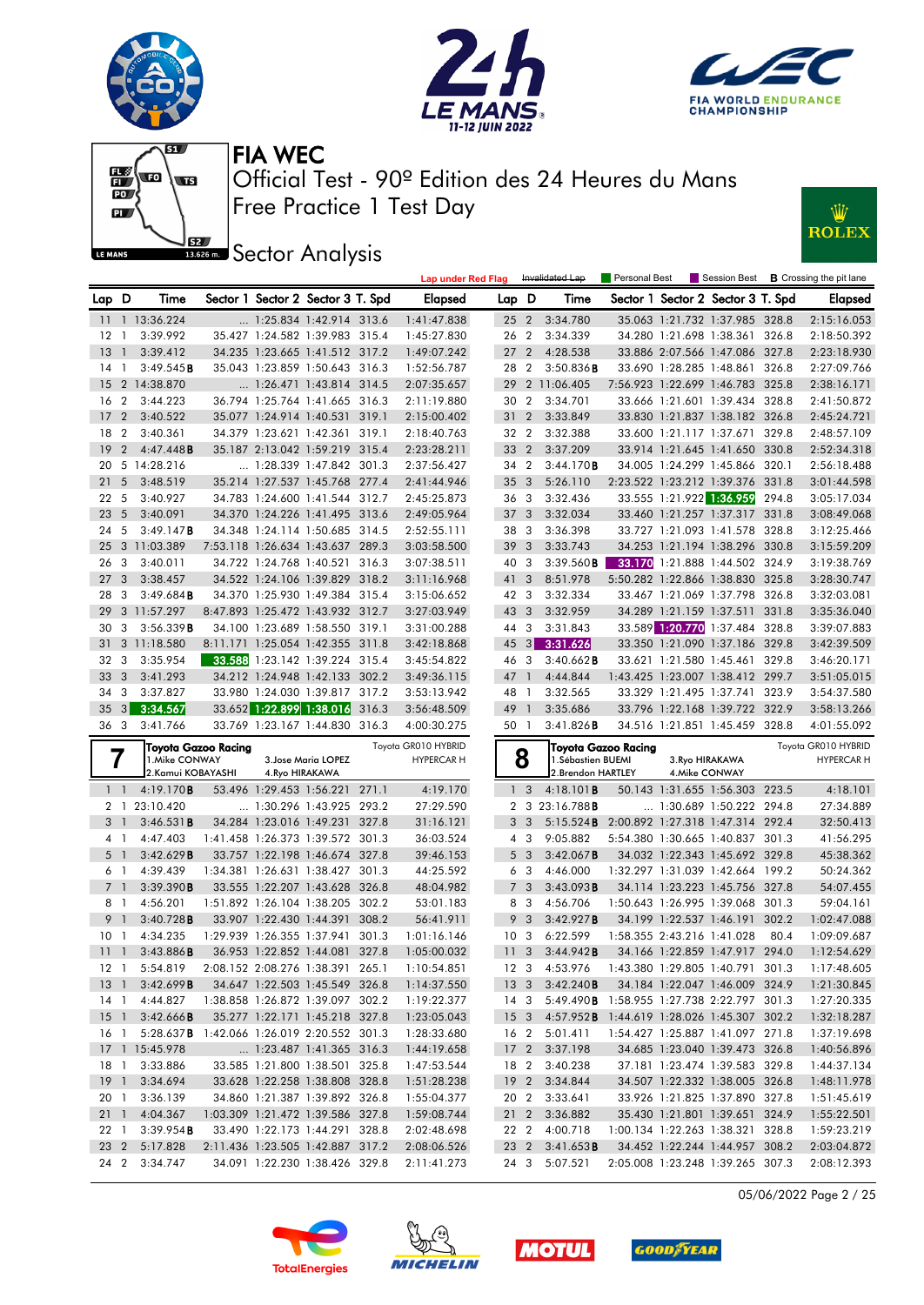







**JEE** Sector Analysis



|                 |                |                                             |                          |                                   |       | <b>Lap under Red Flag</b>             |                 |                | Invalidated Lap                            | Personal Best |                                   |       | Session Best <b>B</b> Crossing the pit lane |
|-----------------|----------------|---------------------------------------------|--------------------------|-----------------------------------|-------|---------------------------------------|-----------------|----------------|--------------------------------------------|---------------|-----------------------------------|-------|---------------------------------------------|
| Lap             | D              | Time                                        |                          | Sector 1 Sector 2 Sector 3 T. Spd |       | <b>Elapsed</b>                        | Lap D           |                | Time                                       |               | Sector 1 Sector 2 Sector 3 T. Spd |       | <b>Elapsed</b>                              |
| 253             |                | 3:38.145                                    |                          | 35.243 1:22.722 1:40.180 301.3    |       | 2:11:50.538                           | 22 <sub>3</sub> |                | 4:32.204                                   |               | 34.348 2:07.856 1:50.000 306.5    |       | 2:25:02.844                                 |
| 26              | -3             | 3:36.223                                    |                          | 34.154 1:22.261 1:39.808 303.0    |       | 2:15:26.761                           | 23 3            |                | 3:39.703                                   |               | 34.086 1:24.967 1:40.650 310.0    |       | 2:28:42.547                                 |
| 27              | 3              | 3:34.740                                    |                          | 34.016 1:22.094 1:38.630 301.3    |       | 2:19:01.501                           | 24 3            |                | 3:38.232                                   |               | 34.006 1:23.402 1:40.824 308.2    |       | 2:32:20.779                                 |
| 28              | 3              | 4:24.911                                    | 34.060 2:05.640 1:45.211 |                                   | 303.0 | 2:23:26.412                           | 25 <sub>3</sub> |                | 3:37.456                                   |               | 33.897 1:23.179 1:40.380 311.8    |       | 2:35:58.235                                 |
| 29              | 3              | 3:37.442                                    |                          | 34.381 1:22.407 1:40.654 319.1    |       | 2:27:03.854                           | 26 <sub>3</sub> |                | 3:36.599                                   |               | 33.845 1:22.929 1:39.825 311.8    |       | 2:39:34.834                                 |
| 30              | 3              | 3:40.993                                    |                          | 34.944 1:23.164 1:42.885 322.9    |       | 2:30:44.847                           | 27 <sub>3</sub> |                | 3:44.205B                                  |               | 33.852 1:23.209 1:47.144 317.2    |       | 2:43:19.039                                 |
| 31              | 3              | 3:33.858                                    |                          | 33.970 1:21.867 1:38.021 312.7    |       | 2:34:18.705                           | 28 2            |                | 8:46.018                                   |               | 5:38.242 1:25.792 1:41.984 285.4  |       | 2:52:05.057                                 |
| 32              | - 3            | 3:37.117                                    |                          | 33.973 1:21.706 1:41.438 314.5    |       | 2:37:55.822                           | 29 2            |                | 3:39.227                                   |               | 34.267 1:24.807 1:40.153 317.2    |       | 2:55:44.284                                 |
| 33              | 3              | 3:33.359                                    |                          | 33.762 1:22.037 1:37.560 316.3    |       | 2:41:29.181                           | 30 <sub>2</sub> |                | 3:38.851                                   |               | 33.954 1:23.498 1:41.399 314.5    |       | 2:59:23.135                                 |
| 34              | -3             | 3:33.975                                    |                          | 33.745 1:21.416 1:38.814 322.9    |       | 2:45:03.156                           | 31 2            |                | 3:36.188                                   |               | 33.932 1:23.503 1:38.753 317.2    |       | 3:02:59.323                                 |
| 35              | 3              | 3:42.318B                                   |                          | 34.512 1:21.808 1:45.998 325.8    |       | 2:48:45.474                           | 32 <sub>2</sub> |                | 3:38.297                                   |               | 34.600 1:23.605 1:40.092 318.2    |       | 3:06:37.620                                 |
| 36              | $\overline{2}$ | 4:56.068                                    |                          | 1:55.135 1:22.581 1:38.352 326.8  |       | 2:53:41.542                           | 33 2            |                | 3:38.153                                   |               | 33.958 1:22.935 1:41.260 318.2    |       | 3:10:15.773                                 |
| 37              | $\overline{2}$ | 3:33.066                                    |                          | 33.651 1:21.386 1:38.029 327.8    |       | 2:57:14.608                           | 34 2            |                | 3:41.950                                   |               | 34.224 1:22.653 1:45.073 319.1    |       | 3:13:57.723                                 |
| 38              | $\overline{2}$ | 3:33.469                                    |                          | 33.441 1:22.855 1:37.173 329.8    |       | 3:00:48.077                           | 35 <sub>2</sub> |                | 3:45.411B                                  |               | 34.387 1:24.242 1:46.782 320.1    |       | 3:17:43.134                                 |
| 39              | $\overline{2}$ | 3:37.248                                    |                          | 36.063 1:21.973 1:39.212 325.8    |       | 3:04:25.325                           |                 |                | 36 3 10:06.186                             |               | 6:59.272 1:25.608 1:41.306 301.3  |       | 3:27:49.320                                 |
| 40              | $\overline{2}$ | 3:34.322                                    |                          | 34.021 1:21.557 1:38.744 328.8    |       | 3:07:59.647                           | 37 3            |                | 3:37.665                                   |               | 33.974 1:23.416 1:40.275 312.7    |       | 3:31:26.985                                 |
| 41              | $\overline{2}$ | 3:49.305B                                   |                          | 35.023 1:21.158 1:53.124 325.8    |       | 3:11:48.952                           | 38 3            |                | 3:39.316                                   |               | 34.810 1:24.219 1:40.287 310.0    |       | 3:35:06.301                                 |
| 42              | $\overline{2}$ | 9:16.552                                    |                          | 6:14.970 1:23.222 1:38.360 324.9  |       | 3:21:05.504                           | 39 3            |                | 3:39.654                                   |               | 34.787 1:24.944 1:39.923 310.9    |       | 3:38:45.955                                 |
| 43              | $\overline{2}$ | 4:51.712                                    | 35.520 2:38.162 1:38.030 |                                   | 80.5  | 3:25:57.216                           | 40 3            |                | 3:35.799                                   |               | 33.807 1:23.195 1:38.797 311.8    |       | 3:42:21.754                                 |
| 44              | 2              | 3:32.710                                    |                          | 33.555 1:21.224 1:37.931          | 328.8 | 3:29:29.926                           | 41 3            |                | 3:35.558                                   |               | 33.723 1:22.709 1:39.126 313.6    |       | 3:45:57.312                                 |
| 45              | 2 <sup>1</sup> | 3:31.977                                    | 33.711 1:21.552 1:36.714 |                                   | 330.8 | 3:33:01.903                           | 42 3            |                | 3:40.010                                   |               | 34.762 1:23.055 1:42.193 317.2    |       | 3:49:37.322                                 |
| 46              | $\overline{2}$ | 3:32.514                                    |                          | 34.195 1:21.231 1:37.088          | 327.8 | 3:36:34.417                           | 43 3            |                | 3:55.928B                                  |               | 33.978 1:23.408 1:58.542 311.8    |       | 3:53:33.250                                 |
| 47              | $\overline{2}$ | $3:40.272$ B                                | 33.662 1:21.689 1:44.921 |                                   | 324.9 | 3:40:14.689                           |                 |                |                                            |               |                                   |       |                                             |
| 48              | -3             | 4:45.083                                    |                          | 1:42.779 1:22.215 1:40.089 328.8  |       | 3:44:59.772                           |                 | 10             | Vector Sport<br>1. Nico MÜLLER             |               | 3. Sébastien BOURDAIS             |       | Oreca 07 - Gibson<br>LMP <sub>2</sub>       |
| 49              | 3              | 3:34.999                                    |                          | 33.919 1:22.054 1:39.026 327.8    |       | 3:48:34.771                           |                 |                | 2. Ryan CULLEN                             |               |                                   |       |                                             |
| 50              | 3              | 3:36.615                                    |                          | 34.525 1:21.704 1:40.386 327.8    |       | 3:52:11.386                           |                 | $1 - 1$        | 5:52.008B 2:21.221 1:30.977 1:59.810 273.9 |               |                                   |       | 5:52.008                                    |
| 51              | 3              | 3:33.725                                    |                          | 34.229 1:21.569 1:37.927 324.9    |       | 3:55:45.111                           |                 | 2 <sub>1</sub> | 21:29.264                                  |               | 1:29.359 1:48.945 287.7           |       | 27:21.272                                   |
| 52              | -3             | 3:36.608                                    |                          | 34.131 1:23.108 1:39.369 326.8    |       | 3:59:21.719                           |                 | 3 1            | 3:53.720                                   |               | 35.620 1:26.502 1:51.598 313.6    |       | 31:14.992                                   |
| 53 3            |                | 3:32.359                                    |                          | 33.710 1:21.323 1:37.326 325.8    |       | 4:02:54.078                           |                 | 41             | 3:47.567                                   |               | 36.046 1:26.234 1:45.287 313.6    |       | 35:02.559                                   |
|                 |                |                                             |                          |                                   |       |                                       |                 | 5 <sub>1</sub> | 3:42.895                                   |               | 34.581 1:25.022 1:43.292 311.8    |       | 38:45.454                                   |
|                 | 9              | Prema Orlen Team<br>1. Robert KUBICA        |                          | 3.Lorenzo COLOMBO                 |       | Oreca 07 - Gibson<br>LMP <sub>2</sub> |                 | 61             | 3:49.640B                                  |               | 34.528 1:25.055 1:50.057 314.5    |       | 42:35.094                                   |
|                 |                | 2. Louis DELETRAZ                           |                          |                                   |       |                                       |                 |                | 7 1 18:04.900                              |               | $\ldots$ 1:25.550 1:40.765 310.9  |       | 1:00:39.994                                 |
|                 | $1\quad$       | 4:37.485 B 1:00.695 1:33.899 2:02.891 279.5 |                          |                                   |       | 4:37.485                              | 8               | $\overline{1}$ | 3:52.256B                                  |               | 34.988 1:24.978 1:52.290 313.6    |       | 1:04:32.250                                 |
|                 |                | 2 1 22:36.022                               |                          | $\ldots$ 1:53.867 2:02.149 213.4  |       | 27:13.507                             | 9               |                | 1 12:55.849                                |               | 9:49.833 1:25.388 1:40.628 309.1  |       | 1:17:28.099                                 |
|                 | 31             | 4:44.614B                                   |                          | 37.699 1:47.275 2:19.640 261.3    |       | 31:58.121                             | 10              | $\overline{1}$ | 3:42.371                                   |               | 34.676 1:26.376 1:41.319 313.6    |       | 1:21:10.470                                 |
|                 |                | 4 1 15:35.760                               |                          | 1:57.507 1:59.921 131.0           |       | 47:33.881                             | 11              | $\overline{1}$ | 4:31.422B                                  |               | 34.983 1:26.876 2:29.563 314.5    |       | 1:25:41.892                                 |
|                 | 5 1            | $4:18.748$ <b>B</b>                         |                          | 35.081 1:37.858 2:05.809 232.1    |       | 51:52.629                             | $12-1$          |                | 8:51.211                                   |               | 5:42.855 1:25.881 1:42.475 308.2  |       | 1:34:33.103                                 |
|                 |                | 6 1 13:33.822                               |                          | 1:27.650 1:43.694 287.7           |       | 1:05:26.451                           | 13              | $\overline{1}$ | 3:39.086                                   |               | 34.267 1:23.961 1:40.858 311.8    |       | 1:38:12.189                                 |
|                 | 7 1            | 5:15.592                                    | 58.472 2:34.498 1:42.622 |                                   | 80.5  | 1:10:42.043                           | 14 1            |                | 3:38.833                                   |               | 34.842 1:24.607 1:39.384          | 310.9 | 1:41:51.022                                 |
|                 | 81             | 3:38.747                                    |                          | 34.267 1:23.965 1:40.515 314.5    |       | 1:14:20.790                           |                 | 15 1           | 3:45.930B                                  |               | 34.802 1:23.871 1:47.257 313.6    |       | 1:45:36.952                                 |
|                 |                | 9 1 3:37.858                                |                          | 34.628 1:24.181 1:39.049 314.5    |       | 1:17:58.648                           |                 |                | 16 2 6:00.658                              |               | 2:47.194 1:28.640 1:44.824 289.3  |       | 1:51:37.610                                 |
|                 |                | 10 1 3:44.607 <b>B</b>                      |                          | 34.550 1:24.063 1:45.994 316.3    |       | 1:21:43.255                           |                 |                | 17 2 3:43.393                              |               | 34.702 1:25.142 1:43.549 310.9    |       | 1:55:21.003                                 |
|                 |                | 11 11:09.211                                |                          | 7:42.045 1:34.221 1:52.945 305.6  |       | 1:32:52.466                           |                 |                | 18 2 4:07.717                              |               | 1:00.898 1:25.170 1:41.649 311.8  |       | 1:59:28.720                                 |
|                 |                | 12 1 3:37.866                               |                          | 33.653 1:22.622 1:41.591 315.4    |       | 1:36:30.332                           |                 |                | 19 2 3:42.122                              |               | 34.587 1:25.506 1:42.029 313.6    |       | 2:03:10.842                                 |
|                 |                | 13 1 3:35.014                               |                          | 33.954 1:22.926 1:38.134 313.6    |       | 1:40:05.346                           |                 |                | 20 2 3:40.280                              |               | 34.540 1:24.930 1:40.810 311.8    |       | 2:06:51.122                                 |
|                 |                | 14 1 3:36.290                               |                          | 33.753 1:23.162 1:39.375 314.5    |       | 1:43:41.636                           |                 |                | 21 2 3:48.449B                             |               | 34.586 1:24.569 1:49.294 314.5    |       | 2:10:39.571                                 |
|                 |                | 15 1 3:35.941                               |                          | 33.639 1:22.688 1:39.614 316.3    |       | 1:47:17.577                           |                 |                | 22 2 7:53.777                              |               | 4:45.733 1:27.010 1:41.034 310.9  |       | 2:18:33.348                                 |
|                 |                | 16 1 3:38.167                               |                          | 33.628 1:24.024 1:40.515 318.2    |       | 1:50:55.744                           |                 |                | 23 2 4:30.243                              |               | 34.275 2:07.144 1:48.824 311.8    |       | 2:23:03.591                                 |
|                 |                | 17 1 3:40.971                               |                          | 34.100 1:22.643 1:44.228 316.3    |       | 1:54:36.715                           |                 |                | 24 2 3:59.510                              |               | 34.120 1:40.389 1:45.001 310.9    |       | 2:27:03.101                                 |
| 18 <sup>1</sup> |                | 4:07.663                                    |                          | 1:03.929 1:24.220 1:39.514 314.5  |       | 1:58:44.378                           |                 |                | 25 2 3:42.841                              |               | 35.184 1:26.206 1:41.451 311.8    |       | 2:30:45.942                                 |
|                 |                | 19 1 3:44.619 <b>B</b>                      |                          | 34.048 1:22.913 1:47.658 317.2    |       | 2:02:28.997                           |                 |                | 26 2 3:38.225                              |               | 34.455 1:24.303 1:39.467 313.6    |       | 2:34:24.167                                 |
|                 |                | 20 3 14:18.525                              |                          | 1:27.187 1:44.400 305.6           |       | 2:16:47.522                           |                 |                | 27 2 3:44.482 <b>B</b>                     |               | 34.221 1:24.162 1:46.099 312.7    |       | 2:38:08.649                                 |
|                 |                | 21 3 3:43.118                               |                          | 34.902 1:25.676 1:42.540 304.7    |       | 2:20:30.640                           |                 |                | 28 2 6:05.868                              |               | 2:58.961 1:26.243 1:40.664 307.3  |       | 2:44:14.517                                 |

05/06/2022 Page 3 / 25







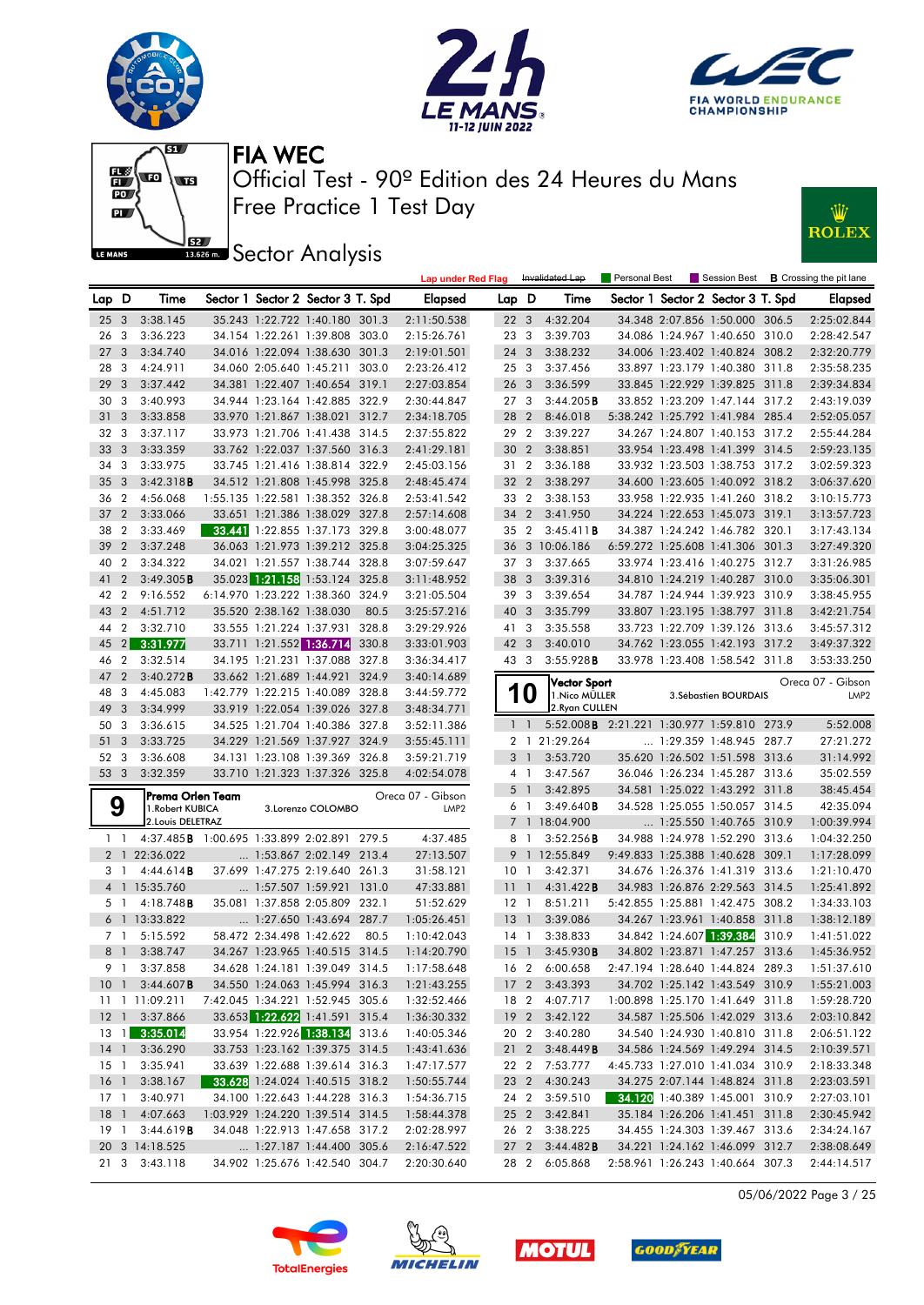











|                 |                         |                                                 |                                  |                                       |       | <b>Lap under Red Flag</b> |                 |                | Invalidated Lap                                         | Personal Best                |                            |                                   |       | Session Best <b>B</b> Crossing the pit lane |
|-----------------|-------------------------|-------------------------------------------------|----------------------------------|---------------------------------------|-------|---------------------------|-----------------|----------------|---------------------------------------------------------|------------------------------|----------------------------|-----------------------------------|-------|---------------------------------------------|
| Lap D           |                         | Time                                            |                                  | Sector 1 Sector 2 Sector 3 T. Spd     |       | Elapsed                   | Lap D           |                | Time                                                    |                              |                            | Sector 1 Sector 2 Sector 3 T. Spd |       | <b>Elapsed</b>                              |
| 29              | $\overline{2}$          | 3:39.642                                        |                                  | 34.721 1:24.578 1:40.343 313.6        |       | 2:47:54.159               |                 |                | <b>AF Corse</b>                                         |                              |                            |                                   |       | Ferrari 488 GTE Evo                         |
| 30              | $\overline{2}$          | 3:41.972                                        |                                  | 34.646 1:25.988 1:41.338 310.9        |       | 2:51:36.131               |                 | 21             | 1.Simon MANN                                            |                              | 3.Toni VILANDER            |                                   |       | <b>LMGTE Am</b>                             |
| 31              | 2                       | 3:40.662                                        |                                  | 34.587 1:24.831 1:41.244 313.6        |       | 2:55:16.793               |                 |                | 2. Christoph ULRICH                                     |                              |                            |                                   |       |                                             |
| $32 \quad 2$    |                         | 3:37.239                                        |                                  | 34.302 1:23.435 1:39.502 314.5        |       | 2:58:54.032               |                 |                | $1 \quad 3 \quad 37:54.194 \text{ B}$                   |                              |                            | 1:38.410 2:08.355 243.1           |       | 37:54.194                                   |
| 33 2            |                         | 3:56.999B                                       |                                  | 34.772 1:23.382 1:58.845 314.5        |       | 3:02:51.031               |                 | 2 <sub>3</sub> | 5:33.702                                                |                              |                            | 2:10.245 1:32.693 1:50.764 292.4  |       | 43:27.896                                   |
| 34              |                         | 2 25:24.090                                     |                                  | 1:26.471 1:41.591 285.4               |       | 3:28:15.121               |                 | 3 <sub>3</sub> | 3:56.830                                                |                              |                            | 37.142 1:31.201 1:48.487 292.4    |       | 47:24.726                                   |
| 35              | $\overline{2}$          | 3:39.958                                        |                                  | 34.784 1:25.210 1:39.964 315.4        |       | 3:31:55.079               |                 | $4 \quad 3$    | 3:56.626                                                |                              |                            | 36.991 1:31.582 1:48.053          | 295.6 | 51:21.352                                   |
| 36 2            |                         | 3:40.738                                        |                                  | 34.470 1:23.628 1:42.640 315.4        |       | 3:35:35.817               |                 | 5 <sub>3</sub> | 4:15.835B                                               |                              |                            | 36.909 1:30.917 2:08.009 294.0    |       | 55:37.187                                   |
| 37              | $\overline{2}$          | 3:49.722B                                       |                                  | 35.669 1:25.136 1:48.917 314.5        |       | 3:39:25.539               | 6               | $\overline{1}$ | 8:33.981                                                |                              |                            | 5:02.243 1:35.743 1:55.995        | 286.9 | 1:04:11.168                                 |
| 38              | $\overline{1}$          | 5:57.498                                        |                                  | 2:51.389 1:25.541 1:40.568 310.0      |       | 3:45:23.037               |                 | 7 <sup>1</sup> | 5:41.434                                                |                              | 59.717 2:45.773 1:55.944   |                                   | 80.3  | 1:09:52.602                                 |
| 39              | $\overline{1}$          | 3:38.363                                        |                                  | 34.302 1:24.450 1:39.611 312.7        |       | 3:49:01.400               |                 | 8 1            | 4:02.437                                                |                              |                            | 38.091 1:32.629 1:51.717 292.4    |       | 1:13:55.039                                 |
| 40 1            |                         | 3:40.281                                        |                                  | 34.528 1:23.765 1:41.988 316.3        |       | 3:52:41.681               |                 | 9 <sub>1</sub> | 4:00.586                                                |                              |                            | 37.581 1:32.127 1:50.878 293.2    |       | 1:17:55.625                                 |
| 41 1            |                         | 3:39.404                                        |                                  | 35.039 1:23.974 1:40.391 314.5        |       | 3:56:21.085               | 10 <sub>1</sub> |                | 4:05.885                                                |                              |                            | 39.800 1:32.099 1:53.986 290.0    |       | 1:22:01.510                                 |
|                 |                         |                                                 | TDS Racing x Vaillante           |                                       |       | Oreca 07 - Gibson         | 11              | $\overline{1}$ | 4:44.921                                                |                              |                            | 37.921 1:32.209 2:34.791 295.6    |       | 1:26:46.431                                 |
|                 | 13                      | 1.Philippe CIMADOMO                             |                                  | 3. Tijmen VAN DER HELM                |       | LMP2 P/A                  | $12-1$          |                | 4:32.360B                                               |                              |                            | 38.231 1:32.740 2:21.389 293.2    |       | 1:31:18.791                                 |
|                 |                         | 2. Mathias BECHE                                |                                  |                                       |       |                           |                 | $13 \quad 2$   | 9:49.847                                                |                              |                            | 6:18.039 1:34.068 1:57.740 292.4  |       | 1:41:08.638                                 |
| $\mathbf{1}$    |                         | 2 32:18.120                                     |                                  | 1:27.951 1:43.637 310.9               |       | 32:18.120                 | 14 <sup>2</sup> |                | 4:02.998                                                |                              |                            | 38.324 1:32.621 1:52.053 294.0    |       | 1:45:11.636                                 |
|                 | 2 <sub>2</sub>          | 3:38.779                                        |                                  | 34.214 1:24.337 1:40.228 320.1        |       | 35:56.899                 | 15 <sub>2</sub> |                | 4:05.122                                                |                              |                            | 38.074 1:32.840 1:54.208 295.6    |       | 1:49:16.758                                 |
|                 | 3 <sub>2</sub>          | 3:41.731                                        |                                  | 34.709 1:23.954 1:43.068 323.9        |       | 39:38.630                 | 16 <sub>2</sub> |                | 4:10.184                                                |                              |                            | 39.513 1:33.824 1:56.847 296.4    |       | 1:53:26.942                                 |
|                 | 4 <sub>2</sub>          | 3:48.139B                                       |                                  | 34.424 1:24.371 1:49.344 322.9        |       | 43:26.769                 | 17              | $\overline{2}$ | 4:34.389                                                |                              |                            | 1:10.484 1:32.590 1:51.315 294.8  |       | 1:58:01.331                                 |
|                 | 5 <sub>3</sub>          | 6:52.211                                        |                                  | 3:29.117 1:32.457 1:50.637 239.9      |       | 50:18.980                 | 18              | $\overline{2}$ | 4:02.202                                                |                              |                            | 38.042 1:32.750 1:51.410 294.0    |       | 2:02:03.533                                 |
|                 | 6 <sub>3</sub>          | 3:49.899                                        |                                  | 36.788 1:26.691 1:46.420 303.9        |       | 54:08.879                 | 19              | $\overline{2}$ | 4:02.533                                                |                              |                            | 37.919 1:32.023 1:52.591 297.2    |       | 2:06:06.066                                 |
|                 | 7 3                     | 3:47.634                                        |                                  | 35.248 1:24.950 1:47.436 322.0        |       | 57:56.513                 | 20              | $\overline{2}$ | 4:13.882B                                               |                              |                            | 38.136 1:32.417 2:03.329 293.2    |       | 2:10:19.948                                 |
|                 | 8 3                     | 3:43.802                                        |                                  | 35.445 1:24.358 1:43.999 318.2        |       | 1:01:40.315               |                 | $21 \quad 1$   | 30:12.289                                               |                              |                            | 1:34.500 1:52.049 278.8           |       | 2:40:32.237                                 |
| 9               | $\overline{\mathbf{3}}$ | 3:51.747B                                       |                                  | 36.293 1:25.164 1:50.290 293.2        |       | 1:05:32.062               | 22 1            |                | 4:00.567                                                |                              |                            | 37.757 1:31.762 1:51.048          | 295.6 | 2:44:32.804                                 |
| 10              |                         | 1 10:43.241                                     |                                  | 7:09.528 1:34.415 1:59.298 294.0      |       | 1:16:15.303               | 23              | $\overline{1}$ | 3:59.501                                                |                              |                            | 37.351 1:32.175 1:49.975 294.0    |       | 2:48:32.305                                 |
| $11-1$          |                         | 4:07.285                                        |                                  | 40.314 1:31.099 1:55.872 306.5        |       | 1:20:22.588               | 24 1            |                | 4:08.433                                                |                              |                            | 37.410 1:32.370 1:58.653 294.8    |       | 2:52:40.738                                 |
| $12-1$          |                         | 4:17.160                                        |                                  | 38.153 1:29.741 2:09.266 315.4        |       | 1:24:39.748               | $25 \quad 1$    |                | 4:01.510                                                |                              |                            | 38.702 1:31.838 1:50.970 284.7    |       | 2:56:42.248                                 |
| $13-1$          |                         | 4:34.611                                        |                                  | 37.686 1:28.936 2:27.989 314.5        |       | 1:29:14.359               | 26 1            |                | 4:03.221                                                |                              |                            | 37.555 1:31.931 1:53.735 292.4    |       | 3:00:45.469                                 |
| 14              | $\overline{1}$          | 3:59.726                                        |                                  | 37.657 1:29.208 1:52.861 315.4        |       | 1:33:14.085               | $27-1$          |                | 4:03.256                                                |                              |                            | 38.950 1:32.824 1:51.482 284.7    |       | 3:04:48.725                                 |
| $15-1$          |                         | 4:11.112B                                       |                                  | 37.092 1:29.781 2:04.239 318.2        |       | 1:37:25.197               | 28 1            |                | 3:58.193                                                |                              |                            | 37.132 1:31.663 1:49.398 284.7    |       | 3:08:46.918                                 |
| 16              | $\overline{3}$          | 6:43.186                                        |                                  | 3:29.370 1:28.327 1:45.489 283.9      |       | 1:44:08.383               | 29              | $\overline{1}$ | 4:30.669B                                               |                              |                            | 37.387 1:31.719 2:21.563 282.5    |       | 3:13:17.587                                 |
| 17 <sub>3</sub> |                         | 3:43.138                                        |                                  | 35.264 1:25.003 1:42.871              | 316.3 | 1:47:51.521               | 30              |                | 1 12:26.074                                             |                              | 7:46.145 2:46.307 1:53.622 |                                   | 80.3  | 3:25:43.661                                 |
| 18              | $\overline{\mathbf{3}}$ | 3:41.380                                        |                                  | 34.795 1:24.952 1:41.633 318.2        |       | 1:51:32.901               | 31              | $\overline{1}$ | 3:58.398                                                |                              |                            | 37.648 1:31.582 1:49.168 284.7    |       | 3:29:42.059                                 |
| 19              | $\mathbf{3}$            | 3:45.523                                        |                                  | 36.063 1:24.196 1:45.264 317.2        |       | 1:55:18.424               | 32 1            |                | 3:57.639                                                |                              |                            | 37.377 1:31.282 1:48.980 280.3    |       | 3:33:39.698                                 |
| 20              | $\overline{3}$          | 4:16.469B                                       | 1:01.522 1:25.614 1:49.333 305.6 |                                       |       | 1:59:34.893               | 33              | $\overline{1}$ | 3:58.582                                                |                              |                            | 37.130 1:31.570 1:49.882 286.9    |       | 3:37:38.280                                 |
| 21              | $\overline{1}$          | 8:30.175                                        |                                  | 4:59.402 1:33.526 1:57.247 309.1      |       | 2:08:05.068               | 34              | $\overline{1}$ | 4:00.285                                                |                              |                            | 37.238 1:32.871 1:50.176          | 280.3 | 3:41:38.565                                 |
| 221             |                         | 4:00.878                                        |                                  | 39.956 1:29.761 1:51.161 308.2        |       | 2:12:05.946               | 35              | $\overline{1}$ | 4:11.244B                                               |                              |                            | 39.413 1:33.329 1:58.502 281.7    |       | 3:45:49.809                                 |
| 23 1            |                         | 3:52.979                                        |                                  | 36.465 1:27.578 1:48.936 315.4        |       | 2:15:58.925               |                 |                |                                                         | <b>United Autosports USA</b> |                            |                                   |       | Oreca 07 - Gibson                           |
| 24 1            |                         | 3:53.912                                        |                                  | 36.185 1:27.349 1:50.378 317.2        |       | 2:19:52.837               |                 | 22             | 1. Philip HANSON                                        |                              | 3. Will OWEN               |                                   |       | LMP <sub>2</sub>                            |
| 25 1            |                         | 4:48.490                                        |                                  | 36.303 2:10.182 2:02.005 318.2        |       | 2:24:41.327               |                 |                |                                                         | 2. Filipe ALBUQUERQUE        |                            |                                   |       |                                             |
|                 |                         | 26 1 4:04.335 <b>B</b>                          |                                  | 36.481 1:28.299 1:59.555 317.2        |       | 2:28:45.662               |                 |                | 1 1 10:23.317 <b>B</b> 6:57.844 1:31.127 1:54.346 245.9 |                              |                            |                                   |       | 10:23.317                                   |
|                 |                         | 27 2 8:46.152B 5:25.206 1:30.260 1:50.686 290.0 |                                  |                                       |       | 2:37:31.814               |                 |                | 2 1 17:22.347                                           |                              |                            | 1:27.574 1:45.224 290.0           |       | 27:45.664                                   |
|                 |                         | 28 2 4:20.962                                   |                                  | 1:15.059 1:23.846 1:42.057 317.2      |       | 2:41:52.776               |                 |                | 3 1 3:41.865                                            |                              |                            | 35.043 1:25.753 1:41.069 303.0    |       | 31:27.529                                   |
| 29 2            |                         | 3:34.881                                        |                                  | 33.976 1:22.859 1:38.046 320.1        |       | 2:45:27.657               |                 | 4 1            | 3:42.793                                                |                              |                            | 36.603 1:24.636 1:41.554 316.3    |       | 35:10.322                                   |
|                 |                         | 30 2 3:35.940                                   |                                  | 34.152 1:22.934 1:38.854 321.0        |       | 2:49:03.597               |                 | 5 1            | 3:38.732                                                |                              |                            | 34.911 1:24.118 1:39.703 316.3    |       | 38:49.054                                   |
|                 |                         | 31 2 3:38.507                                   |                                  | <b>33.642</b> 1:22.628 1:42.237 319.1 |       | 2:52:42.104               |                 | 6 1            | 3:48.790B                                               |                              |                            | 34.696 1:24.571 1:49.523 315.4    |       | 42:37.844                                   |
| 32 2            |                         | 3:37.195                                        |                                  | 34.467 1:24.074 1:38.654 323.9        |       | 2:56:19.299               |                 |                | 7 1 17:29.931                                           |                              |                            | 1:26.308 1:50.583 283.9           |       | 1:00:07.775                                 |
|                 |                         | 33 2 3:35.453                                   |                                  | 34.023 1:22.710 1:38.720 318.2        |       | 2:59:54.752               |                 | 8 1            | 3:37.220                                                |                              |                            | 34.273 1:23.760 1:39.187 315.4    |       | 1:03:44.995                                 |
|                 |                         | 34 2 3:34.132                                   |                                  | 33.763 1:22.417 1:37.952 323.9        |       | 3:03:28.884               |                 |                | 9 1 5:28.639 <b>B</b>                                   |                              |                            | 59.584 2:40.754 1:48.301 79.5     |       | 1:09:13.634                                 |
|                 |                         | 35 2 3:41.383 <b>B</b>                          |                                  | 33.952 1:23.173 1:44.258 317.2        |       | 3:07:10.267               |                 |                | 10 1 19:13.742                                          |                              |                            | 1:25.126 2:25.908 310.0           |       | 1:28:27.376                                 |
|                 |                         |                                                 |                                  |                                       |       |                           |                 |                | 11 1 3:39.002                                           |                              |                            | 34.204 1:26.300 1:38.498 315.4    |       | 1:32:06.378                                 |

05/06/2022 Page 4 / 25









12 1 3:40.103 35.661 1:24.505 1:39.937 308.2 1:35:46.481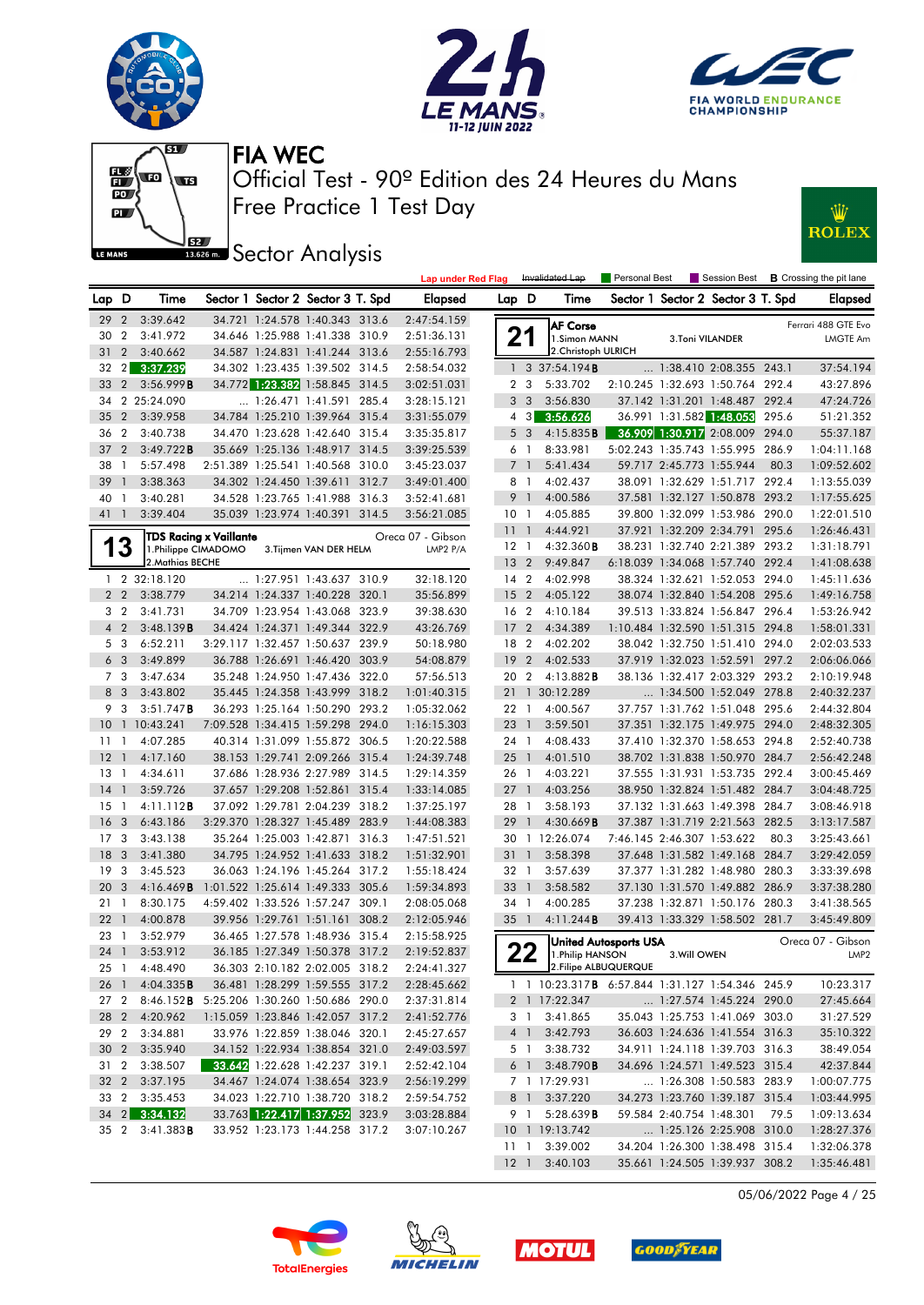







**JEE** Sector Analysis



|                 |                |                              |                  |                                   |       | <b>Lap under Red Flag</b> |                 |                | Invalidated Lap        | Personal Best |              |                                   |       | Session Best <b>B</b> Crossing the pit lane |
|-----------------|----------------|------------------------------|------------------|-----------------------------------|-------|---------------------------|-----------------|----------------|------------------------|---------------|--------------|-----------------------------------|-------|---------------------------------------------|
| Lap D           |                | Time                         |                  | Sector 1 Sector 2 Sector 3 T. Spd |       | <b>Elapsed</b>            | Lap D           |                | Time                   |               |              | Sector 1 Sector 2 Sector 3 T. Spd |       | <b>Elapsed</b>                              |
| $13-1$          |                | 3:37.014                     |                  | 34.238 1:23.460 1:39.316 317.2    |       | 1:39:23.495               | 22 3            |                | 3:42.800               |               |              | 34.615 1:24.336 1:43.849 317.2    |       | 2:31:35.415                                 |
| $14-1$          |                | 3:35.760                     |                  | 34.048 1:23.461 1:38.251 320.1    |       | 1:42:59.255               | 23 <sub>3</sub> |                | 3:43.031               |               |              | 35.808 1:25.113 1:42.110 320.1    |       | 2:35:18.446                                 |
| 15              | $\overline{1}$ | 3:47.960B                    |                  | 33.881 1:24.193 1:49.886 321.0    |       | 1:46:47.215               | 24 3            |                | 3:42.016               |               |              | 34.894 1:24.616 1:42.506 318.2    |       | 2:39:00.462                                 |
| 16              |                | 1 13:40.931                  |                  | $\ldots$ 1:24.958 1:41.121        | 300.5 | 2:00:28.146               | 25 <sub>3</sub> |                | 3:38.767               |               |              | 34.742 1:23.884 1:40.141 317.2    |       | 2:42:39.229                                 |
| 17              | $\overline{1}$ | 3:34.111                     |                  | 33.495 1:22.900 1:37.716 317.2    |       | 2:04:02.257               | 26 3            |                | 3:38.861               |               |              | 34.507 1:24.115 1:40.239 317.2    |       | 2:46:18.090                                 |
| 18              | $\overline{1}$ | 3:48.679B                    |                  | 35.105 1:24.187 1:49.387          | 316.3 | 2:07:50.936               | 27 <sub>3</sub> |                | 3:39.936               |               |              | 35.098 1:24.068 1:40.770 320.1    |       | 2:49:58.026                                 |
| 19              | 3              | 8:15.755                     |                  | 5:04.055 1:27.099 1:44.601        | 287.7 | 2:16:06.691               | 28              | $\mathbf{3}$   | $3:47.306$ <b>B</b>    |               |              | 34.932 1:24.181 1:48.193 316.3    |       | 2:53:45.332                                 |
| 20              | 3              | 3:39.299                     |                  | 34.303 1:23.923 1:41.073 318.2    |       | 2:19:45.990               |                 |                | 29 3 20:45.724         |               |              | 1:25.533 1:40.229 271.8           |       | 3:14:31.056                                 |
| 21              | 3              | 4:25.919                     |                  | 34.106 2:05.250 1:46.563 319.1    |       | 2:24:11.909               | 30 3            |                | 3:37.491               |               |              | 34.367 1:23.119 1:40.005 320.1    |       | 3:18:08.547                                 |
| 22              | 3              | 3:38.461                     |                  | 34.412 1:23.297 1:40.752 319.1    |       | 2:27:50.370               | 31 <sub>3</sub> |                | 3:43.563               |               |              | 35.879 1:25.423 1:42.261          | 317.2 | 3:21:52.110                                 |
| 23              | 3              | $4:00.942$ <b>B</b>          |                  | 34.047 1:23.767 2:03.128 320.1    |       | 2:31:51.312               | 32 3            |                | 4:37.648 <b>B</b>      |               |              | 40.205 2:10.199 1:47.244          | 256.4 | 3:26:29.758                                 |
| 24              |                | 3 11:59.232                  |                  | 8:55.015 1:24.416 1:39.801 315.4  |       | 2:43:50.544               | 33 3            |                | 5:32.229               |               |              | 2:27.332 1:23.933 1:40.964 316.3  |       | 3:32:01.987                                 |
| 25              | 3              | 4:02.815                     |                  | 34.020 1:24.793 2:04.002 319.1    |       | 2:47:53.359               | 34 3            |                | 3:37.609               |               |              | 34.185 1:24.040 1:39.384 317.2    |       | 3:35:39.596                                 |
| 26              | 3              | 3:37.992                     |                  | 34.037 1:23.515 1:40.440 318.2    |       | 2:51:31.351               | 35 <sub>3</sub> |                | 3:42.017               |               |              | 35.872 1:24.173 1:41.972 317.2    |       | 3:39:21.613                                 |
| 27              | 3              | 3:37.898                     |                  | 34.182 1:23.185 1:40.531 318.2    |       | 2:55:09.249               | 36 3            |                | 3:41.023               |               |              | 34.977 1:24.460 1:41.586 318.2    |       | 3:43:02.636                                 |
| 28              | 3              | 3:43.392                     |                  | 34.093 1:23.262 1:46.037 321.0    |       | 2:58:52.641               | 37 <sub>3</sub> |                | 3:38.750               |               |              | 34.284 1:23.752 1:40.714 321.0    |       | 3:46:41.386                                 |
| 29              | 3              | 3:35.713                     |                  | 34.466 1:22.851 1:38.396 318.2    |       | 3:02:28.354               | 38 3            |                | 3:36.795               |               |              | 34.087 1:23.448 1:39.260 317.2    |       | 3:50:18.181                                 |
| 30              | 3              | 3:44.356B                    |                  | 35.669 1:24.017 1:44.670 317.2    |       | 3:06:12.710               | 39 <sub>3</sub> |                | 3:43.962B              |               |              | 34.108 1:23.669 1:46.185 317.2    |       | 3:54:02.143                                 |
| 31              |                | 3 11:17.542                  |                  | 8:05.012 1:25.435 1:47.095 316.3  |       | 3:17:30.252               |                 |                | Nielsen Racing         |               |              |                                   |       | Oreca 07 - Gibson                           |
| 32              | 3              | 3:37.121                     |                  | 34.006 1:23.964 1:39.151 319.1    |       | 3:21:07.373               |                 | 24             | 1.Rodrigo SALES        |               | 3.Ben HANLEY |                                   |       | LMP2 P/A                                    |
| 33              | 3              | 4:53.819                     |                  | 35.439 2:39.107 1:39.273          | 81.2  | 3:26:01.192               |                 |                | 2. Matthew BELL        |               |              |                                   |       |                                             |
| 34              | 3              | 3:35.646                     |                  | 33.896 1:22.772 1:38.978 320.1    |       | 3:29:36.838               |                 |                | 1 3 49:18.093 <b>B</b> |               |              | $\ldots$ 1:27.679 1:49.132 267.8  |       | 49:18.093                                   |
| 35              | 3              | 3:44.287B                    |                  | 33.895 1:24.266 1:46.126 316.3    |       | 3:33:21.125               |                 | 2 <sub>3</sub> | 6:03.336               |               |              | 2:57.741 1:25.381 1:40.214 286.2  |       | 55:21.429                                   |
| 36              |                | 3 11:28.002                  |                  | 8:14.561 1:23.698 1:49.743 316.3  |       | 3:44:49.127               |                 | 3 <sub>3</sub> | 3:37.805               |               |              | 34.054 1:23.750 1:40.001 313.6    |       | 58:59.234                                   |
| 37              | 3              | 3:37.675                     |                  | 34.014 1:23.331 1:40.330 317.2    |       | 3:48:26.802               |                 | $4 \quad 3$    | 3:37.738               |               |              | 34.184 1:23.594 1:39.960          | 316.3 | 1:02:36.972                                 |
| 38              | 3              | 3:34.257                     |                  | 33.634 1:22.479 1:38.144 319.1    |       | 3:52:01.059               |                 | 5 <sub>3</sub> | 5:17.259B              |               |              | 47.531 2:39.309 1:50.419          | 81.0  | 1:07:54.231                                 |
| 39              | 3              | 3:34.736                     |                  | 33.739 1:22.681 1:38.316 322.0    |       | 3:55:35.795               |                 |                | 6 2 21:16.910          |               |              | 1:26.559 2:18.455 310.9           |       | 1:29:11.141                                 |
| 40              | 3              | 3:37.964                     |                  | 33.796 1:22.303 1:41.865 320.1    |       | 3:59:13.759               |                 | 7 <sub>2</sub> | 3:44.140               |               |              | 35.421 1:25.663 1:43.056 312.7    |       | 1:32:55.281                                 |
| 41              | 3              | 3:42.225B                    |                  | 34.039 1:23.893 1:44.293 317.2    |       | 4:02:55.984               |                 | 8 2            | 3:43.696               |               |              | 36.039 1:24.600 1:43.057 314.5    |       | 1:36:38.977                                 |
|                 |                | <b>United Autosports USA</b> |                  |                                   |       | Oreca 07 - Gibson         |                 | 9 2            | 3:40.034               |               |              | 34.543 1:24.237 1:41.254 315.4    |       | 1:40:19.011                                 |
|                 | 23             | 1. Alexander LYNN            |                  | 3. Joshua PIERSON                 |       | LMP <sub>2</sub>          | 10 <sub>2</sub> |                | 3:39.860               |               |              | 35.064 1:24.225 1:40.571 315.4    |       | 1:43:58.871                                 |
|                 |                | 2. Oliver JARVIS             | 4. Paul DI RESTA |                                   |       |                           | 11 <sub>2</sub> |                | 3:38.110               |               |              | 34.297 1:23.787 1:40.026 314.5    |       | 1:47:36.981                                 |
|                 |                | 1 4 26:43.223B               |                  | 1:30.285 1:54.868 262.6           |       | 26:43.223                 | 12 2            |                | 3:41.786               |               |              | 36.185 1:24.258 1:41.343 315.4    |       | 1:51:18.767                                 |
| 2 4             |                | 7:57.898                     |                  | 4:49.059 1:26.118 1:42.721 312.7  |       | 34:41.121                 | 13              | $\overline{2}$ | 3:40.113               |               |              | 34.483 1:24.052 1:41.578 316.3    |       | 1:54:58.880                                 |
| 3               | $\overline{4}$ | 3:40.791                     |                  | 34.511 1:24.327 1:41.953 317.2    |       | 38:21.912                 | 14 <sup>2</sup> |                | 4:15.988B              |               |              | 1:03.292 1:23.575 1:49.121 315.4  |       | 1:59:14.868                                 |
| 44              |                | 3:37.707                     |                  | 34.063 1:23.844 1:39.800 315.4    |       | 41:59.619                 | 15 <sub>2</sub> |                | 9:20.751B              |               |              | 5:26.459 1:31.534 2:22.758 311.8  |       | 2:08:35.619                                 |
|                 | $5 \quad 4$    | 3:35.708                     |                  | 33.874 1:23.225 1:38.609 317.2    |       | 45:35.327                 | 16              |                | 1 10:13.691            |               |              | 6:49.114 1:31.275 1:53.302 273.9  |       | 2:18:49.310                                 |
| 64              |                | 3:46.960B                    |                  | 34.471 1:24.110 1:48.379 315.4    |       | 49:22.287                 | 17 1            |                | 5:00.745               |               |              | 37.374 2:24.490 1:58.881          | 311.8 | 2:23:50.055                                 |
| 74              |                | 6:44.384                     |                  | 3:34.116 1:24.804 1:45.464 314.5  |       | 56:06.671                 | 18              | $\overline{1}$ | 3:52.788               |               |              | 36.432 1:29.128 1:47.228 314.5    |       | 2:27:42.843                                 |
| 8 4             |                | 3:40.806                     |                  | 33.942 1:23.414 1:43.450 315.4    |       | 59:47.477                 | 19 1            |                | 3:52.309               |               |              | 37.023 1:28.109 1:47.177 317.2    |       | 2:31:35.152                                 |
|                 |                | 9 4 3:35.717                 |                  | 34.068 1:23.124 1:38.525 317.2    |       | 1:03:23.194               |                 |                | 20 1 3:48.796          |               |              | 35.691 1:26.439 1:46.666 316.3    |       | 2:35:23.948                                 |
| $10 \t 4$       |                | 5:25.598B                    |                  | 58.486 2:39.301 1:47.811          | 81.0  | 1:08:48.792               | 21 1            |                | 3:48.308               |               |              | 35.494 1:27.068 1:45.746 311.8    |       | 2:39:12.256                                 |
|                 |                | 11 3 16:56.403               |                  | 1:32.452 2:31.262 224.4           |       | 1:25:45.195               | 22 1            |                | 3:45.443               |               |              | 35.159 1:26.050 1:44.234 316.3    |       | 2:42:57.699                                 |
| 12 <sup>3</sup> |                | 3:59.084                     |                  | 38.024 1:27.319 1:53.741 296.4    |       | 1:29:44.279               | 23 1            |                | 3:45.111               |               |              | 35.257 1:26.213 1:43.641 315.4    |       | 2:46:42.810                                 |
|                 |                | 13 3 3:46.072                |                  | 36.353 1:26.213 1:43.506 315.4    |       | 1:33:30.351               | 24 1            |                | 4:04.467B              |               |              | 36.652 1:27.236 2:00.579 316.3    |       | 2:50:47.277                                 |
| $14 \quad 3$    |                | 3:42.826                     |                  | 34.681 1:24.527 1:43.618 316.3    |       | 1:37:13.177               | 25 1            |                | 7:26.874               |               |              | 4:15.039 1:27.417 1:44.418 311.8  |       | 2:58:14.151                                 |
| 15 <sub>3</sub> |                | 3:43.317                     |                  | 34.865 1:24.474 1:43.978 319.1    |       | 1:40:56.494               | 26 1            |                | 3:46.518               |               |              | 35.578 1:26.717 1:44.223 313.6    |       | 3:02:00.669                                 |
| 16 3            |                | 3:48.577                     |                  | 38.146 1:26.603 1:43.828 296.4    |       | 1:44:45.071               | 27 1            |                | 3:50.650               |               |              | 37.141 1:28.866 1:44.643 314.5    |       | 3:05:51.319                                 |
|                 |                | 17 3 3:41.394                |                  | 34.745 1:24.962 1:41.687 318.2    |       | 1:48:26.465               | 28 1            |                | 3:59.207               |               |              | 35.586 1:33.511 1:50.110 314.5    |       | 3:09:50.526                                 |
| 18 3            |                | 3:40.027                     |                  | 34.680 1:23.880 1:41.467 317.2    |       | 1:52:06.492               | 29 1            |                | 3:49.969               |               |              | 37.579 1:27.246 1:45.144 312.7    |       | 3:13:40.495                                 |
|                 |                | 19 3 3:46.759 <b>B</b>       |                  | 35.138 1:23.890 1:47.731 316.3    |       | 1:55:53.251               | 30 1            |                | 3:46.144               |               |              | 35.975 1:26.196 1:43.973 315.4    |       | 3:17:26.639                                 |
|                 |                | 20 3 28:17.632               |                  | 2:08.516 1:49.806 311.8           |       | 2:24:10.883               | 31 1            |                | 3:45.304               |               |              | 35.056 1:26.325 1:43.923 313.6    |       | 3:21:11.943                                 |
|                 |                | 21 3 3:41.732                |                  | 34.835 1:25.499 1:41.398 288.5    |       | 2:27:52.615               | 32 1            |                | 5:08.022               |               |              | 43.338 2:39.427 1:45.257 81.1     |       | 3:26:19.965                                 |

05/06/2022 Page 5 / 25







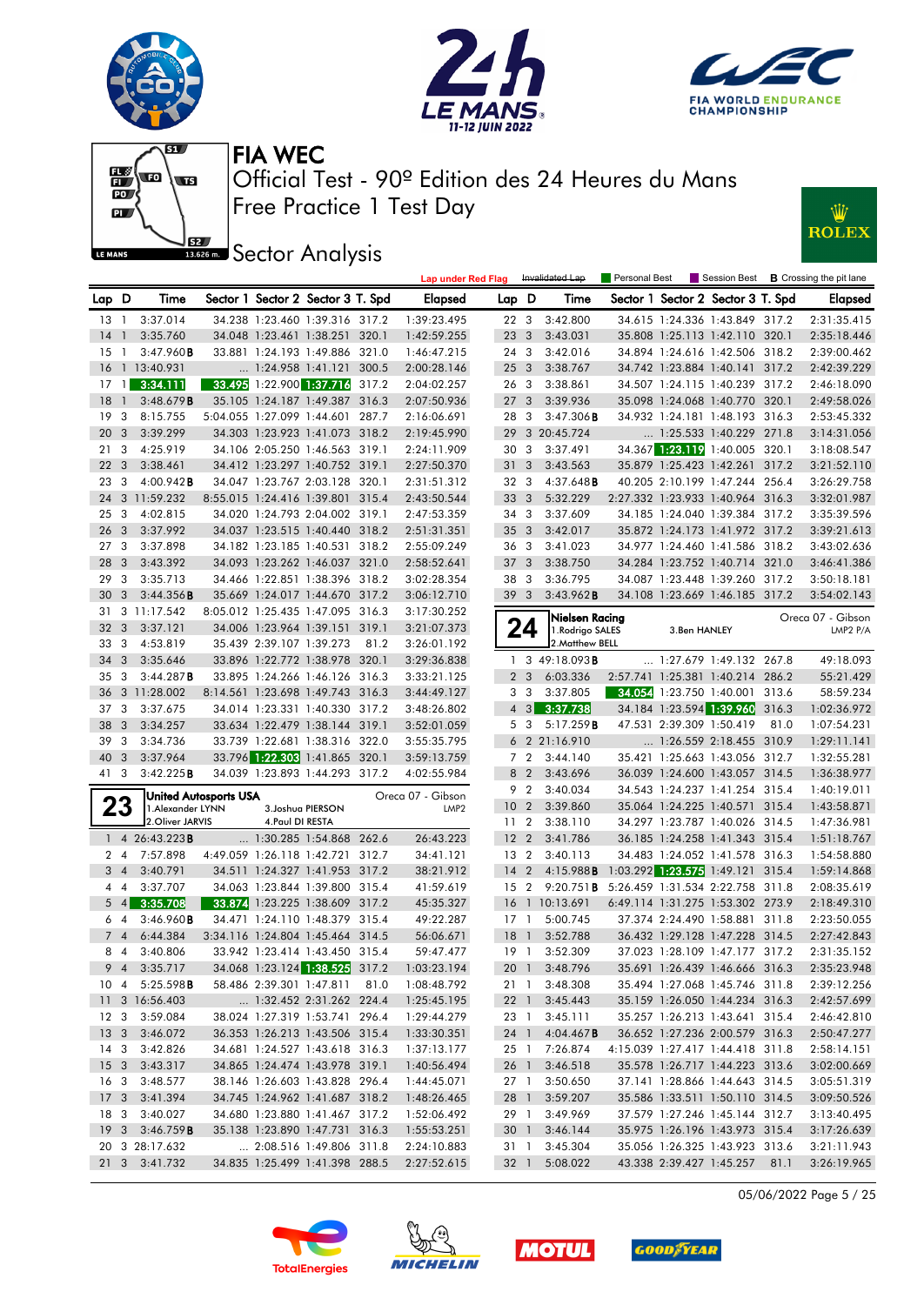







**JEE** Sector Analysis



|                 |                         |                                   |                            |                                                                    |       | <b>Lap under Red Flag</b>             |                 |                | Invalidated Lap                                    | Personal Best |                                                                  |       | Session Best <b>B</b> Crossing the pit lane |
|-----------------|-------------------------|-----------------------------------|----------------------------|--------------------------------------------------------------------|-------|---------------------------------------|-----------------|----------------|----------------------------------------------------|---------------|------------------------------------------------------------------|-------|---------------------------------------------|
| Lap D           |                         | Time                              |                            | Sector 1 Sector 2 Sector 3 T. Spd                                  |       | <b>Elapsed</b>                        | Lap D           |                | Time                                               |               | Sector 1 Sector 2 Sector 3 T. Spd                                |       | <b>Elapsed</b>                              |
| 33              | $\overline{1}$          | 3:53.871B                         |                            | 35.937 1:25.833 1:52.101 316.3                                     |       | 3:30:13.836                           |                 | 9 3            | 3:38.025                                           |               | 34.188 1:23.213 1:40.624 320.1                                   |       | 50:31.562                                   |
| 34              |                         | 3 15:17.565                       |                            | $\ldots$ 1:27.174 1:41.100 281.7                                   |       | 3:45:31.401                           | 10              | $\mathbf{3}$   | 3:38.825                                           |               | 34.474 1:23.947 1:40.404 320.1                                   |       | 54:10.387                                   |
| 35              | 3                       | $3:45.707$ B                      |                            | 34.779 1:23.745 1:47.183 315.4                                     |       | 3:49:17.108                           | 11              | 3              | 3:48.687B                                          |               | 34.537 1:24.506 1:49.644 319.1                                   |       | 57:59.074                                   |
|                 |                         | 36 3 12:37.205                    |                            | 9:29.770 1:25.109 1:42.326 288.5                                   |       | 4:01:54.313                           | 12 2            |                | 9:45.064                                           |               | 5:04.259 2:48.762 1:52.043                                       | 80.1  | 1:07:44.138                                 |
|                 |                         | <b>CD Sport</b>                   |                            |                                                                    |       | Ligier JSP217 - Gibson                | 13 <sub>2</sub> |                | 3:51.949                                           |               | 37.353 1:27.786 1:46.810 313.6                                   |       | 1:11:36.087                                 |
| 27              |                         | 1. Christophe CRESP               | 3. Steven PALETTE          |                                                                    |       | LMP2 P/A                              | 14 2            |                | 3:45.536                                           |               | 35.579 1:25.711 1:44.246 314.5                                   |       | 1:15:21.623                                 |
|                 |                         | 2. Michael JENSEN                 |                            |                                                                    |       |                                       | 15 <sub>2</sub> |                | 3:46.306                                           |               | 35.123 1:26.367 1:44.816 283.2                                   |       | 1:19:07.929                                 |
|                 |                         | $1 \quad 3 \quad 16:28.814B$      |                            | $\ldots$ 1:40.704 3:45.902 224.9                                   |       | 16:28.814                             | 16 <sub>2</sub> |                | 3:42.628                                           |               | 35.209 1:24.886 1:42.533 297.2                                   |       | 1:22:50.557                                 |
|                 |                         | 2 3 18:35.203                     |                            | $\ldots$ 1:30.649 1:52.158 286.2                                   |       | 35:04.017                             | 17 <sub>2</sub> |                | 4:19.209                                           |               | 35.575 1:24.463 2:19.171 318.2                                   |       | 1:27:09.766                                 |
| 3               | 3                       | 3:52.631                          |                            | 36.258 1:27.922 1:48.451 310.0                                     |       | 38:56.648                             | 18 2            |                | 3:42.465                                           |               | 34.756 1:23.656 1:44.053 317.2                                   |       | 1:30:52.231                                 |
| $\overline{4}$  | 3                       | 3:59.720B                         |                            | 35.616 1:27.478 1:56.626 310.0                                     |       | 42:56.368                             | 19 <sup>2</sup> |                | 3:38.879                                           |               | 34.489 1:23.271 1:41.119 318.2                                   |       | 1:34:31.110                                 |
|                 |                         | 5 3 25:42.845                     | $\ldots$ 2:40.899 1:46.925 |                                                                    | 81.7  | 1:08:39.213                           | 20 2            |                | 3:48.550B                                          |               | 34.264 1:23.275 1:51.011 316.3                                   |       | 1:38:19.660                                 |
|                 | 6 <sub>3</sub>          | 3:46.236                          |                            | 35.376 1:26.800 1:44.060 309.1                                     |       | 1:12:25.449                           | 211             |                | 7:19.162                                           |               | 4:03.288 1:28.651 1:47.223 302.2                                 |       | 1:45:38.822                                 |
|                 | 7 3                     | 3:55.580B                         |                            | 35.204 1:26.565 1:53.811                                           | 311.8 | 1:16:21.029                           | 22 1            |                | 3:45.571                                           |               | 35.279 1:26.798 1:43.494 318.2                                   |       | 1:49:24.393                                 |
|                 | 8 3                     | 6:59.962B                         | 3:41.054 1:26.900 1:52.008 |                                                                    | 311.8 | 1:23:20.991                           | 23 1            |                | 3:47.358                                           |               | 34.876 1:25.912 1:46.570 296.4                                   |       | 1:53:11.751                                 |
|                 |                         | 9 3 10:03.934                     | 6:52.755 1:27.237 1:43.942 |                                                                    | 298.8 | 1:33:24.925                           | 24 1            |                | 4:09.995                                           |               | 1:03.776 1:24.342 1:41.877 316.3                                 |       | 1:57:21.746                                 |
| 10 <sub>3</sub> |                         | 3:46.481                          |                            | 35.135 1:25.758 1:45.588 312.7                                     |       | 1:37:11.406                           | $25 \quad 1$    |                | 3:43.627                                           |               | 34.613 1:27.818 1:41.196 321.0                                   |       | 2:01:05.373                                 |
| 11              |                         | $3\quad 3:44.535$                 | 34.867 1:25.573 1:44.095   |                                                                    | 311.8 | 1:40:55.941                           | 26 1            |                | 3:38.781                                           |               | 34.593 1:23.682 1:40.506 317.2                                   |       | 2:04:44.154                                 |
| 12              | $\overline{\mathbf{3}}$ | 3:54.053B                         |                            | 36.490 1:26.502 1:51.061 315.4                                     |       | 1:44:49.994                           | 27              | $\overline{1}$ | 3:39.904                                           |               | 34.651 1:24.249 1:41.004 316.3                                   |       | 2:08:24.058                                 |
| 13              | $\overline{2}$          | 9:20.488                          |                            | 5:50.828 1:30.663 1:58.997 311.8                                   |       | 1:54:10.482                           | 28 1            |                | 3:38.985                                           |               | 34.284 1:24.205 1:40.496 318.2                                   |       | 2:12:03.043                                 |
| 14 2            |                         | 4:27.046                          |                            | 1:06.564 1:29.730 1:50.752 309.1                                   |       | 1:58:37.528                           | 29              | $\overline{1}$ | 3:46.266B                                          |               | 34.403 1:23.700 1:48.163 318.2                                   |       | 2:15:49.309                                 |
| 15              | $\overline{2}$          | 4:05.978B                         |                            | 37.312 1:28.577 2:00.089 311.8                                     |       | 2:02:43.506                           |                 |                | 30 1 10:47.755                                     |               | 6:46.764 2:12.158 1:48.833 292.4                                 |       | 2:26:37.064                                 |
| 16              |                         | 2 13:24.654                       |                            | 1:28.920 1:50.068 308.2                                            |       | 2:16:08.160                           | 31              | $\overline{1}$ | 3:43.533                                           |               | 37.663 1:25.595 1:40.275 315.4                                   |       | 2:30:20.597                                 |
| 17              | 2                       | 3:57.201                          |                            | 37.169 1:28.817 1:51.215 310.0                                     |       | 2:20:05.361                           | 32 1            |                | 3:37.720                                           |               | 34.047 1:23.043 1:40.630 316.3                                   |       | 2:33:58.317                                 |
| 18              | $\overline{2}$          | 4:51.272                          |                            | 40.941 2:11.236 1:59.095 309.1                                     |       | 2:24:56.633                           | 33 1            |                | 3:38.828                                           |               | 34.241 1:23.221 1:41.366 319.1                                   |       | 2:37:37.145                                 |
| 19              | $\overline{2}$          | 3:55.712                          |                            | 37.536 1:28.382 1:49.794 310.9                                     |       | 2:28:52.345                           | 34 1            |                | 3:36.234                                           |               | 34.189 1:23.049 1:38.996 318.2                                   |       | 2:41:13.379                                 |
| 20              | $\overline{2}$          | 3:53.980                          |                            | 36.983 1:27.719 1:49.278 310.9                                     |       | 2:32:46.325                           | 35              | $\overline{1}$ | 3:46.031B                                          |               | 34.573 1:23.972 1:47.486 316.3                                   |       | 2:44:59.410                                 |
| 21              | $\overline{2}$          | 3:53.643                          |                            | 37.147 1:27.949 1:48.547 313.6                                     |       | 2:36:39.968                           | 36 2            |                | 7:44.711                                           |               | 4:26.855 1:29.605 1:48.251                                       | 303.0 | 2:52:44.121                                 |
| 22              | $\overline{2}$          | $4:00.553$ <b>B</b>               |                            | 36.702 1:27.800 1:56.051 313.6                                     |       | 2:40:40.521                           | $372$           |                | 3:47.726                                           |               | 35.638 1:25.612 1:46.476 318.2                                   |       | 2:56:31.847                                 |
| 23              | $\overline{1}$          | 9:53.068                          |                            | 6:29.978 1:31.614 1:51.476 309.1                                   |       | 2:50:33.589                           | 38 2            |                | 3:37.497                                           |               | 34.242 1:23.302 1:39.953 318.2                                   |       | 3:00:09.344                                 |
| 24              | $\overline{1}$          | 3:55.902                          |                            | 37.914 1:28.494 1:49.494 311.8                                     |       | 2:54:29.491                           | 39              | $\overline{2}$ | 3:36.483                                           |               | 34.000 1:23.651 1:38.832 321.0                                   |       | 3:03:45.827                                 |
| 25              | - 1                     | $4:08.266$ B                      |                            | 37.080 1:28.712 2:02.474 312.7                                     |       | 2:58:37.757                           | 40 2            |                | 3:47.271B                                          |               | 34.116 1:23.970 1:49.185 316.3                                   |       | 3:07:33.098                                 |
| 26              | $\overline{1}$          | 7:43.844                          |                            | 4:25.994 1:29.155 1:48.695 311.8                                   |       | 3:06:21.601                           | 41 3            |                | 6:51.469                                           |               | 3:41.046 1:27.519 1:42.904 290.0                                 |       | 3:14:24.567                                 |
| 27              | - 1                     | 3:58.444                          |                            | 37.858 1:31.328 1:49.258 313.6                                     |       | 3:10:20.045                           | 42 3            |                | 3:43.522                                           |               | 34.393 1:23.470 1:45.659 320.1                                   |       | 3:18:08.089                                 |
| 28              | $\overline{1}$          | 3:52.803                          |                            | 36.599 1:26.830 1:49.374 312.7                                     |       | 3:14:12.848                           | 43 3            |                | 3:40.417                                           |               | 35.997 1:25.196 1:39.224 318.2                                   |       | 3:21:48.506                                 |
| 29              | $\overline{1}$          | 3:55.048                          |                            | 36.412 1:27.700 1:50.936 312.7                                     |       | 3:18:07.896                           | 44 3            |                | 4:40.114B                                          |               | 42.265 2:11.138 1:46.711                                         | 253.9 | 3:26:28.620                                 |
| 30              | $\overline{1}$          | 3:54.367                          |                            | 39.378 1:28.053 1:46.936 313.6                                     |       | 3:22:02.263                           | 45 3            |                | 6:13.982                                           |               | 3:06.763 1:24.082 1:43.137 294.8                                 |       | 3:32:42.602                                 |
| 31              | $\overline{1}$          | $4:52.001$ <b>B</b>               |                            | 41.377 2:09.298 2:01.326 255.7                                     |       | 3:26:54.264                           | 46              | 3              | 3:35.508                                           |               | 33.602 1:22.547 1:39.359 320.1                                   |       | 3:36:18.110                                 |
| 32 <sub>3</sub> |                         | 8:41.189                          |                            | 5:26.772 1:27.809 1:46.608 310.0                                   |       | 3:35:35.453                           | 47 3            |                | 3:40.891                                           |               | 35.013 1:22.960 1:42.918 322.0<br>33.580 1:24.441 1:38.121 324.9 |       | 3:39:59.001<br>3:43:35.143                  |
| 33 3            |                         | 4:04.278B<br>34 1 6:45.149        |                            | 35.709 1:26.307 2:02.262 311.8<br>3:27.646 1:28.210 1:49.293 313.6 |       | 3:39:39.731<br>3:46:24.880            | 48 3            |                | 3:36.142<br>49 3 3:50.106 <b>B</b>                 |               | 35.175 1:25.104 1:49.827 322.9                                   |       | 3:47:25.249                                 |
| 35 1            |                         |                                   |                            | 36.826 1:27.031 1:57.967 310.9                                     |       |                                       |                 |                |                                                    |               |                                                                  |       |                                             |
|                 |                         | 4:01.824B                         |                            |                                                                    |       | 3:50:26.704                           |                 |                | <b>Duqueine Team</b>                               |               |                                                                  |       | Oreca 07 - Gibson                           |
|                 | 28                      | <b>ATOL</b><br>1.Oliver RASMUSSEN |                            | 3. Jonathan ABERDEIN                                               |       | Oreca 07 - Gibson<br>LMP <sub>2</sub> |                 | 30             | 1. Richard BRADLEY<br>2.Guillermo ROJAS            |               | 3. Reshad DE GERUS                                               |       | LMP2                                        |
|                 |                         | 2.Edward JONES                    |                            |                                                                    |       |                                       |                 | $1\quad1$      | 6:00.551 <b>B</b> 2:29.396 1:33.600 1:57.555 232.6 |               |                                                                  |       | 6:00.551                                    |
|                 | 1 <sub>3</sub>          | 4:16.367                          |                            | 47.692 1:35.737 1:52.938 245.3                                     |       | 4:16.367                              |                 |                | 2 1 40:36.762                                      |               | 1:27.435 1:42.379 288.5                                          |       | 46:37.313                                   |
|                 | 2 3                     | 4:01.414B                         |                            | 37.785 1:28.427 1:55.202 312.7                                     |       | 8:17.781                              |                 | 31             | 3:48.324B                                          |               | 34.393 1:24.910 1:49.021 315.4                                   |       | 50:25.637                                   |
|                 |                         | 3 3 20:11.253                     |                            | $\ldots$ 1:29.592 1:47.048 281.0                                   |       | 28:29.034                             |                 |                | 4 1 12:01.676                                      |               | 8:52.362 1:26.482 1:42.832 309.1                                 |       | 1:02:27.313                                 |
|                 | 4 3                     | 3:43.353                          |                            | 36.028 1:25.558 1:41.767 317.2                                     |       | 32:12.387                             |                 | 5 1            | 5:01.989                                           |               | 37.026 2:44.762 1:40.201                                         | 80.6  | 1:07:29.302                                 |
|                 | 5 3                     | 3:42.925                          |                            | 36.722 1:25.068 1:41.135 316.3                                     |       | 35:55.312                             |                 | 6 1            | 3:47.643                                           |               | 41.552 1:25.673 1:40.418 310.0                                   |       | 1:11:16.945                                 |
|                 | 6 3                     | 3:41.144                          |                            | 34.756 1:24.079 1:42.309 318.2                                     |       | 39:36.456                             |                 | 7 1            | 3:45.858B                                          |               | 34.679 1:24.620 1:46.559 311.8                                   |       | 1:15:02.803                                 |
|                 | 7 <sub>3</sub>          | 3:40.610                          |                            | 34.190 1:24.568 1:41.852 321.0                                     |       | 43:17.066                             |                 | 8 1            | 4:49.398                                           |               | 1:40.288 1:26.054 1:43.056 313.6                                 |       | 1:19:52.201                                 |
|                 | 8 3                     | 3:36.471                          |                            | 33.970 1:23.378 1:39.123 322.0                                     |       | 46:53.537                             |                 | 9 1            | 3:37.280                                           |               | 34.046 1:23.868 1:39.366 314.5                                   |       | 1:23:29.481                                 |
|                 |                         |                                   |                            |                                                                    |       |                                       |                 |                |                                                    |               |                                                                  |       |                                             |

05/06/2022 Page 6 / 25







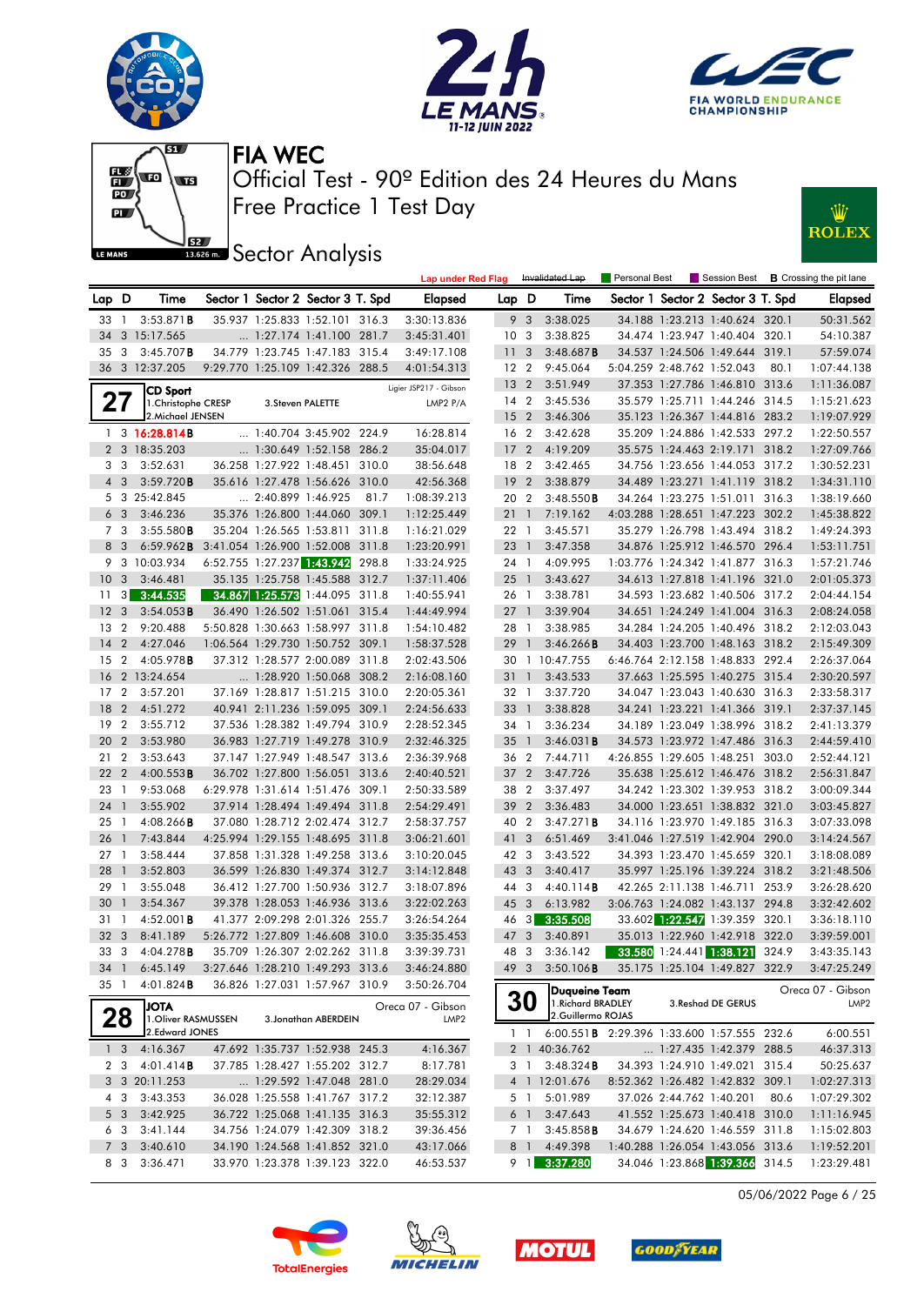





Lap under Red Flag Invalidated Lap Personal Best Session Best **B** Crossing the pit lane



Free Practice 1 Test Day Official Test - 90º Edition des 24 Heures du Mans FIA WEC



**Sector Analysis** 

| Lap D           |                 | Time                                 |             | Sector 1 Sector 2 Sector 3 T. Spd |      | Elapsed                                    | Lap D           |                | Time                                                   | Sector 1 Sector 2 Sector 3 T. Spd |                   |      | Elapsed                  |
|-----------------|-----------------|--------------------------------------|-------------|-----------------------------------|------|--------------------------------------------|-----------------|----------------|--------------------------------------------------------|-----------------------------------|-------------------|------|--------------------------|
|                 |                 | 10 1 4:25.910 <b>B</b>               |             | 33.998 1:24.473 2:27.439 318.2    |      | 1:27:55.391                                | $27 \quad 1$    |                | 6:45.202                                               | 3:28.687 1:24.274 1:52.241 313.6  |                   |      | 2:44:05.065              |
| 11              |                 | 3 11:22.920                          |             | 8:06.266 1:29.170 1:47.484 307.3  |      | 1:39:18.311                                | 28 1            |                | 3:39.667                                               | 35.841 1:24.805 1:39.021 311.8    |                   |      | 2:47:44.732              |
| 12 <sup>3</sup> |                 | 3:46.141                             |             | 36.154 1:26.311 1:43.676 312.7    |      | 1:43:04.452                                | 29 1            |                | 3:38.345                                               | 34.189 1:23.645 1:40.511 315.4    |                   |      | 2:51:23.077              |
| 13 <sub>3</sub> |                 | 3:41.806                             |             | 34.988 1:25.019 1:41.799 313.6    |      | 1:46:46.258                                | 30 1            |                | 3:37.558                                               | 34.251 1:24.369 1:38.938 313.6    |                   |      | 2:55:00.635              |
| $14 \quad 3$    |                 | 3:40.833                             |             | 34.811 1:24.682 1:41.340 313.6    |      | 1:50:27.091                                | $31 \quad 1$    |                | 3:57.298B                                              | 34.479 1:23.474 1:59.345 314.5    |                   |      | 2:58:57.933              |
|                 | 15 <sub>3</sub> | 3:45.302                             |             | 34.618 1:24.711 1:45.973 314.5    |      | 1:54:12.393                                |                 |                | Team WRT                                               |                                   |                   |      | Oreca 07 - Gibson        |
| 16 <sub>3</sub> |                 | 4:14.150                             |             | 1:05.467 1:27.289 1:41.394 296.4  |      | 1:58:26.543                                |                 | 32             | 1. Rolf INEICHEN                                       |                                   | 3. Dries VANTHOOR |      | LMP <sub>2</sub>         |
| 17 <sub>3</sub> |                 | 3:40.900                             |             | 35.163 1:24.970 1:40.767 318.2    |      | 2:02:07.443                                |                 |                | 2. Mirko BORTOLOTTI                                    | 4.René RAST                       |                   |      |                          |
| 18 <sup>3</sup> |                 | 3:39.841                             |             | 34.871 1:25.003 1:39.967 303.0    |      | 2:05:47.284                                | 1 <sub>1</sub>  |                | 5:26.843B 1:47.081 1:36.149 2:03.613 220.8             |                                   |                   |      | 5:26.843                 |
|                 | 19 <sup>3</sup> | 3:47.575B                            |             | 34.243 1:23.452 1:49.880 314.5    |      | 2:09:34.859                                |                 | 2 <sub>1</sub> | 8:37.070B 4:47.155 1:29.372 2:20.543 309.1             |                                   |                   |      | 14:03.913                |
|                 |                 | 20 2 18:45.741                       |             | 1:30.087 1:46.127 283.2           |      | 2:28:20.600                                |                 |                | 3 1 12:08.973                                          | 8:51.013 1:29.948 1:48.012 307.3  |                   |      | 26:12.886                |
|                 | 21 2            | 3:44.830                             |             | 34.874 1:25.770 1:44.186 312.7    |      | 2:32:05.430                                |                 | 4 1            | 3:49.491                                               | 36.957 1:27.388 1:45.146 310.9    |                   |      | 30:02.377                |
|                 | 22 2            | 3:40.328                             |             | 34.617 1:24.484 1:41.227 315.4    |      | 2:35:45.758                                |                 | 5 1            | 3:48.011                                               | 36.546 1:26.872 1:44.593 311.8    |                   |      | 33:50.388                |
|                 | 23 2            | 3:39.764                             |             | 34.697 1:24.326 1:40.741 314.5    |      | 2:39:25.522                                | 6 1             |                | 3:49.762                                               | 36.123 1:26.192 1:47.447 313.6    |                   |      | 37:40.150                |
|                 | 24 2            | 3:49.008B                            |             | 34.904 1:25.302 1:48.802 314.5    |      | 2:43:14.530                                |                 | 7 1            | 3:43.545                                               | 34.993 1:25.186 1:43.366 313.6    |                   |      | 41:23.695                |
|                 |                 | 25 2 18:59.236                       |             | $\ldots$ 1:26.323 1:42.642 308.2  |      | 3:02:13.766                                |                 | 8 1            | 3:43.998                                               | 34.785 1:25.028 1:44.185 314.5    |                   |      | 45:07.693                |
|                 |                 | 26 2 3:44.072                        |             | 35.303 1:26.735 1:42.034 315.4    |      | 3:05:57.838                                |                 | 9 1            | 3:41.320                                               | 34.543 1:24.695 1:42.082 313.6    |                   |      | 48:49.013                |
|                 | 27 2            | 3:39.700                             |             | 34.414 1:24.884 1:40.402 317.2    |      | 3:09:37.538                                | 10 <sub>1</sub> |                | 3:41.117                                               | 34.257 1:24.730 1:42.130 316.3    |                   |      | 52:30.130                |
|                 | 28 2            | 3:56.334B                            |             | 35.847 1:27.152 1:53.335 316.3    |      | 3:13:33.872                                | $11-1$          |                | 3:54.077B                                              | 34.883 1:24.608 1:54.586 317.2    |                   |      | 56:24.207                |
|                 |                 | 29 2 27:13.608                       |             | 1:26.129 1:41.195 312.7           |      | 3:40:47.480                                | $12-1$          |                | 9:06.404                                               | 5:48.927 1:32.072 1:45.405 307.3  |                   |      | 1:05:30.611              |
|                 |                 | 30 2 3:37.757                        |             | 34.147 1:23.989 1:39.621 316.3    |      | 3:44:25.237                                | 13 1            |                | 5:17.594                                               | 59.649 2:32.845 1:45.100          |                   | 80.4 | 1:10:48.205              |
|                 | 31 2            | 3:42.181                             |             | 34.502 1:24.821 1:42.858 315.4    |      | 3:48:07.418                                | $14-1$          |                | 3:44.532                                               | 35.137 1:25.615 1:43.780 315.4    |                   |      | 1:14:32.737              |
|                 | 32 2            | 3:40.286                             |             | 35.046 1:24.913 1:40.327 313.6    |      | 3:51:47.704                                | $15-1$          |                | 3:44.882                                               | 34.524 1:25.789 1:44.569 314.5    |                   |      | 1:18:17.619              |
|                 | 33 2            | $3:46.202$ <b>B</b>                  |             | 34.913 1:23.990 1:47.299 315.4    |      | 3:55:33.906                                | 16 1            |                | 3:44.166                                               | 34.955 1:25.015 1:44.196 315.4    |                   |      | 1:22:01.785              |
|                 |                 | <b>WRT</b>                           |             |                                   |      | Oreca 07 - Gibson                          |                 |                | 17 1 4:22.087                                          | 34.941 1:25.460 2:21.686 314.5    |                   |      | 1:26:23.872              |
|                 | 31              | 1.Sean GELAEL                        | 3.René RAST |                                   |      | LMP <sub>2</sub>                           | 18 <sup>1</sup> |                | 3:41.594                                               | 34.613 1:24.529 1:42.452 315.4    |                   |      | 1:30:05.466              |
|                 |                 | 2. Robin FRIJNS                      |             | 4. Mirko BORTOLOTTI               |      |                                            | 19 1            |                | 3:43.789                                               | 35.944 1:25.928 1:41.917 314.5    |                   |      | 1:33:49.255              |
|                 |                 | $1 \quad 3 \quad 27:16.308$ <b>B</b> |             | $\ldots$ 1:30.344 1:52.578 235.7  |      | 27:16.308                                  | 20 1            |                | 3:49.370B                                              | 34.573 1:25.694 1:49.103 313.6    |                   |      | 1:37:38.625              |
|                 |                 | 2 3 10:17.003                        |             | 7:06.903 1:26.345 1:43.755 308.2  |      | 37:33.311                                  |                 |                | 21 1 10:38.980                                         | 7:28.741 1:28.281 1:41.958 306.5  |                   |      | 1:48:17.605              |
|                 | 3 <sub>3</sub>  | 3:41.145                             |             | 34.560 1:24.778 1:41.807 313.6    |      | 41:14.456                                  | $22 \quad 1$    |                | 3:41.564                                               | 34.758 1:24.825 1:41.981 312.7    |                   |      | 1:51:59.169              |
|                 | 4 3             | 3:39.186                             |             | 34.152 1:24.400 1:40.634 315.4    |      | 44:53.642                                  | 23 1            |                | 4:01.213                                               | 47.360 1:25.911 1:47.942 311.8    |                   |      | 1:56:00.382              |
|                 | 5 <sub>3</sub>  | 3:47.894B                            |             | 34.354 1:24.178 1:49.362 314.5    |      | 48:41.536                                  | 24 1            |                | 3:52.234B                                              | 37.308 1:24.607 1:50.319 316.3    |                   |      | 1:59:52.616              |
|                 | 6 3             | 6:09.386                             |             | 3:03.285 1:24.169 1:41.932 314.5  |      | 54:50.922                                  | 25 1            |                | 4:02.463                                               | 55.866 1:24.921 1:41.676 311.8    |                   |      | 2:03:55.079              |
|                 | 7 <sub>3</sub>  | 3:37.205                             |             | 34.094 1:23.155 1:39.956 317.2    |      | 58:28.127                                  | 26 1            |                | 3:45.954                                               | 35.287 1:24.955 1:45.712 312.7    |                   |      | 2:07:41.033              |
|                 | 8 3             | 3:36.994                             |             | 34.152 1:23.295 1:39.547 315.4    |      | 1:02:05.121                                | 27 1            |                | 3:39.880                                               | 34.477 1:24.634 1:40.769 315.4    |                   |      | 2:11:20.913              |
|                 | 9 <sup>3</sup>  | 4:28.392B                            |             | 41.127 2:01.259 1:46.006          | 80.2 | 1:06:33.513                                | 28 1            |                | 3:41.359                                               | 34.482 1:25.408 1:41.469 317.2    |                   |      | 2:15:02.272              |
| 10 <sub>1</sub> |                 | 7:42.685                             |             | 4:27.564 1:28.971 1:46.150 300.5  |      | 1:14:16.198                                | 29 1            |                | 3:57.987B                                              | 34.479 1:24.403 1:59.105 317.2    |                   |      | 2:19:00.259              |
| $11 \quad 1$    |                 | 3:45.938                             |             | 38.462 1:26.384 1:41.092 311.8    |      | 1:18:02.136                                |                 |                | 30 3 11:44.315                                         | 7:25.870 1:26.201 2:52.244 310.9  |                   |      | 2:30:44.574              |
| $12-1$          |                 | 3:38.898                             |             | 34.752 1:24.782 1:39.364 316.3    |      | 1:21:41.034                                | 31 3            |                | 3:43.028                                               | 35.357 1:25.958 1:41.713 277.4    |                   |      | 2:34:27.602              |
| $13-1$          |                 | 4:26.470B                            |             | 34.458 1:24.537 2:27.475 314.5    |      | 1:26:07.504                                | 32 <sub>3</sub> |                | 3:56.525B                                              | 34.232 1:24.063 1:58.230 315.4    |                   |      | 2:38:24.127              |
|                 |                 | 14 1 7:09.157                        |             | 3:59.272 1:25.261 1:44.624 310.9  |      | 1:33:16.661                                |                 |                | 33 3 9:31.035                                          | 6:24.467 1:24.897 1:41.671 311.8  |                   |      | 2:47:55.162              |
|                 |                 | 15 1 3:39.356                        |             |                                   |      | 34.781 1:24.921 1:39.654 312.7 1:36:56.017 |                 |                | 34 3 3:40.079                                          | 34.414 1:24.440 1:41.225 318.2    |                   |      | 2:51:35.241              |
|                 |                 | 16 1 3:40.285                        |             | 34.300 1:25.567 1:40.418 313.6    |      | 1:40:36.302                                |                 |                | 35 3 3:39.626                                          | 34.256 1:24.708 1:40.662 310.0    |                   |      | 2:55:14.867              |
|                 | $17-1$          | 3:48.840B                            |             | 34.392 1:25.054 1:49.394 314.5    |      | 1:44:25.142                                | 36 <sup>3</sup> |                | 4:58.014B                                              | 34.074 1:23.260 3:00.680 314.5    |                   |      | 3:00:12.881              |
|                 | 18 3            | 7:38.197                             |             | 4:33.640 1:24.737 1:39.820 312.7  |      | 1:52:03.339                                |                 |                | <b>TF Sport</b>                                        |                                   |                   |      | Aston Martin VANTAGE AMR |
| 19 <sup>3</sup> |                 | 3:44.035                             |             | 35.837 1:23.638 1:44.560 312.7    |      | 1:55:47.374                                |                 | 33             | 1.Ben KEATING                                          |                                   | 3. Marco SØRENSEN |      | LMGTE Am                 |
| 20 3            |                 | $3:58.028$ <b>B</b>                  |             | 48.388 1:23.432 1:46.208 314.5    |      | 1:59:45.402                                |                 |                | 2. Henrique CHAVES                                     |                                   |                   |      |                          |
| $21 \quad 3$    |                 | 7:29.107                             |             | 4:22.693 1:26.085 1:40.329 318.2  |      | 2:07:14.509                                |                 |                | 1 1 42:49.294 <b>B</b>                                 | $\ldots$ 1:38.608 2:04.858 255.1  |                   |      | 42:49.294                |
|                 | 223             | 3:36.376                             |             | 33.916 1:23.267 1:39.193 315.4    |      | 2:10:50.885                                |                 |                | 2 1 9:05.246 <b>B</b> 4:13.678 1:39.148 3:12.420 259.4 |                                   |                   |      | 51:54.540                |
|                 | 23 3            | 3:43.851B                            |             | 34.018 1:24.692 1:45.141 317.2    |      | 2:14:34.736                                |                 |                | 3 2 30:22.051                                          | 1:39.647 1:56.735 240.9           |                   |      | 1:22:16.591              |
|                 |                 | 24 1 15:18.931                       |             | 1:26.147 1:41.606 309.1           |      | 2:29:53.667                                |                 |                | 4 2 4:42.928                                           | 39.135 1:34.871 2:28.922 277.4    |                   |      | 1:26:59.519              |
|                 | $25-1$<br>26 1  | 3:39.474                             |             | 34.224 1:23.684 1:41.566 313.6    |      | 2:33:33.141                                |                 |                | 5 2 4:06.249<br>6 2 4:01.884                           | 38.525 1:34.395 1:53.329 285.4    |                   |      | 1:31:05.768              |
|                 |                 | 3:46.722B                            |             | 37.130 1:24.246 1:45.346 313.6    |      | 2:37:19.863                                |                 |                |                                                        | 37.655 1:33.110 1:51.119 288.5    |                   |      | 1:35:07.652              |

05/06/2022 Page 7 / 25





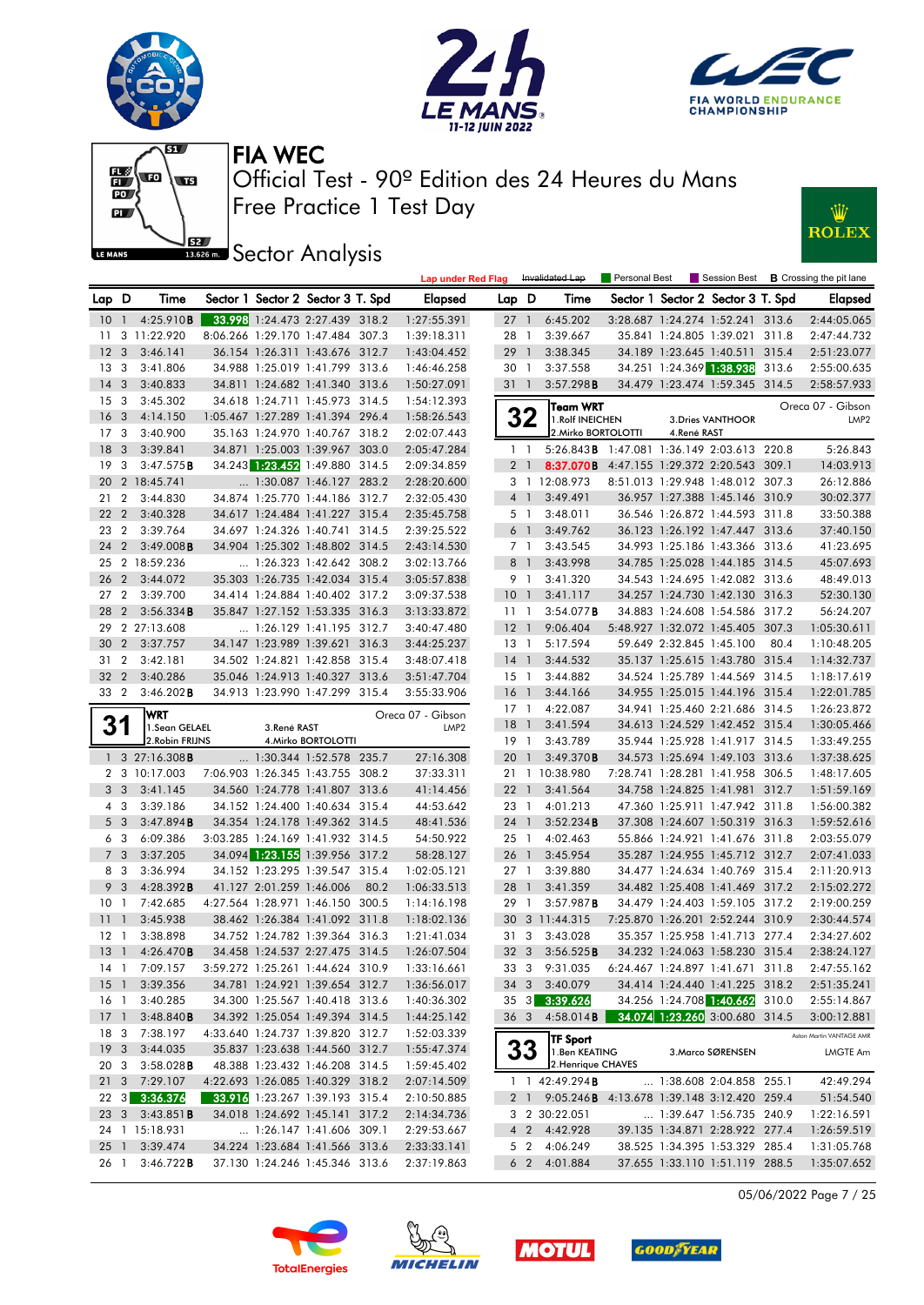







**J**BEZ Sector Analysis



|                 |                          |                                  |                          |                                   |       | <b>Lap under Red Flag</b> |                 |                         | Invalidated Lap    | Personal Best           |                            |                                   |      | Session Best <b>B</b> Crossing the pit lane |
|-----------------|--------------------------|----------------------------------|--------------------------|-----------------------------------|-------|---------------------------|-----------------|-------------------------|--------------------|-------------------------|----------------------------|-----------------------------------|------|---------------------------------------------|
| Lap D           |                          | Time                             |                          | Sector 1 Sector 2 Sector 3 T. Spd |       | Elapsed                   | Lap D           |                         | Time               |                         |                            | Sector 1 Sector 2 Sector 3 T. Spd |      | Elapsed                                     |
|                 | 7 <sub>2</sub>           | 4:01.471                         |                          | 37.511 1:33.011 1:50.949 286.9    |       | 1:39:09.123               | 22 1            |                         | 3:48.098           |                         |                            | 36.294 1:25.963 1:45.841 315.4    |      | 2:10:03.822                                 |
|                 | 8 2                      | 4:00.745                         |                          | 37.598 1:32.542 1:50.605 286.9    |       | 1:43:09.868               | 23 1            |                         | 3:43.357           |                         |                            | 35.077 1:24.868 1:43.412 316.3    |      | 2:13:47.179                                 |
| 9               | $\overline{2}$           | 4:00.288                         |                          | 37.743 1:32.271 1:50.274 287.7    |       | 1:47:10.156               | 24 1            |                         | 3:41.684           |                         |                            | 34.973 1:24.969 1:41.742 315.4    |      | 2:17:28.863                                 |
| 10 <sub>2</sub> |                          | 3:59.820                         |                          | 37.548 1:32.664 1:49.608 286.9    |       | 1:51:09.976               | 25 <sub>1</sub> |                         | 3:43.706           |                         |                            | 35.004 1:25.491 1:43.211 315.4    |      | 2:21:12.569                                 |
| 11              | $\overline{2}$           | 4:01.845                         |                          | 37.751 1:32.651 1:51.443 291.6    |       | 1:55:11.821               | 26 1            |                         | 4:32.461           |                         |                            | 35.135 2:08.085 1:49.241 314.5    |      | 2:25:45.030                                 |
| 12              | $\overline{2}$           | 4:36.182B                        |                          | 1:05.431 1:32.740 1:58.011 263.2  |       | 1:59:48.003               | 27              | $\overline{1}$          | 3:48.110B          |                         |                            | 34.839 1:24.226 1:49.045 315.4    |      | 2:29:33.140                                 |
| 13              | 3                        | 8:23.391                         |                          | 4:54.702 1:34.236 1:54.453 286.2  |       | 2:08:11.394               | 28 2            |                         | 5:38.093           |                         |                            | 2:28.980 1:26.073 1:43.040 305.6  |      | 2:35:11.233                                 |
| 14              | $\overline{\mathbf{3}}$  | 4:03.114                         |                          | 38.678 1:33.292 1:51.144 285.4    |       | 2:12:14.508               | 29              | $\overline{2}$          | 3:38.876           |                         |                            | 34.726 1:24.330 1:39.820 318.2    |      | 2:38:50.109                                 |
| 15              | 3                        | 3:59.676                         |                          | 37.707 1:32.274 1:49.695 289.3    |       | 2:16:14.184               | 30              | $\overline{2}$          | 3:45.504B          |                         |                            | 34.526 1:24.431 1:46.547 303.9    |      | 2:42:35.613                                 |
| 16              | $\overline{\mathbf{3}}$  | 3:58.233                         |                          | 37.157 1:31.981 1:49.095 288.5    |       | 2:20:12.417               | 31 2            |                         | 4:34.539           |                         |                            | 1:27.949 1:24.861 1:41.729 318.2  |      | 2:47:10.152                                 |
| 17              | 3                        | 4:59.267B                        |                          | 37.301 2:15.667 2:06.299 291.6    |       | 2:25:11.684               | 32 2            |                         | 3:36.103           |                         |                            | 34.229 1:23.149 1:38.725 318.2    |      | 2:50:46.255                                 |
| 18              | $\overline{1}$           | 8:19.980                         |                          | 4:47.836 1:35.976 1:56.168 283.9  |       | 2:33:31.664               | 33 2            |                         | 3:48.838B          |                         |                            | 36.183 1:24.386 1:48.269 316.3    |      | 2:54:35.093                                 |
| 19              | $\overline{1}$           | 4:09.474                         |                          | 40.720 1:34.555 1:54.199 290.0    |       | 2:37:41.138               | 343             |                         | 6:46.143           |                         |                            | 3:37.425 1:25.620 1:43.098 315.4  |      | 3:01:21.236                                 |
| 20              | $\overline{1}$           | 4:04.964                         |                          | 38.618 1:33.263 1:53.083 287.7    |       | 2:41:46.102               | 35 <sub>3</sub> |                         | 3:40.018           |                         |                            | 34.365 1:24.825 1:40.828 319.1    |      | 3:05:01.254                                 |
| 21              | - 1                      | 4:04.065                         |                          | 38.308 1:32.996 1:52.761 290.0    |       | 2:45:50.167               | 363             |                         | 3:40.648           |                         |                            | 34.567 1:24.789 1:41.292 319.1    |      | 3:08:41.902                                 |
| 22              | $\overline{\phantom{a}}$ | 4:03.371                         |                          | 38.817 1:33.115 1:51.439 287.7    |       | 2:49:53.538               | 37              | $\overline{\mathbf{3}}$ | 3:42.843           |                         |                            | 34.914 1:23.699 1:44.230 318.2    |      | 3:12:24.745                                 |
| 23              | $\overline{1}$           | 4:03.728                         |                          | 38.172 1:33.954 1:51.602 289.3    |       | 2:53:57.266               | 38              | -3                      | 3:43.879B          |                         |                            | 34.416 1:24.131 1:45.332 322.0    |      | 3:16:08.624                                 |
| 24 1            |                          | 4:03.187                         |                          | 38.869 1:32.273 1:52.045 290.0    |       | 2:58:00.453               | 39              | $\overline{2}$          | 9:05.766           |                         | 4:44.470 2:39.653 1:41.643 |                                   | 80.9 | 3:25:14.390                                 |
| 25              | - 1                      | 4:03.434                         |                          | 38.415 1:33.095 1:51.924 276.0    |       | 3:02:03.887               | 40 2            |                         | 3:35.949           |                         |                            | 34.805 1:22.969 1:38.175 320.1    |      | 3:28:50.339                                 |
| 26              | $\overline{1}$           | 4:01.627                         |                          | 37.945 1:32.491 1:51.191          | 290.0 | 3:06:05.514               | 41 2            |                         | 3:34.832           |                         |                            | 33.682 1:23.316 1:37.834 318.2    |      | 3:32:25.171                                 |
| 27              | $\overline{1}$           | 4:01.057                         |                          | 38.016 1:32.056 1:50.985 290.0    |       | 3:10:06.571               | 42 2            |                         | 3:34.252           |                         |                            | 33.596 1:22.586 1:38.070 318.2    |      | 3:35:59.423                                 |
| 28              | $\overline{1}$           | $4:09.808$ B                     |                          | 37.794 1:32.749 1:59.265 288.5    |       | 3:14:16.379               | 43 2            |                         | 3:47.509B          |                         |                            | 33.806 1:22.724 1:50.979 318.2    |      | 3:39:46.932                                 |
| 29              | $\overline{2}$           | 5:49.751                         |                          | 2:23.948 1:34.352 1:51.451 289.3  |       | 3:20:06.130               | 44 1            |                         | 5:43.977           |                         |                            | 2:32.751 1:27.097 1:44.129 311.8  |      | 3:45:30.909                                 |
| 30              | $\overline{2}$           | 5:15.931                         | 39.523 2:44.344 1:52.064 |                                   | 80.8  | 3:25:22.061               | 45 1            |                         | 3:41.554           |                         |                            | 35.943 1:24.592 1:41.019 317.2    |      | 3:49:12.463                                 |
| 31 2            |                          | 4:00.484                         |                          | 37.404 1:31.902 1:51.178 283.2    |       | 3:29:22.545               | 46 1            |                         | 3:39.930           |                         |                            | 35.002 1:24.297 1:40.631 315.4    |      | 3:52:52.393                                 |
| 32              | $\overline{2}$           | 3:58.277                         |                          | 37.229 1:31.921 1:49.127 289.3    |       | 3:33:20.822               | 47 1            |                         | 3:39.051           |                         |                            | 34.543 1:24.099 1:40.409 317.2    |      | 3:56:31.444                                 |
| 33              |                          | 2 3:57.446                       | 37.054 1:31.301 1:49.091 |                                   | 289.3 | 3:37:18.268               | 48 1            |                         | 3:55.749B          |                         |                            | 36.368 1:26.776 1:52.605 319.1    |      | 4:00:27.193                                 |
| 34              | $\overline{2}$           | 3:58.566                         |                          | 37.257 1:31.335 1:49.974          | 290.8 | 3:41:16.834               |                 |                         | <b>Ultimate</b>    |                         |                            |                                   |      | Oreca 07 - Gibson                           |
| 35 2            |                          | 4:17.849B                        |                          | 37.216 1:31.728 2:08.905 285.4    |       | 3:45:34.683               |                 | 35                      |                    | 1. Jean-Baptiste LAHAYE |                            | 3. François HERIAU                |      | LMP2 P/A                                    |
|                 |                          | <b>Inter Europol Competition</b> |                          |                                   |       | Oreca 07 - Gibson         |                 |                         | 2. Matthieu LAHAYE |                         |                            |                                   |      |                                             |
|                 | 34                       | 1. Jakub SMIECHOWSKI             |                          | 3.Esteban GUTIERREZ               |       | LMP <sub>2</sub>          | $\mathbf{1}$    | $\overline{2}$          | 4:22.911           |                         |                            | 56.796 1:34.307 1:51.808 215.1    |      | 4:22.911                                    |
|                 |                          | 2. Alex BRUNDLE                  |                          |                                   |       |                           |                 | 2 <sub>2</sub>          | 3:55.150           |                         |                            | 37.842 1:29.439 1:47.869 285.4    |      | 8:18.061                                    |
|                 | 1 <sub>2</sub>           | 4:14.649                         |                          | 45.047 1:35.188 1:54.414 236.2    |       | 4:14.649                  |                 | 3 <sub>2</sub>          | 3:51.836           |                         |                            | 36.449 1:28.649 1:46.738 310.0    |      | 12:09.897                                   |
|                 | 2 <sub>2</sub>           | 4:11.860B                        |                          | 38.727 1:33.650 1:59.483 276.0    |       | 8:26.509                  |                 | $4\quad2$               | 5:52.827B          |                         |                            | 36.120 3:01.764 2:14.943 209.2    |      | 18:02.724                                   |
|                 |                          | 3 2 18:52.570                    |                          | 1:29.116 1:48.945 309.1           |       | 27:19.079                 | 5               | $\overline{2}$          | 9:24.707           |                         |                            | 6:06.223 1:31.785 1:46.699 245.3  |      | 27:27.431                                   |
|                 | 4 2                      | 3:44.609                         |                          | 35.156 1:25.543 1:43.910 317.2    |       | 31:03.688                 |                 | 6 <sub>2</sub>          | 3:50.517           |                         |                            | 35.828 1:27.094 1:47.595 283.9    |      | 31:17.948                                   |
|                 | 5 <sub>2</sub>           | 3:40.809                         |                          | 35.041 1:24.653 1:41.115 314.5    |       | 34:44.497                 | $\overline{7}$  | $\overline{2}$          | 3:45.223           |                         |                            | 35.302 1:26.223 1:43.698 316.3    |      | 35:03.171                                   |
|                 | 6 2                      | 3:50.110B                        |                          | 34.444 1:24.453 1:51.213 317.2    |       | 38:34.607                 |                 | 8 2                     | $3:50.226$ B       |                         |                            | 34.888 1:25.258 1:50.080 316.3    |      | 38:53.397                                   |
|                 |                          | 7 2 21:09.470                    |                          | $\ldots$ 1:26.477 1:44.374 309.1  |       | 59:44.077                 | 9               |                         | 3 21:29.874        |                         |                            | 1:31.234 1:51.186 247.0           |      | 1:00:23.271                                 |
|                 | 8 2                      | 3:36.821                         |                          | 34.052 1:23.769 1:39.000 317.2    |       | 1:03:20.898               | 10 <sub>3</sub> |                         | 3:55.437           |                         |                            | 37.160 1:29.344 1:48.933 313.6    |      | 1:04:18.708                                 |
|                 | 9 <sub>2</sub>           | 5:26.398                         |                          | 59.060 2:38.988 1:48.350 81.1     |       | 1:08:47.296               |                 |                         | 11 3 5:29.005      |                         |                            | 1:00.303 2:40.105 1:48.597 81.8   |      | 1:09:47.713                                 |
| 10 <sub>2</sub> |                          | 3:45.375                         |                          | 34.358 1:24.732 1:46.285 318.2    |       | 1:12:32.671               |                 | 12 3                    | 3:50.063           |                         |                            | 36.364 1:26.540 1:47.159 313.6    |      | 1:13:37.776                                 |
|                 |                          | 11 2 3:49.253 <b>B</b>           |                          | 33.958 1:23.300 1:51.995 317.2    |       | 1:16:21.924               | 13 3            |                         | 3:48.738           |                         |                            | 36.042 1:26.368 1:46.328 313.6    |      | 1:17:26.514                                 |
|                 |                          | 12 3 10:41.831                   |                          | 6:42.209 1:32.276 2:27.346 284.7  |       | 1:27:03.755               |                 | 14 3                    | 3:48.745           |                         |                            | 36.045 1:26.217 1:46.483 314.5    |      | 1:21:15.259                                 |
| 13 <sub>3</sub> |                          | 3:49.967                         |                          | 36.085 1:26.173 1:47.709 312.7    |       | 1:30:53.722               | $15 \quad 3$    |                         | 4:36.821B          |                         |                            | 35.637 1:27.903 2:33.281 274.6    |      | 1:25:52.080                                 |
| 14 3            |                          | 3:43.247                         |                          | 34.882 1:25.840 1:42.525 315.4    |       | 1:34:36.969               | 16 1            |                         | 6:13.043           |                         |                            | 2:54.856 1:29.308 1:48.879 253.3  |      | 1:32:05.123                                 |
| 15 <sub>3</sub> |                          | 3:42.271                         |                          | 35.712 1:24.999 1:41.560 315.4    |       | 1:38:19.240               | 17 <sup>1</sup> |                         | 3:48.264           |                         |                            | 36.643 1:26.806 1:44.815 310.9    |      | 1:35:53.387                                 |
| 16 3            |                          | 3:39.490                         |                          | 34.273 1:23.964 1:41.253 318.2    |       | 1:41:58.730               | 18 1            |                         | 3:46.608           |                         |                            | 34.908 1:26.139 1:45.561 314.5    |      | 1:39:39.995                                 |
| 17 <sub>3</sub> |                          | 3:41.071                         |                          | 34.370 1:24.424 1:42.277 320.1    |       | 1:45:39.801               |                 | 19 1                    | 3:44.406           |                         |                            | 35.384 1:25.896 1:43.126 311.8    |      | 1:43:24.401                                 |
| 18 3            |                          | 3:39.949                         |                          | 34.704 1:25.644 1:39.601 321.0    |       | 1:49:19.750               | 20 1            |                         | 3:44.903           |                         |                            | 34.467 1:25.639 1:44.797 315.4    |      | 1:47:09.304                                 |
| 19 <sup>3</sup> |                          | 3:46.221B                        |                          | 36.207 1:24.070 1:45.944 317.2    |       | 1:53:05.971               | $21 \quad 1$    |                         | 3:41.333           |                         |                            | 34.517 1:25.025 1:41.791 314.5    |      | 1:50:50.637                                 |
| 20 1            |                          | 9:21.797                         |                          | 6:02.362 1:30.262 1:49.173 247.0  |       | 2:02:27.768               | 22 1            |                         | 3:51.320B          |                         |                            | 35.452 1:25.294 1:50.574 313.6    |      | 1:54:41.957                                 |
| 21 1            |                          | 3:47.956                         |                          | 36.389 1:26.074 1:45.493 316.3    |       | 2:06:15.724               |                 | 23 3                    | 8:09.208           |                         |                            | 4:55.811 1:27.702 1:45.695 310.0  |      | 2:02:51.165                                 |

05/06/2022 Page 8 / 25







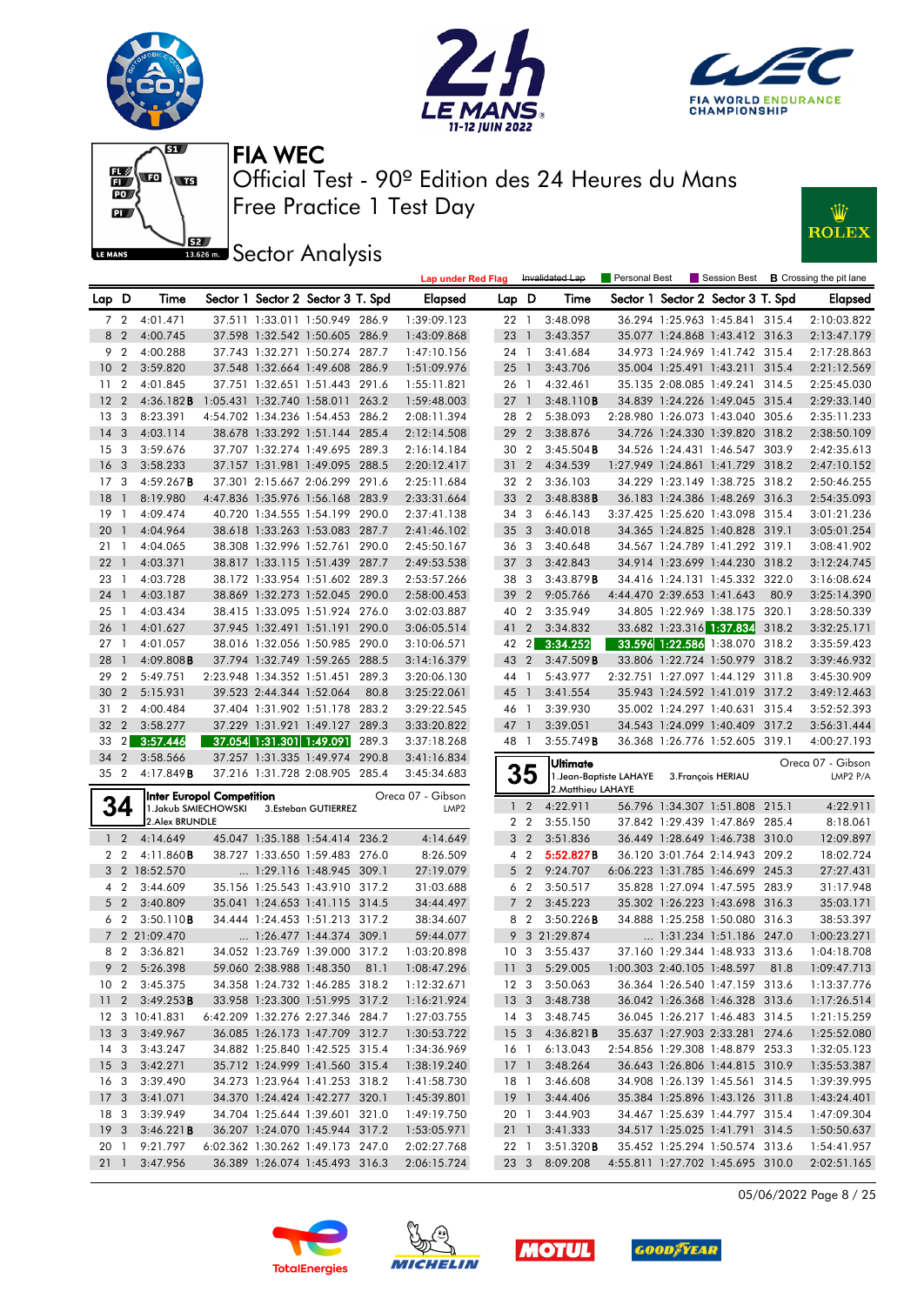









**J**<br>**Bassem Sector Analysis** 

|                 |                         |                                                    |                                  |                                   |      | <b>Lap under Red Flag</b>               |                 |                | Invalidated Lap                  | Personal Best |                          |                                       |       | Session Best <b>B</b> Crossing the pit lane |
|-----------------|-------------------------|----------------------------------------------------|----------------------------------|-----------------------------------|------|-----------------------------------------|-----------------|----------------|----------------------------------|---------------|--------------------------|---------------------------------------|-------|---------------------------------------------|
| Lap D           |                         | Time                                               |                                  | Sector 1 Sector 2 Sector 3 T. Spd |      | <b>Elapsed</b>                          | Lap D           |                | Time                             |               |                          | Sector 1 Sector 2 Sector 3 T. Spd     |       | Elapsed                                     |
| 24              | 3                       | 3:47.979                                           |                                  | 35.534 1:27.332 1:45.113 315.4    |      | 2:06:39.144                             | $25\quad2$      |                | 3:34.247                         |               |                          | 34.365 1:22.573 1:37.309 323.9        |       | 2:35:00.836                                 |
| 25              | $\overline{3}$          | 3:46.525                                           |                                  | 35.998 1:25.639 1:44.888 315.4    |      | 2:10:25.669                             | 26 2            |                | 3:35.221                         |               |                          | 34.440 1:22.376 1:38.405 321.0        |       | 2:38:36.057                                 |
| 26              | $\overline{\mathbf{3}}$ | 3:43.633                                           |                                  | 35.025 1:25.196 1:43.412 313.6    |      | 2:14:09.302                             | 27 <sub>2</sub> |                | 3:33.123                         |               |                          | 33.518 1:22.324 1:37.281 322.9        |       | 2:42:09.180                                 |
| 27              | $\mathbf{3}$            | 3:43.645                                           |                                  | 35.471 1:24.908 1:43.266 313.6    |      | 2:17:52.947                             | 28 2            |                | 3:41.151                         |               |                          | 34.800 1:23.057 1:43.294 322.0        |       | 2:45:50.331                                 |
| 28              | -3                      | 3:44.592                                           |                                  | 34.689 1:25.693 1:44.210 314.5    |      | 2:21:37.539                             | 29              | $\overline{2}$ | 3:54.491B                        |               |                          | 33.648 1:22.613 1:58.230 300.5        |       | 2:49:44.822                                 |
| 29              | $\overline{3}$          | 4:33.750                                           |                                  | 35.491 2:07.693 1:50.566 314.5    |      | 2:26:11.289                             | 30              | $\mathbf{3}$   | 5:24.052                         |               |                          | 2:17.034 1:24.646 1:42.372 320.1      |       | 2:55:08.874                                 |
| 30 3            |                         | 3:47.968                                           |                                  | 36.174 1:26.199 1:45.595 311.8    |      | 2:29:59.257                             | 31 3            |                | 3:34.999                         |               |                          | 33.655 1:23.245 1:38.099 321.0        |       | 2:58:43.873                                 |
| 31              | 3                       | 3:50.788B                                          |                                  | 35.464 1:25.154 1:50.170 314.5    |      | 2:33:50.045                             | 32 <sub>3</sub> |                | 3:39.182                         |               |                          | 35.004 1:22.568 1:41.610 322.0        |       | 3:02:23.055                                 |
| 32              |                         | 1 12:04.489                                        |                                  | 8:56.294 1:26.094 1:42.101 307.3  |      | 2:45:54.534                             | 33              | $\mathbf{3}$   | 3:36.286                         |               |                          | 33.647 1:22.297 1:40.342 322.0        |       | 3:05:59.341                                 |
| 33              | $\mathbf{1}$            | 3:41.380                                           |                                  | 35.630 1:24.759 1:40.991 313.6    |      | 2:49:35.914                             | 34              | 3              | 3:32.793                         |               |                          | 33.441 1:22.036 1:37.316 322.9        |       | 3:09:32.134                                 |
| 34 1            |                         | 3:40.910                                           |                                  | 34.786 1:25.241 1:40.883 317.2    |      | 2:53:16.824                             | 35 3            |                | 3:49.829B                        |               |                          | 36.083 1:24.768 1:48.978 298.0        |       | 3:13:21.963                                 |
| 35              | $\overline{1}$          | 3:39.238                                           |                                  | 34.233 1:24.135 1:40.870 317.2    |      | 2:56:56.062                             |                 |                | 36 1 14:54.154                   |               |                          | 1:28.426 1:41.079 314.5               |       | 3:28:16.117                                 |
| 36              | $\overline{1}$          | 3:40.016                                           |                                  | 34.312 1:24.105 1:41.599 316.3    |      | 3:00:36.078                             | 37 1            |                | 3:37.249                         |               |                          | 34.300 1:24.079 1:38.870              | 306.5 | 3:31:53.366                                 |
| 37              | $\overline{1}$          | 3:40.786                                           |                                  | 34.571 1:24.310 1:41.905 315.4    |      | 3:04:16.864                             | 38              | $\overline{1}$ | 3:41.687                         |               |                          | 34.482 1:23.168 1:44.037 320.1        |       | 3:35:35.053                                 |
| 38              | $\overline{1}$          | 3:41.691                                           |                                  | 34.507 1:24.592 1:42.592 317.2    |      | 3:07:58.555                             | 39 1            |                | 3:34.601                         |               |                          | 33.958 1:22.480 1:38.163 312.7        |       | 3:39:09.654                                 |
| 39              | $\overline{1}$          | 3:40.741                                           |                                  | 35.530 1:24.519 1:40.692 311.8    |      | 3:11:39.296                             | 40 1            |                | 3:34.234                         |               |                          | 33.558 1:22.098 1:38.578 322.9        |       | 3:42:43.888                                 |
| 40              | $\mathbf{1}$            | 3:49.569B                                          |                                  | 36.336 1:25.911 1:47.322 286.9    |      | 3:15:28.865                             | 41 1            |                | 3:43.170B                        |               |                          | 34.824 1:22.559 1:45.787 322.0        |       | 3:46:27.058                                 |
| 41              |                         | 2 11:05.500                                        |                                  | 7:15.359 2:06.124 1:44.017 237.8  |      | 3:26:34.365                             |                 |                |                                  |               |                          |                                       |       |                                             |
| 42              | $\overline{2}$          | 3:41.019                                           |                                  | 35.102 1:25.454 1:40.463 315.4    |      | 3:30:15.384                             |                 |                | <b>COOL Racina</b><br>1.Yifei YE |               |                          | 3. Niklas KRUETTEN                    |       | Oreca 07 - Gibson<br>LMP <sub>2</sub>       |
| 43              | $\overline{2}$          | 3:39.620                                           |                                  | 35.117 1:24.236 1:40.267 316.3    |      | 3:33:55.004                             |                 |                | 2. Ricky TAYLOR                  |               |                          |                                       |       |                                             |
| 44              | $\overline{2}$          | 3:40.457                                           |                                  | 34.427 1:24.067 1:41.963 318.2    |      | 3:37:35.461                             |                 |                | 1 3 27:15.490                    |               |                          | 1:35.429 1:52.578 235.2               |       | 27:15.490                                   |
| 45              | $\overline{2}$          | 3:39.613                                           |                                  | 34.398 1:24.153 1:41.062 321.0    |      | 3:41:15.074                             |                 | 2 <sub>3</sub> | 3:50.028                         |               |                          | 36.715 1:26.693 1:46.620 313.6        |       | 31:05.518                                   |
| 46              |                         | 2 3:38.228                                         |                                  | 34.174 1:23.216 1:40.838 318.2    |      | 3:44:53.302                             |                 | 3 <sub>3</sub> | 3:44.250                         |               |                          | 36.055 1:25.864 1:42.331 312.7        |       | 34:49.768                                   |
| 47              | $\overline{2}$          | 3:38.546                                           |                                  | 34.403 1:23.435 1:40.708 319.1    |      | 3:48:31.848                             |                 | 4 3            | 3:45.879                         |               |                          | 35.109 1:24.894 1:45.876 313.6        |       | 38:35.647                                   |
| 48              | $\overline{2}$          | 3:41.538                                           |                                  | 34.950 1:24.456 1:42.132 317.2    |      | 3:52:13.386                             |                 | 5 <sub>3</sub> | 3:51.949B                        |               |                          | 35.554 1:25.968 1:50.427 317.2        |       | 42:27.596                                   |
| 49 2            |                         | 3:44.135B                                          |                                  | 34.237 1:23.742 1:46.156 318.2    |      | 3:55:57.521                             |                 |                | 6 1 14:37.042                    |               |                          | 1:26.852 1:44.106 309.1               |       | 57:04.638                                   |
|                 |                         |                                                    |                                  |                                   |      |                                         |                 | 7 <sub>1</sub> | 3:39.370                         |               |                          | 34.632 1:24.342 1:40.396 314.5        |       | 1:00:44.008                                 |
|                 | 36                      | Alpine ELF Team<br>1.André NEGRÃO                  |                                  | 3. Matthieu VAXIVIERE             |      | Alpine A480 - Gibson<br><b>HYPERCAR</b> |                 | 8 1            | 3:43.108                         |               |                          | 35.314 1:24.971 1:42.823 317.2        |       | 1:04:27.116                                 |
|                 |                         | 2. Nicolas LAPIERRE                                |                                  |                                   |      |                                         |                 | 9 1            | 5:23.973                         |               | 58.608 2:39.424 1:45.941 |                                       | 79.2  | 1:09:51.089                                 |
|                 | 1 <sub>3</sub>          | 7:24.131 <b>B</b> 3:54.560 1:32.867 1:56.704 258.2 |                                  |                                   |      | 7:24.131                                | 10 <sub>1</sub> |                | $3:47.108$ <b>B</b>              |               |                          | 35.287 1:24.741 1:47.080 315.4        |       | 1:13:38.197                                 |
|                 |                         | 2 3 19:55.907                                      |                                  | 1:28.738 1:48.982 282.5           |      | 27:20.038                               |                 |                | 11 1 15:51.738                   |               |                          | 1:25.026 2:22.842 311.8               |       | 1:29:29.935                                 |
|                 | 3 <sub>3</sub>          | 3:50.602                                           |                                  | 35.354 1:27.098 1:48.150 320.1    |      | 31:10.640                               | $12-1$          |                | 3:39.557                         |               |                          | 34.584 1:24.415 1:40.558 313.6        |       | 1:33:09.492                                 |
|                 | $4 \quad 3$             | 3:46.765                                           |                                  | 35.179 1:26.642 1:44.944 310.0    |      | 34:57.405                               | 13 <sup>1</sup> |                | 3:38.217                         |               |                          | 34.137 1:23.853 1:40.227 315.4        |       | 1:36:47.709                                 |
|                 | 5 3                     | 3:41.277                                           |                                  | 34.529 1:24.707 1:42.041 319.1    |      | 38:38.682                               | $14-1$          |                | 3:40.741                         |               |                          | 34.813 1:24.683 1:41.245 315.4        |       | 1:40:28.450                                 |
|                 | 6 <sub>3</sub>          | 3:39.614                                           |                                  | 34.358 1:24.612 1:40.644 322.0    |      | 42:18.296                               | $15-1$          |                | 3:44.442B                        |               |                          | 34.217 1:23.524 1:46.701 314.5        |       | 1:44:12.892                                 |
|                 | 7 <sub>3</sub>          | $3:50.201$ <b>B</b>                                |                                  | 35.036 1:25.026 1:50.139 319.1    |      | 46:08.497                               | 16 <sub>3</sub> |                | 7:17.478                         |               |                          | 4:06.741 1:25.870 1:44.867 312.7      |       | 1:51:30.370                                 |
|                 |                         | 8 1 17:34.962                                      |                                  | 1:27.905 1:44.388 305.6           |      | 1:03:43.459                             | 17 <sub>3</sub> |                | 3:45.375                         |               |                          | 35.328 1:24.381 1:45.666 314.5        |       | 1:55:15.745                                 |
|                 | 9 1                     | 5:21.445                                           | 58.745 2:40.520 1:42.180         |                                   | 80.4 | 1:09:04.904                             | 18 3            |                | 4:15.439                         |               |                          | 1:02.688 1:29.355 1:43.396 312.7      |       | 1:59:31.184                                 |
| 10 <sub>1</sub> |                         | 3:40.164                                           |                                  | 35.568 1:24.555 1:40.041 319.1    |      | 1:12:45.068                             | 19 <sup>3</sup> |                | $3:46.801$ <b>B</b>              |               |                          | 34.520 1:24.023 1:48.258 316.3        |       | 2:03:17.985                                 |
| $11 \quad 1$    |                         | 3:38.504                                           |                                  | 34.046 1:24.600 1:39.858 321.0    |      | 1:16:23.572                             |                 |                | 20 3 14:43.620                   |               |                          | $\ldots$ 1:30.061 1:47.714 288.5      |       | 2:18:01.605                                 |
|                 |                         | 12 1 3:38.969                                      |                                  | 34.714 1:24.529 1:39.726 321.0    |      | 1:20:02.541                             |                 |                | 21 3 3:43.758                    |               |                          | 34.191 1:24.166 1:45.401 314.5        |       | 2:21:45.363                                 |
|                 |                         | 13 1 3:43.495 <b>B</b>                             |                                  | 34.973 1:23.092 1:45.430 321.0    |      | 1:23:46.036                             |                 |                | 22 3 4:35.237                    |               |                          | 34.642 2:13.615 1:46.980 312.7        |       | 2:26:20.600                                 |
|                 |                         | 14 2 12:10.003                                     |                                  | 8:59.046 1:28.095 1:42.862 277.4  |      | 1:35:56.039                             |                 |                | 23 3 3:40.107                    |               |                          | 34.323 1:23.981 1:41.803 312.7        |       | 2:30:00.707                                 |
|                 |                         | 15 2 3:42.427                                      |                                  | 34.081 1:25.056 1:43.290 281.0    |      | 1:39:38.466                             |                 |                | 24 3 3:50.237 <b>B</b>           |               |                          | 34.295 1:25.221 1:50.721 315.4        |       | 2:33:50.944                                 |
|                 |                         | 16 2 3:41.419                                      |                                  | 35.282 1:23.616 1:42.521 317.2    |      | 1:43:19.885                             |                 |                | 25 1 30:56.701                   |               |                          | 1:34.282 1:44.035 252.8               |       | 3:04:47.645                                 |
|                 |                         | 17 2 3:34.924                                      |                                  | 33.844 1:22.790 1:38.290 321.0    |      | 1:46:54.809                             |                 |                | 26 1 3:38.281                    |               |                          | 34.114 1:23.267 1:40.900 322.0        |       | 3:08:25.926                                 |
|                 |                         | 18 2 3:34.929                                      |                                  | 33.482 1:23.333 1:38.114 322.9    |      | 1:50:29.738                             |                 |                | 27 1 3:42.956                    |               |                          | 33.914 1:24.496 1:44.546 318.2        |       | 3:12:08.882                                 |
|                 |                         | 19 2 3:43.396 <b>B</b>                             |                                  | 33.674 1:22.685 1:47.037 322.9    |      | 1:54:13.134                             |                 |                | 28 1 3:36.354                    |               |                          | <b>33.830</b> 1:23.409 1:39.115 320.1 |       | 3:15:45.236                                 |
|                 |                         | 20 2 13:54.735                                     |                                  | 1:25.297 1:44.578 313.6           |      | 2:08:07.869                             |                 |                | 29 1 3:43.246 <b>B</b>           |               |                          | 33.904 1:24.035 1:45.307 317.2        |       | 3:19:28.482                                 |
|                 |                         | 21 2 3:36.536                                      |                                  | 33.798 1:22.693 1:40.045 322.9    |      | 2:11:44.405                             |                 |                | 30 3 7:11.110                    |               |                          | 3:45.443 1:42.376 1:43.291 302.2      |       | 3:26:39.592                                 |
|                 |                         | 22 2 3:35.430                                      |                                  | 34.129 1:23.262 1:38.039 321.0    |      | 2:15:19.835                             |                 |                | 31 3 3:37.915                    |               |                          | 34.355 1:24.287 1:39.273 315.4        |       | 3:30:17.507                                 |
|                 |                         | 23 2 3:42.064 <b>B</b>                             |                                  | 33.897 1:23.326 1:44.841 323.9    |      | 2:19:01.899                             |                 |                | 32 3 3:40.627                    |               |                          | 34.763 1:23.854 1:42.010 314.5        |       | 3:33:58.134                                 |
|                 |                         | 24 2 12:24.690                                     | 9:19.539 1:25.989 1:39.162 317.2 |                                   |      | 2:31:26.589                             |                 |                | 33 3 3:39.404                    |               |                          | 34.266 1:23.300 1:41.838 316.3        |       | 3:37:37.538                                 |

05/06/2022 Page 9 / 25







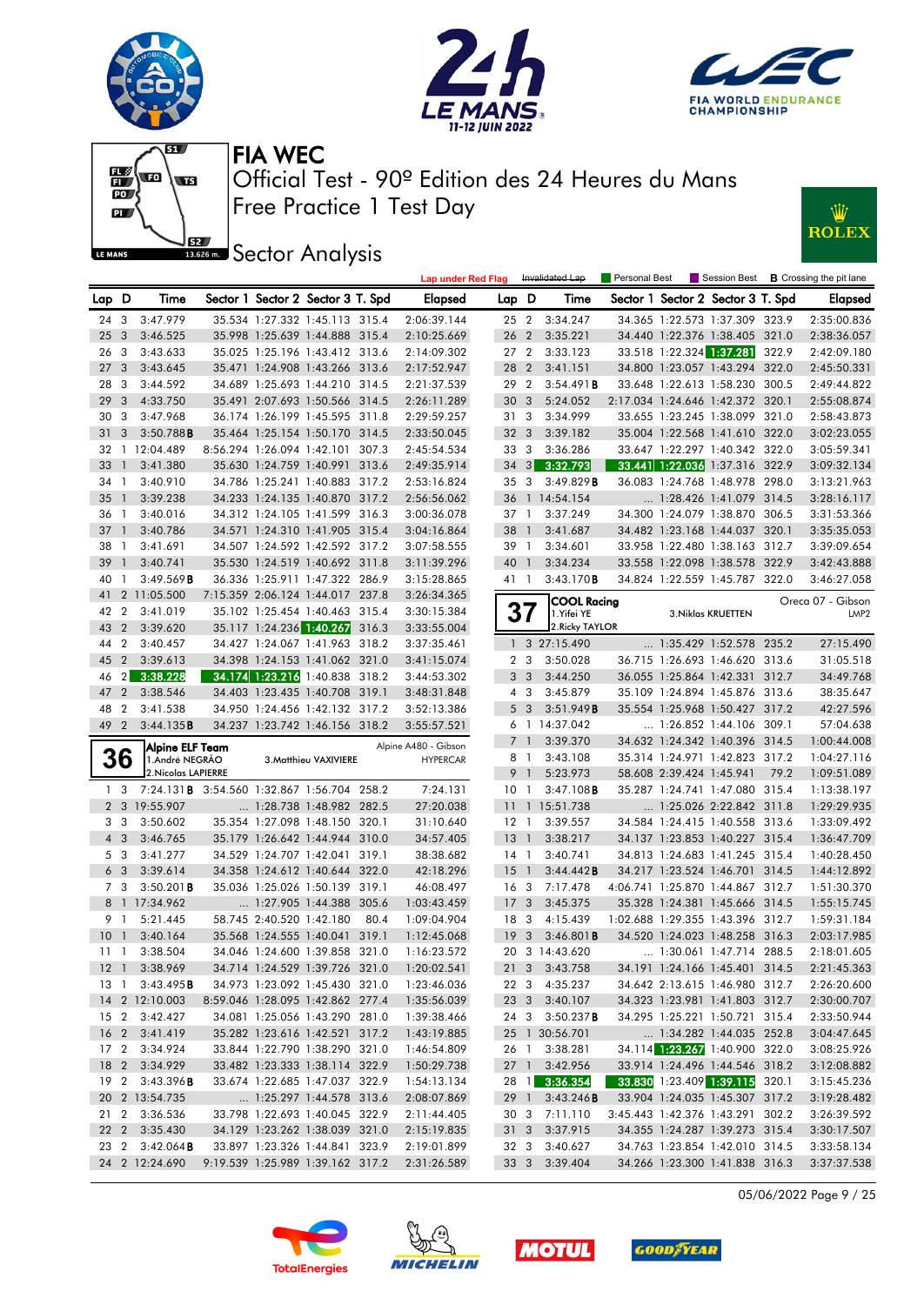







**Lap under Red Flag** Invalidated Lap

**JEE** Sector Analysis



|                 |                         |                           |                                   |                    |       | <b>Lap under Red Flag</b> |                 |                         | Invalidated Lap                            | Personal Best |                |                                   |      | Session Best <b>B</b> Crossing the pit lane |
|-----------------|-------------------------|---------------------------|-----------------------------------|--------------------|-------|---------------------------|-----------------|-------------------------|--------------------------------------------|---------------|----------------|-----------------------------------|------|---------------------------------------------|
| Lap D           |                         | Time                      | Sector 1 Sector 2 Sector 3 T. Spd |                    |       | Elapsed                   | Lap D           |                         | Time                                       |               |                | Sector 1 Sector 2 Sector 3 T. Spd |      | Elapsed                                     |
|                 | 343                     | 3:45.811B                 | 34.297 1:23.541 1:47.973 318.2    |                    |       | 3:41:23.349               |                 |                         | <b>Graff Racina</b>                        |               |                |                                   |      | Oreca 07 - Gibson                           |
|                 |                         | <b>JOTA</b>               |                                   |                    |       | Oreca 07 - Gibson         |                 | 39                      | 1. Eric TROUILLET                          |               | 3. David DROUX |                                   |      | LMP2 P/A                                    |
|                 | 38                      | 1. Roberto GONZALEZ       |                                   | 3. William STEVENS |       | LMP <sub>2</sub>          |                 |                         | 2. Sébastien PAGE                          |               |                |                                   |      |                                             |
|                 |                         | 2. Antonio FELIX DA COSTA |                                   |                    |       |                           |                 | 1 <sup>3</sup>          | 4:45.955B 1:03.157 1:37.610 2:05.188 229.2 |               |                |                                   |      | 4:45.955                                    |
|                 | 1 <sub>3</sub>          | 4:19.603                  | 55.161 1:34.557 1:49.885 240.4    |                    |       | 4:19.603                  |                 |                         | 2 3 13:42.202B 8:45.485 2:53.384 2:03.333  |               |                |                                   | 81.3 | 18:28.157                                   |
|                 | 2 <sub>3</sub>          | 4:00.080B                 | 35.990 1:28.339 1:55.751 259.4    |                    |       | 8:19.683                  |                 | 3 <sub>3</sub>          | 9:18.074                                   |               |                | 6:00.291 1:28.779 1:49.004 309.1  |      | 27:46.231                                   |
|                 |                         | 3 3 21:50.211             | 1:27.263 1:49.720 290.0           |                    |       | 30:09.894                 |                 | $4 \quad 3$             | 3:49.482                                   |               |                | 35.680 1:25.957 1:47.845 315.4    |      | 31:35.713                                   |
|                 | 4 3                     | 3:40.909                  | 35.112 1:24.270 1:41.527 319.1    |                    |       | 33:50.803                 |                 | 5 <sub>3</sub>          | $3:57.001$ <b>B</b>                        |               |                | 36.433 1:28.571 1:51.997 305.6    |      | 35:32.714                                   |
|                 | 5 <sub>3</sub>          | 3:40.224                  | 36.018 1:24.097 1:40.109 318.2    |                    |       | 37:31.027                 |                 | 6 <sup>1</sup>          | 5:59.199                                   |               |                | 2:35.344 1:29.675 1:54.180 312.7  |      | 41:31.913                                   |
|                 | 6 <sub>3</sub>          | 3:37.390                  | 34.291 1:23.817 1:39.282 320.1    |                    |       | 41:08.417                 |                 | 7 1                     | 4:00.875                                   |               |                | 39.221 1:31.182 1:50.472 310.9    |      | 45:32.788                                   |
|                 | 7 <sub>3</sub>          | 3:36.539                  | 34.059 1:23.466 1:39.014 322.0    |                    |       | 44:44.956                 |                 | 8 <sup>1</sup>          | 3:54.645                                   |               |                | 37.279 1:27.570 1:49.796 316.3    |      | 49:27.433                                   |
|                 | 8 3                     | 3:38.382                  | 34.628 1:24.122 1:39.632 317.2    |                    |       | 48:23.338                 |                 | 9 1                     | 4:02.687B                                  |               |                | 37.120 1:28.243 1:57.324 312.7    |      | 53:30.120                                   |
|                 | 9 <sub>3</sub>          | 3:34.105                  | 33.521 1:22.632 1:37.952 321.0    |                    |       | 51:57.443                 | 10 <sub>2</sub> |                         | 6:18.847                                   |               |                | 2:56.086 1:30.264 1:52.497 273.9  |      | 59:48.967                                   |
| 10 <sub>3</sub> |                         | 3:34.779                  | 33.660 1:22.807 1:38.312 318.2    |                    |       | 55:32.222                 | 11 <sub>2</sub> |                         | 3:54.171                                   |               |                | 37.849 1:28.540 1:47.782 313.6    |      | 1:03:43.138                                 |
| 11              | - 3                     | 3:42.238B                 | 33.689 1:22.934 1:45.615 321.0    |                    |       | 59:14.460                 | 12 <sub>2</sub> |                         | 5:32.710                                   |               |                | 1:00.997 2:43.984 1:47.729        | 80.0 | 1:09:15.848                                 |
|                 |                         | 12 1 11:45.559            | 7:30.775 2:27.992 1:46.792 180.6  |                    |       | 1:11:00.019               | 13 <sub>2</sub> |                         | $4:00.346$ <b>B</b>                        |               |                | 36.908 1:28.365 1:55.073 311.8    |      | 1:13:16.194                                 |
| 13              | $\overline{1}$          | 3:42.749                  | 35.305 1:25.178 1:42.266 320.1    |                    |       | 1:14:42.768               | $14 \quad 3$    |                         | 7:53.573                                   |               |                | 4:44.119 1:26.085 1:43.369 315.4  |      | 1:21:09.767                                 |
| 14 1            |                         | 3:41.705                  | 35.691 1:23.983 1:42.031 319.1    |                    |       | 1:18:24.473               | 15 <sub>3</sub> |                         | 4:31.852                                   |               |                | 34.469 1:25.833 2:31.550 309.1    |      | 1:25:41.619                                 |
| 15              | $\overline{1}$          | 3:40.119                  | 35.153 1:23.788 1:41.178 319.1    |                    |       | 1:22:04.592               | 16              | $\overline{\mathbf{3}}$ | 3:57.881                                   |               |                | 34.663 1:24.123 1:59.095 313.6    |      | 1:29:39.500                                 |
| 16              | $\overline{1}$          | 4:18.080                  | 35.119 1:25.311 2:17.650 316.3    |                    |       | 1:26:22.672               | 17 <sub>3</sub> |                         | 3:39.542                                   |               |                | 34.517 1:24.770 1:40.255 316.3    |      | 1:33:19.042                                 |
| 17              | $\overline{1}$          | 3:40.402                  | 34.743 1:24.149 1:41.510 320.1    |                    |       | 1:30:03.074               | 18              | $\mathbf{3}$            | 3:45.477B                                  |               |                | 34.169 1:23.844 1:47.464 319.1    |      | 1:37:04.519                                 |
| 18              | -1                      | 3:39.421                  | 34.824 1:24.178 1:40.419 319.1    |                    |       | 1:33:42.495               |                 |                         | 19 1 13:07.495                             |               |                | 9:48.878 1:29.827 1:48.790 306.5  |      | 1:50:12.014                                 |
| 19              | $\overline{1}$          | 3:37.484                  | 34.204 1:23.112 1:40.168 320.1    |                    |       | 1:37:19.979               | 20 1            |                         | 3:55.266                                   |               |                | 36.482 1:26.970 1:51.814 315.4    |      | 1:54:07.280                                 |
| 20              | $\overline{1}$          | 3:47.280B                 | 34.895 1:24.217 1:48.168 322.9    |                    |       | 1:41:07.259               |                 | $21 \quad 1$            | 4:18.909                                   |               |                | 1:05.368 1:26.623 1:46.918 314.5  |      | 1:58:26.189                                 |
| 21              |                         | 3 13:21.206               | 1:25.390 1:45.688 300.5           |                    |       | 1:54:28.465               | $22 \quad 1$    |                         | 3:47.983                                   |               |                | 36.532 1:25.895 1:45.556 317.2    |      | 2:02:14.172                                 |
| 22 3            |                         | 4:07.209                  | 1:04.087 1:23.788 1:39.334 310.9  |                    |       | 1:58:35.674               |                 | 23 1                    | 3:49.972                                   |               |                | 35.770 1:26.059 1:48.143 316.3    |      | 2:06:04.144                                 |
| 23              | $\mathbf{3}$            | 3:35.012                  | 33.436 1:22.117 1:39.459 324.9    |                    |       | 2:02:10.686               | 24 1            |                         | 3:46.669                                   |               |                | 35.223 1:25.503 1:45.943 317.2    |      | 2:09:50.813                                 |
| 24              | $\overline{\mathbf{3}}$ | 3:46.492B                 | 33.764 1:24.449 1:48.279 297.2    |                    |       | 2:05:57.178               | $25-1$          |                         | 3:45.886                                   |               |                | 35.316 1:25.177 1:45.393 313.6    |      | 2:13:36.699                                 |
| 25              | $\mathbf{3}$            | 5:15.244                  | 2:12.947 1:24.341 1:37.956 281.7  |                    |       | 2:11:12.422               | 26 1            |                         | 3:43.616                                   |               |                | 34.896 1:25.096 1:43.624 312.7    |      | 2:17:20.315                                 |
| 26              | -3                      | 3:33.987                  | 33.527 1:22.182 1:38.278 322.0    |                    |       | 2:14:46.409               | 27 1            |                         | 3:54.477B                                  |               |                | 34.908 1:26.569 1:53.000 312.7    |      | 2:21:14.792                                 |
| 27              | 3                       | 3:33.964                  | 34.323 1:22.346 1:37.295          |                    | 320.1 | 2:18:20.373               |                 | 28 2                    | 6:10.754                                   |               |                | 2:51.004 1:28.993 1:50.757 311.8  |      | 2:27:25.546                                 |
| 28              | 3                       | 4:28.775B                 | 33.958 2:01.552 1:53.265 323.9    |                    |       | 2:22:49.148               |                 | 29 2                    | 3:52.646                                   |               |                | 36.969 1:27.349 1:48.328 313.6    |      | 2:31:18.192                                 |
| 29              | 3                       | 5:39.833                  | 2:34.606 1:24.295 1:40.932 315.4  |                    |       | 2:28:28.981               | 30 2            |                         | 3:52.865                                   |               |                | 37.801 1:28.264 1:46.800 289.3    |      | 2:35:11.057                                 |
| 30              | $\overline{3}$          | 3:37.796                  | 33.898 1:22.400 1:41.498 321.0    |                    |       | 2:32:06.777               |                 | 31 2                    | 3:50.956                                   |               |                | 36.803 1:27.307 1:46.846 316.3    |      | 2:39:02.013                                 |
| 31              | 3                       | 3:34.274                  | 33.784 1:22.342 1:38.148 322.0    |                    |       | 2:35:41.051               | 32 2            |                         | 3:48.379                                   |               |                | 36.019 1:26.863 1:45.497 314.5    |      | 2:42:50.392                                 |
| 32              | $\overline{\mathbf{3}}$ | 3:45.018B                 | 33.779 1:22.221 1:49.018 322.9    |                    |       | 2:39:26.069               |                 | 33 2                    | 3:47.303                                   |               |                | 35.615 1:26.921 1:44.767 311.8    |      | 2:46:37.695                                 |
| 33              | $\overline{\mathbf{3}}$ | 7:30.035                  | 4:25.286 1:23.952 1:40.797 311.8  |                    |       | 2:46:56.104               | 34 2            |                         | 3:48.287                                   |               |                | 36.046 1:27.744 1:44.497 314.5    |      | 2:50:25.982                                 |
| 34 3            |                         | 3:37.585                  | 33.857 1:22.502 1:41.226 322.0    |                    |       | 2:50:33.689               | 35 2            |                         | 3:47.219                                   |               |                | 35.538 1:26.471 1:45.210 311.8    |      | 2:54:13.201                                 |
| 35              | $\overline{\mathbf{3}}$ | 3:38.603                  | 34.488 1:23.296 1:40.819 321.0    |                    |       | 2:54:12.292               |                 | 36 2                    | $3:54.931$ B                               |               |                | 35.458 1:26.023 1:53.450 315.4    |      | 2:58:08.132                                 |
| 36              | $\mathbf{3}$            | 3:43.623B                 | 33.919 1:22.657 1:47.047 322.9    |                    |       | 2:57:55.915               |                 | 37 3                    | 6:31.133                                   |               |                | 3:22.205 1:26.237 1:42.691 298.8  |      | 3:04:39.265                                 |
|                 |                         | 37 1 8:44.475             | 5:36.003 1:25.004 1:43.468 319.1  |                    |       | 3:06:40.390               |                 |                         | 38 3 3:38.016                              |               |                | 34.548 1:23.512 1:39.956 316.3    |      | 3:08:17.281                                 |
|                 |                         | 38 1 3:36.338             | 34.091 1:22.898 1:39.349 322.0    |                    |       | 3:10:16.728               |                 |                         | 39 3 3:43.178                              |               |                | $34.167$ 1:23.446 1:45.565 315.4  |      | 3:12:00.459                                 |
| 39 1            |                         | 3:39.570                  | 34.497 1:22.438 1:42.635 324.9    |                    |       | 3:13:56.298               |                 |                         | 40 3 3:46.501 <b>B</b>                     |               |                | 34.244 1:23.776 1:48.481 315.4    |      | 3:15:46.960                                 |
| 40 1            |                         | 3:44.745B                 | 34.664 1:24.772 1:45.309 285.4    |                    |       | 3:17:41.043               |                 | 41 1                    | 9:47.838B 2:34.497 5:16.859 1:56.482 313.6 |               |                |                                   |      | 3:25:34.798                                 |
|                 | 41 1                    | 5:26.868                  | 2:15.755 1:31.932 1:39.181 318.2  |                    |       | 3:23:07.911               |                 | 42 1                    | 8:33.693                                   |               |                | 5:18.907 1:28.832 1:45.954 310.0  |      | 3:34:08.491                                 |
|                 | 42 1                    | 3:38.480                  | 34.283 1:22.911 1:41.286 322.0    |                    |       | 3:26:46.391               |                 | 43 1                    | 3:45.109                                   |               |                | 35.487 1:25.651 1:43.971 312.7    |      | 3:37:53.600                                 |
| 43 1            |                         | 3:36.216                  | 34.146 1:22.891 1:39.179 321.0    |                    |       | 3:30:22.607               |                 | 44 1                    | 3:44.463                                   |               |                | 35.262 1:25.301 1:43.900 316.3    |      | 3:41:38.063                                 |
| 44 1            |                         | 3:37.508                  | 34.359 1:23.263 1:39.886 321.0    |                    |       | 3:34:00.115               |                 | 45 1                    | 3:49.997B                                  |               |                | 35.185 1:24.886 1:49.926 316.3    |      | 3:45:28.060                                 |
| 45 1            |                         | 3:37.054                  | 34.416 1:23.133 1:39.505 322.9    |                    |       | 3:37:37.169               | 46 2            |                         | 5:36.584                                   |               |                | 2:24.577 1:27.293 1:44.714 310.9  |      | 3:51:04.644                                 |
| 46 1            |                         | 3:38.805                  | 34.274 1:23.462 1:41.069 322.9    |                    |       | 3:41:15.974               |                 |                         | 47 2 3:46.139                              |               |                | 35.708 1:26.755 1:43.676 311.8    |      | 3:54:50.783                                 |
| 47 1            |                         | 3:37.750                  | 34.460 1:22.635 1:40.655 322.0    |                    |       | 3:44:53.724               |                 |                         | 48 2 3:48.334                              |               |                | 35.881 1:26.888 1:45.565 313.6    |      | 3:58:39.117                                 |
|                 | 48 1                    | 3:45.968                  | 34.606 1:25.507 1:45.855 322.9    |                    |       | 3:48:39.692               |                 |                         | 49 2 3:48.197                              |               |                | 36.602 1:26.581 1:45.014 311.8    |      | 4:02:27.314                                 |
| 49 1            |                         | 3:42.327B                 | 34.308 1:22.523 1:45.496 323.9    |                    |       | 3:52:22.019               |                 |                         |                                            |               |                |                                   |      |                                             |

05/06/2022 Page 10 / 25







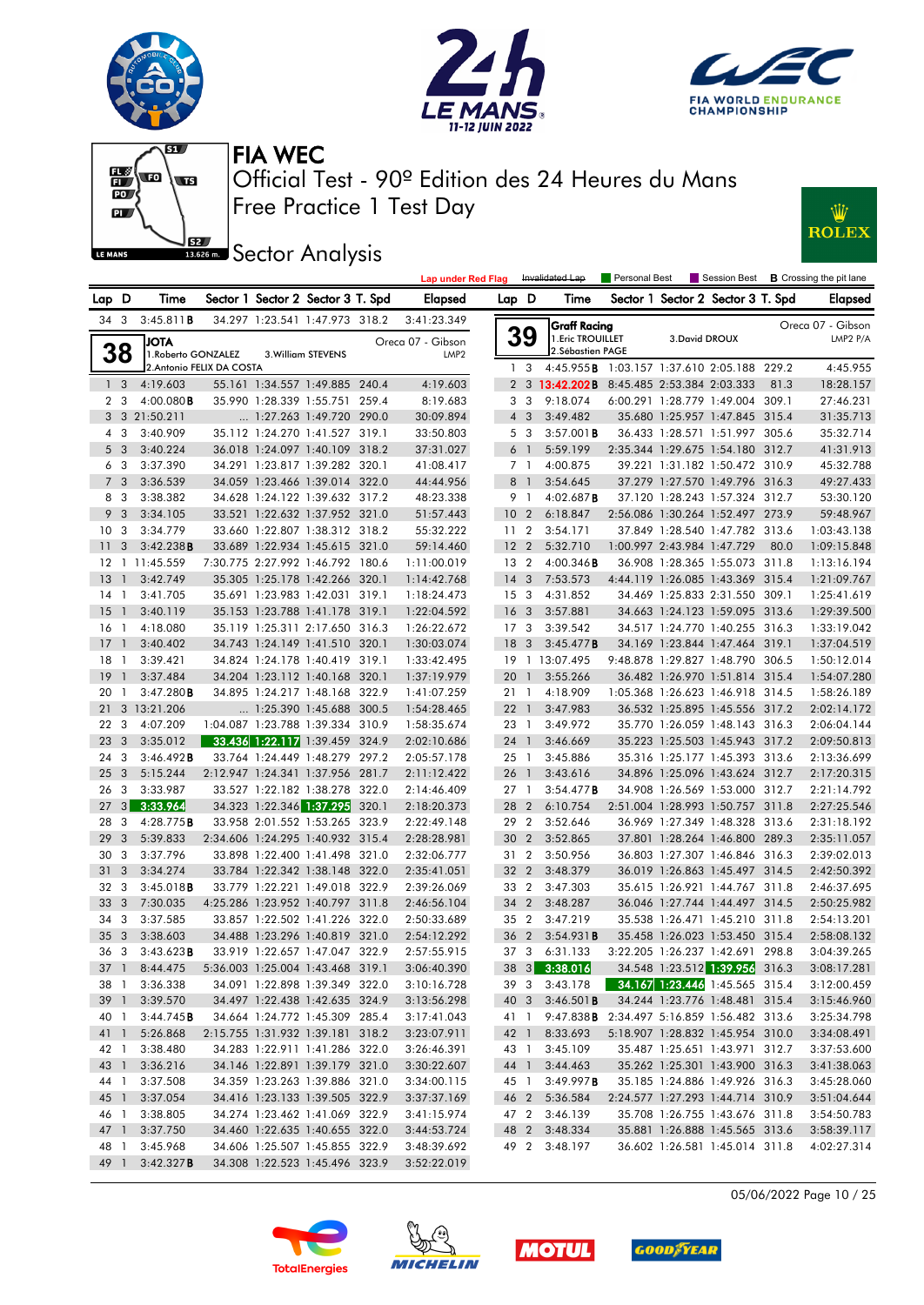







Free Practice 1 Test Day Official Test - 90º Edition des 24 Heures du Mans FIA WEC

 1 2 4:52.426B 1:19.775 1:33.560 1:59.091 263.9 4:52.426 2 2 **13:34 227B** 8:34 757 2:55.955 2:03.515 80.4 18:26.653 3 1 7:37.414 4:23.103 1:28.713 1:45.598 293.2 26:04.067 4 1 3:43.988 35.727 1:26.067 1:42.194 312.7 29:48.055 5 1 3:43.679 34.550 1:26.484 1:42.645 312.7 33:31.734 6 1 3:42.954 34.734 1:26.187 1:42.033 315.4 37:14.688 7 1 3:41.240 34.704 1:25.056 1:41.480 303.9 40:55.928 8 1 3:47.998B 34.840 1:24.613 1:48.545 306.5 44:43.926 9 1 5:36.889 2:21.668 1:28.416 1:46.805 281.0 50:20.815 10 1 3:48.500 35.844 1:26.653 1:46.003 303.9 54:09.315 11 1 3:48.113 35.267 1:26.283 1:46.563 273.2 57:57.428 12 1 3:46.227 37.181 1:26.476 1:42.570 313.6 1:01:43.655 13 1 3:47.279 38.192 1:25.791 1:43.296 313.6 1:05:30.934 14 1 5:16.554 1:00.157 2:32.826 1:43.571 80.5 1:10:47.488 15 1 3:42.093 34.654 1:24.945 1:42.494 313.6 1:14:29.581 16 1 3:41.480 34.854 1:25.295 1:41.331 315.4 1:18:11.061 17 1 3:54.251B 34.485 1:25.675 1:54.091 298.8 1:22:05.312 18 1 6:01.498 2:15.424 1:26.197 2:19.877 310.9 1:28:06.810 19 1 3:42.566 34.926 1:25.470 1:42.170 310.9 1:31:49.376 20 1 3:42.514 34.883 1:25.353 1:42.278 310.9 1:35:31.890 21 1 3:42.519 34.933 1:25.056 1:42.530 310.9 1:39:14.409 22 1 3:41.314 34.612 1:24.931 1:41.771 311.8 1:42:55.723 23 1 3:41.651 34.493 1:24.984 1:42.174 287.7 1:46:37.374 24 1 3:47.252B 34.466 1:24.874 1:47.912 310.9 1:50:24.626 25 21:45:44.550 ... 1:26.476 1:41.579 272.5 3:36:09.176 26 2 3:37.942 34.058 1:22.948 1:40.936 317.2 3:39:47.118<br>27 2 3:34.680 34.109 1:22.827 1:37.744 317.2 3:43:21.798

| <b>LE MANS</b>  |                | - 62                                       | 13.626 m.            |                            | <b>Sector Analysis</b>            |       |                           |       |                |                 |                      |                          |                                   |       |                                |
|-----------------|----------------|--------------------------------------------|----------------------|----------------------------|-----------------------------------|-------|---------------------------|-------|----------------|-----------------|----------------------|--------------------------|-----------------------------------|-------|--------------------------------|
|                 |                |                                            |                      |                            |                                   |       | <b>Lap under Red Flag</b> |       |                | Invalidated Lap | <b>Personal Best</b> |                          | Session Best                      |       | <b>B</b> Crossing the pit lane |
| Lap D           |                | Time                                       |                      |                            | Sector 1 Sector 2 Sector 3 T. Spd |       | Elapsed                   | Lap D |                | Time            |                      |                          | Sector 1 Sector 2 Sector 3 T. Spd |       | <b>Elapsed</b>                 |
|                 |                | Realteam by WRT                            |                      |                            |                                   |       | Oreca 07 - Gibson         | 19    | 3              | 3:41.216        |                      |                          | 34.580 1:23.985 1:42.651 303.9    |       | 1:52:09.365                    |
| 41              |                | 1.Rui ANDRADE                              |                      |                            | 3. Norman NATO                    |       | LMP <sub>2</sub>          | 20    | 3              | 3:47.484B       |                      |                          | 34.721 1:23.659 1:49.104 307.3    |       | 1:55:56.849                    |
|                 |                |                                            | 2.Ferdinand HABSBURG | 4.René RAST                |                                   |       |                           | 21    |                | 1 11:38.565     |                      |                          | 8:26.614 1:27.281 1:44.670 300.5  |       | 2:07:35.414                    |
|                 | $\overline{2}$ | 4:52.426B 1:19.775 1:33.560 1:59.091 263.9 |                      |                            |                                   |       | 4:52.426                  | 22    | $\overline{1}$ | 3:44.147        |                      |                          | 36.603 1:25.875 1:41.669 305.6    |       | 2:11:19.561                    |
|                 | 2 2            | 13:34.227B 8:34.757 2:55.955 2:03.515      |                      |                            |                                   | 80.4  | 18:26.653                 | 23    | -1             | 3:41.813        |                      |                          | 35.063 1:25.650 1:41.100 304.7    |       | 2:15:01.374                    |
| 3               |                | 7:37.414                                   |                      |                            | 4:23.103 1:28.713 1:45.598 293.2  |       | 26:04.067                 | 24    | $\mathbf{1}$   | 3:40.392        |                      |                          | 34.795 1:24.501 1:41.096 307.3    |       | 2:18:41.766                    |
|                 | 4 1            | 3:43.988                                   |                      |                            | 35.727 1:26.067 1:42.194 312.7    |       | 29:48.055                 | 25    | $\mathbf{1}$   | 4:37.906        |                      |                          | 35.279 2:12.664 1:49.963 307.3    |       | 2:23:19.672                    |
|                 | $5-1$          | 3:43.679                                   |                      |                            | 34.550 1:26.484 1:42.645 312.7    |       | 33:31.734                 | 26    | $\overline{1}$ | 3:47.111        |                      |                          | 34.711 1:30.407 1:41.993 303.9    |       | 2:27:06.783                    |
|                 | 61             | 3:42.954                                   |                      |                            | 34.734 1:26.187 1:42.033 315.4    |       | 37:14.688                 | 27    | $\mathbf{1}$   | 3:42.210        |                      |                          | 35.603 1:24.762 1:41.845 303.9    |       | 2:30:48.993                    |
|                 | 7 1            | 3:41.240                                   |                      |                            | 34.704 1:25.056 1:41.480 303.9    |       | 40:55.928                 | 28    | -1             | 3:39.174        |                      |                          | 34.702 1:24.067 1:40.405 307.3    |       | 2:34:28.167                    |
| 8               | -1             | 3:47.998B                                  |                      |                            | 34.840 1:24.613 1:48.545 306.5    |       | 44:43.926                 | 29    | -1             | 3:45.828B       |                      |                          | 34.736 1:23.574 1:47.518 310.0    |       | 2:38:13.995                    |
| 9 <sup>1</sup>  |                | 5:36.889                                   |                      |                            | 2:21.668 1:28.416 1:46.805 281.0  |       | 50:20.815                 | 30    | 3              | 5:34.206        |                      |                          | 2:24.171 1:26.952 1:43.083 307.3  |       | 2:43:48.201                    |
| 10 <sup>1</sup> |                | 3:48.500                                   |                      |                            | 35.844 1:26.653 1:46.003 303.9    |       | 54:09.315                 | 31    | 3              | 3:42.468        |                      |                          | 35.248 1:25.619 1:41.601 306.5    |       | 2:47:30.669                    |
| $11-1$          |                | 3:48.113                                   |                      |                            | 35.267 1:26.283 1:46.563 273.2    |       | 57:57.428                 | 32    | $\overline{3}$ | 3:42.388        |                      |                          | 34.531 1:23.906 1:43.951 307.3    |       | 2:51:13.057                    |
| 12 1            |                | 3:46.227                                   |                      |                            | 37.181 1:26.476 1:42.570 313.6    |       | 1:01:43.655               | 33    | 3              | 3:42.024        |                      |                          | 36.040 1:25.048 1:40.936 305.6    |       | 2:54:55.081                    |
| $13-1$          |                | 3:47.279                                   |                      |                            | 38.192 1:25.791 1:43.296 313.6    |       | 1:05:30.934               | 34    | 3              | 3:39.971        |                      |                          | 35.103 1:24.611 1:40.257 307.3    |       | 2:58:35.052                    |
| $14-1$          |                | 5:16.554                                   |                      | 1:00.157 2:32.826 1:43.571 |                                   | 80.5  | 1:10:47.488               | 35    | 3              | 3:47.726B       |                      |                          | 34.543 1:23.554 1:49.629 305.6    |       | 3:02:22.778                    |
| $15-1$          |                | 3:42.093                                   |                      |                            | 34.654 1:24.945 1:42.494 313.6    |       | 1:14:29.581               | 36    |                | 2 15:18.917     |                      |                          | 1:26.724 1:45.690 303.9           |       | 3:17:41.695                    |
| 16 1            |                | 3:41.480                                   |                      |                            | 34.854 1:25.295 1:41.331 315.4    |       | 1:18:11.061               | 37    | 2              | 3:35.747        |                      |                          | 33.840 1:23.213 1:38.694          | 306.5 | 3:21:17.442                    |
| $17-1$          |                | 3:54.251B                                  |                      |                            | 34.485 1:25.675 1:54.091 298.8    |       | 1:22:05.312               | 38    | 2              | 4:55.016        |                      | 38.724 2:33.604 1:42.688 |                                   | 80.3  | 3:26:12.458                    |
| 18              |                | 6:01.498                                   |                      |                            | 2:15.424 1:26.197 2:19.877 310.9  |       | 1:28:06.810               | 39    | 2              | 3:35.238        |                      |                          | 33.802 1:22.657 1:38.779          | 305.6 | 3:29:47.696                    |
| $19-1$          |                | 3:42.566                                   |                      |                            | 34.926 1:25.470 1:42.170 310.9    |       | 1:31:49.376               | 40    | $\overline{2}$ | 3:39.593        |                      |                          | 33.915 1:24.030 1:41.648 306.5    |       | 3:33:27.289                    |
| 20 <sub>1</sub> |                | 3:42.514                                   |                      |                            | 34.883 1:25.353 1:42.278 310.9    |       | 1:35:31.890               | 41    | $\overline{2}$ | 3:42.960B       |                      |                          | 33.863 1:23.251 1:45.846 308.2    |       | 3:37:10.249                    |
| $21 \quad 1$    |                | 3:42.519                                   |                      |                            | 34.933 1:25.056 1:42.530 310.9    |       | 1:39:14.409               | 42    | $\mathbf{1}$   | 5:33.419        |                      |                          | 2:27.613 1:24.965 1:40.841        | 308.2 | 3:42:43.668                    |
| $22 \quad 1$    |                | 3:41.314                                   |                      | 34.612 1:24.931 1:41.771   |                                   | 311.8 | 1:42:55.723               | 43    |                | 3:41.397        |                      |                          | 35.800 1:24.732 1:40.865 304.7    |       | 3:46:25.065                    |
| $23-1$          |                | 3:41.651                                   |                      |                            | 34.493 1:24.984 1:42.174 287.7    |       | 1:46:37.374               | 44    |                | 3:39.125        |                      |                          | 34.589 1:24.012 1:40.524 304.7    |       | 3:50:04.190                    |
| 24 1            |                | 3:47.252B                                  |                      |                            | 34.466 1:24.874 1:47.912 310.9    |       | 1:50:24.626               | 45    | -1             | 3:39.004        |                      |                          | 34.758 1:24.008 1:40.238 306.5    |       | 3:53:43.194                    |

|                | <b>ARC Bratislava</b> |                                                                                                                                                               |                                       |          |                                                                                                                                                                      | Oreca 07 - Gibson<br>LMP2 P/A |
|----------------|-----------------------|---------------------------------------------------------------------------------------------------------------------------------------------------------------|---------------------------------------|----------|----------------------------------------------------------------------------------------------------------------------------------------------------------------------|-------------------------------|
| $\mathbf{1}$   | 6:33.002B             | 3:00.541                                                                                                                                                      |                                       |          | 225.4                                                                                                                                                                | 6:33.002                      |
| $\overline{2}$ | 21:47.312             |                                                                                                                                                               | 1:28.729                              | 1:45.726 | 306.5                                                                                                                                                                | 28:20.314                     |
| 3              | 3:45.631              | 35.922                                                                                                                                                        | 1:26.271                              | 1:43.438 | 311.8                                                                                                                                                                | 32:05.945                     |
| 4              | 3:44.564              | 34.858                                                                                                                                                        | 1:26.518                              | 1:43.188 | 311.8                                                                                                                                                                | 35:50.509                     |
| 5              | 3:46.727              | 37.093                                                                                                                                                        |                                       |          | 313.6                                                                                                                                                                | 39:37.236                     |
| 6              | 3:40.793              | 34.304                                                                                                                                                        | 1:24.895                              |          | 316.3                                                                                                                                                                | 43:18.029                     |
| $\overline{7}$ | 3:45.989B             | 34.246                                                                                                                                                        |                                       |          | 314.5                                                                                                                                                                | 47:04.018                     |
| 8              | 16:27.458             |                                                                                                                                                               | 1:26.585                              | 1:41.496 | 298.8                                                                                                                                                                | 1:03:31.476                   |
| 9              | 5:18.768              | 1:00.224                                                                                                                                                      | 2:38.045                              | 1:40.499 | 82.3                                                                                                                                                                 | 1:08:50.244                   |
| 10             | 3:42.998              | 34.986                                                                                                                                                        | 1:26.998                              |          | 310.9                                                                                                                                                                | 1:12:33.242                   |
| 11             | 3:41.921              | 34.680                                                                                                                                                        | 1:25.160                              | 1:42.081 | 311.8                                                                                                                                                                | 1:16:15.163                   |
| 12             | 3:44.512              | 35.128                                                                                                                                                        | 1:24.600                              | 1:44.784 | 312.7                                                                                                                                                                | 1:19:59.675                   |
| 13             | 3:39.384              | 34.435                                                                                                                                                        | 1:24.108                              | 1:40.841 | 310.9                                                                                                                                                                | 1:23:39.059                   |
| 14             | 4:26.100B             | 34.620                                                                                                                                                        |                                       | 2:26.803 | 313.6                                                                                                                                                                | 1:28:05.159                   |
| 15<br>1        | 12:49.713             | 9:24.850                                                                                                                                                      | 1:32.909                              | 1:51.954 | 302.2                                                                                                                                                                | 1:40:54.872                   |
| 16<br>1        | 4:00.217              | 38.680                                                                                                                                                        | 1:29.123                              | 1:52.414 | 304.7                                                                                                                                                                | 1:44:55.089                   |
| 17<br>1        | 3:55.536              | 37.256                                                                                                                                                        | 1:29.150                              | 1:49.130 | 290.8                                                                                                                                                                | 1:48:50.625                   |
| 18<br>1        | 3:57.008              | 36.934                                                                                                                                                        | 1:27.766                              | 1:52.308 | 314.5                                                                                                                                                                | 1:52:47.633                   |
| 19<br>1        | 4:24.572              | 1:07.067                                                                                                                                                      | 1:28.500                              | 1:49.005 | 310.0                                                                                                                                                                | 1:57:12.205                   |
| 20<br>1        | 3:53.013              | 37.061                                                                                                                                                        | 1:28.419                              | 1:47.533 | 308.2                                                                                                                                                                | 2:01:05.218                   |
| 21<br>1        | 3:54.573              | 36.767                                                                                                                                                        |                                       |          | 310.0                                                                                                                                                                | 2:04:59.791                   |
|                |                       | $\overline{2}$<br>2<br>$\overline{2}$<br>2<br>$\overline{2}$<br>2<br>$\overline{2}$<br>2<br>$\overline{2}$<br>2<br>$\overline{2}$<br>2<br>$\overline{2}$<br>2 | 1. Miroslav KONOPKA<br>2.Bent VISCAAL |          | <b>3.Tristan VAUTIER</b><br>4. Matej KONOPKA<br>1:33.454 1:59.007<br>1:25.422 1:44.212<br>1:41.594<br>1:24.694 1:47.049<br>1:41.014<br>1:24.677<br>1:27.549 1:50.257 |                               |

46 1 3:38.531 34.920 1:24.059 1:39.552 308.2 3:57:21.725



|  | 18 3 3:40.644 |  |  | 34.736 1:24.843 1:41.065 310.9 1:48:28.149 |  |
|--|---------------|--|--|--------------------------------------------|--|
|  |               |  |  |                                            |  |
|  |               |  |  |                                            |  |

**TotalEneraies** 

34.109 1:22.827 1:37.744 317.2 3:43:21.798

 28 2 3:43.040 33.950 1:23.821 1:45.269 314.5 3:47:04.838 29 2 4:27.922B 34.917 1:38.905 2:14.100 312.7 3:51:32.760

**43** Int**er Europol Competition** Oreca 07 - Gibson **43**<br>
1.David HEINEMEIER-HANS3.Pietro FITTIPALDI LMP2<br>
2.Packia SCUERER

 1 2 5:19.628B 1:47.814 1:32.803 1:59.011 238.3 5:19.628 2 2 22:05.209 ... 1:28.815 1:45.534 249.8 27:24.837 3 2 3:46.171 35.633 1:25.352 1:45.186 296.4 31:11.008 4 2 3:44.299 35.408 1:26.306 1:42.585 308.2 34:55.307 5 2 3:40.512 34.543 1:24.457 1:41.512 306.5 38:35.819 6 2 3:44.909B 34.284 1:24.120 1:46.505 305.6 42:20.728 7 2 11:32.801 8:25.134 1:24.690 1:42.977 305.6 53:53.529 8 2 3:37.737 34.315 1:23.628 1:39.794 308.2 57:31.266 9 2 3:37.899 34.755 1:23.714 1:39.430 304.7 1:01:09.165 10 2 3:36.328 34.339 1:23.149 1:38.840 303.9 1:04:45.493 11 2 5:26.726B 58.943 2:38.832 1:48.951 81.2 1:10:12.219 12 3 15:32.484 ... 1:32.974 2:31.628 230.7 1:25:44.703 13 3 4:03.033 38.181 1:29.075 1:55.777 271.8 1:29:47.736 14 3 3:46.872 36.069 1:26.305 1:44.498 306.5 1:33:34.608 15 3 3:42.405 35.225 1:25.022 1:42.158 306.5 1:37:17.013 16 3 3:42.865 35.046 1:24.988 1:42.831 310.9 1:40:59.878 17 3 3:47.627 35.588 1:27.615 1:44.424 300.5 1:44:47.505

2.Fabio SCHERER





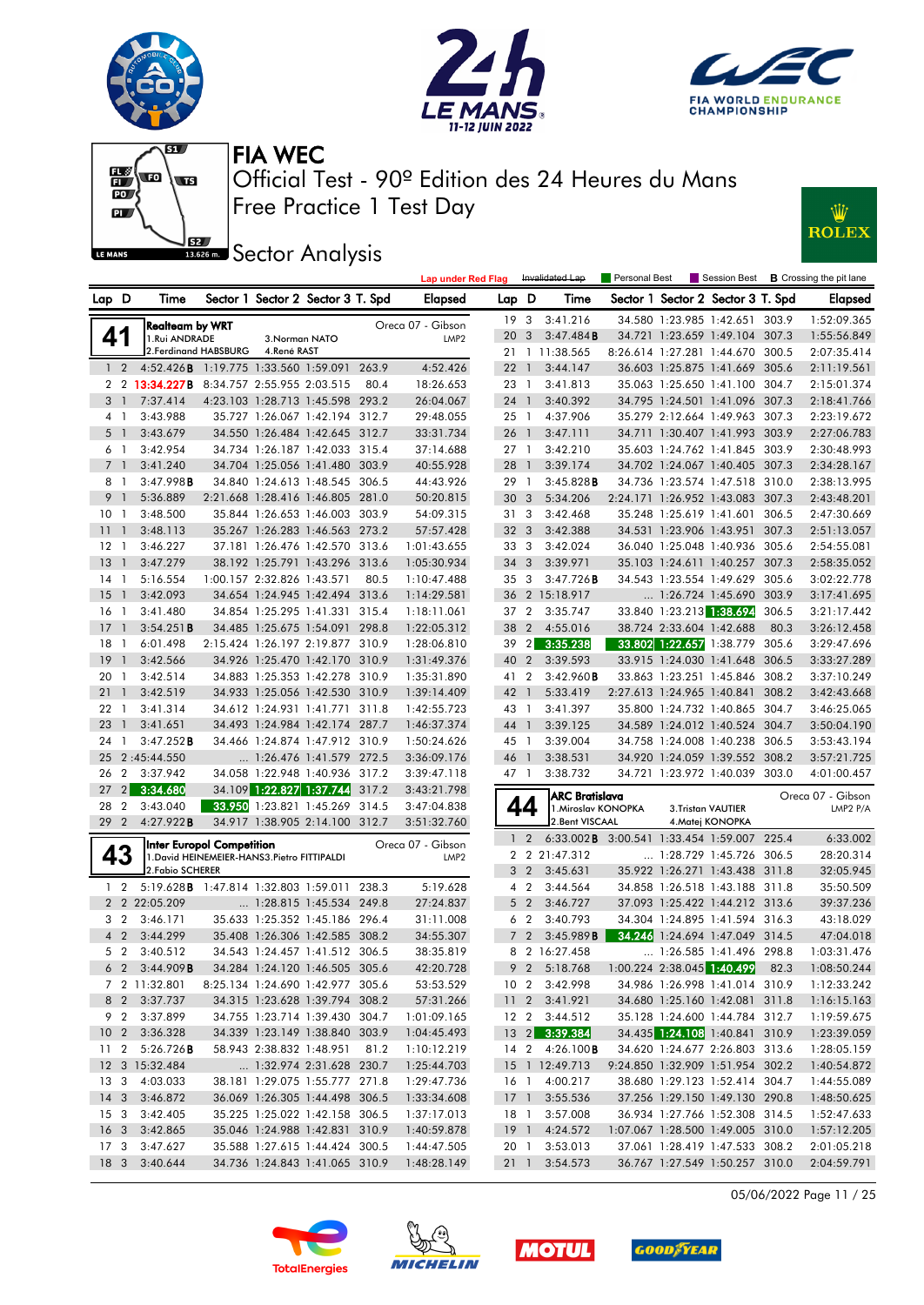











|                 |                         |                        |                          |                                   |      | <b>Lap under Red Flag</b>  |                 |                | Invalidated Lap                            | <b>Personal Best</b> |                                |                                                                  |       | Session Best <b>B</b> Crossing the pit lane |
|-----------------|-------------------------|------------------------|--------------------------|-----------------------------------|------|----------------------------|-----------------|----------------|--------------------------------------------|----------------------|--------------------------------|------------------------------------------------------------------|-------|---------------------------------------------|
| Lap D           |                         | Time                   |                          | Sector 1 Sector 2 Sector 3 T. Spd |      | Elapsed                    | Lap D           |                | Time                                       |                      |                                | Sector 1 Sector 2 Sector 3 T. Spd                                |       | Elapsed                                     |
| 22              | $\overline{1}$          | 3:51.078               |                          | 36.422 1:27.774 1:46.882 309.1    |      | 2:08:50.869                | 26 1            |                | 3:49.739                                   |                      |                                | 36.092 1:27.866 1:45.781 310.9                                   |       | 2:53:23.753                                 |
| 23              | $\mathbf{1}$            | $4:00.462$ B           |                          | 36.215 1:27.578 1:56.669 310.0    |      | 2:12:51.331                | 27              | $\overline{1}$ | 3:47.152                                   |                      |                                | 36.036 1:26.739 1:44.377 311.8                                   |       | 2:57:10.905                                 |
|                 |                         | 24 1 15:22.777         |                          | 1:30.211 1:49.883 305.6           |      | 2:28:14.108                | 28              | $\overline{1}$ | 3:57.924B                                  |                      |                                | 35.741 1:26.657 1:55.526 312.7                                   |       | 3:01:08.829                                 |
| 25              | $\overline{1}$          | 3:54.680               |                          | 36.798 1:28.064 1:49.818 309.1    |      | 2:32:08.788                | 29              | $\overline{2}$ | 8:34.787                                   |                      |                                | 5:29.960 1:24.452 1:40.375 316.3                                 |       | 3:09:43.616                                 |
| 26              | $\overline{1}$          | 3:52.989               |                          | 36.160 1:28.103 1:48.726 310.0    |      | 2:36:01.777                | 30              | $\overline{2}$ | 3:38.396                                   |                      |                                | 34.536 1:23.174 1:40.686 322.0                                   |       | 3:13:22.012                                 |
| 27              | $\overline{1}$          | 3:52.163               |                          | 36.182 1:28.331 1:47.650 308.2    |      | 2:39:53.940                | 31              | $\overline{2}$ | 3:41.756                                   |                      |                                | 35.101 1:25.771 1:40.884 316.3                                   |       | 3:17:03.768                                 |
| 28              | $\overline{1}$          | 3:52.870               |                          | 36.344 1:29.005 1:47.521 312.7    |      | 2:43:46.810                | 32 2            |                | 3:34.973                                   |                      |                                | 33.829 1:22.812 1:38.332                                         | 317.2 | 3:20:38.741                                 |
| 29              | $\overline{1}$          | 3:52.169               |                          | 36.109 1:28.113 1:47.947 310.9    |      | 2:47:38.979                | 33 2            |                | 4:55.499                                   |                      | 35.835 2:39.030 1:40.634       |                                                                  | 80.8  | 3:25:34.240                                 |
| 30              | $\overline{1}$          | 3:52.287               |                          | 36.525 1:27.709 1:48.053 310.0    |      | 2:51:31.266                | 34              | $\overline{2}$ | 3:48.865B                                  |                      |                                | 34.011 1:23.578 1:51.276 317.2                                   |       | 3:29:23.105                                 |
| 31              | $\mathbf{1}$            | 3:53.174               |                          | 36.945 1:28.023 1:48.206 310.0    |      | 2:55:24.440                | 35              | $\overline{1}$ | 6:09.634                                   |                      |                                | 2:51.701 1:29.203 1:48.730 313.6                                 |       | 3:35:32.739                                 |
| 32 1            |                         | $4:03.354$ <b>B</b>    |                          | 37.040 1:27.855 1:58.459 310.0    |      | 2:59:27.794                | 36 1            |                | 3:46.015                                   |                      |                                | 35.772 1:26.398 1:43.845 310.9                                   |       | 3:39:18.754                                 |
| 33              | $\overline{3}$          | 8:45.003               |                          | 5:16.022 1:33.914 1:55.067 231.6  |      | 3:08:12.797                | 371             |                | 3:44.389                                   |                      |                                | 35.383 1:25.893 1:43.113 316.3                                   |       | 3:43:03.143                                 |
| 34              | 3                       | 3:57.861               |                          | 37.816 1:29.639 1:50.406 298.0    |      | 3:12:10.658                | 38              | $\overline{1}$ | 3:45.518                                   |                      |                                | 35.211 1:25.932 1:44.375 317.2                                   |       | 3:46:48.661                                 |
| 35              | $\overline{3}$          | 3:48.280               |                          | 36.013 1:26.714 1:45.553 310.0    |      | 3:15:58.938                | 39              | $\overline{1}$ | 3:45.123                                   |                      |                                | 35.175 1:26.094 1:43.854 312.7                                   |       | 3:50:33.784                                 |
| 36 3            |                         | 3:48.703               |                          | 37.843 1:26.614 1:44.246 311.8    |      | 3:19:47.641                | 40 1            |                | 3:43.948                                   |                      |                                | 35.485 1:25.923 1:42.540 314.5                                   |       | 3:54:17.732                                 |
| 37              | $\overline{\mathbf{3}}$ | 4:38.228               | 35.230 2:19.647 1:43.351 |                                   | 82.5 | 3:24:25.869                | 41 1            |                | 3:42.983                                   |                      |                                | 34.877 1:25.664 1:42.442 313.6                                   |       | 3:58:00.715                                 |
| 38              | -3                      | 3:44.456               |                          | 35.085 1:25.458 1:43.913 308.2    |      | 3:28:10.325                | 42 1            |                | 3:43.331                                   |                      |                                | 35.456 1:26.193 1:41.682 313.6                                   |       | 4:01:44.046                                 |
| 39              | $\overline{3}$          | 3:50.097B              |                          | 35.023 1:25.573 1:49.501 310.9    |      | 3:32:00.422                |                 |                | Team Project 1                             |                      |                                |                                                                  |       | Porsche 911 RSR - 19                        |
| 40              | -3                      | 4:46.823               |                          | 1:38.100 1:26.029 1:42.694 310.9  |      | 3:36:47.245                |                 | 46             | 1. Matteo CAIROLI                          |                      |                                | 3. Nicolas LEUTWILER                                             |       | LMGTE Am                                    |
| 41              | 3                       | 3:41.528               |                          | 34.839 1:24.674 1:42.015 313.6    |      | 3:40:28.773                |                 |                | 2. Mikkel O. PEDERSEN                      |                      |                                |                                                                  |       |                                             |
| 42              | $\overline{\mathbf{3}}$ | 3:41.261               |                          | 34.831 1:24.658 1:41.772 309.1    |      | 3:44:10.034                |                 | $1\quad2$      | 4:59.976B 1:16.036 1:39.063 2:04.877 263.2 |                      |                                |                                                                  |       | 4:59.976                                    |
| 43 3            |                         | 3:41.407               |                          | 34.932 1:25.424 1:41.051 311.8    |      | 3:47:51.441                |                 | 2 <sub>2</sub> | 4:27.894                                   |                      |                                | 59.382 1:34.411 1:54.101 285.4                                   |       | 9:27.870                                    |
| 44 3            |                         | 3:41.851               |                          | 34.961 1:25.779 1:41.111 305.6    |      | 3:51:33.292                |                 | 3 2            | 4:27.825B                                  |                      |                                | 38.412 1:33.232 2:16.181 290.8                                   |       | 13:55.695                                   |
| 45              | $\overline{\mathbf{3}}$ | 3:42.473               |                          | 36.054 1:25.044 1:41.375 309.1    |      | 3:55:15.765                |                 |                | 4 2 18:33.090                              |                      |                                | 1:35.496 1:53.213 273.2                                          |       | 32:28.785                                   |
| 46 3            |                         | $3:50.057$ <b>B</b>    |                          | 35.689 1:24.779 1:49.589 307.3    |      | 3:59:05.822                |                 | 5 <sub>2</sub> | 4:02.242                                   |                      |                                | 38.090 1:32.627 1:51.525 291.6                                   |       | 36:31.027                                   |
|                 |                         | Algarve Pro Racing     |                          |                                   |      | Oreca 07 - Gibson          |                 | 6 2            | $4:07.213$ B                               |                      |                                | 38.403 1:32.348 1:56.462 293.2                                   |       | 40:38.240                                   |
| 45              |                         | 1.Steven THOMAS        | 3.René BINDER            |                                   |      | LMP2 P/A                   |                 |                | 7 2 13:17.521                              |                      |                                | 9:48.496 1:35.961 1:53.064 273.2                                 |       | 53:55.761                                   |
|                 |                         | 2.James ALLEN          |                          |                                   |      |                            |                 | 8 2            | 4:01.432                                   |                      |                                | 37.838 1:32.435 1:51.159 290.0                                   |       | 57:57.193                                   |
|                 | $1\quad2$               | 4:29.046               |                          | 1:03.558 1:32.410 1:53.078 277.4  |      | 4:29.046                   | 9               | $\overline{2}$ | 4:07.696 <b>B</b>                          |                      |                                | 37.962 1:32.849 1:56.885 291.6                                   |       | 1:02:04.889                                 |
|                 | 2 2                     | 3:50.966               |                          | 36.763 1:28.047 1:46.156 310.9    |      | 8:20.012                   |                 |                | 10 2 15:18.914                             |                      |                                | 1:34.915 1:52.061 274.6                                          |       | 1:17:23.803                                 |
|                 | 3 <sub>2</sub>          | 3:47.191               |                          | 35.738 1:26.724 1:44.729 315.4    |      | 12:07.203                  | 11 <sub>2</sub> |                | 3:59.806                                   |                      |                                | 37.696 1:32.100 1:50.010 294.0                                   |       | 1:21:23.609                                 |
|                 | 4 2                     | 5:54.537B              |                          |                                   |      |                            |                 |                | 4:34.781                                   |                      | 37.536 1:32.155 2:25.090 291.6 |                                                                  |       | 1:25:58.390                                 |
|                 |                         |                        |                          | 34.975 3:04.610 2:14.952 239.9    |      | 18:01.740                  | 12 2            |                |                                            |                      |                                |                                                                  |       |                                             |
|                 |                         | 5 2 13:39.209          |                          | 1:27.066 1:44.293 310.0           |      | 31:40.949                  | 13              | $\overline{2}$ | 4:01.875                                   |                      |                                | 37.950 1:31.650 1:52.275 293.2                                   |       | 1:30:00.265                                 |
|                 | 6 2                     | 3:43.308               |                          | 34.606 1:25.761 1:42.941 283.9    |      | 35:24.257                  | 14 2            |                | 4:00.392                                   |                      |                                | 37.788 1:32.326 1:50.278 290.8                                   |       | 1:34:00.657                                 |
|                 | 7 <sup>2</sup>          | 3:40.501               |                          | 34.432 1:24.235 1:41.834 315.4    |      | 39:04.758                  | 15              | $\overline{2}$ | 3:58.953                                   |                      |                                | 37.442 1:31.731 1:49.780 290.0                                   |       | 1:37:59.610                                 |
|                 | 8 2                     | 3:49.196B              |                          | 34.351 1:24.005 1:50.840 314.5    |      | 42:53.954                  | 16 2            |                | 4:00.478                                   |                      |                                | 37.448 1:32.330 1:50.700 290.0                                   |       | 1:42:00.088                                 |
|                 |                         | 9 2 22:15.184          |                          | $\ldots$ 1:24.871 1:40.772 311.8  |      | 1:05:09.138                | 17 <sub>2</sub> |                | 4:00.485                                   |                      |                                | 38.598 1:32.048 1:49.839 291.6                                   |       | 1:46:00.573                                 |
|                 |                         | 10 2 5:20.067          |                          | 58.858 2:40.494 1:40.715          | 80.5 | 1:10:29.205                | 18 2            |                | 3:58.979                                   |                      |                                | 37.645 1:31.523 1:49.811 291.6                                   |       | 1:49:59.552                                 |
| 11              | $2^{\circ}$             | 3:39.869               |                          | 34.376 1:24.535 1:40.958 315.4    |      | 1:14:09.074                | 19 <sup>2</sup> |                | 4:07.277B                                  |                      |                                | 37.993 1:32.420 1:56.864 287.7                                   |       | 1:54:06.829                                 |
| 12 <sub>2</sub> |                         | 3:37.133               |                          | 33.951 1:23.539 1:39.643 316.3    |      | 1:17:46.207                | 20 2            |                | 7:25.784                                   |                      |                                | 4:02.803 1:32.180 1:50.801 291.6                                 |       | 2:01:32.613                                 |
|                 |                         | 13 2 3:37.526          |                          | 34.052 1:23.545 1:39.929 313.6    |      | 1:21:23.733                |                 |                | 21 2 3:58.783                              |                      |                                | 37.569 1:31.527 1:49.687 291.6                                   |       | 2:05:31.396                                 |
|                 |                         | 14 2 4:30.087 <b>B</b> |                          | 34.277 1:24.100 2:31.710 314.5    |      | 1:25:53.820                |                 |                | 22 2 4:00.776                              |                      |                                | 38.154 1:31.535 1:51.087 292.4                                   |       | 2:09:32.172                                 |
|                 |                         | 15 1 25:47.332         |                          | 1:33.892 1:52.998 256.4           |      | 1:51:41.152                |                 |                | 23 2 4:05.158 <b>B</b>                     |                      |                                | 37.643 1:31.766 1:55.749 290.0                                   |       | 2:13:37.330                                 |
|                 |                         | 16 1 4:04.626          |                          | 40.569 1:28.853 1:55.204 313.6    |      | 1:55:45.778                |                 |                | 24 2 12:21.648                             |                      |                                | 8:10.105 2:13.866 1:57.677 292.4                                 |       | 2:25:58.978                                 |
|                 |                         | 17 1 4:13.571          |                          | 55.037 1:29.604 1:48.930 290.0    |      | 1:59:59.349                |                 |                | 25 2 4:01.450                              |                      |                                | 37.369 1:32.417 1:51.664 292.4                                   |       | 2:30:00.428                                 |
|                 |                         | 18 1 3:54.857          |                          | 37.844 1:28.502 1:48.511 306.5    |      | 2:03:54.206                |                 |                | 26 2 3:58.477                              |                      |                                | 37.596 1:31.270 1:49.611 293.2                                   |       | 2:33:58.905                                 |
| 19 <sup>1</sup> |                         | 3:55.028               |                          | 38.378 1:27.939 1:48.711 311.8    |      | 2:07:49.234                |                 |                | 27 2 4:05.844 <b>B</b>                     |                      |                                | 37.493 1:31.664 1:56.687 293.2                                   |       | 2:38:04.749                                 |
| 20 1            |                         | 3:51.311               |                          | 37.177 1:27.089 1:47.045 313.6    |      | 2:11:40.545                |                 |                | 28 2 42:49.218                             |                      |                                | 1:33.516 1:50.086 289.3                                          |       | 3:20:53.967                                 |
| 211             |                         | 3:51.584               |                          | 38.417 1:27.319 1:45.848 312.7    |      | 2:15:32.129                | 29 2            |                | 5:13.361                                   |                      |                                | 39.548 2:43.911 1:49.902 80.9                                    |       | 3:26:07.328                                 |
|                 |                         | 22 1 4:00.962 <b>B</b> |                          | 36.471 1:26.681 1:57.810 312.7    |      | 2:19:33.091                | 30 2            |                | 3:57.378                                   |                      |                                | 37.096 1:31.302 1:48.980 293.2                                   |       | 3:30:04.706                                 |
|                 |                         | 23 1 22:19.676         |                          | 1:36.851 1:51.174 262.6           |      | 2:41:52.767                | 31 2            |                | 3:59.731                                   |                      |                                | 37.301 1:32.266 1:50.164 291.6                                   |       | 3:34:04.437                                 |
| 24 1            |                         | 3:51.081<br>3:50.166   |                          | 37.402 1:27.786 1:45.893 309.1    |      | 2:45:43.848<br>2:49:34.014 | 32 2            |                | 3:59.664                                   |                      |                                | 38.321 1:31.794 1:49.549 291.6<br>37.258 1:31.448 1:48.493 290.0 |       | 3:38:04.101                                 |

05/06/2022 Page 12 / 25







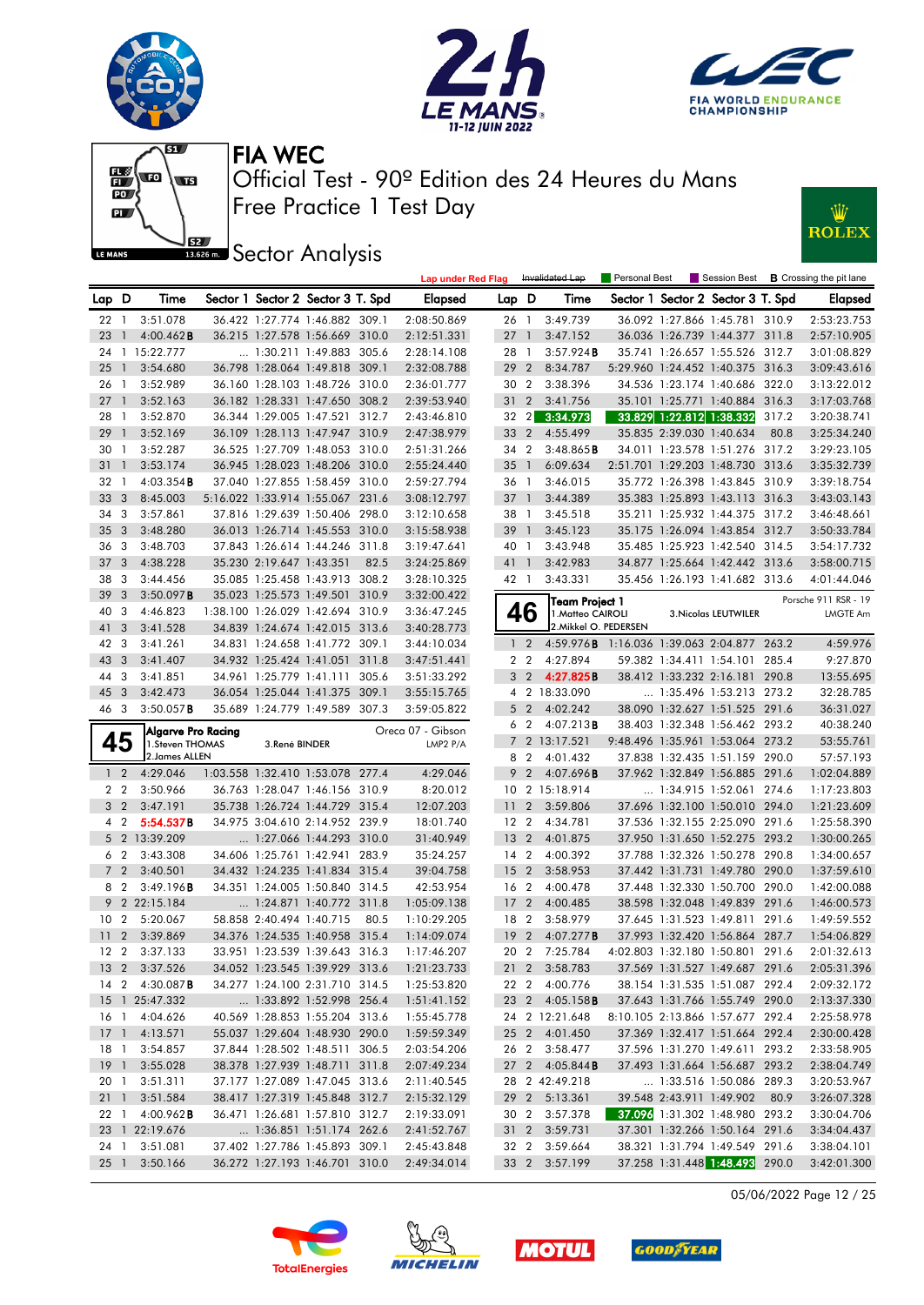







**J**<br>**Bassem Sector Analysis** 



|                 |                 |                        |                |                                   |       | <b>Lap under Red Flag</b> |                 |                | Invalidated Lap                                    | Personal Best                            |                          |                                                                    |      | Session Best <b>B</b> Crossing the pit lane |
|-----------------|-----------------|------------------------|----------------|-----------------------------------|-------|---------------------------|-----------------|----------------|----------------------------------------------------|------------------------------------------|--------------------------|--------------------------------------------------------------------|------|---------------------------------------------|
| Lap D           |                 | Time                   |                | Sector 1 Sector 2 Sector 3 T. Spd |       | <b>Elapsed</b>            | Lap D           |                | Time                                               |                                          |                          | Sector 1 Sector 2 Sector 3 T. Spd                                  |      | <b>Elapsed</b>                              |
|                 |                 | 34 2 3:57.960          |                | 37.373 1:31.262 1:49.325 291.6    |       | 3:45:59.260               |                 |                | <b>IDEC Sport</b>                                  |                                          |                          |                                                                    |      | Oreca 07 - Gibson                           |
|                 |                 | 35 2 3:56.795          |                | 37.401 1:30.880 1:48.514 291.6    |       | 3:49:56.055               |                 | 48             | 1. Paul LAFARGUE                                   |                                          | 3. Patrick PILET         |                                                                    |      | LMP <sub>2</sub>                            |
| 36              | $\overline{2}$  | 3:56.986               |                | 37.141 1:31.288 1:48.557 287.7    |       | 3:53:53.041               |                 |                | 2. Paul Loup CHATIN                                |                                          |                          |                                                                    |      |                                             |
|                 | $37 \quad 2$    | 4:03.300B              |                | 37.218 1:30.889 1:55.193 292.4    |       | 3:57:56.341               |                 | $1\quad2$      | 6:50.395 <b>B</b> 3:24.065 1:31.298 1:55.032 282.5 |                                          |                          |                                                                    |      | 6:50.395                                    |
|                 |                 | Algarve Pro Racing     |                |                                   |       | Oreca 07 - Gibson         |                 |                | 2 2 20:40.899                                      |                                          |                          | 1:28.813 1:44.666 294.0                                            |      | 27:31.294                                   |
|                 | 47              | 1.Sophia FLOERSCH      | 3. Jack AITKEN |                                   |       | LMP2 P/A                  | 3               | $\overline{2}$ | 3:44.166                                           |                                          |                          | 34.991 1:25.285 1:43.890 316.3                                     |      | 31:15.460                                   |
|                 |                 | 2.John FALB            |                | 4. Alexander PERONI               |       |                           |                 | 4 2            | 3:42.807                                           |                                          |                          | 34.990 1:26.142 1:41.675 310.9                                     |      | 34:58.267                                   |
|                 |                 | 1 1 35:55.048          |                | $\ldots$ 1:30.367 1:45.008 290.8  |       | 35:55.048                 |                 | 5 <sub>2</sub> | 3:47.144B                                          |                                          |                          | 34.476 1:24.663 1:48.005 317.2                                     |      | 38:45.411                                   |
|                 | $2-1$           | 3:44.401               |                | 36.112 1:25.642 1:42.647 318.2    |       | 39:39.449                 |                 |                | 6 1 15:20.552                                      |                                          |                          | 1:28.094 1:47.587 307.3                                            |      | 54:05.963                                   |
|                 | 3 1             | 3:47.205               |                | 35.787 1:24.968 1:46.450 318.2    |       | 43:26.654                 |                 | 7 <sup>1</sup> | 3:48.470                                           |                                          |                          | 36.293 1:26.506 1:45.671 313.6                                     |      | 57:54.433                                   |
|                 | $4-1$           | 3:40.336               |                | 34.528 1:24.282 1:41.526 316.3    |       | 47:06.990                 |                 | 8 1            | 3:43.978                                           |                                          |                          | 35.146 1:25.362 1:43.470 312.7                                     |      | 1:01:38.411                                 |
|                 | 5 1             | 3:42.122               |                | 34.303 1:23.941 1:43.878 316.3    |       | 50:49.112                 | 9               | $\overline{1}$ | 3:50.240B                                          |                                          |                          | 37.101 1:26.040 1:47.099 317.2                                     |      | 1:05:28.651                                 |
|                 | 6 <sup>1</sup>  | 3:43.643               |                | 34.867 1:25.205 1:43.571 314.5    |       | 54:32.755                 |                 |                | 10 3 21:04.964                                     |                                          |                          | $\ldots$ 1:28.171 2:21.482 310.0                                   |      | 1:26:33.615                                 |
|                 | 7 <sub>1</sub>  | 3:39.185               |                | 34.397 1:24.452 1:40.336 317.2    |       | 58:11.940                 | 11 <sub>3</sub> |                | 3:40.788                                           |                                          |                          | 34.948 1:25.195 1:40.645 312.7                                     |      | 1:30:14.403                                 |
| 8               | $\overline{1}$  | 3:37.741               |                | 34.078 1:24.037 1:39.626 324.9    |       | 1:01:49.681               | 12 3            |                | 3:40.056                                           |                                          |                          | 34.514 1:25.909 1:39.633 317.2                                     |      | 1:33:54.459                                 |
|                 | 9 1             | $3:48.074$ B           |                | 34.597 1:24.137 1:49.340 319.1    |       | 1:05:37.755               | 13 <sub>3</sub> |                | 3:45.243B                                          |                                          |                          | 33.974 1:23.800 1:47.469 313.6                                     |      | 1:37:39.702                                 |
|                 |                 | 10 3 10:01.858         |                | 6:48.582 1:27.781 1:45.495 300.5  |       | 1:15:39.613               |                 |                | 14 3 14:34.647                                     |                                          |                          | 1:24.989 1:42.109 310.9                                            |      | 1:52:14.349                                 |
| 11              | 3               | 3:43.437               |                | 34.991 1:25.073 1:43.373 315.4    |       | 1:19:23.050               | 15 <sub>3</sub> |                | 3:53.932                                           |                                          |                          | 39.223 1:24.368 1:50.341 314.5                                     |      | 1:56:08.281                                 |
| 12 <sup>3</sup> |                 | 3:41.378               |                | 35.520 1:24.303 1:41.555 318.2    |       | 1:23:04.428               | 16 <sub>3</sub> |                | 3:36.954                                           |                                          |                          | 34.256 1:23.333 1:39.365 316.3                                     |      | 1:59:45.235                                 |
|                 | 13 <sub>3</sub> | 4:15.867               |                | 34.630 1:24.037 2:17.200 317.2    |       | 1:27:20.295               | 17 <sub>3</sub> |                | 3:37.034                                           |                                          |                          | 34.118 1:23.452 1:39.464 313.6                                     |      | 2:03:22.269                                 |
| $14 \quad 3$    |                 | 3:41.788               |                | 35.228 1:24.710 1:41.850 316.3    |       | 1:31:02.083               | 18 3            |                | 3:46.637B                                          |                                          |                          | 33.942 1:25.072 1:47.623 321.0                                     |      | 2:07:08.906                                 |
|                 | 15 <sub>3</sub> | 3:39.300               |                | 35.310 1:24.519 1:39.471          | 317.2 | 1:34:41.383               | 19              |                | 3 22:48.972                                        |                                          |                          | 1:25.418 1:42.774 313.6                                            |      | 2:29:57.878                                 |
| 16 <sub>3</sub> |                 | 3:38.481               |                | 34.319 1:23.607 1:40.555 320.1    |       | 1:38:19.864               | 20 3            |                | 3:37.963                                           |                                          |                          | 33.918 1:23.393 1:40.652 315.4                                     |      | 2:33:35.841                                 |
|                 | 17 <sub>3</sub> | 3:41.449               |                | 35.603 1:24.738 1:41.108 318.2    |       | 1:42:01.313               | 21 <sub>3</sub> |                | 3:40.206                                           |                                          |                          | 36.171 1:23.898 1:40.137 319.1                                     |      | 2:37:16.047                                 |
| 18              | $\mathbf{3}$    | $3:47.972$ B           |                | 35.833 1:24.313 1:47.826 317.2    |       | 1:45:49.285               |                 | $22 \quad 3$   | 3:34.576                                           |                                          |                          | 33.597 1:22.749 1:38.230 315.4                                     |      | 2:40:50.623                                 |
| 19              | $\overline{2}$  | 6:50.924               |                | 3:34.962 1:28.532 1:47.430 312.7  |       | 1:52:40.209               | 23 <sub>3</sub> |                | 3:58.275B                                          |                                          |                          | 34.444 1:24.268 1:59.563 313.6                                     |      | 2:44:48.898                                 |
| 20 2            |                 | 4:15.303               |                | 1:05.359 1:26.561 1:43.383 314.5  |       | 1:56:55.512               | 24 1            |                | 9:28.099                                           |                                          |                          | 6:18.990 1:26.695 1:42.414 305.6                                   |      | 2:54:16.997                                 |
| 21              | $\overline{2}$  | 3:43.588               |                | 35.346 1:25.701 1:42.541 315.4    |       | 2:00:39.100               | $25 \quad 1$    |                | 3:42.409                                           |                                          |                          | 34.944 1:25.534 1:41.931 315.4                                     |      | 2:57:59.406                                 |
|                 | 22 <sub>2</sub> | 3:42.934               |                | 35.212 1:25.616 1:42.106 317.2    |       | 2:04:22.034               | 26 1            |                | 3:42.320                                           |                                          |                          | 35.392 1:25.768 1:41.160 315.4                                     |      | 3:01:41.726                                 |
|                 | 23 2            | 3:47.941               |                | 36.467 1:26.295 1:45.179 315.4    |       | 2:08:09.975               | $27-1$          |                | 3:40.234                                           |                                          |                          | 34.778 1:25.040 1:40.416 314.5                                     |      | 3:05:21.960                                 |
|                 | 24 2            | 3:43.241               |                | 35.457 1:26.235 1:41.549 313.6    |       | 2:11:53.216               | 28 1            |                | 3:41.489                                           |                                          |                          | 34.507 1:24.582 1:42.400 318.2                                     |      | 3:09:03.449                                 |
| 25              | $\overline{2}$  | 3:42.459               |                | 35.369 1:25.124 1:41.966 315.4    |       | 2:15:35.675               | 29 1            |                | 3:47.094B                                          |                                          |                          | 34.567 1:24.828 1:47.699 314.5                                     |      | 3:12:50.543                                 |
|                 | 26 2            | 3:42.520               |                | 34.970 1:24.995 1:42.555 317.2    |       | 2:19:18.195               | 30 1            |                | 7:23.977                                           |                                          |                          | 4:13.030 1:26.575 1:44.372 310.9                                   |      | 3:20:14.520                                 |
|                 | 27 <sub>2</sub> | $4:38.158$ <b>B</b>    |                | 35.018 2:08.012 1:55.128 319.1    |       | 2:23:56.353               | 31              | $\overline{1}$ | 5:02.330                                           |                                          | 39.296 2:39.783 1:43.251 |                                                                    | 81.6 | 3:25:16.850                                 |
| 28              |                 | 1 24:37.105            |                | 1:25.932 1:41.096 315.4           |       | 2:48:33.458               | 32 1            |                | 3:41.740                                           |                                          |                          | 35.754 1:25.196 1:40.790 314.5                                     |      | 3:28:58.590                                 |
| 29              | $\overline{1}$  | 3:43.160               |                | 35.516 1:25.840 1:41.804 317.2    |       | 2:52:16.618               | 33 1            |                | 3:40.317                                           |                                          |                          | 34.897 1:24.712 1:40.708 313.6                                     |      | 3:32:38.907                                 |
| 30              | $\overline{1}$  | 3:39.768               |                | 34.028 1:23.393 1:42.347 316.3    |       | 2:55:56.386               | 34 1            |                | 3:38.966                                           |                                          |                          | 34.518 1:24.602 1:39.846 313.6                                     |      | 3:36:17.873                                 |
|                 | 31 1            | 3:38.242               |                | 34.869 1:23.746 1:39.627 315.4    |       | 2:59:34.628               | 35              | $\overline{1}$ | 3:42.975                                           |                                          |                          | 35.560 1:25.435 1:41.980 317.2                                     |      | 3:40:00.848                                 |
| 32 <sub>1</sub> |                 | 3:40.862               |                | 34.061 1:24.659 1:42.142 318.2    |       | 3:03:15.490               | 36 1            |                | 3:48.429B                                          |                                          |                          | 34.693 1:25.183 1:48.553 316.3                                     |      | 3:43:49.277                                 |
|                 | 33 1            | 3:36.165               |                | 33.948 1:22.962 1:39.255 317.2    |       | 3:06:51.655               |                 | 37 2           | 5:47.308                                           |                                          |                          | 2:39.486 1:25.744 1:42.078 285.4                                   |      | 3:49:36.585                                 |
|                 |                 | 34 1 3:38.348          |                | 34.993 1:24.024 1:39.331 316.3    |       | 3:10:30.003               |                 |                | 38 2 3:40.659                                      |                                          |                          | 34.144 1:24.719 1:41.796 316.3                                     |      | 3:53:17.244                                 |
|                 |                 | 35 1 3:43.245          |                | 34.300 1:24.367 1:44.578 312.7    |       | 3:14:13.248               |                 |                | 39 2 3:38.512                                      |                                          |                          | 34.730 1:24.385 1:39.397 312.7                                     |      | 3:56:55.756                                 |
|                 | 36 1            | 3:55.735B              |                | 36.329 1:25.589 1:53.817 316.3    |       | 3:18:08.983               |                 | 40 2           | 3:38.934                                           |                                          |                          | 34.146 1:24.583 1:40.205 306.5                                     |      | 4:00:34.690                                 |
|                 | 37 3            | 8:20.085               |                | 4:20.315 2:17.256 1:42.514 224.9  |       | 3:26:29.068               |                 |                | <b>AF Corse</b>                                    |                                          |                          |                                                                    |      | Ferrari 488 GTE Evo                         |
|                 |                 | 38 3 3:37.852          |                | 34.307 1:23.792 1:39.753 316.3    |       | 3:30:06.920               |                 | 51             |                                                    | 1. Alessandro PIER GUIDI 3. Daniel SERRA |                          |                                                                    |      | LMGTE Pro                                   |
|                 | 39 3            | 3:38.829               |                | 34.914 1:24.056 1:39.859 316.3    |       | 3:33:45.749               |                 |                | 2. James CALADO                                    |                                          |                          |                                                                    |      |                                             |
|                 | 40 3            | 3:39.040               |                | 34.061 1:24.085 1:40.894 317.2    |       | 3:37:24.789               |                 |                | 1 1 <b>8:46.402B</b>                               |                                          |                          | $\ldots$ 2:47.905 2:02.144 80.6                                    |      | 18:46.402                                   |
|                 | 41 3            | 3:36.727               |                | 34.054 1:23.562 1:39.111 320.1    |       | 3:41:01.516               |                 |                | 2 1:16:10.999                                      |                                          |                          | $\ldots$ 1:32.532 1:49.444 255.1                                   |      | 1:34:57.401                                 |
|                 | 42 3            | 3:40.893               |                | 35.799 1:25.103 1:39.991 313.6    |       | 3:44:42.409               |                 | 3 1            | 3:55.585                                           |                                          |                          | 36.911 1:29.932 1:48.742 287.7                                     |      | 1:38:52.986                                 |
|                 |                 | 43 3 3:36.491          |                | 33.872 1:23.654 1:38.965 321.0    |       | 3:48:18.900               |                 | 4 1            | 3:57.270                                           |                                          |                          | 37.209 1:30.317 1:49.744 290.8                                     |      | 1:42:50.256                                 |
|                 |                 | 44 3 3:35.727          |                | 34.081 1:22.818 1:38.828 320.1    |       | 3:51:54.627               |                 | 5 1<br>6 1     | 4:05.943B<br>6:54.838                              |                                          |                          | 37.093 1:31.171 1:57.679 294.0<br>3:30.207 1:31.745 1:52.886 281.7 |      | 1:46:56.199                                 |
|                 |                 | 45 3 3:44.164 <b>B</b> |                | 34.126 1:23.169 1:46.869 320.1    |       | 3:55:38.791               |                 |                | 7 1 4:31.263                                       |                                          |                          | 1:10.993 1:30.522 1:49.748 299.7                                   |      | 1:53:51.037<br>1:58:22.300                  |
|                 |                 |                        |                |                                   |       |                           |                 |                |                                                    |                                          |                          |                                                                    |      |                                             |

05/06/2022 Page 13 / 25





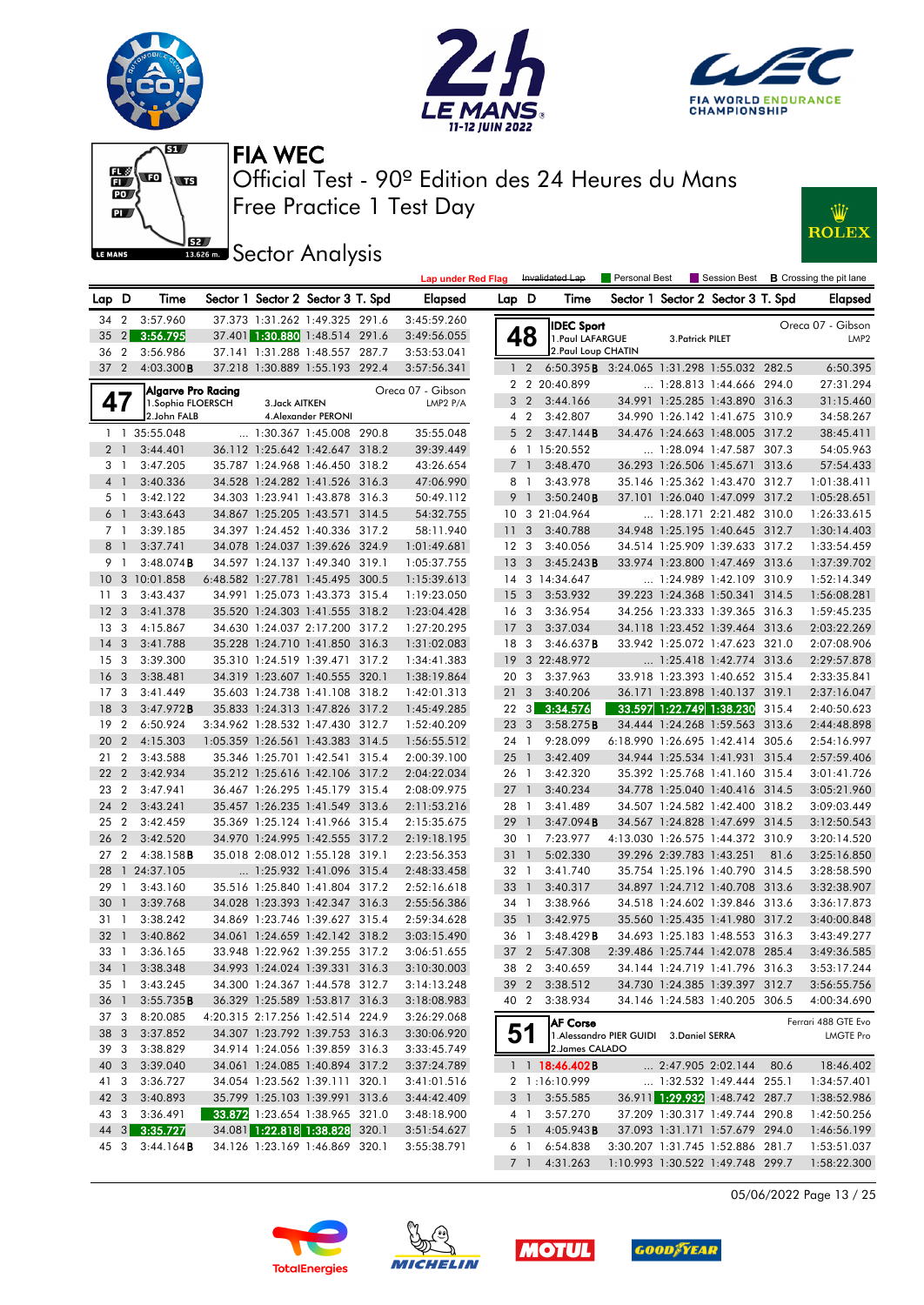











|                 |                |                        |                          |                                   |       | <b>Lap under Red Flag</b> |                 |                | Invalidated Lap                                    | <b>Personal Best</b>     |                 |                                   |       | Session Best <b>B</b> Crossing the pit lane |
|-----------------|----------------|------------------------|--------------------------|-----------------------------------|-------|---------------------------|-----------------|----------------|----------------------------------------------------|--------------------------|-----------------|-----------------------------------|-------|---------------------------------------------|
| Lap D           |                | Time                   |                          | Sector 1 Sector 2 Sector 3 T. Spd |       | <b>Elapsed</b>            | Lap D           |                | Time                                               |                          |                 | Sector 1 Sector 2 Sector 3 T. Spd |       | Elapsed                                     |
| 8 1             |                | 3:56.477               |                          | 36.998 1:30.672 1:48.807 299.7    |       | 2:02:18.777               | 28 1            |                | 3:55.693                                           |                          |                 | 36.769 1:29.986 1:48.938 283.9    |       | 3:29:03.894                                 |
| 9               | $\overline{1}$ | 4:04.691B              |                          | 36.934 1:30.593 1:57.164 301.3    |       | 2:06:23.468               | 29              | $\overline{1}$ | 3:56.280                                           |                          |                 | 37.120 1:30.181 1:48.979 283.2    |       | 3:33:00.174                                 |
|                 |                | 10 3 16:07.962         |                          | $\ldots$ 1:56.108 1:58.881 276.0  |       | 2:22:31.430               | 30 1            |                | $4:00.872$ B                                       |                          |                 | 36.842 1:30.206 1:53.824 273.2    |       | 3:37:01.046                                 |
| 11              | 3              | 4:31.591               |                          | 37.050 2:02.694 1:51.847 260.0    |       | 2:27:03.021               |                 |                | <b>AF Corse</b>                                    |                          |                 |                                   |       | Ferrari 488 GTE Evo                         |
| 12              | 3              | 3:58.992               |                          | 37.617 1:30.550 1:50.825 273.2    |       | 2:31:02.013               |                 | 54             | 1. Thomas FLOHR                                    |                          | 3. Nick CASSIDY |                                   |       | <b>LMGTE Am</b>                             |
| 13              | 3              | 3:58.205               |                          | 37.424 1:30.109 1:50.672 271.8    |       | 2:35:00.218               |                 |                |                                                    | 2. Francesco CASTELLACCI |                 |                                   |       |                                             |
| 14              | 3              | 3:56.835               |                          | 37.381 1:29.950 1:49.504 276.7    |       | 2:38:57.053               |                 | 1 <sup>3</sup> | 9:38.394 <b>B</b> 5:52.646 1:39.216 2:06.532 237.8 |                          |                 |                                   |       | 9:38.394                                    |
| 15              | 3              | 3:57.901               |                          | 36.749 1:30.055 1:51.097 274.6    |       | 2:42:54.954               |                 | 2 <sub>2</sub> | <b>8:26.958B</b> 3:09.876 3:01.396 2:15.686        |                          |                 |                                   | 80.6  | 18:05.352                                   |
| 16              | 3              | 4:04.141B              |                          | 36.979 1:30.120 1:57.042 261.9    |       | 2:46:59.095               |                 |                | 3 2 10:04.767                                      |                          |                 | 6:34.727 1:35.292 1:54.748 290.0  |       | 28:10.119                                   |
| 17              |                | 2 16:40.086            |                          | $\ldots$ 1:32.438 1:50.431 274.6  |       | 3:03:39.181               |                 | 4 <sup>2</sup> | 4:01.083                                           |                          |                 | 37.763 1:32.250 1:51.070 292.4    |       | 32:11.202                                   |
| 18              | $\overline{2}$ | 3:58.793               |                          | 37.462 1:31.377 1:49.954 286.2    |       | 3:07:37.974               |                 | 5 <sub>2</sub> | 3:59.033                                           |                          |                 | 37.515 1:31.596 1:49.922 295.6    |       | 36:10.235                                   |
| 19              | $\overline{2}$ | 3:57.282               |                          | 37.246 1:30.970 1:49.066 269.8    |       | 3:11:35.256               |                 | 6 2            | 4:02.184                                           |                          |                 | 37.661 1:31.657 1:52.866 292.4    |       | 40:12.419                                   |
| 20              | $\overline{2}$ | 3:57.821               |                          | 38.308 1:30.586 1:48.927 282.5    |       | 3:15:33.077               |                 | 7 <sup>2</sup> | 3:58.333                                           |                          |                 | 37.199 1:31.678 1:49.456 294.0    |       | 44:10.752                                   |
| 21              | $\overline{2}$ | 3:55.598               |                          | 36.933 1:30.150 1:48.515 280.3    |       | 3:19:28.675               |                 | $8 \quad 2$    | 3:56.802                                           |                          |                 | 37.110 1:31.055 1:48.637          | 293.2 | 48:07.554                                   |
| 22 2            |                | 4:12.840               |                          | 37.002 1:46.555 1:49.283 111.9    |       | 3:23:41.515               |                 | 9 2            | 3:56.952                                           |                          |                 | 36.903 1:30.893 1:49.156 294.0    |       | 52:04.506                                   |
| 23              | $\overline{2}$ | 3:56.084               |                          | 36.885 1:30.255 1:48.944 289.3    |       | 3:27:37.599               | 10 <sub>2</sub> |                | 4:10.298B                                          |                          |                 | 38.010 1:32.534 1:59.754 294.0    |       | 56:14.804                                   |
| 24              | $\overline{2}$ | $4:02.253$ B           |                          | 36.796 1:30.209 1:55.248 276.0    |       | 3:31:39.852               | 11 <sub>2</sub> |                | 8:08.442                                           |                          |                 | 4:39.227 1:36.188 1:53.027 279.5  |       | 1:04:23.246                                 |
| 25              | 3              | 5:47.507               |                          | 2:26.264 1:30.786 1:50.457 274.6  |       | 3:37:27.359               | 12 <sub>2</sub> |                | 5:36.403                                           |                          |                 | 1:01.939 2:43.820 1:50.644        | 80.7  | 1:09:59.649                                 |
| 26              | 3              | 3:56.290               |                          | 37.020 1:30.254 1:49.016 285.4    |       | 3:41:23.649               | 13              | $\overline{2}$ | 3:57.351                                           |                          |                 | 36.952 1:31.470 1:48.929 276.7    |       | 1:13:57.000                                 |
| 27              | 3 <sup>1</sup> | 3:55.563               |                          | 37.068 1:30.111 1:48.384          | 287.7 | 3:45:19.212               | $14 \quad 2$    |                | 3:58.960                                           |                          |                 | 37.111 1:31.582 1:50.267 286.2    |       | 1:17:55.960                                 |
| 28              | 3              | 3:59.396               |                          | 37.409 1:30.393 1:51.594          | 290.0 | 3:49:18.608               | 15              | $\overline{2}$ | 4:11.144B                                          |                          |                 | 38.645 1:32.063 2:00.436 274.6    |       | 1:22:07.104                                 |
| 29              | 3              | 3:56.531               |                          | 36.945 1:30.222 1:49.364 282.5    |       | 3:53:15.139               |                 |                | 16 1 23:01.604                                     |                          |                 | $\ldots$ 1:42.768 1:57.809 288.5  |       | 1:45:08.708                                 |
| 30 <sub>3</sub> |                | 4:22.179 <b>B</b>      |                          | 37.025 1:31.121 2:14.033 291.6    |       | 3:57:37.318               | $17-1$          |                | 4:07.578                                           |                          |                 | 39.126 1:34.093 1:54.359 291.6    |       | 1:49:16.286                                 |
|                 |                | <b>AF Corse</b>        |                          |                                   |       | Ferrari 488 GTE Evo       | 18 1            |                | 4:05.727                                           |                          |                 | 38.496 1:33.131 1:54.100 293.2    |       | 1:53:22.013                                 |
|                 | 52             | 1. Miguel MOLINA       | 3.Davide RIGON           |                                   |       | <b>LMGTE Pro</b>          | 19              | $\overline{1}$ | 4:47.858                                           |                          |                 | 1:16.469 1:37.109 1:54.280 278.1  |       | 1:58:09.871                                 |
|                 |                | 2.Antonio FUOCO        |                          |                                   |       |                           | 20 1            |                | 4:02.736                                           |                          |                 | 37.934 1:32.601 1:52.201 294.8    |       | 2:02:12.607                                 |
|                 |                | 1 3 15:32.529B         |                          | $\ldots$ 1:38.112 3:20.421 223.1  |       | 15:32.529                 | $21 \quad 1$    |                | 4:01.405                                           |                          |                 | 38.262 1:32.099 1:51.044 294.8    |       | 2:06:14.012                                 |
|                 |                | 2 3:01:27.358          |                          | 1:34.141 1:52.981 281.0           |       | 1:16:59.887               | 22 1            |                | 4:00.332                                           |                          |                 | 37.663 1:31.939 1:50.730 294.8    |       | 2:10:14.344                                 |
|                 | 3 <sub>3</sub> | 4:00.736               |                          | 37.507 1:32.182 1:51.047 295.6    |       | 1:21:00.623               | $23 \quad 1$    |                | 4:00.425                                           |                          |                 | 37.800 1:31.676 1:50.949 292.4    |       | 2:14:14.769                                 |
|                 | 4 3            | 4:42.636               |                          | 38.562 1:31.557 2:32.517 297.2    |       | 1:25:43.259               | 24 1            |                | 3:59.449                                           |                          |                 | 37.516 1:31.409 1:50.524 293.2    |       | 2:18:14.218                                 |
|                 | 5 <sub>3</sub> | 4:06.180               |                          | 38.032 1:32.230 1:55.918 295.6    |       | 1:29:49.439               | $25 \quad 1$    |                | 4:48.938                                           |                          |                 | 37.602 2:12.896 1:58.440 294.0    |       | 2:23:03.156                                 |
|                 | 6 3            | 4:17.111B              |                          | 36.910 1:30.691 2:09.510 297.2    |       | 1:34:06.550               | 26 1            |                | 4:13.143                                           |                          |                 | 37.838 1:41.398 1:53.907 294.0    |       | 2:27:16.299                                 |
| $7^{\circ}$     | 3              | 8:37.972               |                          | 5:15.676 1:32.328 1:49.968 294.8  |       | 1:42:44.522               | $27-1$          |                | 4:00.253                                           |                          |                 | 37.693 1:31.277 1:51.283 296.4    |       | 2:31:16.552                                 |
|                 | 8 3            | 3:58.076               |                          | 37.060 1:30.921 1:50.095 289.3    |       | 1:46:42.598               | 28 1            |                | 3:58.761                                           |                          |                 | 37.494 1:31.410 1:49.857 294.0    |       | 2:35:15.313                                 |
|                 | 9 <sup>3</sup> | 3:57.297               |                          | 37.743 1:30.773 1:48.781 298.0    |       | 1:50:39.895               | 29              | $\overline{1}$ | 4:13.265B                                          |                          |                 | 38.532 1:33.292 2:01.441          | 294.0 | 2:39:28.578                                 |
| 10              | 3              | 3:59.325               |                          | 38.168 1:30.244 1:50.913 298.8    |       | 1:54:39.220               |                 |                | 30 2 28:46.949                                     |                          |                 | 1:33.460 1:52.019 292.4           |       | 3:08:15.527                                 |
| 11              | 3              | 4:24.862               |                          | 1:04.723 1:31.317 1:48.822 280.3  |       | 1:59:04.082               | 31              | $\overline{2}$ | 4:02.849                                           |                          |                 | 37.863 1:32.739 1:52.247 274.6    |       | 3:12:18.376                                 |
| 12 <sup>2</sup> | 3              | 3:55.927               |                          | 36.732 1:30.569 1:48.626 285.4    |       | 2:03:00.009               | 32 2            |                | 3:57.413                                           |                          |                 | 37.078 1:30.845 1:49.490 294.8    |       | 3:16:15.789                                 |
| 13              | 3              | 3:55.817               |                          | 36.724 1:30.695 1:48.398 291.6    |       | 2:06:55.826               | 33 2            |                | 3:59.639                                           |                          |                 | 38.027 1:31.375 1:50.237 294.8    |       | 3:20:15.428                                 |
| 14              | 3              | 3:55.989               |                          | 36.726 1:30.429 1:48.834 278.8    |       | 2:10:51.815               |                 |                | 34 2 5:23.087B                                     |                          |                 | 41.937 2:43.290 1:57.860          | 80.8  | 3:25:38.515                                 |
|                 |                | 15 3 4:02.479 <b>B</b> |                          | 36.978 1:30.186 1:55.315 277.4    |       | 2:14:54.294               |                 |                | 35 1 6:11.646                                      |                          |                 | 2:42.252 1:36.539 1:52.855 256.4  |       | 3:31:50.161                                 |
|                 |                | 16 2 21:52.624         |                          | 1:34.268 1:53.208 284.7           |       | 2:36:46.918               |                 |                | 36 1 3:58.370                                      |                          |                 | 37.427 1:31.438 1:49.505 295.6    |       | 3:35:48.531                                 |
|                 |                | 17 2 4:00.367          |                          | 37.502 1:31.426 1:51.439 293.2    |       | 2:40:47.285               | 37 1            |                | 3:59.161                                           |                          |                 | 37.411 1:31.084 1:50.666 295.6    |       | 3:39:47.692                                 |
| 18 2            |                | 3:57.806               |                          | 37.504 1:31.048 1:49.254 296.4    |       | 2:44:45.091               | 38 1            |                | 4:02.852                                           |                          |                 | 39.212 1:31.726 1:51.914 294.8    |       | 3:43:50.544                                 |
|                 |                | 19 2 3:56.759          |                          | 37.523 1:30.321 1:48.915 299.7    |       | 2:48:41.850               | 39 1            |                | 3:57.389                                           |                          |                 | 37.299 1:31.051 1:49.039 294.0    |       | 3:47:47.933                                 |
|                 |                | 20 2 3:56.491          |                          | 37.127 1:30.389 1:48.975 278.1    |       | 2:52:38.341               | 40 1            |                | 3:58.807                                           |                          |                 | 37.357 1:31.996 1:49.454 294.0    |       | 3:51:46.740                                 |
| $21\quad2$      |                | 3:57.050               |                          | 36.986 1:30.308 1:49.756 273.9    |       | 2:56:35.391               | 41 1            |                | 3:59.466                                           |                          |                 | 38.416 1:31.170 1:49.880 294.8    |       | 3:55:46.206                                 |
| 22 2            |                | 3:56.473               |                          | 36.976 1:30.091 1:49.406 273.9    |       | 3:00:31.864               | 42 1            |                | 3:58.952                                           |                          |                 | 37.547 1:31.232 1:50.173 294.8    |       | 3:59:45.158                                 |
| 23 2            |                | 4:17.213B              |                          | 37.081 1:30.078 2:10.054 275.3    |       | 3:04:49.077               | 43 1            |                | 3:59.526                                           |                          |                 | 37.373 1:32.463 1:49.690 293.2    |       | 4:03:44.684                                 |
| 24 1            |                | 7:12.580               |                          | 3:50.284 1:31.916 1:50.380 270.4  |       | 3:12:01.657               |                 |                | Spirit of Race                                     |                          |                 |                                   |       | Ferrari 488 GTE Evo                         |
| $25 \quad 1$    |                | 3:56.850               |                          | 37.675 1:30.464 1:48.711 273.2    |       | 3:15:58.507               |                 | 55             | 1. Duncan CAMERON                                  |                          | 3. David PEREL  |                                   |       | LMGTE Am                                    |
| 26 1            |                | 3:57.184               |                          | 37.604 1:30.320 1:49.260 263.9    |       | 3:19:55.691               |                 |                | 2. Matthew GRIFFIN                                 |                          |                 |                                   |       |                                             |
| $27-1$          |                | 5:12.510               | 39.576 2:43.594 1:49.340 |                                   | 80.9  | 3:25:08.201               |                 |                | 1 2 35:13.970                                      |                          |                 | 1:34.935 1:53.052 278.8           |       | 35:13.970                                   |

05/06/2022 Page 14 / 25







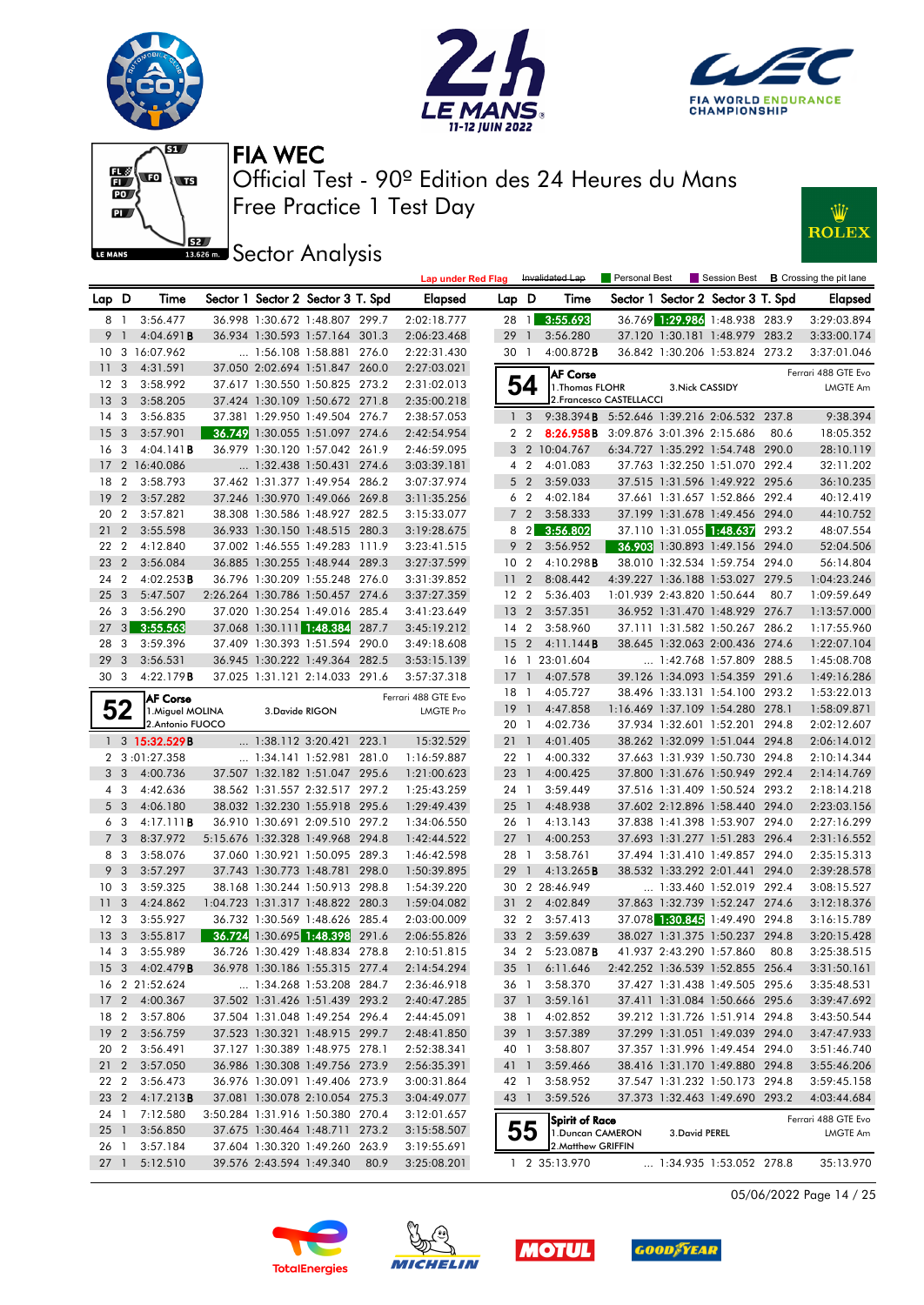







**ISSECT:** Sector Analysis



|                |                         |                                     |                            |                                   |       | <b>Lap under Red Flag</b> |                 |                | Invalidated Lap                            | Personal Best                    |                                       |       | Session Best <b>B</b> Crossing the pit lane |
|----------------|-------------------------|-------------------------------------|----------------------------|-----------------------------------|-------|---------------------------|-----------------|----------------|--------------------------------------------|----------------------------------|---------------------------------------|-------|---------------------------------------------|
| Lap D          |                         | Time                                |                            | Sector 1 Sector 2 Sector 3 T. Spd |       | <b>Elapsed</b>            | Lap D           |                | Time                                       |                                  | Sector 1 Sector 2 Sector 3 T. Spd     |       | <b>Elapsed</b>                              |
|                | $2\quad 2$              | 3:59.508                            |                            | 37.465 1:31.975 1:50.068 294.0    |       | 39:13.478                 | 13 <sub>2</sub> |                | $4:08.009$ <b>B</b>                        |                                  | 38.386 1:32.210 1:57.413 293.2        |       | 2:05:36.730                                 |
| 3              | $\overline{2}$          | 3:57.025                            |                            | 37.126 1:30.767 1:49.132 297.2    |       | 43:10.503                 | 14              |                | 2 21:28.667                                |                                  | $\ldots$ 2:05.273 1:53.447 289.3      |       | 2:27:05.397                                 |
| $\overline{4}$ | $\overline{2}$          | 3:57.570                            |                            | 36.909 1:30.952 1:49.709 296.4    |       | 47:08.073                 | 15              | $\overline{2}$ | 4:03.325                                   |                                  | 38.052 1:32.712 1:52.561 291.6        |       | 2:31:08.722                                 |
|                | 5 <sub>2</sub>          | 3:58.650                            |                            | 36.914 1:31.044 1:50.692 295.6    |       | 51:06.723                 | 16 2            |                | 4:00.295                                   |                                  | 37.647 1:32.105 1:50.543 290.0        |       | 2:35:09.017                                 |
|                | $6\quad2$               | 3:56.650                            |                            | 36.822 1:30.950 1:48.878 297.2    |       | 55:03.373                 | 17              | $\overline{2}$ | $4:08.043$ B                               |                                  | 37.900 1:32.670 1:57.473 293.2        |       | 2:39:17.060                                 |
|                | 7 <sup>2</sup>          | 4:05.122B                           |                            | 37.281 1:31.061 1:56.780 295.6    |       | 59:08.495                 |                 |                | 18 2 14:11.530                             |                                  | $\ldots$ 1:32.781 1:51.116 289.3      |       | 2:53:28.590                                 |
|                | 8 3                     | 6:09.595                            | 2:44.414 1:33.806 1:51.375 |                                   | 294.0 | 1:05:18.090               | 19              | $\overline{2}$ | 3:59.475                                   |                                  | 37.595 1:32.046 1:49.834 290.0        |       | 2:57:28.065                                 |
|                | 9 3                     | 5:35.124                            | 1:00.118 2:44.236 1:50.770 |                                   | 80.8  | 1:10:53.214               | 20 2            |                | 4:06.395B                                  |                                  | 37.605 1:31.847 1:56.943 289.3        |       | 3:01:34.460                                 |
| 10             | $\overline{\mathbf{3}}$ | 3:58.899                            |                            | 37.578 1:31.926 1:49.395 296.4    |       | 1:14:52.113               | $21 \t2$        |                | 5:13.368B                                  | 1:42.606 1:32.767 1:57.995 290.0 |                                       |       | 3:06:47.828                                 |
| 11             | 3                       | 3:59.228                            |                            | 38.310 1:31.391 1:49.527 295.6    |       | 1:18:51.341               | 22 2            |                | 6:44.611                                   |                                  | 3:22.042 1:32.147 1:50.422 292.4      |       | 3:13:32.439                                 |
| 12             | $\overline{\mathbf{3}}$ | 3:57.448                            |                            | 37.197 1:31.197 1:49.054 281.0    |       | 1:22:48.789               | 23 2            |                | 3:59.511                                   |                                  | 37.987 1:31.540 1:49.984 293.2        |       | 3:17:31.950                                 |
| 13             | 3                       | 4:29.503                            |                            | 37.024 1:30.572 2:21.907 283.9    |       | 1:27:18.292               | 24 2            |                | 3:57.997                                   |                                  | 37.218 1:31.479 1:49.300              | 291.6 | 3:21:29.947                                 |
| 14             | $\overline{\mathbf{3}}$ | $4:04.863$ B                        |                            | 37.331 1:31.225 1:56.307          | 290.0 | 1:31:23.155               | 25 2            |                | 5:03.757                                   |                                  | 41.151 2:31.928 1:50.678              | 139.4 | 3:26:33.704                                 |
| 15             |                         | 1 34:21.556                         | 1:35.165 1:55.728          |                                   | 293.2 | 2:05:44.711               | 26 2            |                | 3:58.565                                   |                                  | 37.334 1:31.578 1:49.653              | 292.4 | 3:30:32.269                                 |
| <b>16</b>      | $\mathbf{1}$            | 4:08.365                            |                            | 39.043 1:34.888 1:54.434 293.2    |       | 2:09:53.076               | 27 <sub>2</sub> |                | 4:06.821B                                  |                                  | 37.492 1:32.383 1:56.946 289.3        |       | 3:34:39.090                                 |
| $17-1$         |                         | 4:03.774                            |                            | 38.225 1:33.210 1:52.339 290.8    |       | 2:13:56.850               | 28 2            |                | 5:52.420                                   |                                  | 2:29.235 1:32.623 1:50.562 290.8      |       | 3:40:31.510                                 |
| 18             | $\overline{1}$          | 4:05.631                            |                            | 37.901 1:34.346 1:53.384 291.6    |       | 2:18:02.481               | 29 2            |                | $4:06.027$ B                               |                                  | 37.319 1:31.967 1:56.741 290.0        |       | 3:44:37.537                                 |
| 19             | -1                      | 4:33.654                            |                            | 37.898 1:57.302 1:58.454 295.6    |       | 2:22:36.135               |                 |                | Kessel Racina                              |                                  |                                       |       | Ferrari 488 GTE Evo                         |
| 20             | $\overline{1}$          | 4:34.331                            |                            | 38.156 1:59.980 1:56.195 290.8    |       | 2:27:10.466               |                 | 57             | 1.Takeshi KIMURA                           |                                  | 3. Mikkel JENSEN                      |       | <b>LMGTE Am</b>                             |
| 21             | $\overline{1}$          | 4:12.939B                           |                            | 38.113 1:33.096 2:01.730 295.6    |       | 2:31:23.405               |                 |                |                                            | 2. Frederik SCHANDORFF           |                                       |       |                                             |
| 22             | $\overline{1}$          | 6:25.977                            |                            | 2:57.743 1:33.931 1:54.303 294.8  |       | 2:37:49.382               | $\mathbf{1}$    | 3              | 6:39.493B 2:57.500 1:39.246 2:02.747 244.8 |                                  |                                       |       | 6:39.493                                    |
| 23             | -1                      | 4:01.469                            |                            | 38.108 1:32.308 1:51.053 302.2    |       | 2:41:50.851               |                 | 2 <sub>3</sub> | 5:34.727                                   |                                  | 2:08.280 1:33.038 1:53.409 290.8      |       | 12:14.220                                   |
| 24             | $\overline{1}$          | 4:01.984                            |                            | 37.930 1:32.014 1:52.040 294.8    |       | 2:45:52.835               |                 | 3 <sub>3</sub> | 5:51.960B                                  |                                  | 37.407 3:07.188 2:07.365              | 80.7  | 18:06.180                                   |
| 25             | -1                      | 4:01.668                            |                            | 38.336 1:31.825 1:51.507 296.4    |       | 2:49:54.503               |                 | 4 <sup>2</sup> | 8:33.156                                   |                                  | 5:03.562 1:34.800 1:54.794 289.3      |       | 26:39.336                                   |
| 26             | $\overline{1}$          | 4:01.973                            |                            | 38.138 1:32.670 1:51.165 297.2    |       | 2:53:56.476               |                 | 5 <sub>2</sub> | 4:04.506                                   |                                  | 38.660 1:33.127 1:52.719 290.8        |       | 30:43.842                                   |
| 27             | $\mathbf{1}$            | 4:00.457                            |                            | 37.718 1:32.123 1:50.616 294.8    |       | 2:57:56.933               |                 | 6 <sub>2</sub> | 4:02.145                                   |                                  | 37.953 1:32.664 1:51.528 292.4        |       | 34:45.987                                   |
| 28             | $\overline{1}$          | 4:00.794                            |                            | 38.154 1:31.893 1:50.747 297.2    |       | 3:01:57.727               |                 | 7 <sup>2</sup> | 4:00.520                                   |                                  | 37.644 1:31.606 1:51.270 294.8        |       | 38:46.507                                   |
| 29             | $\overline{1}$          | 4:01.536                            |                            | 37.939 1:32.031 1:51.566 296.4    |       | 3:05:59.263               | 8               | $\overline{2}$ | 3:59.210                                   |                                  | 37.447 1:31.533 1:50.230 294.8        |       | 42:45.717                                   |
| 30             | $\overline{1}$          | 3:59.570                            |                            | 37.669 1:31.697 1:50.204 295.6    |       | 3:09:58.833               | 9               | $\overline{2}$ | 3:59.134                                   |                                  | 37.389 1:31.276 1:50.469 292.4        |       | 46:44.851                                   |
| 31             | $\mathbf{1}$            | 4:02.827                            |                            | 37.722 1:31.879 1:53.226 294.8    |       | 3:14:01.660               | 10              | $\overline{2}$ | 4:10.493B                                  |                                  | 37.463 1:31.656 2:01.374 294.0        |       | 50:55.344                                   |
| 32             | $\mathbf{1}$            | 4:12.017B                           |                            | 38.298 1:34.684 1:59.035 297.2    |       | 3:18:13.677               |                 |                | 11 13:37.452                               |                                  | 9:58.203 1:41.660 1:57.589 284.7      |       | 1:04:32.796                                 |
| 33             |                         | 2 18:43.067                         |                            | $\ldots$ 1:33.598 1:53.485 278.1  |       | 3:36:56.744               | 12              | $\overline{1}$ | 5:35.969                                   |                                  | 56.254 2:45.671 1:54.044              | 80.7  | 1:10:08.765                                 |
| 34             | $\overline{2}$          | 4:00.039                            |                            | 37.460 1:32.507 1:50.072 285.4    |       | 3:40:56.783               | $13-1$          |                | 4:06.431                                   |                                  | 39.432 1:33.799 1:53.200 292.4        |       | 1:14:15.196                                 |
| 35             | $\overline{2}$          | 3:58.938                            |                            | 37.393 1:31.908 1:49.637 286.2    |       | 3:44:55.721               | 14              | $\overline{1}$ | 4:11.086                                   |                                  | 39.833 1:37.648 1:53.605 293.2        |       | 1:18:26.282                                 |
| 36             | $\overline{2}$          | 3:58.158                            |                            | 37.345 1:31.614 1:49.199 284.7    |       | 3:48:53.879               | $15-1$          |                | 4:03.731                                   |                                  | 38.232 1:32.591 1:52.908 293.2        |       | 1:22:30.013                                 |
| 37             | $\overline{2}$          | 3:57.946                            |                            | 37.413 1:31.602 1:48.931 281.7    |       | 3:52:51.825               | 16              | $\overline{1}$ | 4:49.364B                                  |                                  | 38.815 1:33.198 2:37.351 294.0        |       | 1:27:19.377                                 |
| 38             | $\overline{2}$          | 3:57.752                            | 37.067 1:31.185 1:49.500   |                                   | 294.0 | 3:56:49.577               | $17-1$          |                | 6:55.152                                   |                                  | 3:26.421 1:36.885 1:51.846 291.6      |       | 1:34:14.529                                 |
| 39 2           |                         | 3:58.045                            |                            | 37.465 1:31.248 1:49.332 294.0    |       | 4:00:47.622               | 18              | $\overline{1}$ | 4:04.261                                   |                                  | 38.154 1:32.828 1:53.279 295.6        |       | 1:38:18.790                                 |
|                |                         | Team Project 1                      |                            |                                   |       | Porsche 911 RSR - 19      | $19-1$          |                | 4:03.494                                   |                                  | 39.274 1:33.482 1:50.738 296.4        |       | 1:42:22.284                                 |
|                | 56                      | 1.Brendan IRIBE                     |                            | 3.Ben BARNICOAT                   |       | LMGTE Am                  | 20 <sub>1</sub> |                | 4:09.296B                                  |                                  | 38.187 1:32.388 1:58.721 294.0        |       | 1:46:31.580                                 |
|                |                         | 2.Oliver MILLROY                    |                            |                                   |       |                           |                 |                | 21 2 12:45.362                             |                                  | 9:20.067 1:33.269 1:52.026 294.8      |       | 1:59:16.942                                 |
|                |                         | 1 2 28:58.169 <b>B</b>              |                            | 1:37.082 2:03.577 281.0           |       | 28:58.169                 |                 |                | 22 2 3:59.355                              |                                  | 37.265 1:31.643 1:50.447 293.2        |       | 2:03:16.297                                 |
|                |                         | 2 2 10:38.216                       |                            | 7:04.817 1:37.754 1:55.645 273.2  |       | 39:36.385                 |                 |                | 23 2 4:05.750 <b>B</b>                     |                                  | 37.027 1:30.765 1:57.958 295.6        |       | 2:07:22.047                                 |
|                |                         | 3 2 4:04.872                        |                            | 38.565 1:32.678 1:53.629 294.0    |       | 43:41.257                 |                 |                | 24 3 11:47.991                             |                                  | 8:27.493 1:32.201 1:48.297 290.8      |       | 2:19:10.038                                 |
|                |                         | 4 2 4:11.451 <b>B</b>               |                            | 37.996 1:31.944 2:01.511 294.8    |       | 47:52.708                 |                 |                | 25 3 4:49.858 <b>B</b>                     |                                  | <b>36.581</b> 2:11.196 2:02.081 294.0 |       | 2:23:59.896                                 |
|                |                         | 5 2 30:30.149                       |                            | 1:33.858 1:52.152 291.6           |       | 1:18:22.857               |                 |                | 26 3 7:21.604                              |                                  | 4:01.306 1:31.771 1:48.527 293.2      |       | 2:31:21.500                                 |
|                |                         | 6 2 4:00.977                        |                            | 37.974 1:32.405 1:50.598 291.6    |       | 1:22:23.834               |                 |                | 27 3 3:58.887                              |                                  | 36.637 1:30.941 1:51.309 294.8        |       | 2:35:20.387                                 |
|                |                         | $7 \quad 2 \quad 4:41.729 \text{B}$ |                            | 37.519 1:31.627 2:32.583 292.4    |       | 1:27:05.563               |                 |                | 28 3 3:59.038                              |                                  | 36.971 1:30.960 1:51.107 296.4        |       | 2:39:19.425                                 |
|                |                         | 8 2 17:41.743                       |                            | 1:41.721 1:59.101 208.4           |       | 1:44:47.306               |                 | 293            | 3:58.196                                   |                                  | 36.944 1:31.704 1:49.548 294.0        |       | 2:43:17.621                                 |
|                |                         | 9 2 4:04.293                        |                            | 37.940 1:33.488 1:52.865 290.8    |       | 1:48:51.599               | 30 3            |                | 3:58.755                                   |                                  | 37.759 1:30.808 1:50.188 295.6        |       | 2:47:16.376                                 |
|                |                         | 10 2 4:06.203                       |                            | 37.910 1:34.219 1:54.074 292.4    |       | 1:52:57.802               |                 |                | 31 3 3:57.367                              |                                  | 36.968 1:30.379 1:50.020 293.2        |       | 2:51:13.743                                 |
|                |                         | 11 2 4:29.796                       |                            | 1:05.907 1:32.723 1:51.166 292.4  |       | 1:57:27.598               |                 |                | 32 3 4:10.343 <b>B</b>                     |                                  | 37.754 1:32.270 2:00.319 293.2        |       | 2:55:24.086                                 |
|                |                         | 12 2 4:01.123                       |                            | 37.939 1:32.504 1:50.680 293.2    |       | 2:01:28.721               |                 |                | 33 1 11:40.797                             |                                  | 8:11.830 1:35.236 1:53.731 284.7      |       | 3:07:04.883                                 |

05/06/2022 Page 15 / 25







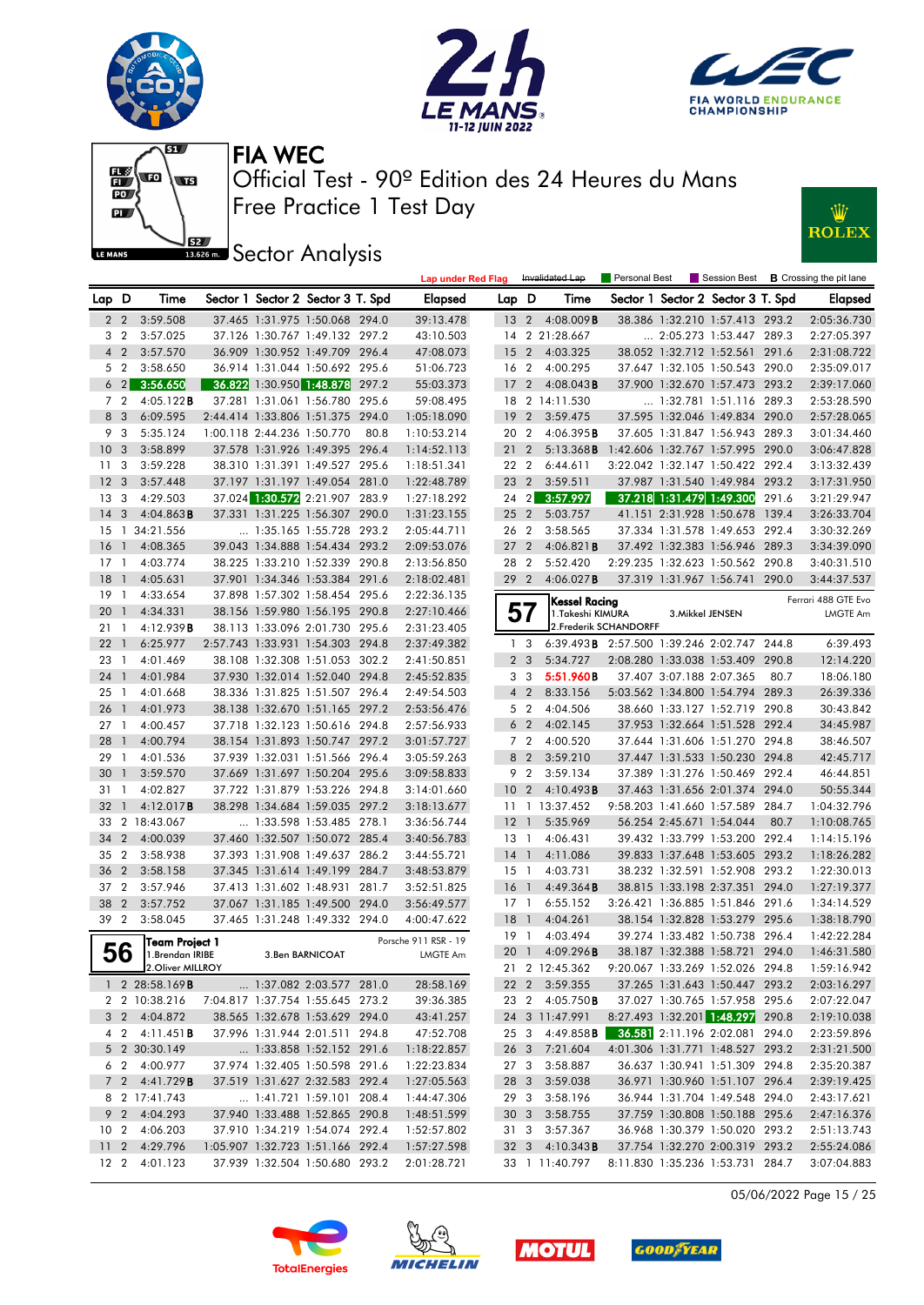





Lap under Red Flag Invalidated Lap Personal Best Session Best **B** Crossing the pit lane



Free Practice 1 Test Day Official Test - 90º Edition des 24 Heures du Mans FIA WEC



**IBER Sector Analysis** 

| Lap D           |                         | Time                                  | Sector 1 Sector 2 Sector 3 T. Spd |      | <b>Elapsed</b>      | Lap D           |                         | Time                                            |                          | Sector 1 Sector 2 Sector 3 T. Spd |       | <b>Elapsed</b>      |
|-----------------|-------------------------|---------------------------------------|-----------------------------------|------|---------------------|-----------------|-------------------------|-------------------------------------------------|--------------------------|-----------------------------------|-------|---------------------|
| 34 1            |                         | 4:03.130                              | 38.579 1:33.357 1:51.194 290.0    |      | 3:11:08.013         |                 |                         | 40 3 10:31.407                                  |                          | 7:07.084 1:32.662 1:51.661 290.8  |       | 3:45:32.660         |
| 35 1            |                         | 4:01.893                              | 37.894 1:32.601 1:51.398 291.6    |      | 3:15:09.906         | 41 3            |                         | 3:58.212                                        |                          | 36.887 1:31.826 1:49.499 291.6    |       | 3:49:30.872         |
| 36              | $\overline{1}$          | 4:03.224                              | 37.934 1:33.936 1:51.354 290.0    |      | 3:19:13.130         | 42 3            |                         | 3:58.920                                        |                          | 37.508 1:32.523 1:48.889 283.2    |       | 3:53:29.792         |
| 37 1            |                         | 4:01.700                              | 38.031 1:32.727 1:50.942 290.8    |      | 3:23:14.830         | 43              | $\lceil 3 \rceil$       | 3:56.352                                        |                          | 37.228 1:30.801 1:48.323          | 295.6 | 3:57:26.144         |
| 38              | $\overline{1}$          | 4:14.275B                             | 38.280 1:32.456 2:03.539 293.2    |      | 3:27:29.105         | 44 3            |                         | 4:14.201B                                       |                          | 40.278 1:31.945 2:01.978 294.0    |       | 4:01:40.345         |
| 39              |                         | 2 13:07.395                           | 9:43.411 1:33.449 1:50.535 290.8  |      | 3:40:36.500         |                 |                         | Iron Lynx                                       |                          |                                   |       | Ferrari 488 GTE Evo |
| 40              | $\overline{2}$          | 3:59.353                              | 38.081 1:31.997 1:49.275 292.4    |      | 3:44:35.853         |                 | 60                      | 1. Claudio SCHIAVONI                            |                          | 3.Raffaele GIANMARIA              |       | LMGTE Am            |
| 41              | $\overline{2}$          | 3:57.115                              | 37.064 1:30.992 1:49.059 294.0    |      | 3:48:32.968         |                 |                         | 2. Alessandro BALZAN                            |                          |                                   |       |                     |
| 42 2            |                         | 3:56.476                              | 37.067 1:30.718 1:48.691 295.6    |      | 3:52:29.444         |                 | 13                      | 5:18.308 B 1:19.501 1:44.480 2:14.327 211.7     |                          |                                   |       | 5:18.308            |
|                 | $43 \quad 2$            | 3:55.818                              | 37.131 1:30.361 1:48.326 294.8    |      | 3:56:25.262         |                 |                         | 2 3 11:28.161B 5:47.553 1:40.236 4:00.372 247.6 |                          |                                   |       | 16:46.469           |
| 44 2            |                         | $4:06.407$ <b>B</b>                   | 37.812 1:31.089 1:57.506 294.0    |      | 4:00:31.669         |                 |                         | 3 3 10:10.818                                   |                          | 6:35.754 1:37.608 1:57.456 266.5  |       | 26:57.287           |
|                 |                         |                                       |                                   |      | Ferrari 488 GTE Evo |                 | $4 \quad 3$             | 4:07.959                                        |                          | 40.226 1:34.487 1:53.246 290.0    |       | 31:05.246           |
|                 | 59                      | Inception Racing<br>1. Alexander WEST | 3. Marvin KLEIN                   |      | LMGTE Am            |                 | 5 3                     | 4:01.758                                        |                          | 38.155 1:32.687 1:50.916 291.6    |       | 35:07.004           |
|                 |                         | 2. Côme LEDOGAR                       |                                   |      |                     |                 | 6 <sub>3</sub>          | 4:00.219                                        |                          | 37.289 1:32.289 1:50.641 292.4    |       | 39:07.223           |
|                 |                         | 1 3 16:44.296B                        | 2:03.547 4:02.738 187.2           |      | 16:44.296           |                 | 7 3                     | 4:17.146B                                       |                          | 37.215 1:33.855 2:06.076 281.0    |       | 43:24.369           |
|                 |                         | 2 3 11:35.821                         | 7:17.370 2:00.728 2:17.723 172.0  |      | 28:20.117           |                 |                         | 8 3 10:33.913                                   |                          | 7:01.960 1:38.461 1:53.492 236.7  |       | 53:58.282           |
|                 | 3 3                     | 4:53.193B                             | 42.976 1:49.224 2:20.993 148.6    |      | 33:13.310           |                 | 9 3                     | 4:01.427                                        |                          | 37.433 1:31.974 1:52.020 293.2    |       | 57:59.709           |
|                 | $4 \quad 3$             | 5:49.607                              | 1:57.669 1:43.364 2:08.574 189.1  |      | 39:02.917           | 10 <sub>3</sub> |                         | 3:59.353                                        |                          | 37.230 1:32.304 1:49.819 287.7    |       | 1:01:59.062         |
|                 | 5 <sub>3</sub>          | 4:24.855                              | 40.441 1:42.839 2:01.575 177.6    |      | 43:27.772           | 11 <sub>3</sub> |                         | 4:25.647                                        | 38.240 1:56.457 1:50.950 |                                   | 80.6  | 1:06:24.709         |
|                 | 6 <sub>3</sub>          | 4:17.863                              | 40.628 1:35.299 2:01.936 252.8    |      | 47:45.635           | 12 <sup>3</sup> |                         | 5:02.514B                                       |                          | 1:01.427 2:02.135 1:58.952 267.1  |       | 1:11:27.223         |
|                 | 7 3                     | 4:26.335B                             | 38.375 1:34.149 2:13.811 287.7    |      | 52:11.970           |                 |                         | 13 3 12:49.210                                  |                          | 9:17.223 1:35.556 1:56.431 279.5  |       | 1:24:16.433         |
|                 | 8 3                     | 5:54.080                              | 2:29.723 1:32.990 1:51.367 294.0  |      | 58:06.050           | 14 <sub>3</sub> |                         | 4:35.929                                        |                          | 37.806 1:32.495 2:25.628 293.2    |       | 1:28:52.362         |
|                 | 9 3                     | 4:02.024                              | 37.264 1:32.017 1:52.743 295.6    |      | 1:02:08.074         | 15              | $\overline{\mathbf{3}}$ | 4:01.963                                        |                          | 37.938 1:32.546 1:51.479 290.8    |       | 1:32:54.325         |
| 10 <sub>3</sub> |                         | 5:51.336B                             | 54.111 2:51.078 2:06.147          | 80.7 | 1:07:59.410         | 16              | $\overline{\mathbf{3}}$ | 4:01.200                                        |                          | 38.318 1:31.888 1:50.994 291.6    |       | 1:36:55.525         |
|                 |                         | 11 3 12:44.979                        | 8:58.483 1:44.571 2:01.925 192.5  |      | 1:20:44.389         | 17 <sub>3</sub> |                         | 4:00.015                                        |                          | 38.087 1:31.853 1:50.075 292.4    |       | 1:40:55.540         |
| 12 <sup>3</sup> |                         | 4:57.205                              | 41.039 1:38.940 2:37.226 246.4    |      | 1:25:41.594         | 18 <sup>3</sup> |                         | 4:11.268B                                       |                          | 39.295 1:34.366 1:57.607 294.0    |       | 1:45:06.808         |
| 13              | -3                      | 4:37.885B                             | 42.986 1:39.548 2:15.351 194.9    |      | 1:30:19.479         | 19              |                         | 1 16:45.578 <b>B</b>                            |                          | 1:46.173 2:16.356 261.3           |       | 2:01:52.386         |
| 14 <sub>3</sub> |                         | 5:12.263                              | 1:45.130 1:34.854 1:52.279 286.9  |      | 1:35:31.742         | 20              |                         | 3:51:24.670                                     |                          | 1:34.202 1:53.158 287.7           |       | 3:53:17.056         |
| 15 <sup>3</sup> |                         | 4:05.135                              | 37.992 1:33.537 1:53.606 294.8    |      | 1:39:36.877         | 213             |                         | 3:59.218                                        |                          | 37.107 1:31.091 1:51.020 294.8    |       | 3:57:16.274         |
| 16              | $\overline{\mathbf{3}}$ | 4:19.679B                             | 40.534 1:34.805 2:04.340 293.2    |      | 1:43:56.556         |                 |                         | 22 3 3:58.674                                   |                          | 37.405 1:31.725 1:49.544 292.4    |       | 4:01:14.948         |
|                 |                         | 17 3 14:07.612                        | 1:35.943 1:51.388 286.9           |      | 1:58:04.168         |                 |                         | <b>AF Corse</b>                                 |                          |                                   |       | Ferrari 488 GTE Evo |
| 18 <sup>3</sup> |                         | 4:02.143                              | 37.807 1:33.902 1:50.434 293.2    |      | 2:02:06.311         | 61              |                         | 1. Louis PRETTE                                 | 3. Vincent ABRIL         |                                   |       | LMGTE Am            |
| 19 <sup>3</sup> |                         | 4:12.549B                             | 38.441 1:32.343 2:01.765 295.6    |      | 2:06:18.860         |                 |                         | 2. Conrad GRUNEWALD                             |                          |                                   |       |                     |
| 20 3            |                         | 5:33.744                              | 2:09.433 1:33.229 1:51.082 294.8  |      | 2:11:52.604         |                 |                         | 1 3 13:08.762B 9:24.744 1:40.048 2:03.970 220.8 |                          |                                   |       | 13:08.762           |
| 21              | $\overline{\mathbf{3}}$ | 3:59.034                              | 37.493 1:32.004 1:49.537 294.0    |      | 2:15:51.638         |                 |                         | 2 3 14:14.476                                   |                          | 1:35.939 1:56.823 225.8           |       | 27:23.238           |
| 22 3            |                         | 4:01.630                              | 37.332 1:32.471 1:51.827 294.8    |      | 2:19:53.268         |                 | 3 <sub>3</sub>          | 4:03.617                                        |                          | 38.657 1:33.609 1:51.351 248.1    |       | 31:26.855           |
| 23 3            |                         | 4:48.981                              | 37.155 2:12.820 1:59.006 294.0    |      | 2:24:42.249         |                 | $4 \quad 3$             | 4:03.210                                        |                          | 39.774 1:32.190 1:51.246 283.9    |       | 35:30.065           |
| 24 3            |                         | 3:59.606                              | 37.004 1:31.401 1:51.201 294.0    |      | 2:28:41.855         |                 | 5 3                     | 3:58.579                                        |                          | 37.427 1:31.651 1:49.501 290.8    |       | 39:28.644           |
| 25 3            |                         | 4:10.526B                             | 37.475 1:34.155 1:58.896 294.0    |      | 2:32:52.381         | 6               | $\overline{\mathbf{3}}$ | 4:05.960B                                       |                          | 37.400 1:31.993 1:56.567 294.8    |       | 43:34.604           |
| 26              | $\overline{1}$          | 6:27.017                              | 2:51.218 1:36.942 1:58.857 290.8  |      | 2:39:19.398         |                 | 7 <sub>3</sub>          | 7:21.010                                        |                          | 3:55.504 1:32.626 1:52.880 289.3  |       | 50:55.614           |
| 27 1            |                         | 4:11.032                              | 40.390 1:34.581 1:56.061 294.8    |      | 2:43:30.430         |                 | 8 3                     | 3:57.265                                        |                          | 37.053 1:31.131 1:49.081 291.6    |       | 54:52.879           |
|                 |                         | 28 1 4:08.002                         | 38.985 1:33.810 1:55.207 291.6    |      | 2:47:38.432         |                 |                         | 9 3 3:56.768                                    |                          | 36.852 1:31.178 1:48.738 291.6    |       | 58:49.647           |
|                 | 29 1                    | 4:08.480                              | 39.168 1:34.095 1:55.217 293.2    |      | 2:51:46.912         |                 |                         | 10 3 4:05.992 <b>B</b>                          |                          | 37.611 1:31.156 1:57.225 292.4    |       | 1:02:55.639         |
| 30 <sub>1</sub> |                         | 4:15.640                              | 38.918 1:40.114 1:56.608 290.8    |      | 2:56:02.552         |                 |                         | 11 1 8:17.331                                   |                          | 3:53.366 2:29.533 1:54.432 189.5  |       | 1:11:12.970         |
| 31 1            |                         | 4:09.372                              | 40.130 1:34.451 1:54.791 290.0    |      | 3:00:11.924         | $12-1$          |                         | 4:03.628                                        |                          | 38.298 1:33.721 1:51.609 290.8    |       | 1:15:16.598         |
|                 |                         | 32 1 4:07.119                         | 39.043 1:33.667 1:54.409 292.4    |      | 3:04:19.043         | 13 1            |                         | 4:03.282                                        |                          | 37.635 1:33.191 1:52.456 290.0    |       | 1:19:19.880         |
| 33 1            |                         | 4:20.020B                             | 39.820 1:33.867 2:06.333 292.4    |      | 3:08:39.063         | 14 <sup>1</sup> |                         | 4:02.822                                        |                          | 38.230 1:33.803 1:50.789 293.2    |       | 1:23:22.702         |
| 34 2            |                         | 6:15.367                              | 2:51.200 1:33.279 1:50.888 267.1  |      | 3:14:54.430         | 15 1            |                         | 4:34.297                                        |                          | 37.297 1:32.098 2:24.902 290.8    |       | 1:27:56.999         |
| 35 2            |                         | 3:58.348                              | 37.421 1:31.581 1:49.346 290.8    |      | 3:18:52.778         | 16 <sub>1</sub> |                         | 3:58.116                                        |                          | 37.316 1:31.634 1:49.166 295.6    |       | 1:31:55.115         |
|                 |                         | 36 2 4:01.456                         | 38.840 1:33.411 1:49.205 244.8    |      | 3:22:54.234         | 17 1            |                         | 4:06.209B                                       |                          | 37.109 1:31.526 1:57.574 292.4    |       | 1:36:01.324         |
| 37 2            |                         | 4:02.234                              | 37.868 1:31.867 1:52.499 287.7    |      | 3:26:56.468         | 18 2            |                         | 6:16.563                                        |                          | 2:46.562 1:34.845 1:55.156 291.6  |       | 1:42:17.887         |
| 38 2            |                         | 3:56.894                              | 36.936 1:31.221 1:48.737 287.7    |      | 3:30:53.362         | 19 2            |                         | 4:06.037                                        |                          | 38.938 1:33.893 1:53.206 290.0    |       | 1:46:23.924         |
|                 |                         | 39 2 4:07.891 <b>B</b>                | 37.737 1:32.551 1:57.603 284.7    |      | 3:35:01.253         |                 |                         | 20 2 4:04.354                                   |                          | 38.299 1:33.218 1:52.837 289.3    |       | 1:50:28.278         |

05/06/2022 Page 16 / 25





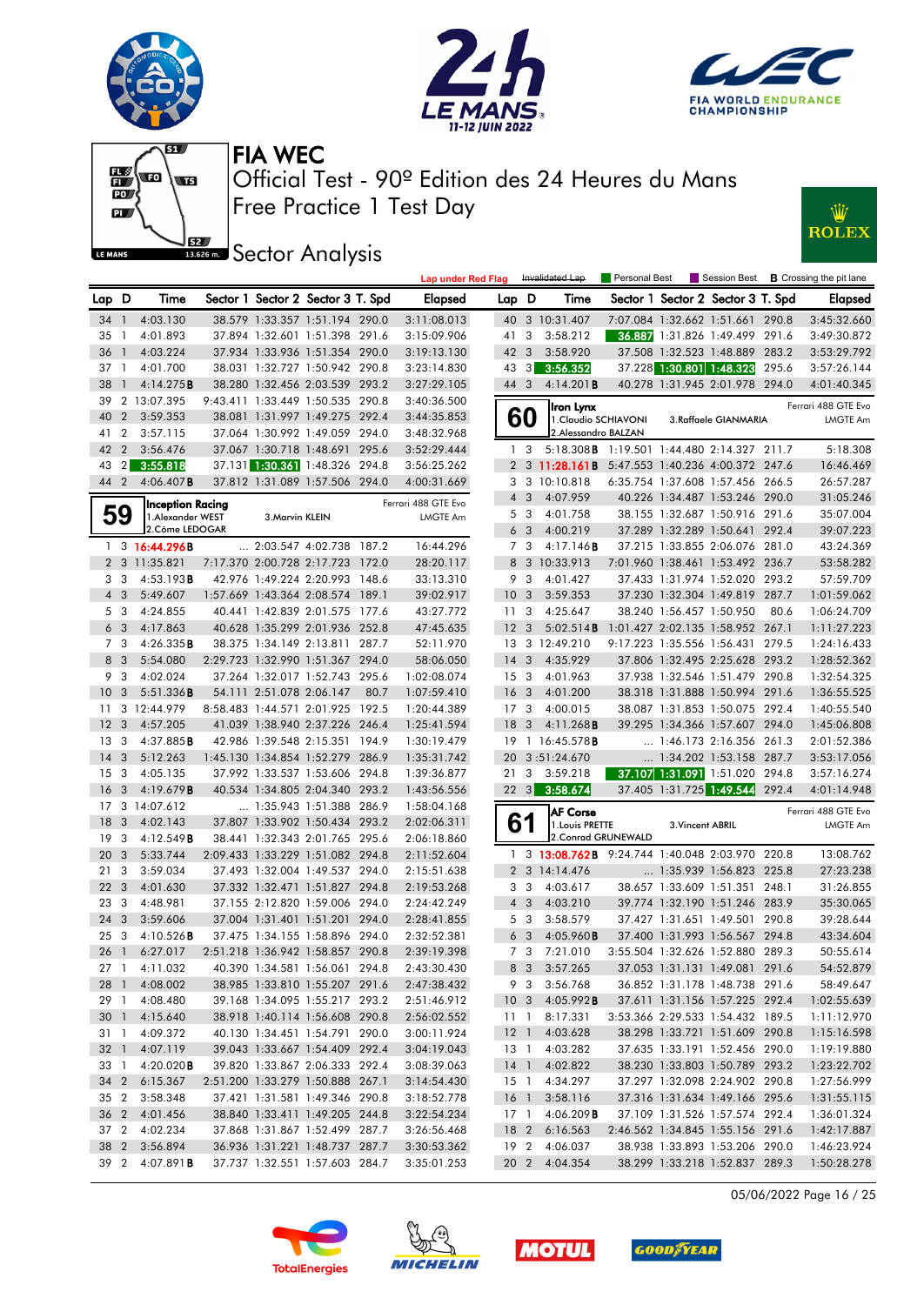











|                 |                |                                                 |                            |                                   |       | <b>Lap under Red Flag</b> |                 |                         | Invalidated Lap                                 | Personal Best |                                   |      | Session Best <b>B</b> Crossing the pit lane |
|-----------------|----------------|-------------------------------------------------|----------------------------|-----------------------------------|-------|---------------------------|-----------------|-------------------------|-------------------------------------------------|---------------|-----------------------------------|------|---------------------------------------------|
| Lap D           |                | Time                                            |                            | Sector 1 Sector 2 Sector 3 T. Spd |       | Elapsed                   | Lap D           |                         | Time                                            |               | Sector 1 Sector 2 Sector 3 T. Spd |      | Elapsed                                     |
| 21              | $\overline{2}$ | 4:08.009                                        |                            | 38.005 1:33.133 1:56.871 290.8    |       | 1:54:36.287               | 22 2            |                         | 4:05.678B                                       |               | 37.221 1:32.128 1:56.329 292.4    |      | 2:06:51.454                                 |
| 22              | $\overline{2}$ | 4:32.167                                        |                            | 1:05.907 1:33.956 1:52.304 290.0  |       | 1:59:08.454               | 23              | $\overline{2}$          | 4:59.718                                        |               | 1:37.608 1:31.954 1:50.156 291.6  |      | 2:11:51.172                                 |
| 23              | $\overline{2}$ | 4:02.169                                        |                            | 38.171 1:32.656 1:51.342 291.6    |       | 2:03:10.623               | 24 2            |                         | 3:57.915                                        |               | 37.110 1:31.900 1:48.905 294.0    |      | 2:15:49.087                                 |
| 24              | $\overline{2}$ | 4:10.433B                                       |                            | 38.336 1:33.562 1:58.535 290.0    |       | 2:07:21.056               | $25\quad2$      |                         | 3:57.466                                        |               | 36.877 1:31.378 1:49.211 293.2    |      | 2:19:46.553                                 |
| 25              | 3              | 7:33.507                                        |                            | 4:11.002 1:32.736 1:49.769 291.6  |       | 2:14:54.563               | 26 2            |                         | 4:45.731                                        |               | 37.514 2:11.733 1:56.484 293.2    |      | 2:24:32.284                                 |
| 26              | $\overline{3}$ | 3:58.537                                        |                            | 36.884 1:30.680 1:50.973 291.6    |       | 2:18:53.100               | 27 <sub>2</sub> |                         | 3:56.449                                        |               | 36.805 1:31.124 1:48.520 291.6    |      | 2:28:28.733                                 |
| 27 <sub>3</sub> |                | 4:47.926                                        |                            | 37.154 2:13.534 1:57.238 292.4    |       | 2:23:41.026               | 28 2            |                         | $4:02.030$ <b>B</b>                             |               | 36.871 1:30.949 1:54.210 292.4    |      | 2:32:30.763                                 |
| 28              | $\overline{3}$ | 3:57.526                                        |                            | 36.955 1:30.606 1:49.965 291.6    |       | 2:27:38.552               | 292             |                         | 4:54.519                                        |               | 1:32.141 1:32.470 1:49.908 290.8  |      | 2:37:25.282                                 |
| 29              | 3              | $4:02.962$ B                                    |                            | 36.782 1:30.695 1:55.485 291.6    |       | 2:31:41.514               | 30 2            |                         | 3:56.601                                        |               | 36.849 1:31.338 1:48.414 291.6    |      | 2:41:21.883                                 |
| 30              | 3              | 6:50.479                                        |                            | 3:27.677 1:32.798 1:50.004 290.8  |       | 2:38:31.993               | 31 2            |                         | 3:54.904                                        |               | 36.650 1:30.630 1:47.624 291.6    |      | 2:45:16.787                                 |
| 31              | - 3            | 3:57.728                                        |                            | 36.720 1:30.626 1:50.382 293.2    |       | 2:42:29.721               | 32 2            |                         | 3:55.190                                        |               | 36.625 1:30.633 1:47.932 291.6    |      | 2:49:11.977                                 |
| 32              | $\overline{3}$ | 4:02.883                                        |                            | 37.181 1:32.792 1:52.910 278.1    |       | 2:46:32.604               | 33 2            |                         | 3:57.650                                        |               | 36.918 1:30.570 1:50.162 294.0    |      | 2:53:09.627                                 |
| 33              | 3              | 4:06.681B                                       |                            | 38.408 1:32.016 1:56.257 293.2    |       | 2:50:39.285               | 34 2            |                         | $4:02.436$ B                                    |               | 36.850 1:31.159 1:54.427 292.4    |      | 2:57:12.063                                 |
| 34              | $\overline{2}$ | 6:19.741                                        |                            | 2:54.691 1:33.322 1:51.728 289.3  |       | 2:56:59.026               | 35 <sub>3</sub> |                         | 5:15.276                                        |               | 1:49.518 1:33.234 1:52.524 281.0  |      | 3:02:27.339                                 |
| 35              | $\overline{2}$ | 4:01.360                                        |                            | 37.702 1:32.198 1:51.460 290.8    |       | 3:01:00.386               | 36 3            |                         | 3:59.669                                        |               | 38.155 1:31.941 1:49.573 291.6    |      | 3:06:27.008                                 |
| 36              | $\overline{2}$ | 4:01.515                                        |                            | 37.862 1:32.408 1:51.245 293.2    |       | 3:05:01.901               | 37 <sub>3</sub> |                         | 3:57.464                                        |               | 37.255 1:31.336 1:48.873 293.2    |      | 3:10:24.472                                 |
| 37              | $\overline{2}$ | 4:03.396                                        |                            | 37.500 1:32.050 1:53.846 294.8    |       | 3:09:05.297               | 383             |                         | 3:57.235                                        |               | 37.186 1:31.117 1:48.932 292.4    |      | 3:14:21.707                                 |
| 38              | $\overline{2}$ | 4:01.340                                        |                            | 38.047 1:32.330 1:50.963 291.6    |       | 3:13:06.637               | 39              | $\mathbf{3}$            | 3:55.944                                        |               | 36.880 1:30.672 1:48.392 294.8    |      | 3:18:17.651                                 |
| 39              | $\overline{2}$ | 4:06.836B                                       |                            | 37.805 1:31.951 1:57.080 290.8    |       | 3:17:13.473               | 40 3            |                         | 4:08.094B                                       |               | 38.691 1:32.637 1:56.766 280.3    |      | 3:22:25.745                                 |
| 40              | $\overline{2}$ | 8:17.096                                        | 3:41.613 2:44.581 1:50.902 |                                   | 80.7  | 3:25:30.569               | 41 3            |                         | 5:19.817                                        |               | 1:58.031 1:31.428 1:50.358 291.6  |      | 3:27:45.562                                 |
| 41              | $\overline{2}$ | 3:59.465                                        |                            | 37.434 1:31.949 1:50.082 292.4    |       | 3:29:30.034               | 42 3            |                         | 3:55.401                                        |               | 36.736 1:30.371 1:48.294 295.6    |      | 3:31:40.963                                 |
| 42              | $\overline{2}$ | 3:58.831                                        |                            | 37.662 1:31.534 1:49.635 291.6    |       | 3:33:28.865               | 43 3            |                         | 3:55.761                                        |               | 36.690 1:30.253 1:48.818 293.2    |      | 3:35:36.724                                 |
| 43              | $\overline{2}$ | 3:59.547                                        |                            | 38.384 1:31.416 1:49.747 294.8    |       | 3:37:28.412               | 44 3            |                         | 3:56.113                                        |               | 37.696 1:30.699 1:47.718 295.6    |      | 3:39:32.837                                 |
| 44              | $\overline{2}$ | $4:06.604$ B                                    |                            | 38.162 1:32.230 1:56.212 292.4    |       | 3:41:35.016               | $45 \quad 3$    |                         | 3:54.766                                        |               | 36.328 1:29.889 1:48.549 294.8    |      | 3:43:27.603                                 |
| 45              | $\overline{1}$ | 6:04.121                                        |                            | 2:40.665 1:33.002 1:50.454 292.4  |       | 3:47:39.137               | 46 3            |                         | 3:55.961                                        |               | 36.709 1:30.744 1:48.508 294.0    |      | 3:47:23.564                                 |
| 46              | $\mathbf{1}$   | 3:58.635                                        |                            | 37.284 1:32.052 1:49.299 290.0    |       | 3:51:37.772               | 47              | $\overline{\mathbf{3}}$ | 3:55.006                                        |               | 36.947 1:30.314 1:47.745 294.0    |      | 3:51:18.570                                 |
| 47 1            |                | 3:57.080                                        |                            | 36.902 1:31.076 1:49.102 292.4    |       | 3:55:34.852               | 48 3            |                         | 3:55.907                                        |               | 36.651 1:30.791 1:48.465 294.0    |      | 3:55:14.477                                 |
| 48              | $\overline{1}$ | 4:01.202                                        |                            | 38.178 1:31.920 1:51.104 290.8    |       | 3:59:36.054               | 49 3            |                         | 4:06.356B                                       |               | 36.702 1:31.746 1:57.908 294.0    |      | 3:59:20.833                                 |
| 49              | $\overline{1}$ | 3:56.113                                        | 36.965 1:30.727 1:48.421   |                                   | 294.8 | 4:03:32.167               |                 |                         | <b>Corvette Racing</b>                          |               |                                   |      | Chevrolet Corvette C8.R                     |
|                 |                | Corvette Racing                                 |                            |                                   |       | Chevrolet Corvette C8.R   |                 | 64                      | 1. Tommy MILNER                                 |               | 3. Alexander SIMS                 |      | <b>LMGTE Pro</b>                            |
|                 | 63             | 1. Antonio GARCIA                               |                            | 3. Nicky CATSBURG                 |       | <b>LMGTE Pro</b>          |                 |                         | 2. Nick TANDY                                   |               |                                   |      |                                             |
|                 |                | 2.Jordan TAYLOR                                 |                            |                                   |       |                           |                 | $1\quad$                | 5:20.605 B 1:39.753 1:37.584 2:03.268 267.8     |               |                                   |      | 5:20.605                                    |
|                 | $1\quad$       | 5:47.048 B 1:59.569 1:41.739 2:05.740 223.5     |                            |                                   |       | 5:47.048                  |                 |                         | 2 1 10:22.290B 5:26.010 1:33.819 3:22.461 290.0 |               |                                   |      | 15:42.895                                   |
|                 |                | 2 1 11:07.665B 5:32.689 1:38.987 3:55.989 240.4 |                            |                                   |       | 16:54.713                 |                 |                         | 3 1 11:53.784                                   |               | 8:26.628 1:34.676 1:52.480 251.6  |      | 27:36.679                                   |
|                 |                | 3 1 11:35.499                                   |                            | 8:06.236 1:35.352 1:53.911 273.9  |       | 28:30.212                 |                 | 4 1                     | 3:59.530                                        |               | 37.330 1:31.861 1:50.339 294.0    |      | 31:36.209                                   |
|                 | 4 1            | 4:01.598                                        |                            | 37.889 1:32.784 1:50.925 291.6    |       | 32:31.810                 |                 | 5 1                     | 3:58.920                                        |               | 37.055 1:32.373 1:49.492 297.2    |      | 35:35.129                                   |
| 5 <sub>1</sub>  |                | 3:59.348                                        |                            | 37.166 1:31.725 1:50.457 292.4    |       | 36:31.158                 |                 | 6 <sup>1</sup>          | 3:55.843                                        |               | 36.838 1:30.708 1:48.297 296.4    |      | 39:30.972                                   |
|                 | 6 1            | 3:59.067                                        |                            | 37.627 1:32.011 1:49.429 290.8    |       | 40:30.225                 |                 | 7 <sub>1</sub>          | 3:58.042                                        |               | 36.848 1:30.723 1:50.471 298.0    |      | 43:29.014                                   |
| 7 <sub>1</sub>  |                | 3:56.787                                        |                            | 36.970 1:31.220 1:48.597 291.6    |       | 44:27.012                 | 8               | $\overline{1}$          | 4:03.257B                                       |               | 37.555 1:31.133 1:54.569 296.4    |      | 47:32.271                                   |
| 8               | $\overline{1}$ | 4:21.312B                                       |                            | 36.700 1:30.704 2:13.908 292.4    |       | 48:48.324                 |                 | 9 1                     | 7:13.810                                        |               | 3:51.800 1:32.813 1:49.197 292.4  |      | 54:46.081                                   |
|                 |                | 9 1 13:33.029                                   |                            | 9:53.069 1:32.237 2:07.723 289.3  |       | 1:02:21.353               |                 |                         | 10 1 3:55.266                                   |               | 36.777 1:30.568 1:47.921 294.8    |      | 58:41.347                                   |
|                 |                | 10 1 5:28.209                                   |                            | 41.367 2:50.665 1:56.177 80.7     |       | 1:07:49.562               |                 |                         | 11 1 3:56.852                                   |               | 37.203 1:31.367 1:48.282 293.2    |      | 1:02:38.199                                 |
|                 |                | 11 1 3:57.660                                   |                            | 37.354 1:31.634 1:48.672 290.0    |       | 1:11:47.222               |                 |                         | 12 1 5:29.782                                   |               | 56.560 2:44.095 1:49.127          | 80.7 | 1:08:07.981                                 |
| $12-1$          |                | 3:55.657                                        |                            | 36.758 1:30.755 1:48.144 292.4    |       | 1:15:42.879               | 13 1            |                         | 3:56.849                                        |               | 36.817 1:30.564 1:49.468 295.6    |      | 1:12:04.830                                 |
|                 |                | 13 1 3:55.693                                   |                            | 36.970 1:30.615 1:48.108 295.6    |       | 1:19:38.572               | 14 <sup>1</sup> |                         | 3:55.829                                        |               | 37.161 1:30.664 1:48.004 294.8    |      | 1:16:00.659                                 |
|                 |                | 14 1 3:55.303                                   |                            | 36.772 1:30.451 1:48.080 292.4    |       | 1:23:33.875               | 15 <sup>1</sup> |                         | $4:08.306$ <b>B</b>                             |               | 36.676 1:31.097 2:00.533 294.8    |      | 1:20:08.965                                 |
| 15 <sub>1</sub> |                | 4:29.988                                        |                            | 36.961 1:30.327 2:22.700 293.2    |       | 1:28:03.863               | 16 2            |                         | 6:02.247                                        |               | 2:03.646 1:34.539 2:24.062 273.2  |      | 1:26:11.212                                 |
| 16 1            |                | 4:06.655B                                       |                            | 37.109 1:32.040 1:57.506 294.0    |       | 1:32:10.518               |                 |                         | 17 2 4:00.617                                   |               | 37.595 1:32.464 1:50.558 292.4    |      | 1:30:11.829                                 |
|                 |                | 17 2 13:47.044                                  |                            | 1:36.304 1:53.766 286.9           |       | 1:45:57.562               | 18 2            |                         | 3:59.131                                        |               | 37.322 1:31.697 1:50.112 295.6    |      | 1:34:10.960                                 |
|                 |                | 18 2 4:08.386                                   |                            | 37.806 1:33.170 1:57.410 290.8    |       | 1:50:05.948               |                 |                         | 19 2 3:58.350                                   |               | 37.614 1:31.617 1:49.119 294.0    |      | 1:38:09.310                                 |
|                 |                | 19 2 4:05.987                                   |                            | 37.590 1:32.906 1:55.491 291.6    |       | 1:54:11.935               |                 |                         | 20 2 3:56.992                                   |               | 37.376 1:31.084 1:48.532 294.8    |      | 1:42:06.302                                 |
| 20 2            |                | 4:33.827                                        |                            | 1:06.095 1:32.764 1:54.968 292.4  |       | 1:58:45.762               |                 |                         | 21 2 4:15.568 <b>B</b>                          |               | 36.884 1:30.494 2:08.190 295.6    |      | 1:46:21.870                                 |
| $21\quad2$      |                | 4:00.014                                        |                            | 37.390 1:32.334 1:50.290 290.8    |       | 2:02:45.776               |                 |                         | 22 2 6:29.162                                   |               | 3:03.539 1:31.229 1:54.394 297.2  |      | 1:52:51.032                                 |

05/06/2022 Page 17 / 25







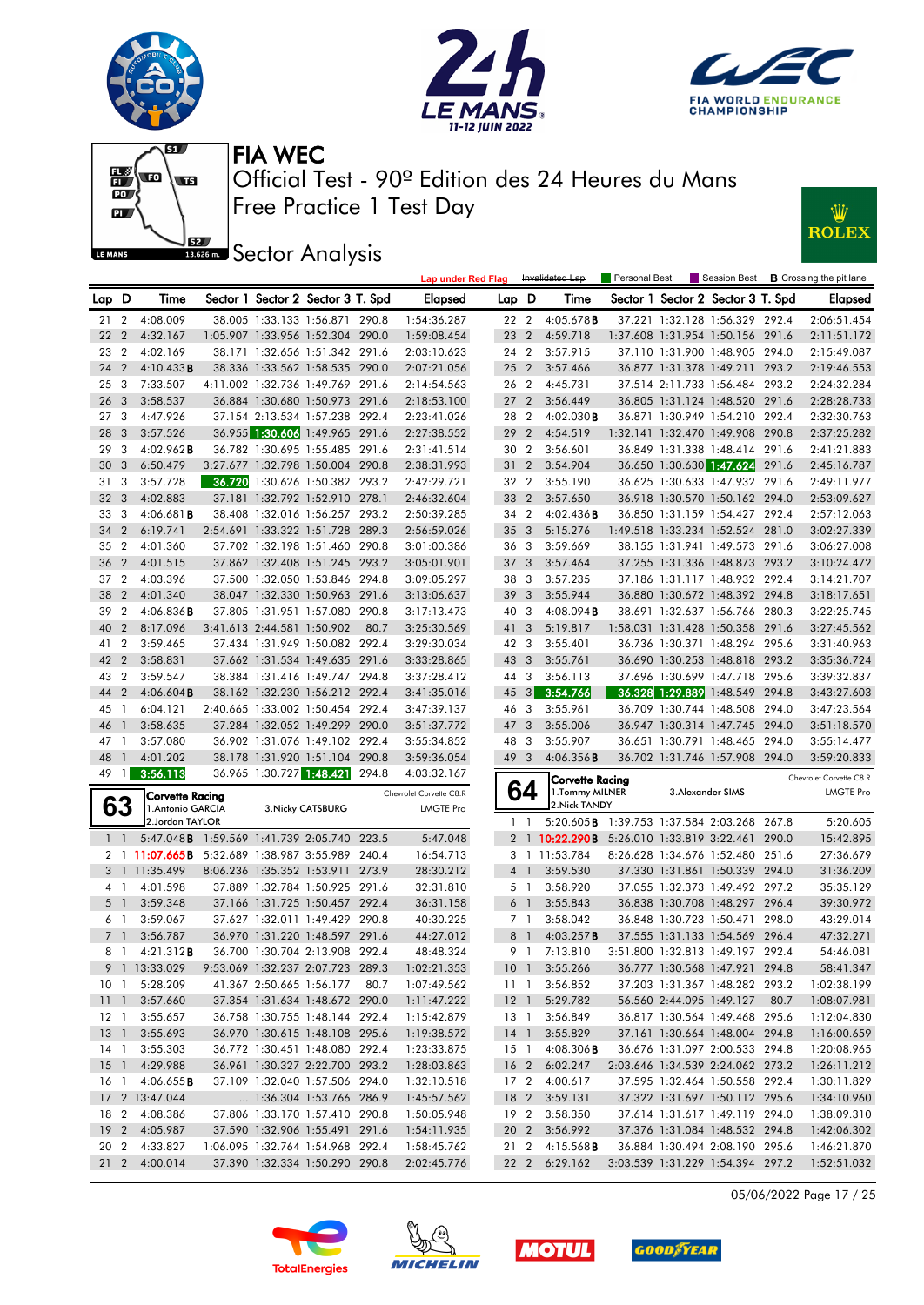









**J**<br>**Bassem Sector Analysis** 

|                 |                |                                            |          |                                |                                   |       | <b>Lap under Red Flag</b> |                 |                | Invalidated Lap                                 | <b>Personal Best</b>                  |                  |                                   |               | Session Best <b>B</b> Crossing the pit lane |
|-----------------|----------------|--------------------------------------------|----------|--------------------------------|-----------------------------------|-------|---------------------------|-----------------|----------------|-------------------------------------------------|---------------------------------------|------------------|-----------------------------------|---------------|---------------------------------------------|
| Lap D           |                | Time                                       |          |                                | Sector 1 Sector 2 Sector 3 T. Spd |       | Elapsed                   | Lap D           |                | Time                                            |                                       |                  | Sector 1 Sector 2 Sector 3 T. Spd |               | <b>Elapsed</b>                              |
| 23              | 2              | 4:24.208                                   |          |                                | 1:04.717 1:31.007 1:48.484 294.8  |       | 1:57:15.240               | 26 1            |                | 3:45.836B                                       |                                       |                  | 35.144 1:23.840 1:46.852 315.4    |               | 3:19:35.567                                 |
| 24              | $\overline{2}$ | 3:55.423                                   |          |                                | 36.804 1:30.511 1:48.108 294.8    |       | 2:01:10.663               | 27 <sub>3</sub> |                | 8:54.704                                        |                                       |                  | 5:42.152 1:28.556 1:43.996 309.1  |               | 3:28:30.271                                 |
| 25              | $\overline{2}$ | 3:54.722                                   |          |                                | 36.652 1:30.317 1:47.753 294.8    |       | 2:05:05.385               | 28 3            |                | 3:41.059                                        |                                       |                  | 35.217 1:25.332 1:40.510 313.6    |               | 3:32:11.330                                 |
| 26              | $\overline{2}$ | 3:54.900                                   |          |                                | 36.741 1:30.314 1:47.845 294.0    |       | 2:09:00.285               | 293             |                | 3:39.092                                        |                                       |                  | 34.468 1:24.725 1:39.899 315.4    |               | 3:35:50.422                                 |
| 27              | $\overline{2}$ | $4:11.507$ B                               |          |                                | 36.870 1:30.838 2:03.799 294.8    |       | 2:13:11.792               | 30 3            |                | 3:38.700                                        |                                       |                  | 34.615 1:24.131 1:39.954 313.6    |               | 3:39:29.122                                 |
| 28              | $\overline{2}$ | 6:02.392                                   |          |                                | 2:42.357 1:31.791 1:48.244 288.5  |       | 2:19:14.184               | 31              | 3              | 3:38.502                                        |                                       |                  | 34.257 1:24.323 1:39.922 315.4    |               | 3:43:07.624                                 |
| 29              | $\overline{2}$ | 4:42.577                                   |          |                                | 36.612 2:11.467 1:54.498 295.6    |       | 2:23:56.761               | 32 3            |                | 3:37.182                                        |                                       |                  | 34.182 1:23.758 1:39.242 315.4    |               | 3:46:44.806                                 |
| 30              | $\overline{2}$ | 3:56.195                                   |          |                                | 36.713 1:30.333 1:49.149 294.8    |       | 2:27:52.956               | 33 3            |                | 3:37.553                                        |                                       |                  | 34.989 1:23.690 1:38.874 313.6    |               | 3:50:22.359                                 |
| 31              | $\overline{2}$ | 3:54.982                                   |          |                                | 36.675 1:30.247 1:48.060 295.6    |       | 2:31:47.938               | 34 3            |                | 3:36.074                                        |                                       |                  | 33.938 1:23.370 1:38.766 314.5    |               | 3:53:58.433                                 |
| 32              | $\overline{2}$ | 3:54.857                                   |          |                                | 36.662 1:30.578 1:47.617 294.8    |       | 2:35:42.795               | 35 <sub>3</sub> |                | 3:44.278B                                       |                                       |                  | 34.178 1:24.452 1:45.648 318.2    |               | 3:57:42.711                                 |
| 33              | $\overline{2}$ | $4:03.008$ <b>B</b>                        |          |                                | 37.186 1:30.499 1:55.323 298.0    |       | 2:39:45.803               |                 |                |                                                 |                                       |                  |                                   |               |                                             |
| 34              | $\overline{2}$ | 8:15.893                                   |          |                                | 4:54.567 1:31.882 1:49.444 294.0  |       | 2:48:01.696               |                 | 66             | <b>JMW Motorsport</b>                           | 1. Renger VAN DER ZANDE 3. Jason HART |                  |                                   |               | Ferrari 488 GTE Evo<br><b>LMGTE Am</b>      |
| 35              | $\overline{2}$ | 3:55.390                                   |          |                                | 36.854 1:30.731 1:47.805 294.0    |       | 2:51:57.086               |                 |                | 2. Mark KVAMME                                  |                                       | 4. Jody FANNIN   |                                   |               |                                             |
| 36              | $\overline{2}$ | 3:56.189                                   |          |                                | 36.845 1:30.998 1:48.346 296.4    |       | 2:55:53.275               |                 | $1 \quad 4$    | 5:50.445B 2:10.479 1:36.983 2:02.983 260.7      |                                       |                  |                                   |               | 5:50.445                                    |
| 37 2            |                | 3:54.839                                   |          |                                | 36.675 1:30.366 1:47.798 296.4    |       | 2:59:48.114               |                 |                | 2 4 10:46.287B 5:18.803 1:36.040 3:51.444 266.5 |                                       |                  |                                   |               | 16:36.732                                   |
| 38              | $\overline{2}$ | 4:01.324B                                  |          |                                | 36.810 1:30.198 1:54.316 295.6    |       | 3:03:49.438               |                 |                | 3 4 11:02.029                                   |                                       |                  | 7:30.966 1:35.678 1:55.385 283.2  |               | 27:38.761                                   |
| 39              |                | 2 14:15.720                                |          |                                | 1:32.258 1:55.190 294.8           |       | 3:18:05.158               |                 | $4\quad 4$     | 4:04.188                                        |                                       |                  | 38.758 1:33.404 1:52.026 291.6    |               | 31:42.949                                   |
| 40              | $\overline{2}$ | 3:57.707                                   |          |                                | 37.595 1:31.599 1:48.513 271.8    |       | 3:22:02.865               |                 |                | 4:02.983                                        |                                       |                  | 37.630 1:32.648 1:52.705 290.8    |               | 35:45.932                                   |
|                 |                |                                            |          |                                | 42.057 2:07.263 1:48.513 259.4    |       | 3:26:40.698               |                 | 5 4            |                                                 |                                       |                  |                                   |               |                                             |
| 41              | $\overline{2}$ | 4:37.833                                   |          |                                |                                   |       |                           |                 | 64             | 4:00.753                                        |                                       |                  | 37.589 1:32.450 1:50.714 291.6    |               | 39:46.685                                   |
| 42              | $\overline{2}$ | 3:54.808                                   |          |                                | 37.180 1:30.531 1:47.097 294.8    |       | 3:30:35.506               |                 | 74             | 3:58.872                                        |                                       |                  | 37.309 1:31.862 1:49.701 293.2    |               | 43:45.557                                   |
| 43              | $\overline{2}$ | $4:11.703$ <b>B</b>                        |          |                                | 36.868 1:30.084 2:04.751          | 296.4 | 3:34:47.209               |                 | 8 4            | $4:08.200$ <b>B</b>                             |                                       |                  | 37.485 1:32.806 1:57.909 293.2    |               | 47:53.757                                   |
| 44              | $\overline{1}$ | 6:54.730                                   |          |                                | 3:33.258 1:32.313 1:49.159 291.6  |       | 3:41:41.939               |                 |                | 9 3 10:44.056                                   |                                       |                  | 7:01.731 1:42.155 2:00.170 289.3  |               | 58:37.813                                   |
| 45              | - 1            | 3:56.260                                   |          |                                | 37.201 1:30.818 1:48.241 293.2    |       | 3:45:38.199               | 10 <sub>3</sub> |                | 4:12.806                                        |                                       |                  | 39.844 1:36.627 1:56.335 289.3    |               | 1:02:50.619                                 |
| 46              | $\overline{1}$ | 3:54.968                                   |          |                                | 36.999 1:30.486 1:47.483 294.0    |       | 3:49:33.167               | 11 <sub>3</sub> |                | 5:48.229                                        |                                       |                  | 1:03.913 2:47.050 1:57.266        | 80.6          | 1:08:38.848                                 |
| 47              |                | $1 \quad 3:54.690$                         |          |                                | 36.757 1:30.293 1:47.640 301.3    |       | 3:53:27.857               | 12 <sup>3</sup> |                | 4:12.082                                        |                                       |                  | 39.151 1:36.681 1:56.250 290.0    |               | 1:12:50.930                                 |
|                 |                | Panis Racing                               |          |                                |                                   |       | Oreca 07 - Gibson         | 13 3            |                | 4:10.236                                        |                                       |                  | 39.027 1:35.118 1:56.091 290.8    |               | 1:17:01.166                                 |
|                 | 65             | 1. Julien CANAL                            |          |                                | 3.Job VAN UITERT                  |       | LMP <sub>2</sub>          | $14 \quad 3$    |                | 4:08.289                                        |                                       |                  | 38.567 1:34.962 1:54.760 293.2    |               | 1:21:09.455                                 |
|                 |                | 2. Nicolas JAMIN                           |          |                                |                                   |       |                           | 15 <sub>3</sub> |                | 4:43.046                                        |                                       |                  | 39.271 1:35.051 2:28.724 261.9    |               | 1:25:52.501                                 |
|                 | $1\quad2$      | 5:29.690B 2:00.161 1:33.739 1:55.790 240.9 |          |                                |                                   |       | 5:29.690                  | 16 <sub>3</sub> |                | 4:10.454                                        |                                       |                  | 39.273 1:35.051 1:56.130 292.4    |               | 1:30:02.955                                 |
|                 |                | 2 2 58:32.036                              | 5:40.921 |                                | $\dots$ 1:44.326 287.7            |       | 1:04:01.726               | 17 <sub>3</sub> |                | 4:09.486                                        |                                       |                  | 38.656 1:35.421 1:55.409 291.6    |               | 1:34:12.441                                 |
|                 | 3 2            | 5:36.158B                                  |          | 59.750 2:43.206 1:53.202       |                                   | 81.8  | 1:09:37.884               | 18 <sup>3</sup> |                | 4:05.990                                        |                                       |                  | 38.304 1:33.894 1:53.792 293.2    |               | 1:38:18.431                                 |
|                 |                | 4 2 21:28.071                              |          |                                | 1:29.402 1:43.369 308.2           |       | 1:31:05.955               | 19              | -3             | 4:16.137B                                       |                                       |                  | 39.068 1:35.289 2:01.780 292.4    |               | 1:42:34.568                                 |
|                 | $5\quad2$      | 3:43.299                                   |          |                                | 35.758 1:26.782 1:40.759 312.7    |       | 1:34:49.254               |                 |                | 20 2 17:03.893 <b>B</b>                         |                                       |                  | 1:43.196 2:13.964 247.0           |               | 1:59:38.461                                 |
|                 | 6 2            | 3:40.038                                   |          |                                | 34.307 1:24.625 1:41.106 313.6    |       | 1:38:29.292               |                 |                | 21 2:18:26.025                                  | 2:43.175 2:30.122                     |                  |                                   | $\dots$ 281.0 | 3:18:04.486                                 |
|                 | 7 <sub>2</sub> | 3:42.359                                   |          |                                | 34.492 1:26.688 1:41.179 318.2    |       | 1:42:11.651               | 22 2            |                | 4:24.671                                        |                                       |                  | 42.467 1:40.601 2:01.603 239.3    |               | 3:22:29.157                                 |
|                 | 8 2            | 3:42.211                                   |          |                                | 34.268 1:25.202 1:42.741 317.2    |       | 1:45:53.862               | 23 2            |                | 4:37.369                                        |                                       |                  | 43.415 1:53.923 2:00.031 239.9    |               | 3:27:06.526                                 |
|                 | 9 <sub>2</sub> | 3:37.155                                   |          |                                | 34.086 1:23.985 1:39.084 314.5    |       | 1:49:31.017               | 24              | $\overline{2}$ | 4:15.327                                        |                                       |                  | 39.706 1:37.047 1:58.574 253.9    |               | 3:31:21.853                                 |
| 10 <sub>2</sub> |                | 3:47.144B                                  |          |                                | 33.925 1:23.611 1:49.608 314.5    |       | 1:53:18.161               | 25 <sub>2</sub> |                | 4:13.417                                        |                                       |                  | 39.525 1:36.582 1:57.310 263.2    |               | 3:35:35.270                                 |
| 11              |                | 2 10:32.861                                |          |                                | 7:16.305 1:26.111 1:50.445 308.2  |       | 2:03:51.022               | 26 2            |                | 4:11.950                                        |                                       |                  | 40.620 1:35.518 1:55.812 276.0    |               | 3:39:47.220                                 |
|                 |                | 12 2 4:23.578 <b>B</b>                     |          |                                | 35.269 1:28.164 2:20.145 307.3    |       | 2:08:14.600               | 27 <sub>2</sub> |                | 4:10.727                                        |                                       |                  | 40.552 1:35.212 1:54.963 280.3    |               | 3:43:57.947                                 |
|                 |                | 13 2 21:40.195                             |          |                                | 1:26.144 1:41.719 311.8           |       | 2:29:54.795               |                 |                | 28 2 4:10.673                                   |                                       |                  | 38.824 1:35.368 1:56.481 281.0    |               | 3:48:08.620                                 |
|                 |                | 14 2 3:40.081                              |          |                                | 34.054 1:25.625 1:40.402 315.4    |       | 2:33:34.876               |                 |                | 29 2 4:07.277                                   |                                       |                  | 38.618 1:34.940 1:53.719 268.4    |               | 3:52:15.897                                 |
|                 |                | 15 2 3:44.468                              |          |                                | 36.239 1:26.282 1:41.947 315.4    |       | 2:37:19.344               |                 |                | 30 2 4:08.181                                   |                                       |                  | 38.669 1:34.605 1:54.907 287.7    |               | 3:56:24.078                                 |
|                 |                | 16 2 3:35.392                              |          |                                | 33.882 1:23.284 1:38.226 316.3    |       | 2:40:54.736               | 31 2            |                | 4:08.293                                        |                                       |                  | 38.721 1:33.967 1:55.605 294.0    |               | 4:00:32.371                                 |
|                 |                | 17 2 3:56.652B                             |          |                                | 35.113 1:24.851 1:56.688 314.5    |       | 2:44:51.388               |                 |                | Spirit of Race                                  |                                       |                  |                                   |               | Ferrari 488 GTE Evo                         |
| 18 1            |                | 5:03.736                                   |          |                                | 1:49.338 1:27.207 1:47.191 307.3  |       | 2:49:55.124               |                 |                | 1. Franck DEZOTEUX                              |                                       | 3. Gabriel AUBRY |                                   |               | LMGTE Am                                    |
| $19-1$          |                | 3:41.405                                   |          |                                | 34.855 1:24.817 1:41.733 312.7    |       | 2:53:36.529               |                 |                | 2. Pierre RAGUES                                |                                       |                  |                                   |               |                                             |
| 20 1            |                | 3:40.534                                   |          |                                | 34.553 1:24.189 1:41.792 312.7    |       | 2:57:17.063               |                 |                | 1 2 4:39.258 <b>B</b>                           |                                       |                  | 52.906 1:38.998 2:07.354 244.2    |               | 4:39.258                                    |
| $21 \quad 1$    |                | 3:43.941                                   |          |                                | 34.524 1:24.097 1:45.320 314.5    |       | 3:01:01.004               |                 | 2 2            | 5:51.143                                        |                                       |                  | 2:20.423 1:34.752 1:55.968 287.7  |               | 10:30.401                                   |
| 22 1            |                | 3:44.849                                   |          |                                | 34.693 1:26.163 1:43.993 317.2    |       | 3:04:45.853               |                 |                | 3 2 6:04.554B                                   |                                       |                  | 39.275 1:34.814 3:50.465 288.5    |               | 16:34.955                                   |
| 23 1            |                | 3:40.790                                   |          |                                | 34.187 1:24.135 1:42.468 315.4    |       | 3:08:26.643               |                 |                | 4 1 14:51.448                                   |                                       |                  | 1:40.660 2:04.832 272.5           |               | 31:26.403                                   |
| 24 1            |                | 3:42.995                                   |          |                                | 34.483 1:24.136 1:44.376 315.4    |       | 3:12:09.638               |                 |                | 5 1 4:21.783                                    |                                       |                  | 42.410 1:38.876 2:00.497 289.3    |               | 35:48.186                                   |
|                 | $25 \quad 1$   | 3:40.093                                   |          | 34.107 1:24.918 1:41.068 319.1 |                                   |       | 3:15:49.731               |                 |                | 6 1 5:10.389                                    |                                       |                  | 1:30.535 1:38.606 2:01.248 242.6  |               | 40:58.575                                   |

05/06/2022 Page 18 / 25







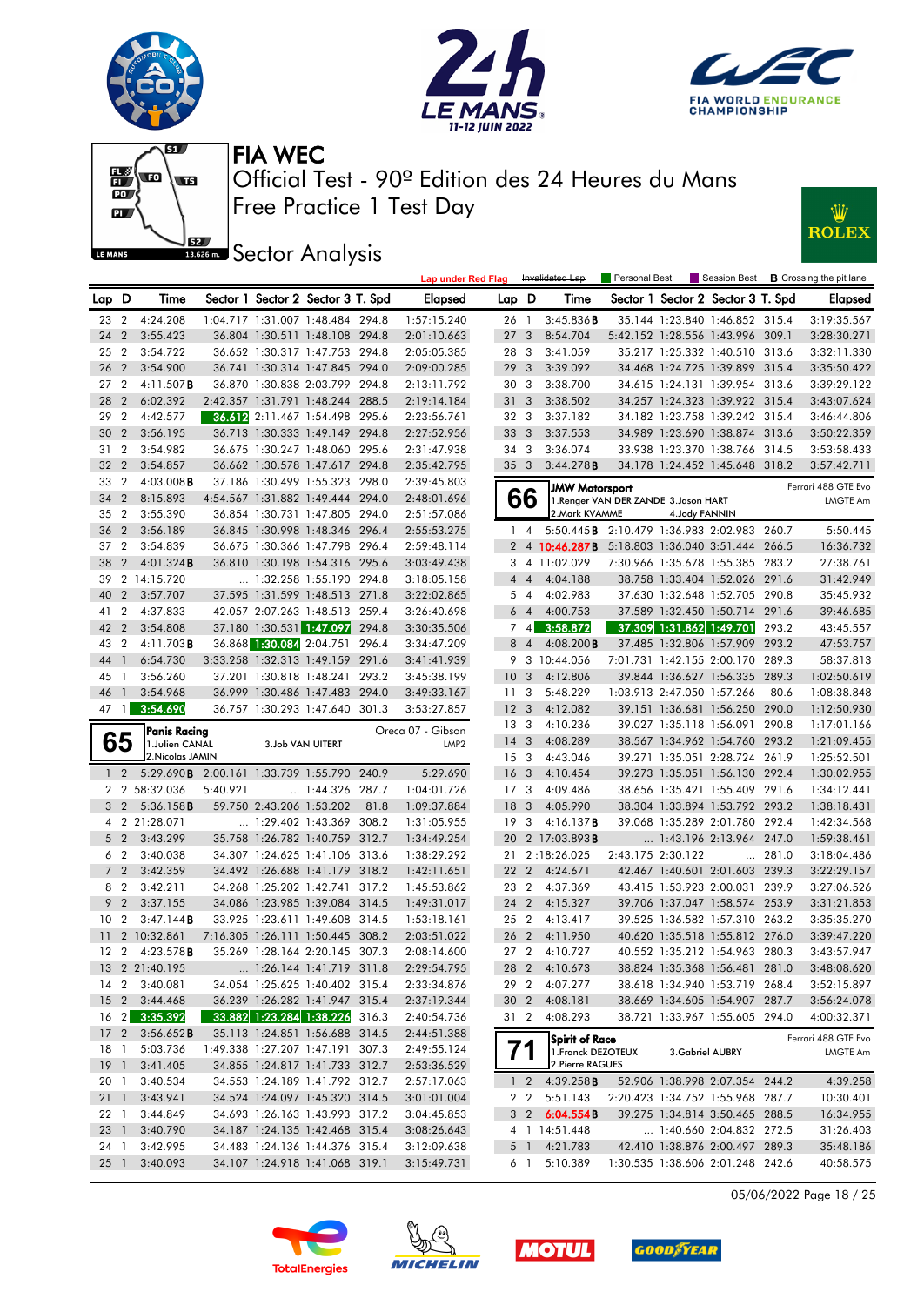









**J**<br>**Bassem Sector Analysis** 

|                 |                |                                            |                                  |                                   |      | <b>Lap under Red Flag</b> |                 |                 | Invalidated Lap        | Personal Best |                                                                    |      | Session Best <b>B</b> Crossing the pit lane |
|-----------------|----------------|--------------------------------------------|----------------------------------|-----------------------------------|------|---------------------------|-----------------|-----------------|------------------------|---------------|--------------------------------------------------------------------|------|---------------------------------------------|
| Lap D           |                | Time                                       |                                  | Sector 1 Sector 2 Sector 3 T. Spd |      | Elapsed                   | Lap D           |                 | Time                   |               | Sector 1 Sector 2 Sector 3 T. Spd                                  |      | Elapsed                                     |
|                 | 7 1            | 4:15.008                                   |                                  | 40.491 1:36.140 1:58.377 294.8    |      | 45:13.583                 | 10 <sub>3</sub> |                 | 4:03.899               |               | 39.208 1:33.237 1:51.454 286.9                                     |      | 1:05:46.160                                 |
| 8               | $\mathbf{1}$   | 4:14.042                                   |                                  | 40.021 1:36.070 1:57.951 294.8    |      | 49:27.625                 | 11              | $\mathbf{3}$    | 5:19.744               |               | 1:00.899 2:28.293 1:50.552 182.1                                   |      | 1:11:05.904                                 |
|                 | 9 1            | 4:14.312                                   |                                  | 39.683 1:36.529 1:58.100 294.8    |      | 53:41.937                 | 12 <sup>3</sup> |                 | 3:59.353               |               | 37.682 1:31.807 1:49.864 291.6                                     |      | 1:15:05.257                                 |
| 10 <sub>1</sub> |                | 4:12.651                                   |                                  | 39.572 1:35.817 1:57.262 294.8    |      | 57:54.588                 | 13 <sub>3</sub> |                 | 3:58.233               |               | 37.289 1:31.261 1:49.683 294.0                                     |      | 1:19:03.490                                 |
| -11-1           |                | 4:13.407                                   |                                  | 40.185 1:36.526 1:56.696 235.7    |      | 1:02:07.995               | $14 \quad 3$    |                 | 3:57.366               |               | 37.162 1:30.977 1:49.227 294.0                                     |      | 1:23:00.856                                 |
| 12 <sub>1</sub> |                | 5:46.951                                   | 52.695 2:52.118 2:02.138         |                                   | 80.6 | 1:07:54.946               | 15 <sub>3</sub> |                 | 4:33.688               |               | 37.672 1:32.958 2:23.058 296.4                                     |      | 1:27:34.544                                 |
| 13 1            |                | 4:12.561                                   |                                  | 39.196 1:35.458 1:57.907 294.0    |      | 1:12:07.507               | 16 <sub>3</sub> |                 | 3:56.380               |               | 36.933 1:30.736 1:48.711 294.0                                     |      | 1:31:30.924                                 |
| 14 1            |                | 4:23.794B                                  |                                  | 40.582 1:35.855 2:07.357 296.4    |      | 1:16:31.301               | 17 <sub>3</sub> |                 | 3:58.018               |               | 36.814 1:31.509 1:49.695 296.4                                     |      | 1:35:28.942                                 |
| 15 <sub>3</sub> |                | 6:39.991                                   |                                  | 3:13.694 1:33.423 1:52.874 294.0  |      | 1:23:11.292               | 18 <sup>3</sup> |                 | 3:55.940               |               | 36.993 1:30.678 1:48.269 297.2                                     |      | 1:39:24.882                                 |
| 16 <sub>3</sub> |                | 4:31.969                                   |                                  | 37.153 1:31.655 2:23.161 296.4    |      | 1:27:43.261               | 19 <sup>3</sup> |                 | 3:58.898               |               | 36.936 1:30.367 1:51.595 288.5                                     |      | 1:43:23.780                                 |
| 17 <sub>3</sub> |                | 4:03.274                                   |                                  | 36.983 1:36.469 1:49.822 299.7    |      | 1:31:46.535               | 20 <sub>3</sub> |                 | 4:03.875B              |               | 37.182 1:30.347 1:56.346 294.8                                     |      | 1:47:27.655                                 |
| 18 3            |                | 3:57.042                                   |                                  | 37.240 1:30.833 1:48.969 298.8    |      | 1:35:43.577               |                 |                 | 21 1:14:52.695B        |               | 1:34.554 1:56.339 238.8                                            |      | 3:02:20.350                                 |
| 19 <sup>3</sup> |                | 3:57.152                                   |                                  | 36.770 1:30.341 1:50.041 298.0    |      | 1:39:40.729               | $22 \quad 1$    |                 | 8:33.805               |               | 5:09.266 1:31.379 1:53.160 273.2                                   |      | 3:10:54.155                                 |
| 20 3            |                | 4:05.510B                                  |                                  | 37.347 1:32.498 1:55.665 278.8    |      | 1:43:46.239               | 23 1            |                 | 3:55.648               |               | 37.010 1:30.736 1:47.902 284.7                                     |      | 3:14:49.803                                 |
| 212             |                | 5:46.445                                   |                                  | 2:22.064 1:33.398 1:50.983 285.4  |      | 1:49:32.684               |                 |                 | 24 1 3:55.474          |               | 37.116 1:30.251 1:48.107 286.2                                     |      | 3:18:45.277                                 |
| 22 2            |                | 4:01.789                                   |                                  | 37.769 1:32.334 1:51.686 291.6    |      | 1:53:34.473               | 25 1            |                 | 4:00.412               |               | 36.823 1:34.910 1:48.679 210.5                                     |      | 3:22:45.689                                 |
| 23 <sub>2</sub> |                | 4:27.692                                   |                                  | 1:05.993 1:31.931 1:49.768 298.0  |      | 1:58:02.165               | 26 1            |                 | 4:12.598B              |               | 39.348 1:38.140 1:55.110 275.3                                     |      | 3:26:58.287                                 |
| 24 2            |                | 3:58.792                                   |                                  | 37.532 1:31.768 1:49.492 297.2    |      | 2:02:00.957               |                 |                 | Iron Lynx              |               |                                                                    |      | Ferrari 488 GTE Evo                         |
| 25 <sub>2</sub> |                | 3:58.693                                   |                                  | 37.890 1:31.502 1:49.301 294.8    |      | 2:05:59.650               |                 | 5               | 1. Pierre EHRET        |               | 3. Nicolas VARRONE                                                 |      | LMGTE Am                                    |
| 26 2            |                | $4:04.560$ <b>B</b>                        |                                  | 37.115 1:31.205 1:56.240 295.6    |      | 2:10:04.210               |                 |                 | 2.Christian HOOK       |               |                                                                    |      |                                             |
|                 |                | 27 1 16:31.776                             |                                  | 2:19.486 2:02.892 290.0           |      | 2:26:35.986               |                 |                 | 1 3 56:16.903          |               | $\ldots$ 1:36.371 1:56.759 280.3                                   |      | 56:16.903                                   |
| 28              | $\overline{1}$ | 4:13.196                                   |                                  | 39.013 1:35.961 1:58.222 294.8    |      | 2:30:49.182               |                 | 2 <sub>3</sub>  | 4:04.932               |               | 38.785 1:33.142 1:53.005 290.0                                     |      | 1:00:21.835                                 |
| 29              | $\overline{1}$ | 4:07.570                                   |                                  | 39.016 1:34.208 1:54.346 294.8    |      | 2:34:56.752               |                 | 3 <sub>3</sub>  | 4:09.686B              |               | 37.775 1:33.028 1:58.883 294.8                                     |      | 1:04:31.521                                 |
| 30 1            |                | 4:10.026                                   |                                  | 40.399 1:35.148 1:54.479 273.9    |      | 2:39:06.778               |                 | $4 \quad 3$     | 7:07.934               |               | 3:37.712 1:36.592 1:53.630 265.1                                   |      | 1:11:39.455                                 |
|                 |                | 31 1 4:08.823                              |                                  | 38.606 1:35.011 1:55.206 270.4    |      | 2:43:15.601               |                 | 5 <sub>3</sub>  | 4:00.988               |               | 37.639 1:32.469 1:50.880 290.8                                     |      | 1:15:40.443                                 |
| 32 1            |                | 4:09.265                                   |                                  | 40.217 1:34.276 1:54.772 298.0    |      | 2:47:24.866               |                 | 6 <sub>3</sub>  | 3:59.935               |               | 37.302 1:32.168 1:50.465 291.6                                     |      | 1:19:40.378                                 |
| $33 \quad 1$    |                | 4:10.554                                   |                                  | 38.758 1:35.111 1:56.685 295.6    |      | 2:51:35.420               |                 | 7 <sub>3</sub>  | 3:58.192               |               | 37.207 1:31.542 1:49.443 293.2                                     |      | 1:23:38.570                                 |
| 34 1            |                | 4:15.726B                                  |                                  | 38.958 1:34.644 2:02.124 293.2    |      | 2:55:51.146               |                 | 8 3             | 4:42.848B              |               | 37.199 1:31.930 2:33.719 294.8                                     |      | 1:28:21.418                                 |
| 35 <sup>1</sup> |                | 5:18.946                                   |                                  | 1:47.713 1:35.727 1:55.506 290.8  |      | 3:01:10.092               |                 |                 | 9 2 11:43.272          |               | 7:57.450 1:42.529 2:03.293 290.0                                   |      | 1:40:04.690                                 |
| 36 1            |                | 4:05.500                                   |                                  | 38.735 1:33.540 1:53.225 295.6    |      | 3:05:15.592               | 10 <sub>2</sub> |                 | 4:19.805               |               | 42.310 1:37.819 1:59.676 271.1                                     |      | 1:44:24.495                                 |
| $37-1$          |                | 4:06.991                                   |                                  | 38.684 1:34.123 1:54.184 287.7    |      | 3:09:22.583               | 11 <sub>2</sub> |                 | 4:13.259               |               | 39.982 1:35.413 1:57.864 287.7                                     |      | 1:48:37.754                                 |
| 38              | $\overline{1}$ | 4:06.331                                   |                                  | 38.620 1:33.626 1:54.085 296.4    |      | 3:13:28.914               | 12 <sub>2</sub> |                 | 4:18.411               |               | 40.239 1:35.503 2:02.669 289.3                                     |      | 1:52:56.165                                 |
| 39              | $\overline{1}$ | 4:07.140                                   |                                  | 38.885 1:33.762 1:54.493 295.6    |      | 3:17:36.054               | 13 2            |                 | 4:42.467               |               | 1:10.373 1:35.451 1:56.643 291.6                                   |      | 1:57:38.632                                 |
| 40              | $\overline{1}$ | 4:04.257                                   |                                  | 38.371 1:33.169 1:52.717 298.0    |      | 3:21:40.311               | $14 \quad 2$    |                 | 4:22.532B              |               | 39.119 1:34.391 2:09.022 290.0                                     |      | 2:02:01.164                                 |
| 41 1            |                | 6:29.377B                                  |                                  | 48.294 2:40.994 3:00.089 203.3    |      | 3:28:09.688               |                 |                 | 15 1 18:03.460         |               | $\ldots$ 1:40.468 2:03.485 240.4                                   |      | 2:20:04.624                                 |
|                 |                | 42 2 15:19.871                             |                                  | 1:34.158 1:52.473 282.5           |      | 3:43:29.559               | 16 1            |                 | 5:05.862               |               | 41.399 2:18.738 2:05.725 282.5                                     |      | 2:25:10.486                                 |
| 43 2            |                | 4:00.895                                   |                                  | 37.533 1:32.813 1:50.549 294.8    |      | 3:47:30.454               | $17-1$          |                 | 4:17.240               |               | 39.670 1:36.215 2:01.355 289.3                                     |      | 2:29:27.726                                 |
| 44 2            |                | 4:01.210                                   |                                  | 37.519 1:31.167 1:52.524 294.0    |      | 3:51:31.664               | $18-1$          |                 | 4:11.489               |               | 39.370 1:34.831 1:57.288 290.8                                     |      | 2:33:39.215                                 |
| 45 2            |                | 3:58.189                                   |                                  | 37.383 1:31.441 1:49.365 295.6    |      | 3:55:29.853               | $19-1$          |                 | 4:10.726               |               | 40.525 1:33.990 1:56.211 291.6                                     |      | 2:37:49.941                                 |
|                 |                | 46 2 3:58.500                              |                                  | 37.259 1:31.365 1:49.876 288.5    |      | 3:59:28.353               |                 |                 | 20 1 4:17.955 <b>B</b> |               | 39.009 1:33.226 2:05.720 293.2                                     |      | 2:42:07.896                                 |
|                 |                | 47 2 3:56.887                              |                                  | 37.151 1:31.054 1:48.682 293.2    |      | 4:03:25.240               |                 |                 | 21 1 6:18.726          |               | 2.48 427 1.35 248 1.55 051 290 0                                   |      | 2.48.26622                                  |
|                 |                | <b>Riley Motorsports</b>                   |                                  |                                   |      | Ferrari 488 GTE Evo       |                 |                 | 22 1 4:07.559          |               | 39.270 1:34.063 1:54.226 290.8                                     |      | 2:52:34.181                                 |
|                 | 74             | 1.Felipe FRAGA                             |                                  | 3. Shane VAN GISBERGEN            |      | <b>LMGTE Pro</b>          | 23 1            |                 | 4:05.448               |               | 38.857 1:33.701 1:52.890 291.6                                     |      | 2:56:39.629                                 |
|                 |                | 2.Sam BIRD                                 |                                  |                                   |      |                           |                 | 24 1            | 4:06.515               |               | 39.414 1:33.983 1:53.118 287.7                                     |      | 3:00:46.144                                 |
|                 | $1\quad1$      | 9:21.160B 5:09.617 1:55.464 2:16.079 221.7 |                                  |                                   |      | 9:21.160                  | 25 1            |                 | 4:08.325               |               | 40.986 1:34.821 1:52.518 289.3                                     |      | 3:04:54.469                                 |
|                 |                | 2 1 19:10.182                              |                                  | 1:37.679 1:54.772 261.9           |      | 28:31.342                 | 26 1            |                 | 4:15.088B              |               | 38.604 1:33.666 2:02.818 291.6                                     |      | 3:09:09.557                                 |
|                 | 3 1            | 4:04.997                                   |                                  | 38.477 1:34.710 1:51.810 264.5    |      | 32:36.339                 |                 | 27 <sub>2</sub> | 6:38.290               |               | 3:06.718 1:36.084 1:55.488 290.0                                   |      | 3:15:47.847                                 |
|                 | 4 <sup>1</sup> | 4:03.006                                   |                                  | 37.573 1:34.714 1:50.719 269.1    |      | 36:39.345                 | 28 2            |                 | 4:08.448               |               | 39.972 1:33.693 1:54.783 290.0                                     |      | 3:19:56.295                                 |
|                 | 5 1            | 4:03.827                                   |                                  | 38.985 1:34.833 1:50.009 262.6    |      | 40:43.172                 | 29 2            |                 | 5:19.561               |               | 40.405 2:45.263 1:53.893                                           | 80.4 | 3:25:15.856                                 |
|                 | 6 1            | 3:58.974                                   |                                  | 37.000 1:31.716 1:50.258 257.0    |      | 44:42.146                 | 30 2            |                 | 4:07.386               |               | 38.773 1:33.946 1:54.667 290.0                                     |      | 3:29:23.242                                 |
|                 | 7 1            | 3:58.891                                   |                                  | 37.005 1:31.489 1:50.397 249.8    |      | 48:41.037                 | 31 2            |                 | 4:13.576 <b>B</b>      |               | 38.509 1:32.727 2:02.340 293.2                                     |      | 3:33:36.818                                 |
|                 | 8 1<br>9 3     | 4:06.866B                                  |                                  | 36.855 1:31.590 1:58.421 259.4    |      | 52:47.903                 | 32 3            |                 | 6:34.769               |               | 3:10.193 1:33.548 1:51.028 292.4<br>37.316 1:31.904 1:50.275 290.8 |      | 3:40:11.587                                 |
|                 |                | 8:54.358                                   | 5:22.748 1:36.033 1:55.577 285.4 |                                   |      | 1:01:42.261               |                 | 33 3            | 3:59.495               |               |                                                                    |      | 3:44:11.082                                 |

05/06/2022 Page 19 / 25







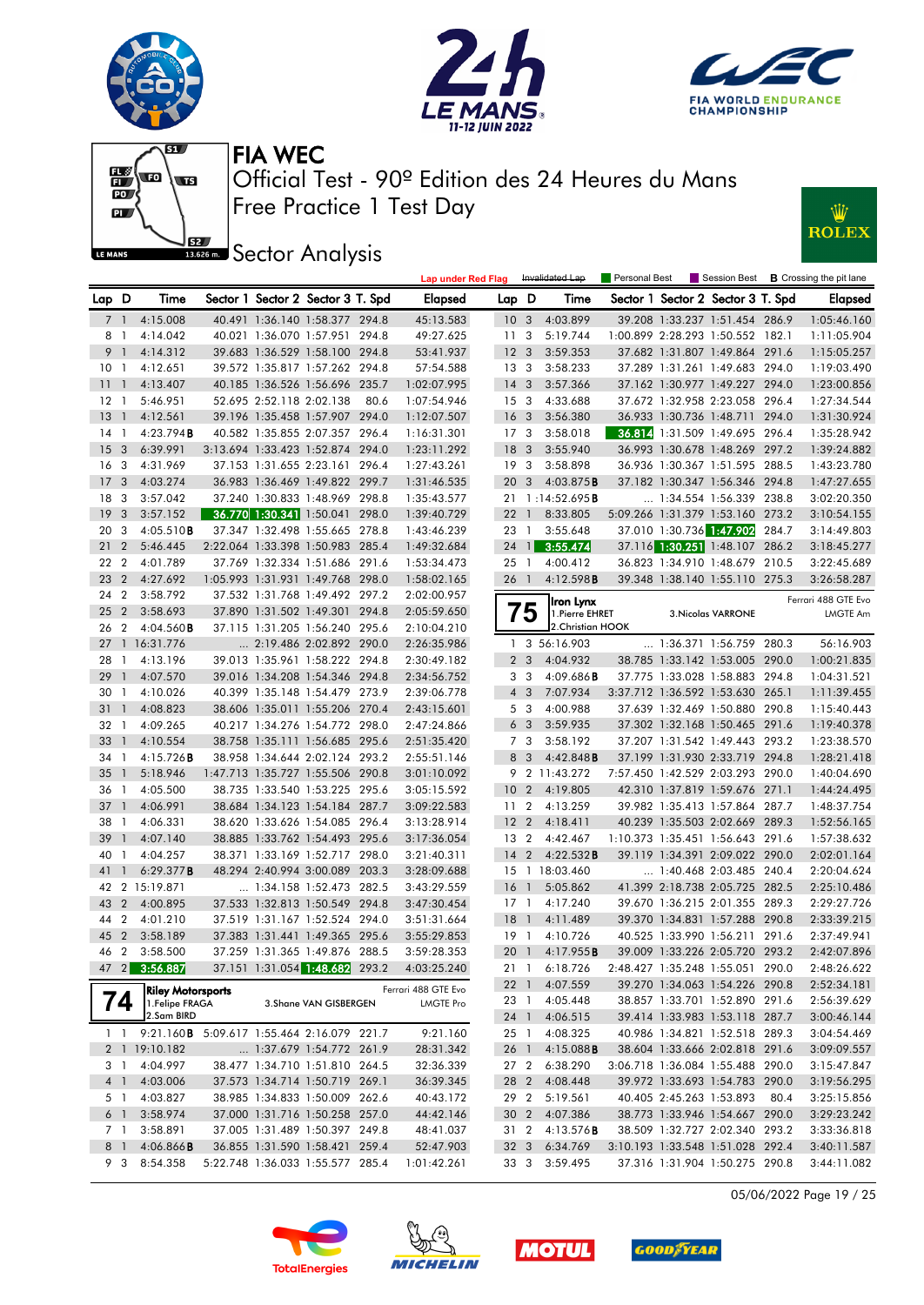







**ISEE** Sector Analysis



|                 |                         |                                                    |                            |                            |                                                                    |       | <b>Lap under Red Flag</b>  |                 |                         | Invalidated Lap                                    | Personal Best      |                            |                                                                  |       | Session Best <b>B</b> Crossing the pit lane |
|-----------------|-------------------------|----------------------------------------------------|----------------------------|----------------------------|--------------------------------------------------------------------|-------|----------------------------|-----------------|-------------------------|----------------------------------------------------|--------------------|----------------------------|------------------------------------------------------------------|-------|---------------------------------------------|
| Lap             | D                       | Time                                               |                            |                            | Sector 1 Sector 2 Sector 3 T. Spd                                  |       | <b>Elapsed</b>             | Lap D           |                         | Time                                               |                    |                            | Sector 1 Sector 2 Sector 3 T. Spd                                |       | Elapsed                                     |
| 34 3            |                         | 3:58.965                                           |                            |                            | 37.491 1:31.911 1:49.563 291.6                                     |       | 3:48:10.047                |                 |                         |                                                    | WeatherTech Racing |                            |                                                                  |       | Porsche 911 RSR - 19                        |
| 35              | 3                       | 3:58.259                                           |                            |                            | 37.516 1:31.867 1:48.876 286.9                                     |       | 3:52:08.306                |                 | 79                      | 1. Cooper MACNEIL                                  |                    |                            | 3. Thomas MERRILL                                                |       | <b>LMGTE Am</b>                             |
| 36              | 3 <sup>1</sup>          | 3:56.590                                           |                            |                            | 37.048 1:31.348 1:48.194                                           | 293.2 | 3:56:04.896                |                 |                         | 2.Julien ANDLAUER                                  |                    |                            |                                                                  |       |                                             |
| 37 <sub>3</sub> |                         | 4:12.652B                                          |                            |                            | 37.037 1:30.897 2:04.718 292.4                                     |       | 4:00:17.548                |                 | $1\quad 2$              | 5:48.581 <b>B</b> 2:03.473 1:39.188 2:05.920 237.2 |                    |                            |                                                                  |       | 5:48.581                                    |
|                 |                         | Dempsey - Proton Racing                            |                            |                            |                                                                    |       | Porsche 911 RSR - 19       |                 | 2 <sub>2</sub>          | 6:46.436                                           |                    |                            | 3:18.251 1:34.426 1:53.759 288.5                                 |       | 12:35.017                                   |
|                 | 77                      | 1. Christian RIED                                  |                            |                            | 3. Harry TINCKNELL                                                 |       | <b>LMGTE Am</b>            |                 | 3 <sub>2</sub>          | 5:49.869B                                          |                    | 45.794 3:01.361 2:02.714   |                                                                  | 80.7  | 18:24.886                                   |
|                 |                         | 2. Sebastian PRIAULX                               |                            |                            |                                                                    |       |                            |                 |                         | 4 2 17:15.870                                      |                    |                            | 1:33.867 1:54.532 293.2                                          |       | 35:40.756                                   |
|                 | $1\quad 2$              | 5:04.740 <b>B</b> 1:19.102 1:40.418 2:05.220 229.2 |                            |                            |                                                                    |       | 5:04.740                   |                 | 5 <sub>2</sub>          | 3:59.759                                           |                    |                            | 37.787 1:31.779 1:50.193 294.0                                   |       | 39:40.515                                   |
| 2               |                         | 2 13:11.289B                                       | 7:58.631 3:11.054 2:01.604 |                            |                                                                    | 80.6  | 18:16.029                  |                 | 6 <sub>2</sub>          | 3:59.022                                           |                    |                            | 37.377 1:31.372 1:50.273 295.6                                   |       | 43:39.537                                   |
| 3               | $\overline{2}$          | 9:14.955                                           |                            |                            | 5:44.718 1:36.860 1:53.377 263.2                                   |       | 27:30.984                  |                 | 7 <sub>2</sub>          | 4:06.278B                                          |                    |                            | 37.344 1:31.892 1:57.042 294.0                                   |       | 47:45.815                                   |
| 4               | $\overline{2}$          | 4:01.748                                           |                            |                            | 38.065 1:33.167 1:50.516 291.6                                     |       | 31:32.732                  |                 |                         | 8 2 17:23.116                                      |                    |                            | 1:32.184 1:49.516 291.6                                          |       | 1:05:08.931                                 |
| 5               | $\overline{2}$          | 4:05.185                                           |                            |                            | 38.286 1:34.261 1:52.638 290.8                                     |       | 35:37.917                  |                 | 9 2                     | 5:34.324                                           |                    | 1:00.059 2:43.590 1:50.675 |                                                                  | 80.7  | 1:10:43.255                                 |
| 6               | $\overline{2}$          | 4:00.071                                           |                            |                            | 37.439 1:32.043 1:50.589 292.4                                     |       | 39:37.988                  | 10              | $\overline{2}$          | 3:58.383                                           |                    |                            | 37.108 1:31.732 1:49.543 291.6                                   |       | 1:14:41.638                                 |
| $\overline{7}$  | $\overline{2}$          | 4:00.624                                           |                            |                            | 37.845 1:32.229 1:50.550 295.6                                     |       | 43:38.612                  | 11 2            |                         | 3:58.465                                           |                    |                            | 37.822 1:31.605 1:49.038                                         | 291.6 | 1:18:40.103                                 |
| 8               | $\overline{2}$          | 4:01.025                                           |                            |                            | 37.484 1:32.333 1:51.208 291.6                                     |       | 47:39.637                  | $12 \quad 2$    |                         | 3:57.624                                           |                    |                            | 37.180 1:31.262 1:49.182 291.6                                   |       | 1:22:37.727                                 |
| 9               | $\overline{2}$          | 3:58.628                                           |                            |                            | 37.318 1:31.905 1:49.405 292.4                                     |       | 51:38.265                  | 13 2            |                         | $4:38.436$ <b>B</b>                                |                    |                            | 37.271 1:31.497 2:29.668 292.4                                   |       | 1:27:16.163                                 |
| 10              | $\overline{2}$          | 4:00.393                                           |                            |                            | 38.251 1:32.534 1:49.608 292.4                                     |       | 55:38.658                  | 14              |                         | 3 14:34.392                                        |                    |                            | 1:35.427 1:55.611 289.3                                          |       | 1:41:50.555                                 |
| 11              | $\overline{2}$          | 3:58.404                                           |                            |                            | 37.276 1:31.733 1:49.395 292.4                                     |       | 59:37.062                  | 15 <sup>3</sup> |                         | 4:05.623                                           |                    |                            | 38.388 1:34.053 1:53.182 293.2                                   |       | 1:45:56.178                                 |
| 12              | $\overline{2}$          | 3:57.865                                           |                            |                            | 37.224 1:31.526 1:49.115 292.4                                     |       | 1:03:34.927                | 16              | $\overline{3}$          | 4:03.124                                           |                    |                            | 38.066 1:33.137 1:51.921 290.8                                   |       | 1:49:59.302                                 |
| 13              | $\overline{2}$          | $5:43.203$ <b>B</b>                                |                            | 1:01.024 2:44.703 1:57.476 |                                                                    | 80.7  | 1:09:18.130                | 17 <sub>3</sub> |                         | 4:11.790                                           |                    |                            | 38.063 1:33.364 2:00.363 269.8                                   |       | 1:54:11.092                                 |
| 14              |                         | 2 12:00.585                                        |                            |                            | 8:36.607 1:33.319 1:50.659 289.3                                   |       | 1:21:18.715                | 18              | $\overline{3}$          | 4:30.960                                           |                    |                            | 1:06.402 1:32.852 1:51.706 293.2                                 |       | 1:58:42.052                                 |
| 15              | 2                       | 4:35.528                                           |                            |                            | 37.294 1:32.566 2:25.668 291.6                                     |       | 1:25:54.243                | 19              | $\overline{3}$          | 4:00.739                                           |                    |                            | 37.932 1:32.083 1:50.724 292.4                                   |       | 2:02:42.791                                 |
| 16              | $\overline{2}$          | $4:09.548$ B                                       |                            |                            | 38.215 1:33.338 1:57.995 286.9                                     |       | 1:30:03.791                | 20              | $\mathbf{3}$            | 4:01.798                                           |                    |                            | 37.761 1:32.458 1:51.579 292.4                                   |       | 2:06:44.589                                 |
| 17              | $\mathbf{1}$            | 6:26.276                                           |                            |                            | 2:33.672 1:34.451 2:18.153 291.6                                   |       | 1:36:30.067                | 213             |                         | 4:01.003                                           |                    |                            | 37.665 1:32.179 1:51.159 292.4                                   |       | 2:10:45.592                                 |
| 18              | $\mathbf{1}$            | 4:02.786                                           |                            |                            | 37.929 1:32.889 1:51.968 292.4                                     |       | 1:40:32.853                | 22 <sub>3</sub> |                         | 4:07.445B                                          |                    |                            | 37.627 1:32.139 1:57.679 292.4                                   |       | 2:14:53.037                                 |
| 19              | $\mathbf{1}$            | 4:05.271                                           |                            |                            | 38.004 1:34.552 1:52.715 293.2                                     |       | 1:44:38.124                |                 |                         | 23 3 15:02.638                                     |                    |                            | 1:33.365 1:52.673 290.0                                          |       | 2:29:55.675                                 |
| 20              | -1                      | 4:05.619                                           |                            |                            | 37.943 1:35.300 1:52.376 292.4                                     |       | 1:48:43.743                | 24 3            |                         | 4:02.651                                           |                    |                            | 38.155 1:32.587 1:51.909 292.4                                   |       | 2:33:58.326                                 |
| 211             |                         | 4:08.993                                           |                            |                            | 37.744 1:33.008 1:58.241 294.0                                     |       | 1:52:52.736                | 25 3            |                         | 4:02.951                                           |                    |                            | 37.879 1:33.021 1:52.051 278.8                                   |       | 2:38:01.277                                 |
| 22              | $\overline{1}$          | 4:30.322                                           |                            |                            | 1:05.736 1:32.837 1:51.749 294.0                                   |       | 1:57:23.058                | 26 <sub>3</sub> |                         | 4:01.686                                           |                    |                            | 37.912 1:32.411 1:51.363 291.6                                   |       | 2:42:02.963                                 |
| 23              | $\overline{1}$          | 4:03.157                                           |                            |                            | 38.201 1:32.916 1:52.040 293.2                                     |       | 2:01:26.215                | 27 <sub>3</sub> |                         | 4:01.641                                           |                    |                            | 37.947 1:32.403 1:51.291                                         | 292.4 | 2:46:04.604                                 |
| 24 1            |                         | 4:03.533                                           |                            |                            | 38.025 1:33.228 1:52.280 291.6                                     |       | 2:05:29.748                | 28              | $\overline{\mathbf{3}}$ | 4:01.697                                           |                    |                            | 37.981 1:32.151 1:51.565 291.6                                   |       | 2:50:06.301                                 |
| 25              | $\overline{1}$          | 4:04.657                                           |                            |                            | 38.001 1:33.868 1:52.788 291.6                                     |       | 2:09:34.405                | 29 3            |                         | 4:01.196                                           |                    |                            | 37.792 1:32.081 1:51.323 292.4                                   |       | 2:54:07.497                                 |
| 26              | $\overline{1}$          | 4:03.071                                           |                            |                            | 37.809 1:32.495 1:52.767 290.8                                     |       | 2:13:37.476                | 30              | $\mathbf{3}$            | $4:07.402$ B                                       |                    |                            | 37.824 1:31.748 1:57.830 291.6                                   |       | 2:58:14.899                                 |
| 27              | $\overline{1}$          | 4:03.151                                           |                            |                            | 38.089 1:33.037 1:52.025 290.0                                     |       | 2:17:40.627                |                 |                         | 31 2 16:57.445                                     |                    |                            | 1:32.146 1:52.313 293.2                                          |       | 3:15:12.344                                 |
| 28              | $\overline{1}$          | 4:04.519                                           |                            |                            | 37.924 1:33.811 1:52.784 289.3                                     |       | 2:21:45.146                | 32              | $\overline{2}$          | 4:10.133                                           |                    |                            | 37.219 1:32.662 2:00.252 273.2                                   |       | 3:19:22.477                                 |
| 29              | $\mathbf{1}$            | 4:51.112                                           |                            |                            | 38.106 2:14.554 1:58.452 289.3                                     |       | 2:26:36.258                | 33 2            |                         | 4:14.579B                                          |                    |                            | 37.355 1:42.788 1:54.436 243.1                                   |       | 3:23:37.056                                 |
| 30              | $\overline{1}$          | 4:17.142B                                          |                            |                            | 39.239 1:36.047 2:01.856 282.5                                     |       | 2:30:53.400                | 34              |                         | 3 11:04.232                                        |                    |                            | 7:40.342 1:32.524 1:51.366 291.6                                 |       | 3:34:41.288<br>3:38:40.994                  |
| 31<br>32 3      | 3                       | 9:36.370                                           |                            |                            | 6:08.034 1:35.332 1:53.004 286.2                                   |       | 2:40:29.770                | 35 3<br>36      | 3                       | 3:59.706                                           |                    |                            | 37.249 1:31.600 1:50.857 294.8<br>37.891 1:31.555 1:50.811 292.4 |       | 3:42:41.251                                 |
|                 |                         | 4:02.179<br>3:59.308                               |                            |                            | 38.167 1:33.172 1:50.840 289.3                                     |       | 2:44:31.949                | 37 3            |                         | 4:00.257                                           |                    |                            |                                                                  |       |                                             |
| 33 <sup>3</sup> |                         | 34 3 4:01.882                                      |                            |                            | 37.377 1:32.178 1:49.753 291.6<br>37.824 1:33.539 1:50.519 291.6   |       | 2:48:31.257<br>2:52:33.139 |                 |                         | 4:02.382<br>38 3 4:02.189                          |                    |                            | 37.831 1:31.932 1:52.619 294.0<br>37.786 1:32.531 1:51.872 291.6 |       | 3:46:43.633<br>3:50:45.822                  |
|                 |                         | 35 3 4:06.884 <b>B</b>                             |                            |                            |                                                                    |       |                            | 39 3            |                         | 4:00.103                                           |                    |                            |                                                                  |       |                                             |
|                 |                         |                                                    |                            |                            | 37.464 1:32.069 1:57.351 291.6<br>6:46.754 1:32.828 1:49.496 289.3 |       | 2:56:40.023                | 40 3            |                         |                                                    |                    |                            | 37.740 1:31.891 1:50.472 290.8                                   |       | 3:54:45.925                                 |
| 37 3            |                         | 36 3 10:09.078<br>3:56.900                         |                            |                            | 37.186 1:31.321 1:48.393 291.6                                     |       | 3:06:49.101<br>3:10:46.001 |                 |                         | $4:08.502$ <b>B</b>                                |                    |                            | 37.828 1:31.918 1:58.756 293.2                                   |       | 3:58:54.427                                 |
| 38              | $\overline{\mathbf{3}}$ | 4:03.995B                                          |                            |                            | 37.237 1:31.133 1:55.625 292.4                                     |       | 3:14:49.996                |                 |                         | Iron Lynx                                          |                    |                            |                                                                  |       | Ferrari 488 GTE Evo                         |
|                 |                         | 39 3 7:29.887                                      |                            |                            | 4:07.370 1:32.766 1:49.751 291.6                                   |       | 3:22:19.883                |                 | 80                      | 1. Matteo CRESSONI<br>2. Giancarlo FISICHELLA      |                    |                            | 3. Richard HEISTAND                                              |       | LMGTE Am                                    |
| 40              | 3                       | 4:26.001                                           |                            |                            | 37.923 1:58.982 1:49.096 270.4                                     |       | 3:26:45.884                |                 | 1 <sup>1</sup>          | 6:23.005B 2:25.949 1:46.329 2:10.727 211.7         |                    |                            |                                                                  |       | 6:23.005                                    |
| 41              | 3                       | 3:56.370                                           |                            |                            | 37.134 1:30.768 1:48.468 293.2                                     |       | 3:30:42.254                |                 |                         | 2 1 20:45.141                                      |                    |                            | 1:37.271 1:55.513 262.6                                          |       | 27:08.146                                   |
| 42              | 3                       | 4:03.126 <b>B</b>                                  |                            |                            | 37.028 1:31.246 1:54.852 291.6                                     |       | 3:34:45.380                |                 | 3 1                     | 4:10.566                                           |                    |                            | 38.910 1:34.869 1:56.787 293.2                                   |       | 31:18.712                                   |
|                 |                         | 43 3 15:49.144                                     |                            |                            | 1:34.956 1:51.869 243.1                                            |       | 3:50:34.524                |                 | 4 1                     | 4:01.990                                           |                    |                            | 37.586 1:33.150 1:51.254 293.2                                   |       | 35:20.702                                   |
| 44 3            |                         | 3:59.047                                           |                            |                            | 37.329 1:32.038 1:49.680 286.9                                     |       | 3:54:33.571                |                 | 5 1                     | 3:58.526                                           |                    |                            | 37.125 1:31.922 1:49.479 294.8                                   |       | 39:19.228                                   |
|                 |                         | 45 3 4:37.185 <b>B</b>                             |                            |                            | 37.327 1:46.047 2:13.811 244.8                                     |       | 3:59:10.756                |                 | 6 <sup>1</sup>          | 4:06.586B                                          |                    |                            | 36.976 1:31.740 1:57.870 294.0                                   |       | 43:25.814                                   |
|                 |                         |                                                    |                            |                            |                                                                    |       |                            |                 |                         | 7 1 11:13.270                                      |                    |                            | 7:43.103 1:35.599 1:54.568 280.3                                 |       | 54:39.084                                   |

05/06/2022 Page 20 / 25





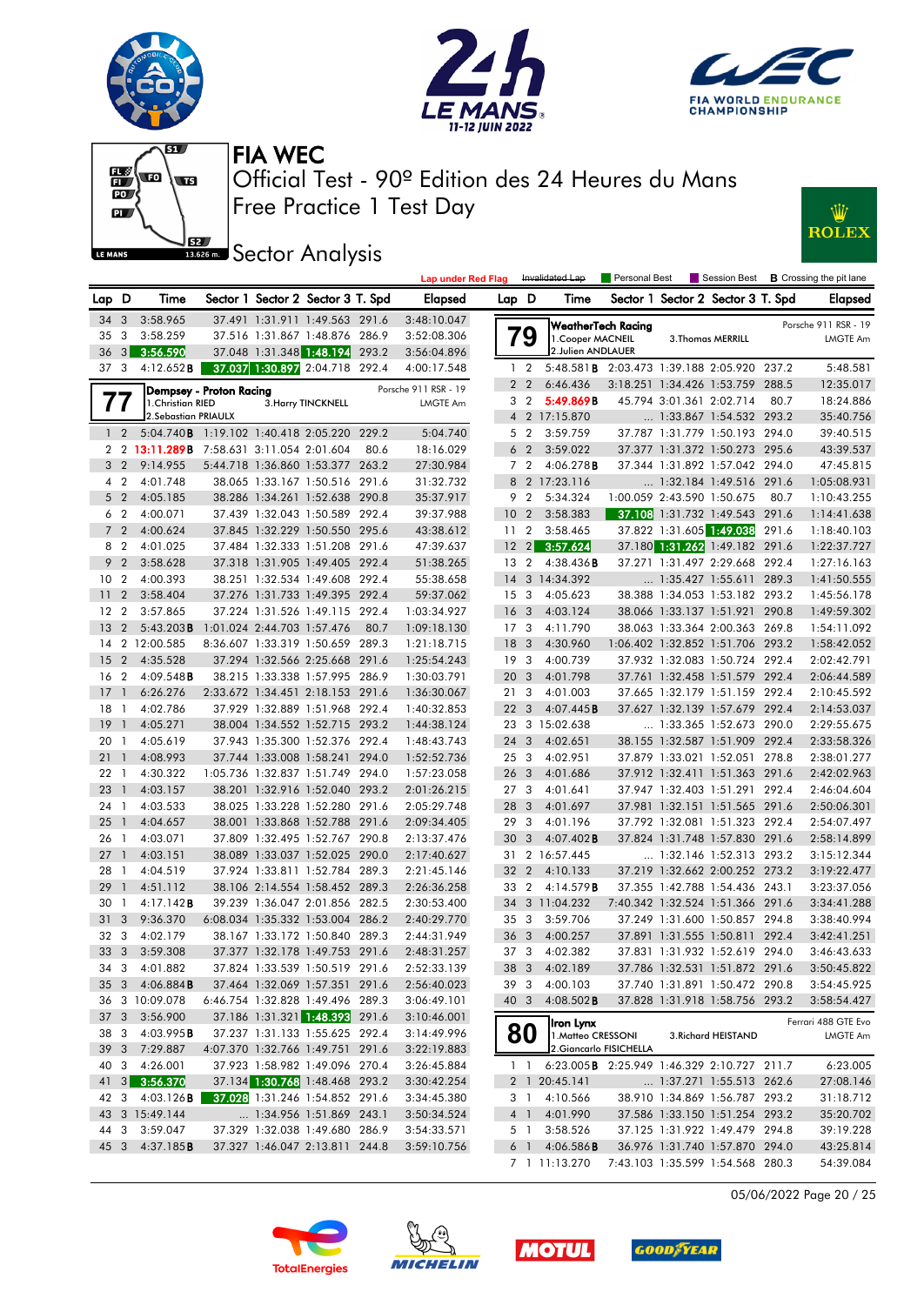







**J**<br>Issuem Sector Analysis



|                 |                |                                         |                          |                                                                  |       | <b>Lap under Red Flag</b>  |                 |                | Invalidated Lap                         | Personal Best                    |              |                                                                    |       | Session Best <b>B</b> Crossing the pit lane |
|-----------------|----------------|-----------------------------------------|--------------------------|------------------------------------------------------------------|-------|----------------------------|-----------------|----------------|-----------------------------------------|----------------------------------|--------------|--------------------------------------------------------------------|-------|---------------------------------------------|
| Lap D           |                | Time                                    |                          | Sector 1 Sector 2 Sector 3 T. Spd                                |       | Elapsed                    | Lap D           |                | Time                                    |                                  |              | Sector 1 Sector 2 Sector 3 T. Spd                                  |       | Elapsed                                     |
| 8 1             |                | 4:00.601                                |                          | 37.292 1:32.868 1:50.441 293.2                                   |       | 58:39.685                  |                 |                | 12 3 6:24.279 <b>B</b>                  | 2:05.498 1:25.288 2:53.493 313.6 |              |                                                                    |       | 1:29:46.572                                 |
| 9 1             |                | 4:03.119                                |                          | 38.462 1:34.182 1:50.475 255.7                                   |       | 1:02:42.804                |                 |                | 13 3 15:36.186                          |                                  |              | 1:26.351 1:42.213 314.5                                            |       | 1:45:22.758                                 |
| 10              | -1             | 5:46.644B                               | 58.284 2:45.737 2:02.623 |                                                                  | 80.7  | 1:08:29.448                | 14 3            |                | $3:48.618$ <b>B</b>                     |                                  |              | 34.015 1:23.888 1:50.715 317.2                                     |       | 1:49:11.376                                 |
| 11              |                | 1 12:11.910                             |                          | 8:42.519 1:35.442 1:53.949 256.4                                 |       | 1:20:41.358                |                 |                | 15 1 34:13.083                          |                                  |              | 2:14.081 1:54.195 281.7                                            |       | 2:23:24.459                                 |
| 12              | $\overline{1}$ | 4:34.287                                |                          | 37.337 1:33.309 2:23.641 292.4                                   |       | 1:25:15.645                | 16 1            |                | 3:50.461                                |                                  |              | 36.049 1:27.438 1:46.974 315.4                                     |       | 2:27:14.920                                 |
| 13              | -1             | 4:27.049                                |                          | 37.410 1:32.859 2:16.780 291.6                                   |       | 1:29:42.694                | 17 <sub>1</sub> |                | 3:47.235                                |                                  |              | 35.969 1:26.421 1:44.845 318.2                                     |       | 2:31:02.155                                 |
| 14              | $\overline{1}$ | $4:05.962$ <b>B</b>                     |                          | 37.562 1:32.546 1:55.854 293.2                                   |       | 1:33:48.656                | <b>18</b>       | $\overline{1}$ | 3:44.305                                |                                  |              | 36.183 1:25.179 1:42.943 317.2                                     |       | 2:34:46.460                                 |
| 15              | 3              | 7:46.009                                |                          | 4:13.437 1:37.363 1:55.209 265.1                                 |       | 1:41:34.665                | $19-1$          |                | 3:41.224                                |                                  |              | 35.024 1:24.757 1:41.443 316.3                                     |       | 2:38:27.684                                 |
| 16              | 3              | 4:04.881                                |                          | 38.481 1:33.010 1:53.390 294.0                                   |       | 1:45:39.546                | 20              | $\overline{1}$ | 3:40.902                                |                                  |              | 34.926 1:24.518 1:41.458 315.4                                     |       | 2:42:08.586                                 |
| 17              | 3              | 4:06.009                                |                          | 37.944 1:35.912 1:52.153 294.0                                   |       | 1:49:45.555                | 21 1            |                | 3:43.355                                |                                  |              | 35.020 1:25.689 1:42.646 275.3                                     |       | 2:45:51.941                                 |
| 18              | 3              | 4:01.743                                |                          | 37.631 1:32.297 1:51.815 294.0                                   |       | 1:53:47.298                | 22 <sub>1</sub> |                | 3:42.429                                |                                  |              | 35.146 1:24.730 1:42.553 313.6                                     |       | 2:49:34.370                                 |
| 19              | 3              | 4:41.471                                |                          | 1:16.440 1:33.385 1:51.646 279.5                                 |       | 1:58:28.769                | 23 1            |                | 4:04.646B                               |                                  |              | 36.070 1:26.023 2:02.553 313.6                                     |       | 2:53:39.016                                 |
| 20              | 3              | 4:02.126                                |                          | 38.067 1:32.482 1:51.577 295.6                                   |       | 2:02:30.895                |                 |                | 24 2 16:36.658                          |                                  |              | $\ldots$ 1:28.457 1:45.441 292.4                                   |       | 3:10:15.674                                 |
| 21              | 3              | 3:59.761                                |                          | 37.625 1:32.057 1:50.079 294.0                                   |       | 2:06:30.656                | 25 2            |                | 3:44.747                                |                                  |              | 36.856 1:25.413 1:42.478 316.3                                     |       | 3:14:00.421                                 |
| 22              | 3              | 4:10.961B                               |                          | 37.316 1:32.143 2:01.502 294.0                                   |       | 2:10:41.617                | 26 2            |                | 3:44.712                                |                                  |              | 35.004 1:25.830 1:43.878 317.2                                     |       | 3:17:45.133                                 |
| 23              | $\overline{2}$ | 6:09.185                                |                          | 2:44.336 1:33.204 1:51.645 290.8                                 |       | 2:16:50.802                | 27 <sub>2</sub> |                | 3:39.465                                |                                  |              | 34.581 1:24.213 1:40.671 316.3                                     |       | 3:21:24.598                                 |
| 24              | $\overline{2}$ | 4:01.016                                |                          | 37.111 1:33.170 1:50.735 294.0                                   |       | 2:20:51.818                | 28 2            |                | 4:52.251                                |                                  |              | 36.670 2:30.542 1:45.039                                           | 81.1  | 3:26:16.849                                 |
| 25 <sub>2</sub> |                | 4:54.718 <b>B</b>                       |                          | 36.782 2:13.100 2:04.836 294.0                                   |       | 2:25:46.536                |                 |                | 29 2 3:37.410                           |                                  |              | 34.059 1:23.708 1:39.643                                           | 317.2 | 3:29:54.259                                 |
| 26              | $\overline{2}$ | 7:13.504                                |                          | 3:50.943 1:32.603 1:49.958 292.4                                 |       | 2:33:00.040                | 30 <sub>2</sub> |                | 3:40.952                                |                                  |              | 34.175 1:24.840 1:41.937 293.2                                     |       | 3:33:35.211                                 |
| 27              | $\overline{2}$ | 3:56.169                                |                          | 37.011 1:30.531 1:48.627 294.8                                   |       | 2:36:56.209                | 31 2            |                | 3:38.303                                |                                  |              | 33.818 1:23.016 1:41.469 320.1                                     |       | 3:37:13.514                                 |
| 28              | $\overline{2}$ | 3:56.545                                |                          | 36.852 1:30.421 1:49.272 295.6                                   |       | 2:40:52.754                | 32 2            |                | 5:16.481B                               |                                  |              | 33.700 2:13.369 2:29.412 204.1                                     |       | 3:42:29.995                                 |
| 29              | $\overline{2}$ | 4:05.219B                               |                          | 36.895 1:31.415 1:56.909 294.8                                   |       | 2:44:57.973                | 33 2            |                | 8:10.602                                |                                  |              | 5:01.631 1:27.425 1:41.546 302.2                                   |       | 3:50:40.597                                 |
| 30              | $\overline{2}$ | 5:02.383                                |                          | 1:35.483 1:31.698 1:55.202 289.3                                 |       | 2:50:00.356                | 34 2            |                | 3:47.719                                |                                  |              | 33.983 1:23.573 1:50.163 316.3                                     |       | 3:54:28.316                                 |
| 31              | $\overline{2}$ | 3:57.144                                |                          | 36.759 1:30.465 1:49.920 294.8                                   |       | 2:53:57.500                | 35 2            |                | 3:38.633                                |                                  |              | 33.812 1:23.292 1:41.529 316.3                                     |       | 3:58:06.949                                 |
| 32              | $\overline{2}$ | 3:56.634                                |                          | 37.266 1:30.817 1:48.551 292.4                                   |       | 2:57:54.134                | 36 2            |                | 3:54.375B                               |                                  |              | 36.896 1:27.362 1:50.117 314.5                                     |       | 4:02:01.324                                 |
| 33              | $\overline{2}$ | 3:56.078                                |                          | 37.112 1:30.398 1:48.568 294.0                                   |       | 3:01:50.212                |                 |                |                                         |                                  |              |                                                                    |       |                                             |
| 34              | $\overline{2}$ | 4:05.019B                               |                          | 37.299 1:31.293 1:56.427 294.0                                   |       | 3:05:55.231                |                 | 85             | <b>Iron Dames</b><br>1.Rahel FREY       |                                  | 3.Sarah BOVY |                                                                    |       | Ferrari 488 GTE Evo                         |
|                 |                |                                         |                          |                                                                  |       |                            |                 |                |                                         |                                  |              |                                                                    |       |                                             |
|                 |                |                                         |                          |                                                                  |       |                            |                 |                |                                         |                                  |              |                                                                    |       | LMGTE Am                                    |
| 35              | 3              | 6:34.089                                |                          | 2:54.833 1:40.048 1:59.208 176.5                                 |       | 3:12:29.320                |                 |                | 2. Michelle GATTING                     |                                  |              |                                                                    |       |                                             |
| 36              | 3              | 3:58.004                                |                          | 37.311 1:31.528 1:49.165 295.6                                   |       | 3:16:27.324                | 1               |                | 2:11:48.799B                            |                                  |              | 1:41.239 2:04.836 274.6                                            |       | 1:11:48.799                                 |
| 37              | 3              | 3:57.981                                |                          | 37.495 1:31.233 1:49.253 295.6                                   |       | 3:20:25.305                |                 |                | 2 2 10:09.190                           |                                  |              | 6:39.147 1:35.704 1:54.339 278.1                                   |       | 1:21:57.989                                 |
| 38              | 3              | 5:16.253                                |                          | 39.707 2:45.354 1:51.192                                         | 80.8  | 3:25:41.558                |                 | 3 2            | 4:37.315                                |                                  |              | 39.028 1:32.393 2:25.894 294.8                                     |       | 1:26:35.304                                 |
| 39              | 3              | 3:56.632                                |                          | 36.875 1:31.255 1:48.502                                         | 295.6 | 3:29:38.190                |                 | 4 <sup>2</sup> | 4:00.644                                |                                  |              | 37.950 1:32.133 1:50.561 294.0                                     |       | 1:30:35.948                                 |
| 40              | 3              | 3:56.798                                |                          | 37.051 1:30.939 1:48.808 295.6                                   |       | 3:33:34.988                |                 | 5 <sub>2</sub> | 3:59.204                                |                                  |              | 37.279 1:31.594 1:50.331 293.2                                     |       | 1:34:35.152                                 |
| 41              | 3              | $4:04.041$ <b>B</b>                     |                          | 37.085 1:30.842 1:56.114 296.4                                   |       | 3:37:39.029                |                 | 6 <sub>2</sub> | 3:56.970                                |                                  |              | 37.130 1:30.820 1:49.020 296.4                                     |       | 1:38:32.122                                 |
| 42              | $\overline{1}$ | 5:42.306                                |                          | 2:20.733 1:31.423 1:50.150 294.8                                 |       | 3:43:21.335                |                 | 7 <sub>2</sub> | 3:56.063                                |                                  |              | 36.954 1:30.680 1:48.429 295.6                                     |       | 1:42:28.185                                 |
| 43              | $\overline{1}$ | 3:59.719                                |                          | 37.038 1:31.126 1:51.555 296.4                                   |       | 3:47:21.054                |                 | 8 2            | $4:04.004$ <b>B</b>                     |                                  |              | 37.026 1:30.510 1:56.468 297.2                                     |       | 1:46:32.189                                 |
| 44              | $\mathbf{1}$   | 3:57.025                                |                          | 36.980 1:31.391 1:48.654 292.4                                   |       | 3:51:18.079                |                 |                | 9 3 11:49.723                           |                                  |              | 8:09.999 1:39.243 2:00.481 271.8                                   |       | 1:58:21.912                                 |
| 45              | - 1            | 3:57.330                                |                          | 36.791 1:30.725 1:49.814 294.0                                   |       | 3:55:15.409                | 10              | $\mathbf{3}$   | 4:12.439                                |                                  |              | 39.913 1:35.093 1:57.433 292.4                                     |       | 2:02:34.351                                 |
| 46              | $\overline{1}$ | 4:10.046B                               |                          | 37.099 1:30.977 2:01.970 295.6                                   |       | 3:59:25.455                | 11              | 3              | 4:03.471                                |                                  |              | 38.311 1:33.392 1:51.768 295.6                                     |       | 2:06:37.822                                 |
|                 |                | <b>AF Corse</b>                         |                          |                                                                  |       | Oreca 07 - Gibson          | 12 <sup>3</sup> |                | 4:03.278                                |                                  |              | 38.235 1:32.211 1:52.832 295.6                                     |       | 2:10:41.100                                 |
|                 | 83             | 1. François PERRODO                     |                          | 3. Alessio ROVERA                                                |       | LMP2 P/A                   |                 |                | 13 3 4:00.475                           |                                  |              | 37.864 1:32.160 1:50.451 294.8                                     |       | 2:14:41.575                                 |
|                 |                | 2. Nicklas NIELSEN                      |                          |                                                                  |       |                            |                 |                | 14 3 4:06.641 <b>B</b>                  |                                  |              | 37.343 1:31.437 1:57.861 292.4                                     |       | 2:18:48.216                                 |
|                 | 13             | 4:59.309                                |                          | 1:23.685 1:39.752 1:55.872 202.2                                 |       | 4:59.309                   |                 |                | 15 1 14:20.253                          |                                  |              | 1:34.157 1:52.879 290.0                                            |       | 2:33:08.469                                 |
|                 | 2 3            | 3:56.393                                |                          | 37.948 1:29.828 1:48.617 286.9                                   |       | 8:55.702                   |                 |                | 16 1 4:02.555                           |                                  |              | 38.429 1:32.950 1:51.176 294.0                                     |       | 2:37:11.024                                 |
|                 | 3 3            | 3:59.681B                               |                          | 36.111 1:28.267 1:55.303 298.8                                   |       | 12:55.383                  | $17-1$          |                | 3:58.969                                |                                  |              | 37.126 1:31.475 1:50.368 295.6                                     |       | 2:41:09.993                                 |
|                 |                | 4 3 27:22.811 <b>B</b>                  |                          | 1:27.166 1:57.729 295.6                                          |       | 40:18.194                  |                 |                | 18 1 4:09.771 <b>B</b>                  |                                  |              | 37.659 1:32.254 1:59.858 294.8                                     |       | 2:45:19.764                                 |
|                 |                | 5 3 8:46.425                            |                          | 5:34.964 1:27.254 1:44.207 303.9                                 |       | 49:04.619                  | 19 1            |                | 5:07.293                                |                                  |              | 1:43.439 1:32.657 1:51.197 271.8                                   |       | 2:50:27.057                                 |
|                 | 6 3            | 3:42.100                                |                          | 34.890 1:25.188 1:42.022 313.6                                   |       | 52:46.719                  | 20 1            |                | 3:58.050                                |                                  |              | 37.434 1:30.575 1:50.041 295.6                                     |       | 2:54:25.107                                 |
|                 | 7 3            | 3:41.168                                |                          | 34.284 1:24.136 1:42.748 315.4                                   |       | 56:27.887                  |                 |                | 21 1 3:56.822                           |                                  |              | 37.581 1:30.801 1:48.440 296.4                                     |       | 2:58:21.929                                 |
|                 |                | 8 3 3:51.239 <b>B</b>                   |                          | 34.335 1:25.156 1:51.748 311.8                                   |       | 1:00:19.126                | 22 1            |                | 3:56.514                                |                                  |              | 37.076 1:30.261 1:49.177 295.6                                     |       | 3:02:18.443                                 |
|                 |                | 9 3 15:29.923                           |                          | 1:25.922 1:42.241 312.7                                          |       | 1:15:49.049                | 23 1            |                | 3:56.753                                |                                  |              | 36.984 1:30.800 1:48.969 296.4                                     |       | 3:06:15.196                                 |
|                 |                | 10 3 3:38.784<br>11 3 3:54.460 <b>B</b> |                          | 34.320 1:24.054 1:40.410 320.1<br>34.866 1:26.661 1:52.933 295.6 |       | 1:19:27.833<br>1:23:22.293 |                 |                | 24 1 4:08.632 <b>B</b><br>25 3 5:16.213 |                                  |              | 38.423 1:31.731 1:58.478 294.8<br>1:52.953 1:32.718 1:50.542 296.4 |       | 3:10:23.828<br>3:15:40.041                  |

05/06/2022 Page 21 / 25







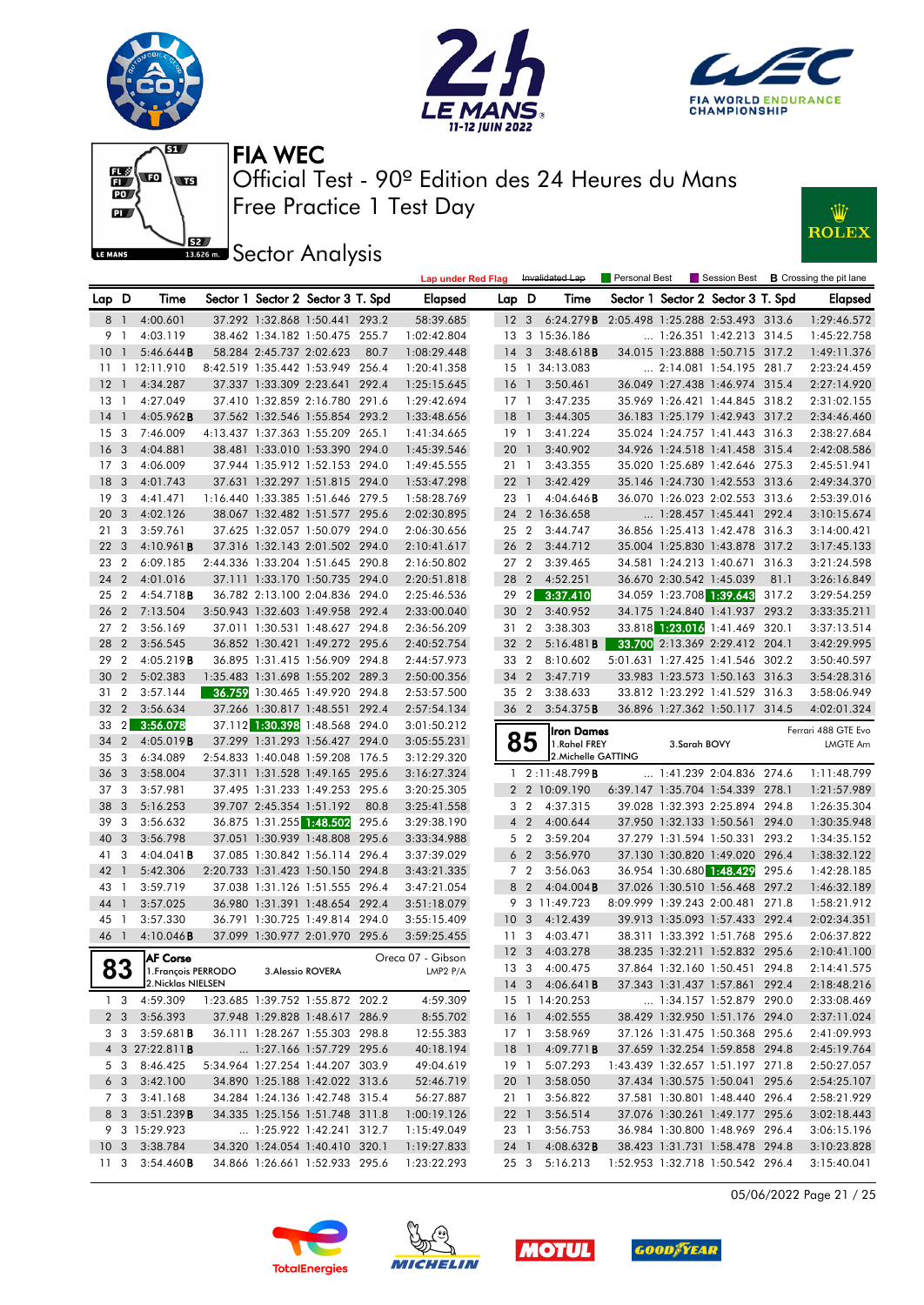











|                 |                         |                            |                                          |                                   |       | <b>Lap under Red Flag</b> |                 |                | Invalidated Lap                            | Personal Best           |                          | Session Best                      |       | <b>B</b> Crossing the pit lane |
|-----------------|-------------------------|----------------------------|------------------------------------------|-----------------------------------|-------|---------------------------|-----------------|----------------|--------------------------------------------|-------------------------|--------------------------|-----------------------------------|-------|--------------------------------|
| Lap D           |                         | Time                       |                                          | Sector 1 Sector 2 Sector 3 T. Spd |       | <b>Elapsed</b>            | Lap D           |                | Time                                       |                         |                          | Sector 1 Sector 2 Sector 3 T. Spd |       | <b>Elapsed</b>                 |
| 26              | $\overline{\mathbf{3}}$ | 3:56.919                   |                                          | 37.091 1:30.812 1:49.016 295.6    |       | 3:19:36.960               |                 |                |                                            | Dempsey - Proton Racing |                          |                                   |       | Porsche 911 RSR - 19           |
| 27 <sub>3</sub> |                         | 4:32.990                   |                                          | 37.291 2:04.172 1:51.527          | 80.9  | 3:24:09.950               |                 | 88             | 1. Fred POORDAD                            |                         | 3.Jan HEYLEN             |                                   |       | LMGTE Am                       |
| 28              | $\mathbf{3}$            | 3:56.267                   |                                          | 36.997 1:30.734 1:48.536 294.8    |       | 3:28:06.217               |                 |                | 2. Maxwell ROOT                            |                         |                          |                                   |       |                                |
| 29              | 3                       | 3:58.147                   |                                          | 37.366 1:32.170 1:48.611          | 294.0 | 3:32:04.364               | $\mathbf{1}$    | $\overline{2}$ | 6:11.856B 2:26.794 1:38.989 2:06.073 254.5 |                         |                          |                                   |       | 6:11.856                       |
| 30              | 3                       | 4:04.637B                  |                                          | 36.892 1:31.529 1:56.216 294.8    |       | 3:36:09.001               |                 |                | 2 2 23:15.408                              |                         |                          | $\ldots$ 1:37.745 1:56.416 269.1  |       | 29:27.264                      |
| 31              | $\overline{2}$          | 5:33.762                   |                                          | 2:12.981 1:31.319 1:49.462 296.4  |       | 3:41:42.763               | 3               | $\overline{2}$ | 4:09.523                                   |                         |                          | 39.509 1:35.541 1:54.473 284.7    |       | 33:36.787                      |
| 32              | $\overline{2}$          | 3:57.984                   |                                          | 37.754 1:31.355 1:48.875 263.2    |       | 3:45:40.747               |                 | 4 <sup>2</sup> | 4:05.761                                   |                         |                          | 38.262 1:33.939 1:53.560 289.3    |       | 37:42.548                      |
| 33              | $\overline{2}$          | 3:58.304                   |                                          | 37.493 1:30.911 1:49.900          | 294.8 | 3:49:39.051               |                 | 5 <sub>2</sub> | 4:03.551                                   |                         |                          | 38.505 1:33.494 1:51.552 288.5    |       | 41:46.099                      |
| 34              |                         | 2 3:55.678                 |                                          | 36.889 1:29.991 1:48.798 297.2    |       | 3:53:34.729               |                 | 6 <sub>2</sub> | 4:02.150                                   |                         |                          | 37.969 1:33.239 1:50.942 289.3    |       | 45:48.249                      |
| 35              | $\overline{2}$          | $4:04.724$ B               |                                          | 37.766 1:30.242 1:56.716 297.2    |       | 3:57:39.453               |                 | 7 <sub>2</sub> | 4:07.221B                                  |                         |                          | 37.509 1:32.655 1:57.057 289.3    |       | 49:55.470                      |
|                 |                         | <b>GR Racing</b>           |                                          |                                   |       | Porsche 911 RSR - 19      |                 | 8 2            | 6:38.564                                   |                         |                          | 3:12.556 1:34.106 1:51.902 268.4  |       | 56:34.034                      |
|                 | 86                      |                            | 1. Michael WAINWRIGHT 3. Benjamin BARKER |                                   |       | <b>LMGTE Am</b>           | 9               | $\overline{2}$ | 4:01.828                                   |                         |                          | 37.535 1:33.179 1:51.114 290.8    |       | 1:00:35.862                    |
|                 |                         | 2. Riccardo PERA           |                                          |                                   |       |                           | 10 <sub>2</sub> |                | 4:01.051                                   |                         |                          | 37.718 1:32.737 1:50.596 289.3    |       | 1:04:36.913                    |
|                 |                         | 1 3 17:59.319B             |                                          | 3:19.846 2:13.876 197.8           |       | 17:59.319                 | 11              | $\overline{2}$ | 5:32.822                                   |                         | 56.380 2:44.211 1:52.231 |                                   | 80.7  | 1:10:09.735                    |
|                 |                         | 2 3 42:29.982 <b>B</b>     |                                          | 1:33.200 1:58.201 270.4           |       | 1:00:29.301               | 12 <sub>2</sub> |                | 4:10.943                                   |                         |                          | 38.775 1:33.966 1:58.202 279.5    |       | 1:14:20.678                    |
|                 | $3\quad2$               | 9:12.813B                  | 4:21.862 2:44.915 2:06.036               |                                   | 80.6  | 1:09:42.114               | 13              | $\overline{2}$ | $4:09.083$ B                               |                         |                          | 37.986 1:32.890 1:58.207 290.0    |       | 1:18:29.761                    |
|                 |                         | 4 2 10:21.796              |                                          | 6:59.499 1:32.017 1:50.280 292.4  |       | 1:20:03.910               | 14 1            |                | 8:07.216                                   |                         |                          | 3:43.130 1:43.996 2:40.090 251.0  |       | 1:26:36.977                    |
|                 |                         | $5 \quad 2 \quad 3:57.974$ |                                          | 37.207 1:31.553 1:49.214          | 293.2 | 1:24:01.884               | $15-1$          |                | 4:23.148                                   |                         |                          | 42.062 1:36.885 2:04.201 288.5    |       | 1:31:00.125                    |
|                 | 6 2                     | 4:30.580                   |                                          | 36.887 1:31.920 2:21.773 292.4    |       | 1:28:32.464               | 16 <sub>1</sub> |                | 4:19.128                                   |                         |                          | 41.341 1:37.276 2:00.511 290.0    |       | 1:35:19.253                    |
| $7^{\circ}$     | $\overline{2}$          | 3:58.274                   |                                          | 37.064 1:30.962 1:50.248 292.4    |       | 1:32:30.738               | $17-1$          |                | 4:17.346                                   |                         |                          | 41.530 1:36.148 1:59.668 290.0    |       | 1:39:36.599                    |
|                 | 8 2                     | $4:07.860$ <b>B</b>        |                                          | 37.258 1:34.041 1:56.561 292.4    |       | 1:36:38.598               | 18 1            |                | 4:14.264                                   |                         |                          | 40.526 1:36.570 1:57.168 273.2    |       | 1:43:50.863                    |
| 9               |                         | 1 14:26.067                |                                          | 1:38.956 2:00.517 267.1           |       | 1:51:04.665               | $19-1$          |                | 4:10.687                                   |                         |                          | 39.322 1:34.473 1:56.892 288.5    |       | 1:48:01.550                    |
| 10              | -1                      | 4:15.435                   |                                          | 40.348 1:36.896 1:58.191 274.6    |       | 1:55:20.100               | 20 1            |                | 4:12.871                                   |                         |                          | 39.027 1:35.955 1:57.889 288.5    |       | 1:52:14.421                    |
| 11              | $\mathbf{1}$            | 4:35.302                   |                                          | 1:04.515 1:35.392 1:55.395 290.8  |       | 1:59:55.402               | 21 1            |                | 4:27.015                                   |                         |                          | 54.588 1:35.907 1:56.520 289.3    |       | 1:56:41.436                    |
| 12 <sub>1</sub> |                         | 4:06.005                   |                                          | 38.768 1:34.342 1:52.895 290.0    |       | 2:04:01.407               | 22 1            |                | 4:10.023                                   |                         |                          | 38.847 1:35.347 1:55.829 290.0    |       | 2:00:51.459                    |
| 13              | $\overline{1}$          | 4:09.519                   |                                          | 39.444 1:35.045 1:55.030 292.4    |       | 2:08:10.926               | 23              | $\overline{1}$ | 4:20.415B                                  |                         |                          | 39.096 1:34.185 2:07.134 289.3    |       | 2:05:11.874                    |
| 14              | $\overline{1}$          | $4:13.846$ B               |                                          | 38.610 1:35.020 2:00.216 276.7    |       | 2:12:24.772               | 24              | $\overline{2}$ | 6:27.612                                   |                         |                          | 3:00.835 1:34.621 1:52.156 263.9  |       | 2:11:39.486                    |
| 15              | $\overline{2}$          | 8:16.366                   |                                          | 4:42.391 1:36.225 1:57.750 290.0  |       | 2:20:41.138               | 25 2            |                | 4:03.467                                   |                         |                          | 38.760 1:33.113 1:51.594 290.8    |       | 2:15:42.953                    |
| 16              | $\overline{2}$          | 4:51.414                   |                                          | 37.933 2:14.536 1:58.945 289.3    |       | 2:25:32.552               | 26 2            |                | 4:02.935                                   |                         |                          | 38.163 1:34.008 1:50.764 288.5    |       | 2:19:45.888                    |
| 17              | $\overline{2}$          | 4:02.334                   |                                          | 37.593 1:33.256 1:51.485 289.3    |       | 2:29:34.886               | 27              | $\overline{2}$ | 4:50.718                                   |                         |                          | 37.818 2:14.426 1:58.474 268.4    |       | 2:24:36.606                    |
| 18              | $\overline{2}$          | 3:59.689                   |                                          | 37.250 1:31.797 1:50.642 290.0    |       | 2:33:34.575               | 28              | $\overline{2}$ | 4:01.598                                   |                         |                          | 37.623 1:33.422 1:50.553          | 290.0 | 2:28:38.204                    |
| 19              | $\overline{2}$          | 4:02.316                   |                                          | 38.053 1:33.314 1:50.949 292.4    |       | 2:37:36.891               | 29              | $\overline{2}$ | 3:59.334                                   |                         |                          | 37.460 1:32.106 1:49.768          | 290.0 | 2:32:37.538                    |
| 20              | $\overline{2}$          | $4:07.581$ <b>B</b>        |                                          | 37.061 1:31.388 1:59.132 290.8    |       | 2:41:44.472               | 30 2            |                | 3:59.304                                   |                         |                          | 37.298 1:31.992 1:50.014 290.8    |       | 2:36:36.842                    |
| 21              | $\overline{2}$          | 5:34.120                   |                                          | 2:08.410 1:32.410 1:53.300 290.8  |       | 2:47:18.592               | 31              | $\overline{2}$ | 4:06.525B                                  |                         |                          | 37.442 1:32.158 1:56.925 291.6    |       | 2:40:43.367                    |
| 22              | $\overline{2}$          | $4:06.205$ B               |                                          | 37.240 1:31.864 1:57.101          | 293.2 | 2:51:24.797               | 32 1            |                | 5:51.042                                   |                         |                          | 2:16.506 1:35.549 1:58.987 289.3  |       | 2:46:34.409                    |
| 23              | $\overline{2}$          | 6:18.293                   |                                          | 2:55.548 1:32.166 1:50.579 290.8  |       | 2:57:43.090               | 33              | $\overline{1}$ | 4:09.463                                   |                         |                          | 39.083 1:33.965 1:56.415 292.4    |       | 2:50:43.872                    |
| 24              | $\overline{2}$          | 4:04.983B                  |                                          | 37.222 1:31.410 1:56.351 290.0    |       | 3:01:48.073               | 34 1            |                | 4:07.414                                   |                         |                          | 38.917 1:34.007 1:54.490 289.3    |       | 2:54:51.286                    |
| 25              | $\overline{2}$          | 6:18.662                   |                                          | 2:54.910 1:32.268 1:51.484 291.6  |       | 3:08:06.735               | $35 \quad 1$    |                | 4:13.633B                                  |                         |                          | 38.546 1:33.292 2:01.795 289.3    |       | 2:59:04.919                    |
| 26              | $\overline{2}$          | 4:12.341B                  |                                          | 37.547 1:31.916 2:02.878 292.4    |       | 3:12:19.076               | 36 1            |                | 5:32.550                                   |                         |                          | 2:03.081 1:33.777 1:55.692 279.5  |       | 3:04:37.469                    |
| 27              | $\overline{1}$          | 5:56.414                   |                                          | 2:10.646 1:36.580 2:09.188 269.8  |       | 3:18:15.490               | 37 1            |                | 4:04.378                                   |                         |                          | 38.542 1:32.947 1:52.889 291.6    |       | 3:08:41.847                    |
| 28 1            |                         | 4:14.031                   |                                          | 42.917 1:34.862 1:56.252 273.9    |       | 3:22:29.521               |                 |                | 38 1 4:15.556                              |                         |                          | 38.160 1:34.363 2:03.033 293.2    |       | 3:12:57.403                    |
| 291             |                         | 4:27.582                   |                                          | 43.449 1:49.828 1:54.305 281.0    |       | 3:26:57.103               |                 |                | 39 1 4:05.461                              |                         |                          | 38.013 1:32.713 1:54.735 291.6    |       | 3:17:02.864                    |
| 30 1            |                         | 4:04.287                   |                                          | 38.158 1:34.170 1:51.959 292.4    |       | 3:31:01.390               |                 | 40 1           | 4:04.218                                   |                         |                          | 38.339 1:32.877 1:53.002 290.8    |       | 3:21:07.082                    |
| $31 \quad 1$    |                         | 4:04.288                   |                                          | 38.399 1:33.334 1:52.555 292.4    |       | 3:35:05.678               |                 | 41 1           | 5:31.526                                   |                         |                          | 41.799 2:51.427 1:58.300          | 80.7  | 3:26:38.608                    |
| 32 1            |                         | 4:06.019                   |                                          | 38.319 1:34.460 1:53.240 288.5    |       | 3:39:11.697               |                 | 42 1           | 4:08.426                                   |                         |                          | 39.594 1:33.716 1:55.116 276.0    |       | 3:30:47.034                    |
| 33 1            |                         | 4:05.366                   |                                          | 38.453 1:33.673 1:53.240 288.5    |       | 3:43:17.063               |                 |                | 43 1 4:12.562 <b>B</b>                     |                         |                          | 38.293 1:33.569 2:00.700 290.0    |       | 3:34:59.596                    |
| 34 1            |                         | 4:06.318                   |                                          | 38.303 1:34.518 1:53.497 289.3    |       | 3:47:23.381               |                 |                | 44 2 10:56.244                             |                         |                          | 7:18.011 1:41.109 1:57.124 263.9  |       | 3:45:55.840                    |
| $35 \quad 1$    |                         | 4:09.170                   |                                          | 39.665 1:34.913 1:54.592 289.3    |       | 3:51:32.551               |                 |                | 45 2 4:07.927                              |                         |                          | 39.300 1:35.786 1:52.841 240.4    |       | 3:50:03.767                    |
| 36 1            |                         | 4:07.812                   |                                          | 39.076 1:34.640 1:54.096 290.0    |       | 3:55:40.363               |                 | 46 2           | 4:01.433                                   |                         |                          | 37.800 1:32.817 1:50.816 290.0    |       | 3:54:05.200                    |
| 37 <sup>1</sup> |                         | 4:10.524                   |                                          | 39.325 1:35.788 1:55.411 286.9    |       | 3:59:50.887               |                 |                | 47 2 3:59.831                              |                         |                          | 37.654 1:32.256 1:49.921 290.0    |       | 3:58:05.031                    |
| 38 1            |                         | 4:21.599B                  |                                          | 41.373 1:37.206 2:03.020 283.2    |       | 4:04:12.486               |                 |                | 48 2 4:07.074 <b>B</b>                     |                         |                          | 37.856 1:32.436 1:56.782 292.4    |       | 4:02:12.105                    |

05/06/2022 Page 22 / 25







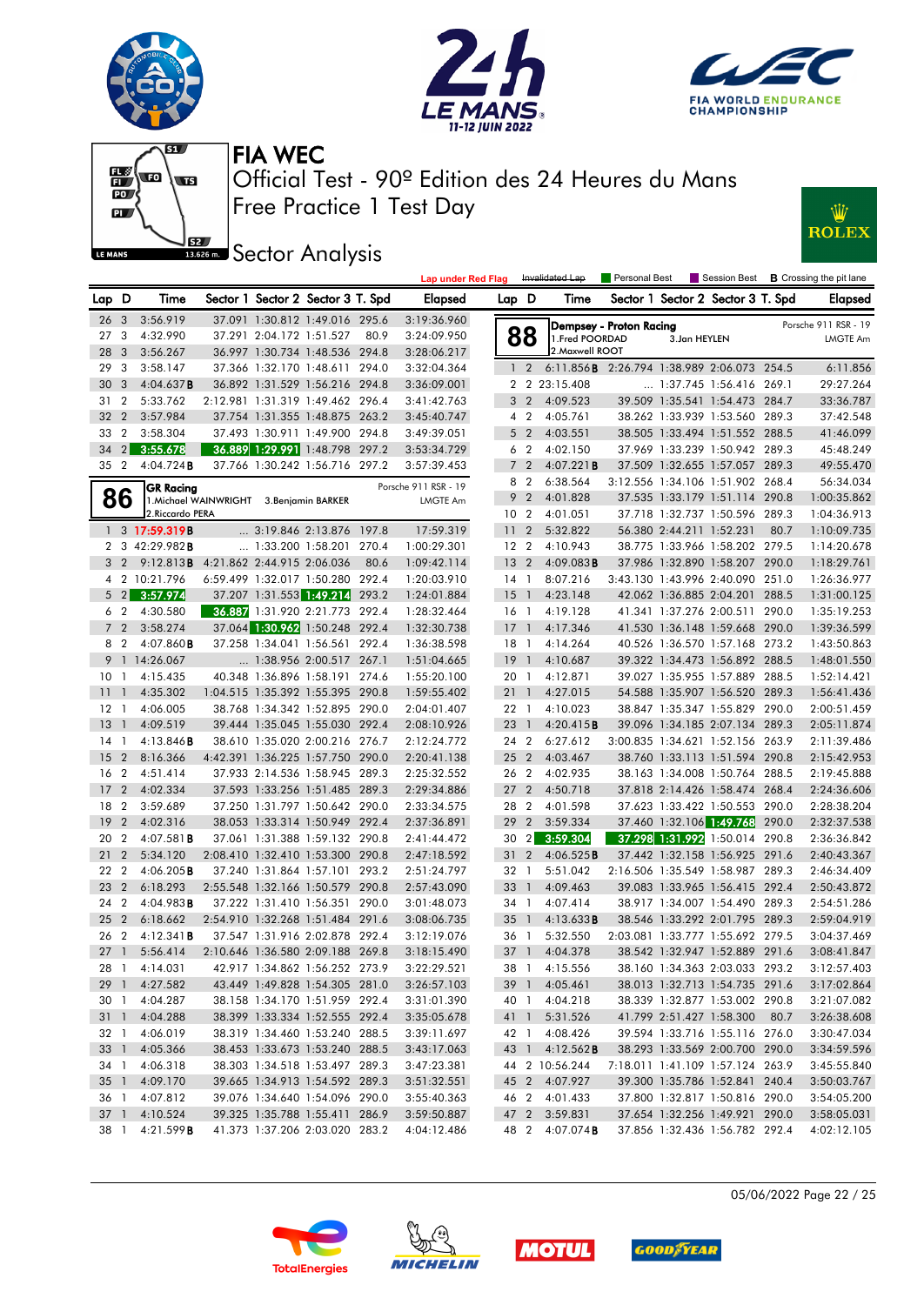







**JEE** Sector Analysis



|                      |                         |                                                    |                                            |                 |                                                                  |       | <b>Lap under Red Flag</b>        |                                    |                | Invalidated Lap                        | Personal Best              |                          |                                                            |       | Session Best <b>B</b> Crossing the pit lane |
|----------------------|-------------------------|----------------------------------------------------|--------------------------------------------|-----------------|------------------------------------------------------------------|-------|----------------------------------|------------------------------------|----------------|----------------------------------------|----------------------------|--------------------------|------------------------------------------------------------|-------|---------------------------------------------|
| Lap D                |                         | Time                                               |                                            |                 | Sector 1 Sector 2 Sector 3 T. Spd                                |       | <b>Elapsed</b>                   | Lap D                              |                | Time                                   |                            |                          | Sector 1 Sector 2 Sector 3 T. Spd                          |       | Elapsed                                     |
|                      |                         | Porsche GT Team                                    |                                            |                 |                                                                  |       | Porsche 911 RSR - 19             |                                    | $4 \quad 2$    | 3:58.445                               |                            |                          | 37.328 1:31.892 1:49.225 294.8                             |       | 50:27.079                                   |
| 91                   |                         | 1. Gianmaria BRUNI                                 |                                            |                 | 3. Frédéric MAKOWIECKI                                           |       | <b>LMGTE Pro</b>                 |                                    | 5 <sub>2</sub> | $4:03.802$ <b>B</b>                    |                            |                          | 37.266 1:31.213 1:55.323 295.6                             |       | 54:30.881                                   |
|                      |                         | 2. Richard LIETZ                                   |                                            |                 |                                                                  |       |                                  |                                    |                | 6 2 21:31.153                          |                            |                          | 1:37.672 1:53.320 224.4                                    |       | 1:16:02.034                                 |
|                      |                         | 1 2 38:38.351                                      |                                            |                 | 1:39.463 1:59.825 230.7                                          |       | 38:38.351                        | 7                                  | $\overline{2}$ | 4:03.920B                              |                            |                          | 36.985 1:31.012 1:55.923 294.0                             |       | 1:20:05.954                                 |
| 2 <sub>2</sub>       |                         | 4:12.503B                                          |                                            |                 | 38.233 1:32.892 2:01.378 295.6                                   |       | 42:50.854                        | 8                                  |                | 3 16:20.302                            |                            |                          | 1:35.893 1:56.952 283.2                                    |       | 1:36:26.256                                 |
|                      |                         | 3 2 11:19.504                                      |                                            |                 | 7:50.995 1:33.447 1:55.062 293.2                                 |       | 54:10.358                        |                                    | 9 3            | 4:04.561                               |                            |                          | 38.379 1:33.844 1:52.338 290.8                             |       | 1:40:30.817                                 |
| 4 2                  |                         | 4:19.495B                                          |                                            |                 | 38.199 1:31.800 2:09.496 292.4                                   |       | 58:29.853                        | 10 <sub>3</sub>                    |                | 4:04.431                               |                            |                          | 38.033 1:34.204 1:52.194 261.9                             |       | 1:44:35.248                                 |
|                      |                         | 5 2 13:07.322                                      |                                            |                 | 9:28.643 1:46.276 1:52.403 261.3                                 |       | 1:11:37.175                      | 11                                 | 3              | 4:02.894                               |                            |                          | 37.920 1:33.332 1:51.642 290.8                             |       | 1:48:38.142                                 |
| 6 2                  |                         | $4:03.724$ B                                       |                                            |                 | 37.217 1:31.443 1:55.064 295.6                                   |       | 1:15:40.899                      | 12 <sup>3</sup>                    |                | 4:08.403                               |                            |                          | 40.112 1:33.205 1:55.086 290.8                             |       | 1:52:46.545                                 |
|                      |                         | 7 3 12:00.481                                      |                                            |                 | 7:57.255 1:38.921 2:24.305 265.1                                 |       | 1:27:41.380                      | 13 <sub>3</sub>                    |                | 4:29.687                               |                            |                          | 1:05.615 1:32.917 1:51.155 290.8                           |       | 1:57:16.232                                 |
| 8                    | 3                       | 3:59.423                                           |                                            |                 | 37.807 1:31.567 1:50.049 298.0                                   |       | 1:31:40.803                      | $14 \quad 3$                       |                | 4:03.117                               |                            |                          | 37.947 1:33.999 1:51.171                                   | 294.8 | 2:01:19.349                                 |
| 9<br>10 <sub>3</sub> | 3                       | 3:56.244<br>3:58.462                               |                                            |                 | 36.948 1:30.378 1:48.918 298.0<br>37.252 1:30.529 1:50.681 297.2 |       | 1:35:37.047<br>1:39:35.509       | 15 <sub>3</sub><br>16 <sub>3</sub> |                | 4:01.330<br>4:00.581                   |                            |                          | 37.874 1:32.411 1:51.045 290.8<br>38.220 1:32.150 1:50.211 | 291.6 | 2:05:20.679                                 |
| 11                   | 3                       | 3:55.885                                           |                                            |                 | 37.253 1:30.537 1:48.095 297.2                                   |       | 1:43:31.394                      | 17 <sup>7</sup>                    | 3              | 4:06.143B                              |                            |                          | 37.621 1:32.248 1:56.274 290.8                             |       | 2:09:21.260<br>2:13:27.403                  |
| 12 <sup>3</sup>      |                         | 3:58.137                                           |                                            |                 | 36.984 1:30.210 1:50.943 297.2                                   |       | 1:47:29.531                      | 18                                 |                | 1 13:28.954                            |                            |                          | 8:55.893 2:24.336 2:08.725 269.8                           |       | 2:26:56.357                                 |
| 13                   | $\overline{\mathbf{3}}$ | 4:05.581B                                          |                                            |                 | 38.385 1:30.682 1:56.514 296.4                                   |       | 1:51:35.112                      | $19-1$                             |                | 4:20.128                               |                            |                          | 41.611 1:37.285 2:01.232 290.0                             |       | 2:31:16.485                                 |
|                      |                         | 14 1 12:56.381                                     |                                            |                 | 9:33.458 1:32.254 1:50.669 295.6                                 |       | 2:04:31.493                      | 20                                 | $\mathbf{1}$   | 4:16.644                               |                            |                          | 41.403 1:36.277 1:58.964 259.4                             |       | 2:35:33.129                                 |
| 15                   | $\overline{1}$          | 3:57.505                                           |                                            |                 | 37.500 1:31.081 1:48.924 296.4                                   |       | 2:08:28.998                      | 21 1                               |                | 4:14.931                               |                            |                          | 40.536 1:35.304 1:59.091 290.0                             |       | 2:39:48.060                                 |
| 16                   | $\overline{1}$          | 3:56.437                                           |                                            |                 | 37.178 1:30.516 1:48.743 296.4                                   |       | 2:12:25.435                      | $22 \quad 1$                       |                | 4:12.704                               |                            |                          | 39.798 1:35.956 1:56.950 289.3                             |       | 2:44:00.764                                 |
| 17                   | $\overline{1}$          | 3:56.729                                           |                                            |                 | 37.131 1:30.822 1:48.776 293.2                                   |       | 2:16:22.164                      | 23 1                               |                | 4:11.206                               |                            |                          | 39.885 1:34.817 1:56.504 291.6                             |       | 2:48:11.970                                 |
| 18                   |                         | 1:20:19.755                                        |                                            | 37.146 1:30.127 |                                                                  | 296.4 | 3:36:41.919                      | 24 1                               |                | 4:11.799                               |                            |                          | 39.326 1:35.302 1:57.171                                   | 287.7 | 2:52:23.769                                 |
| 19                   | $\mathbf{1}$            | 3:55.740                                           |                                            |                 | 36.890 1:30.302 1:48.548 297.2                                   |       | 3:40:37.659                      | 25 1                               |                | 4:11.487                               |                            |                          | 39.630 1:35.039 1:56.818 288.5                             |       | 2:56:35.256                                 |
| 20                   | $\overline{1}$          | 3:56.611                                           |                                            |                 | 37.279 1:31.117 1:48.215 283.2                                   |       | 3:44:34.270                      | 26 1                               |                | 4:10.099                               |                            |                          | 39.375 1:34.825 1:55.899 290.0                             |       | 3:00:45.355                                 |
| 21                   | $\overline{1}$          | 3:55.467                                           |                                            |                 | 36.794 1:30.422 1:48.251                                         | 294.8 | 3:48:29.737                      | 27 1                               |                | 4:22.045B                              |                            |                          | 41.397 1:36.053 2:04.595 293.2                             |       | 3:05:07.400                                 |
| 22 1                 |                         | 3:55.575                                           |                                            |                 | 37.312 1:30.318 1:47.945                                         | 294.8 | 3:52:25.312                      | 28                                 | 3              | 6:54.837                               |                            |                          | 3:29.538 1:33.255 1:52.044 273.2                           |       | 3:12:02.237                                 |
| 23                   | $\overline{1}$          | 3:57.953                                           |                                            |                 | 36.958 1:30.020 1:50.975 295.6                                   |       | 3:56:23.265                      | 29 3                               |                | 3:59.358                               |                            |                          | 37.436 1:32.227 1:49.695 294.0                             |       | 3:16:01.595                                 |
| 24 1                 |                         | 3:56.346                                           |                                            |                 | 37.459 1:30.185 1:48.702 295.6                                   |       | 4:00:19.611                      | 30 <sub>3</sub>                    |                | 3:59.131                               |                            |                          | 37.631 1:32.338 1:49.162 294.8                             |       | 3:20:00.726                                 |
|                      |                         | <b>Porsche GT Team</b>                             |                                            |                 |                                                                  |       | Porsche 911 RSR - 19             | 31 3                               |                | 5:15.550                               |                            | 40.031 2:44.228 1:51.291 |                                                            | 80.7  | 3:25:16.276                                 |
|                      | 92                      |                                                    | 1. Michael CHRISTENSEN 3. Laurens VANTHOOR |                 |                                                                  |       | <b>LMGTE Pro</b>                 | 32                                 | 3              | 3:59.646                               |                            |                          | 38.643 1:31.991 1:49.012 293.2                             |       | 3:29:15.922                                 |
|                      |                         | 2.Kevin ESTRE                                      |                                            |                 |                                                                  |       |                                  | 33 3                               |                | 3:58.742                               |                            |                          | 37.494 1:32.413 1:48.835 292.4                             |       | 3:33:14.664                                 |
|                      |                         | 1 1 37:18.468                                      |                                            |                 | 1:32.616 1:51.044 294.8                                          |       | 37:18.468                        | 34                                 | 3              | 4:01.789                               |                            |                          | 37.504 1:33.623 1:50.662 291.6                             |       | 3:37:16.453                                 |
| 2                    | -1                      | 4:15.382B                                          |                                            |                 | 36.920 1:30.339 2:08.123 298.8                                   |       | 41:33.850                        | 35 <sub>3</sub>                    |                | 4:05.513B                              |                            |                          | 37.467 1:32.233 1:55.813 290.0                             |       | 3:41:21.966                                 |
|                      |                         | 3 1 12:13.487                                      |                                            |                 | 8:52.326 1:31.710 1:49.451 295.6                                 |       | 53:47.337                        | 36                                 | $\overline{1}$ | 6:22.454                               |                            |                          | 2:52.190 1:35.262 1:55.002 290.0                           |       | 3:47:44.420                                 |
| 41                   |                         | 4:01.236B                                          |                                            |                 | 37.021 1:30.406 1:53.809 298.8                                   |       | 57:48.573                        | 37 1                               |                | 4:08.115                               |                            |                          | 39.258 1:34.279 1:54.578 290.8                             |       | 3:51:52.535                                 |
| 5                    |                         | 1:52:22.749                                        |                                            |                 | $\ldots$ 1:31.483 1:49.112 295.6                                 |       | 2:50:11.322                      | 38 1                               |                | 4:06.254                               |                            |                          | 38.958 1:34.122 1:53.174 289.3                             |       | 3:55:58.789                                 |
| 6                    | -1                      | 4:01.444B                                          |                                            |                 | 36.843 1:30.067 1:54.534 298.8                                   |       | 2:54:12.766                      | 39 1                               |                | 4:09.272                               |                            |                          | 38.516 1:34.120 1:56.636 288.5                             |       | 4:00:08.061                                 |
| $\overline{7}$       | $\overline{2}$          | 9:49.362                                           |                                            |                 | 6:27.163 1:31.878 1:50.321                                       | 284.7 | 3:04:02.128                      |                                    |                | Northwest AMR                          |                            |                          |                                                            |       | Aston Martin VANTAGE AMR                    |
| 8 2<br>9             |                         | 3:57.423                                           |                                            |                 | 37.129 1:30.724 1:49.570 298.8                                   |       | 3:07:59.551                      |                                    | 98             | 1. Paul DALLA LANA<br>2. David PITTARD |                            | 3. Nicki THIIM           |                                                            |       | LMGTE Am                                    |
| 10 <sub>2</sub>      | $\overline{2}$          | 3:56.303<br>3:55.882                               |                                            |                 | 37.725 1:30.145 1:48.433 298.0<br>36.915 1:30.628 1:48.339 297.2 |       | 3:11:55.854<br>3:15:51.736       |                                    |                | 1 2 34:16.023 <b>B</b>                 |                            |                          | 1:49.385 2:14.126 231.2                                    |       | 34:16.023                                   |
|                      |                         | 11 2 3:56.424                                      |                                            |                 | 36.829 1:30.393 1:49.202 296.4                                   |       | 3:19:48.160                      |                                    | $2\quad 2$     | 7:42.915                               |                            |                          | 4:08.584 1:36.775 1:57.556 284.7                           |       | 41:58.938                                   |
|                      |                         | 12 2 4:56.504                                      |                                            |                 | 36.823 2:31.742 1:47.939                                         | 80.6  | 3:24:44.664                      |                                    | 3 <sub>2</sub> | 4:08.482                               |                            |                          | 38.888 1:35.877 1:53.717 285.4                             |       | 46:07.420                                   |
|                      |                         | 13 2 4:01.439 B                                    |                                            |                 | 36.990 1:30.708 1:53.741 297.2                                   |       | 3:28:46.103                      |                                    | 4 2            | 4:02.401                               |                            |                          | 37.858 1:32.905 1:51.638 287.7                             |       | 50:09.821                                   |
|                      |                         | 14 3 19:58.833                                     |                                            |                 | 1:32.304 1:49.728 297.2                                          |       | 3:48:44.936                      |                                    | 5 <sub>2</sub> | 4:01.151                               |                            |                          | 37.452 1:32.293 1:51.406 287.7                             |       | 54:10.972                                   |
|                      |                         | 15 3 3:55.748                                      |                                            |                 | 37.034 1:30.702 1:48.012 297.2                                   |       | 3:52:40.684                      |                                    | 6 2            | 4:07.390 <b>B</b>                      |                            |                          | 38.795 1:31.982 1:56.613 291.6                             |       | 58:18.362                                   |
|                      |                         | 16 3 3:55.542                                      |                                            |                 | 36.888 1:30.305 1:48.349 298.0                                   |       | 3:56:36.226                      |                                    | 7 <sup>2</sup> | 6:46.994                               |                            |                          | 3:21.208 1:34.325 1:51.461 267.8                           |       | 1:05:05.356                                 |
| 17 <sub>3</sub>      |                         | 3:56.531                                           |                                            |                 | 37.269 1:30.165 1:49.097 297.2                                   |       | 4:00:32.757                      |                                    | 8 2            | $5:55.421$ <b>B</b>                    | 1:00.494 2:45.890 2:09.037 |                          |                                                            | 80.5  | 1:11:00.777                                 |
|                      |                         |                                                    |                                            |                 |                                                                  |       |                                  |                                    | 9 2            | 8:12.593                               |                            |                          | 4:44.979 1:36.473 1:51.141 286.9                           |       | 1:19:13.370                                 |
| 93                   |                         | <b>Proton Competition</b><br>1. Michael FASSBENDER |                                            |                 | 3. Zacharie ROBICHON                                             |       | Porsche 911 RSR - 19<br>LMGTE Am | 10 <sub>2</sub>                    |                | 4:00.438                               |                            |                          | 37.281 1:33.005 1:50.152 288.5                             |       | 1:23:13.808                                 |
|                      |                         | 2. Matt CAMPBELL                                   |                                            |                 |                                                                  |       |                                  |                                    |                | 11 2 4:35.942                          |                            |                          | 37.255 1:32.135 2:26.552 289.3                             |       | 1:27:49.750                                 |
|                      |                         | $1 \quad 2 \quad 26:41.878$ B                      |                                            |                 | 1:43.152 2:03.212 177.1                                          |       | 26:41.878                        | 12 <sub>2</sub>                    |                | 3:59.239                               |                            |                          | 37.428 1:32.202 1:49.609 288.5                             |       | 1:31:48.989                                 |
|                      |                         | 2 2 15:47.054                                      |                                            |                 | 1:35.175 1:52.433 245.9                                          |       | 42:28.932                        | 13 <sub>2</sub>                    |                | 4:14.583B                              |                            |                          | 37.489 1:31.765 2:05.329 289.3                             |       | 1:36:03.572                                 |
|                      |                         | 3 2 3:59.702                                       |                                            |                 | 37.460 1:32.328 1:49.914 292.4                                   |       | 46:28.634                        | 14 1                               |                | 8:36.543                               |                            |                          | 5:06.775 1:36.503 1:53.265 273.2                           |       | 1:44:40.115                                 |

05/06/2022 Page 23 / 25







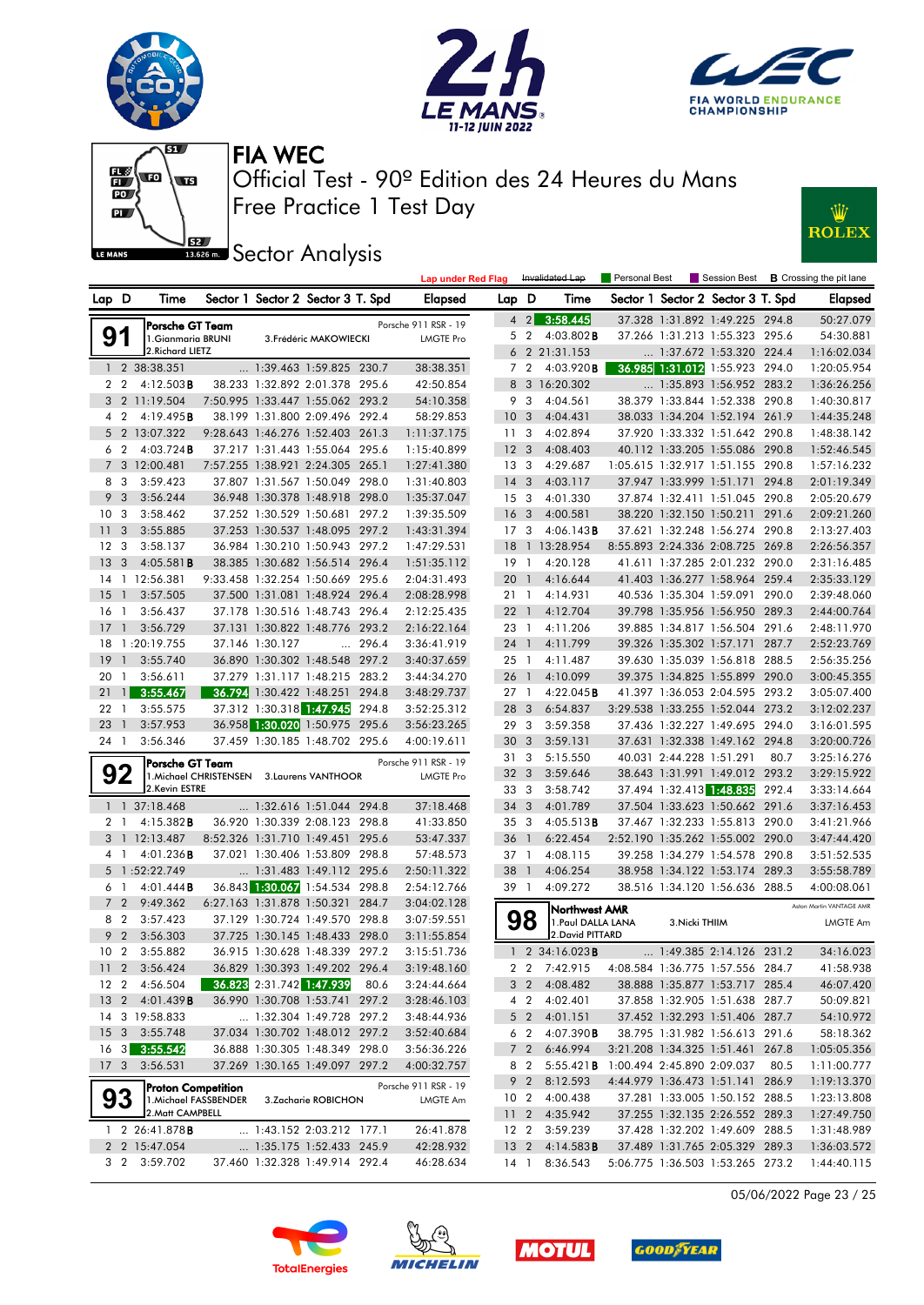





Lap under Red Flag Invalidated Lap Personal Best Session Best **B** Crossing the pit lane



Free Practice 1 Test Day Official Test - 90º Edition des 24 Heures du Mans FIA WEC



**IBER Sector Analysis** 

| Lap D           |                          | Time                   |                      |                | Sector 1 Sector 2 Sector 3 T. Spd |       | Elapsed                          | Lap D           |                         | Time                                         |                            | Sector 1 Sector 2 Sector 3 T. Spd |       | <b>Elapsed</b>                         |
|-----------------|--------------------------|------------------------|----------------------|----------------|-----------------------------------|-------|----------------------------------|-----------------|-------------------------|----------------------------------------------|----------------------------|-----------------------------------|-------|----------------------------------------|
| 15              | $\overline{1}$           | 4:04.700               |                      |                | 37.914 1:33.791 1:52.995 290.8    |       | 1:48:44.815                      |                 |                         | 34 1 7:20.872B                               |                            | 37.738 1:32.162 5:10.972 291.6    |       | 3:15:23.257                            |
| 16 1            |                          | 4:07.021               |                      |                | 38.358 1:33.078 1:55.585 291.6    |       | 1:52:51.836                      |                 |                         | 35 2 13:49.482                               |                            | $\ldots$ 1:32.578 1:49.787 265.1  |       | 3:29:12.739                            |
| $17-1$          |                          | 4:28.285               |                      |                | 1:05.392 1:32.979 1:49.914 290.0  |       | 1:57:20.121                      |                 |                         | 36 2 3:55.780                                |                            | 36.786 1:30.679 1:48.315 294.0    |       | 3:33:08.519                            |
| 18 1            |                          | 4:03.093               |                      |                | 38.126 1:33.507 1:51.460 290.0    |       | 2:01:23.214                      | 37 2            |                         | 4:02.991B                                    |                            | 37.488 1:30.519 1:54.984 294.0    |       | 3:37:11.510                            |
| 19              | $\overline{1}$           | 4:03.240               |                      |                | 37.712 1:34.806 1:50.722 288.5    |       | 2:05:26.454                      | 38              | $\overline{\mathbf{3}}$ | 7:51.127                                     |                            | 4:26.546 1:33.424 1:51.157 291.6  |       | 3:45:02.637                            |
| 20 1            |                          | 5:29.237B              |                      |                | 37.604 1:33.860 3:17.773 288.5    |       | 2:10:55.691                      | 39 3            |                         | 3:58.432                                     |                            | 37.243 1:31.055 1:50.134 292.4    |       | 3:49:01.069                            |
|                 |                          | 21 1 39:48.522         |                      |                | 1:42.762 2:00.430 240.9           |       | 2:50:44.213                      | 40 3            |                         | 3:58.436                                     |                            | 37.591 1:31.101 1:49.744 293.2    |       | 3:52:59.505                            |
| 22 1            |                          | 4:15.177B              |                      |                | 39.828 1:34.113 2:01.236 288.5    |       | 2:54:59.390                      | 41 3            |                         | 3:57.992                                     |                            | 37.266 1:31.103 1:49.623 292.4    |       | 3:56:57.497                            |
| 23              | $\overline{\phantom{a}}$ | 4:27.793               |                      |                | 1:00.523 1:34.621 1:52.649 286.2  |       | 2:59:27.183                      | 42 3            |                         | 4:06.414B                                    |                            | 37.612 1:31.457 1:57.345 293.2    |       | 4:01:03.911                            |
| 24 1            |                          | 4:03.369               |                      |                | 37.988 1:33.571 1:51.810 287.7    |       | 3:03:30.552                      |                 |                         |                                              |                            |                                   |       | Glickenhaus 007 LMH                    |
| 25              | $\overline{1}$           | 4:01.983               |                      |                | 37.933 1:33.123 1:50.927 287.7    |       | 3:07:32.535                      |                 | Ό8                      | <b>Glickenhaus Racing</b><br>1.Olivier PLA   |                            | 3. Luis Felipe DERANI             |       | <b>HYPERCAR</b>                        |
| 26 1            |                          | 4:02.213               |                      |                | 37.914 1:33.225 1:51.074 286.2    |       | 3:11:34.748                      |                 |                         | 2. Romain DUMAS                              |                            |                                   |       |                                        |
| 27              | $\mathbf{1}$             | 4:22.367B              |                      |                | 38.317 1:33.901 2:10.149 276.0    |       | 3:15:57.115                      |                 |                         | 1 2 18:53.163B                               | $\ldots$ 2:47.844 2:07.163 |                                   | 80.4  | 18:53.163                              |
|                 |                          | 28 3 13:54.208         |                      |                | 1:35.220 1:51.580 282.5           |       | 3:29:51.323                      |                 |                         | 2 2 24:07.753                                |                            | 1:27.806 1:47.135 257.6           |       | 43:00.916                              |
| 29              | $\mathbf{3}$             | 3:59.409               |                      |                | 37.385 1:32.455 1:49.569 290.0    |       | 3:33:50.732                      |                 | 3 <sub>2</sub>          | 3:40.719                                     |                            | 34.714 1:23.918 1:42.087 322.9    |       | 46:41.635                              |
| 30              | 3                        | 3:57.584               |                      |                | 37.218 1:31.528 1:48.838          | 290.0 | 3:37:48.316                      |                 | 4 <sub>2</sub>          | 3:39.357                                     |                            | 35.107 1:23.214 1:41.036 326.8    |       | 50:20.992                              |
| 31 <sub>3</sub> |                          | 4:03.810B              |                      |                | 37.490 1:31.201 1:55.119 290.0    |       | 3:41:52.126                      |                 | 5 2                     | 4:33.721 <b>B</b>                            |                            | 35.066 1:23.176 2:35.479 324.9    |       | 54:54.713                              |
|                 |                          |                        |                      |                |                                   |       |                                  |                 |                         | 6 2 27:03.575                                |                            | 1:23.971 1:44.873 312.7           |       | 1:21:58.288                            |
|                 | 99                       | 1.Andrew HARYANTO      | Hardpoint Motorsport | 3. Martin RUMP |                                   |       | Porsche 911 RSR - 19<br>LMGTE Am |                 |                         | $7 \quad 2 \quad 4:19.664 \text{ B}$         |                            | 35.911 1:23.087 2:20.666 328.8    |       | 1:26:17.952                            |
|                 |                          | 2. Alessio PICARIELLO  |                      |                |                                   |       |                                  |                 |                         | 8 2 35:21.418                                |                            | 1:23.965 1:44.166 319.1           |       | 2:01:39.370                            |
|                 |                          | 1 2 28:06.033 <b>B</b> |                      |                | 1:34.816 1:59.649 253.9           |       | 28:06.033                        |                 |                         | 9 2 3:40.980                                 |                            | 34.134 1:23.711 1:43.135 316.3    |       | 2:05:20.350                            |
|                 | 2 <sub>2</sub>           | 5:58.667               |                      |                | 2:33.239 1:33.015 1:52.413 293.2  |       | 34:04.700                        | 10 <sub>2</sub> |                         | 3:49.141B                                    |                            | 36.517 1:24.672 1:47.952 326.8    |       | 2:09:09.491                            |
|                 | 3 <sub>2</sub>           | 3:59.909               |                      |                | 37.810 1:31.769 1:50.330 293.2    |       | 38:04.609                        |                 |                         | 11 2 43:42.078                               |                            | 1:24.406 1:40.434 291.6           |       | 2:52:51.569                            |
|                 | 4 <sub>2</sub>           | 3:57.909               |                      |                | 37.480 1:31.243 1:49.186 294.0    |       | 42:02.518                        | 12 <sub>2</sub> |                         | 3:36.047                                     |                            | 33.553 1:22.193 1:40.301 330.8    |       | 2:56:27.616                            |
|                 | 5 <sub>2</sub>           | 3:57.689               |                      |                | 37.176 1:31.033 1:49.480 295.6    |       | 46:00.207                        | 13 2            |                         | 3:34.178                                     |                            | 33.674 1:22.085 1:38.419 327.8    |       | 3:00:01.794                            |
|                 | 6 <sub>2</sub>           | 4:04.966B              |                      |                | 37.273 1:31.503 1:56.190 294.0    |       | 50:05.173                        | $14 \quad 2$    |                         | 3:35.360                                     |                            | 34.006 1:22.050 1:39.304 328.8    |       | 3:03:37.154                            |
|                 | 7 <sup>2</sup>           | 6:30.175               |                      |                | 3:08.326 1:31.635 1:50.214 293.2  |       | 56:35.348                        | 15              | $\overline{2}$          | 3:53.955B                                    |                            | 33.708 1:21.754 1:58.493 328.8    |       | 3:07:31.109                            |
|                 | 8 2                      | 3:57.875               |                      |                | 37.186 1:31.248 1:49.441 294.0    |       | 1:00:33.223                      |                 |                         | 16 2 17:58.286                               | $\ldots$ 2:41.582 1:41.127 |                                   | 80.3  | 3:25:29.395                            |
|                 | 9 2                      | 4:04.646B              |                      |                | 37.233 1:31.334 1:56.079 294.0    |       | 1:04:37.869                      |                 |                         | 17 2 3:32.729                                |                            | 33.332 1:21.983 1:37.414 332.9    |       | 3:29:02.124                            |
|                 |                          | 10 1 14:42.019         |                      |                | 1:39.283 2:06.921 290.8           |       | 1:19:19.888                      | 18              | $\overline{2}$          | 3:32.600                                     |                            | 33.598 1:21.980 1:37.022          | 329.8 | 3:32:34.724                            |
| 1111            |                          | 4:13.433               |                      |                | 41.326 1:34.441 1:57.666 294.8    |       | 1:23:33.321                      | 19              | $\overline{2}$          | 3:31.735                                     |                            | 33.455 1:21.184 1:37.096 327.8    |       | 3:36:06.459                            |
| $12-1$          |                          | 4:47.798               |                      |                | 41.053 1:35.729 2:31.016 293.2    |       | 1:28:21.119                      | 20 2            |                         | 3:35.761                                     |                            | 33.199 1:21.617 1:40.945 328.8    |       | 3:39:42.220                            |
| $13-1$          |                          | 4:09.558               |                      |                | 39.389 1:34.711 1:55.458 293.2    |       | 1:32:30.677                      | 21 2            |                         | 3:34.799                                     |                            | 33.397 1:21.825 1:39.577 328.8    |       | 3:43:17.019                            |
| $14-1$          |                          | 4:07.565               |                      |                | 40.069 1:33.982 1:53.514 294.0    |       | 1:36:38.242                      | 22 2            |                         | 3:32.519                                     |                            | 33.353 1:21.479 1:37.687 327.8    |       | 3:46:49.538                            |
| $15-1$          |                          | 4:08.222               |                      |                | 39.538 1:32.925 1:55.759 292.4    |       | 1:40:46.464                      | 23              | $\overline{2}$          | 3:34.492                                     |                            | 34.806 1:21.847 1:37.839 327.8    |       | 3:50:24.030                            |
| 16              | $\overline{1}$           | 4:10.743               |                      |                | 39.451 1:33.672 1:57.620 291.6    |       | 1:44:57.207                      | 24 2            |                         | 3:32.937                                     |                            | 33.645 1:21.627 1:37.665 329.8    |       | 3:53:56.967                            |
| $17-1$          |                          | 4:05.263               |                      |                | 39.169 1:33.302 1:52.792 293.2    |       | 1:49:02.470                      | 25 2            |                         | 3:33.110                                     |                            | 33.558 1:21.093 1:38.459 327.8    |       | 3:57:30.077                            |
| 18              | $\overline{1}$           | 4:13.152B              |                      |                | 38.502 1:33.855 2:00.795 293.2    |       | 1:53:15.622                      | 26 2            |                         | 3:35.257                                     |                            | 36.687 1:21.520 1:37.050 327.8    |       | 4:01:05.334                            |
| 19 <sup>3</sup> |                          | 6:05.479               |                      |                | 2:33.538 1:35.165 1:56.776 293.2  |       | 1:59:21.101                      |                 |                         |                                              |                            |                                   |       |                                        |
| 20 3            |                          | 4:05.223               |                      |                | 38.683 1:33.384 1:53.156 292.4    |       | 2:03:26.324                      |                 | 09                      | <b>Glickenhaus Racing</b><br>1. Ryan BRISCOE |                            | 3. Franck MAILLEUX                |       | Glickenhaus 007 LMH<br><b>HYPERCAR</b> |
| 21 3            |                          | 4:02.712               |                      |                | 38.297 1:32.945 1:51.470 292.4    |       | 2:07:29.036                      |                 |                         | 2. Richard WESTBROOK                         |                            |                                   |       |                                        |
|                 |                          | 22 3 4:01.033          |                      |                | 37.823 1:32.222 1:50.988 290.8    |       | 2:11:30.069                      |                 |                         | 1 1 29:51.328 B                              |                            | $\ldots$ 1:40.507 2:02.107 233.7  |       | 29:51.328                              |
|                 |                          | 23 3 4:01.577          |                      |                | 37.754 1:32.014 1:51.809 291.6    |       | 2:15:31.646                      |                 |                         | 2 1 18:52.471                                |                            | 1:30.615 1:45.833 270.4           |       | 48:43.799                              |
|                 |                          | 24 3 4:00.776          |                      |                | 38.036 1:31.690 1:51.050 294.0    |       | 2:19:32.422                      |                 |                         | 3 1 3:40.744                                 |                            | 35.204 1:23.352 1:42.188 326.8    |       | 52:24.543                              |
| 25 3            |                          | 4:50.187               |                      |                | 37.726 2:13.867 1:58.594 292.4    |       | 2:24:22.609                      |                 |                         | 4 1 3:51.805 <b>B</b>                        |                            | 35.396 1:23.305 1:53.104 327.8    |       | 56:16.348                              |
|                 |                          | 26 3 4:01.646          |                      |                | 37.944 1:31.722 1:51.980 292.4    |       | 2:28:24.255                      |                 |                         | 5 1 18:22.731                                |                            | $\ldots$ 1:25.409 1:43.675 319.1  |       | 1:14:39.079                            |
| 27 3            |                          | 3:59.566               |                      |                | 37.491 1:31.507 1:50.568 293.2    |       | 2:32:23.821                      |                 |                         | 6 1 3:38.822                                 |                            | 34.243 1:22.612 1:41.967 325.8    |       | 1:18:17.901                            |
|                 |                          | 28 3 4:05.914 <b>B</b> |                      |                | 37.559 1:31.324 1:57.031 292.4    |       | 2:36:29.735                      |                 |                         | 7 1 3:38.696                                 |                            | 33.812 1:21.979 1:42.905 328.8    |       | 1:21:56.597                            |
|                 |                          | 29 1 15:21.697         |                      |                | 1:33.213 1:52.773 292.4           |       | 2:51:51.432                      |                 |                         | 8 1 4:19.261 <b>B</b>                        |                            | 33.586 1:22.301 2:23.374 326.8    |       | 1:26:15.858                            |
|                 |                          | 30 1 4:03.980          |                      |                | 38.793 1:33.402 1:51.785 293.2    |       | 2:55:55.412                      |                 |                         | 9 1 15:49.594                                |                            | 1:29.152 1:44.181 291.6           |       | 1:42:05.452                            |
| 31 1            |                          | 4:02.745               |                      |                | 39.087 1:32.334 1:51.324 294.0    |       | 2:59:58.157                      |                 |                         | 10 1 3:35.924                                |                            | 34.129 1:22.191 1:39.604 326.8    |       | 1:45:41.376                            |
|                 |                          | 32 1 4:01.436          |                      |                | 37.887 1:32.009 1:51.540 294.0    |       | 3:03:59.593                      | 111             |                         | 3:36.542                                     |                            | 34.269 1:23.514 1:38.759 331.8    |       | 1:49:17.918                            |
| 33 1            |                          | 4:02.792               |                      |                | 38.319 1:32.941 1:51.532 293.2    |       | 3:08:02.385                      |                 |                         | 12 1 3:38.728                                |                            | 34.160 1:21.840 1:42.728 328.8    |       | 1:52:56.646                            |
|                 |                          |                        |                      |                |                                   |       |                                  |                 |                         |                                              |                            |                                   |       |                                        |

**MOTUL** 

**GOODFYEAR** 

05/06/2022 Page 24 / 25



**MICHELIN**